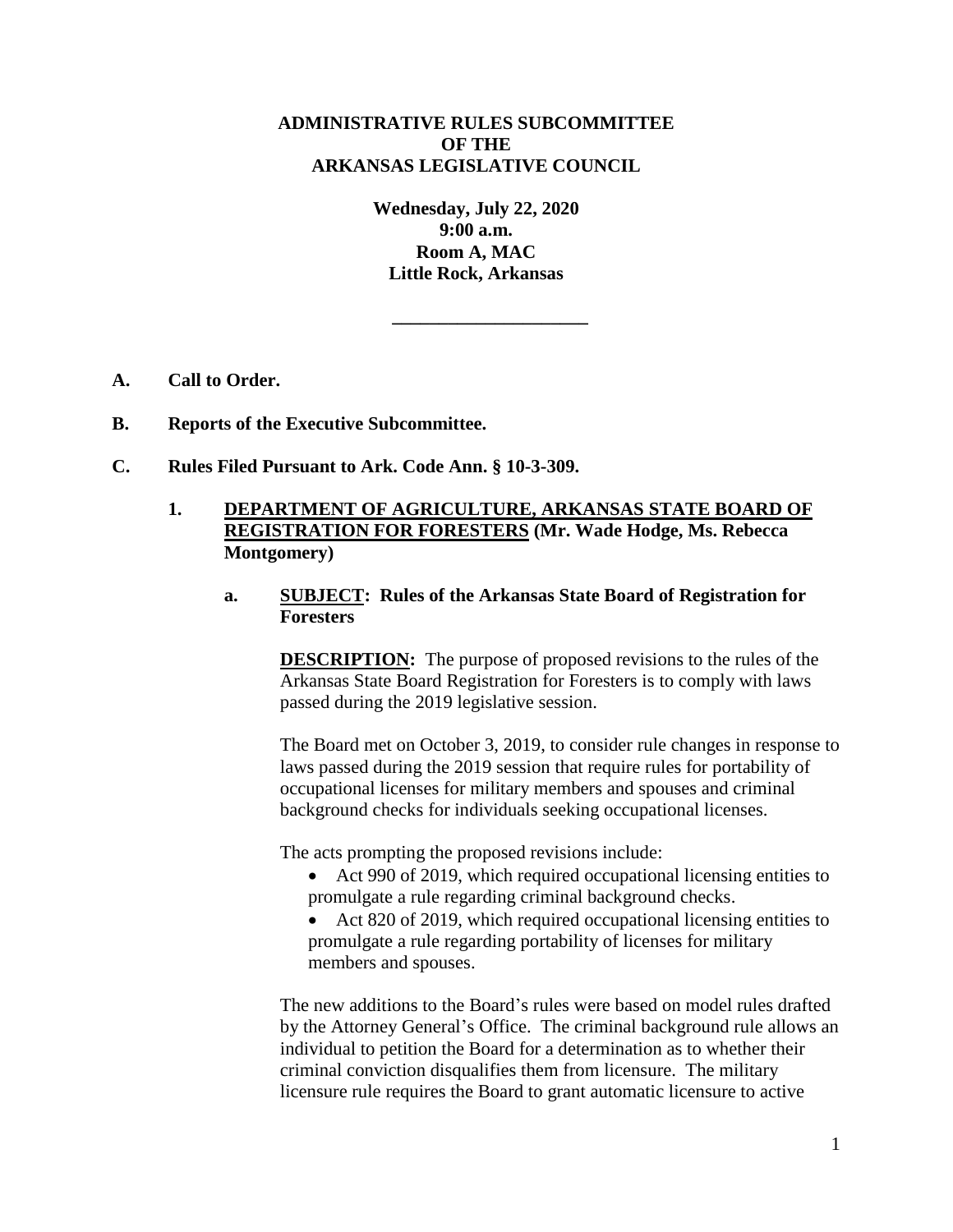duty military service members, returning military veterans, and their spouses, if they hold a substantially equivalent occupational license in good standing in another state, territory, or district of the United States. The new rule additions will help to reduce any barriers individuals might face in obtaining a license in this state or when returning to the workforce.

Acts 426 and 1011 of 2019 required occupational licensing entities to promulgate rules regarding temporary licensure and reciprocity. However, the Board was specifically exempt from these Acts because of the procedures the Board already has in place. Therefore, the Board is not proposing any changes regarding temporary licensure and reciprocity.

**PUBLIC COMMENT:** No public hearing was held. The public comment period expired on May 16, 2020. The Board provided the following summary of the sole comment that it received and its response thereto:

One comment was received, which was neither for nor against, but merely suggested a clarification. Brian Lockhardt commented regarding Section VI.B.5.1, which states that "[a]t least three (3) of the five references must be registered foresters." The commenter suggested a clarification of who is a registered forester. However, "registered forester" is defined by statute and therefore no further clarification is needed in the rule.

Rebecca Miller-Rice, an attorney with the Bureau of Legislative Research, asked the following questions:

(1) It appears from the text of the rules that automatic licensure will be given to active duty service members, returning military veterans, and spouses. Can you please confirm that the rules do not require the initial review set forth in Act 820 of 2019? **RESPONSE:** The proposed rule will give automatic licensure. Therefore, initial review is not required.

(2) Section VI.B.7.1. – Should the holder be in good standing, as set forth in Ark. Code Ann. § 17-1-106(b)(1) and Section VI.B.7.4.v.? **RESPONSE:** Yes, all automatic and reciprocal licensure should only be granted to those with licenses in good standing.

(3) Section VI.C.4 – (a) Is the penalty referenced in the rule that penalty set forth in Ark. Code Ann.  $\S 17-31-307(g)$ ? (b) Is the agency comfortable with the amount of the penalty not being set forth in the rule as the other fees are? **RESPONSE:** (a) Yes. (b) The agency is comfortable with the rule as written, since Board rules are published on Board website, so the potential for confusion is minimal.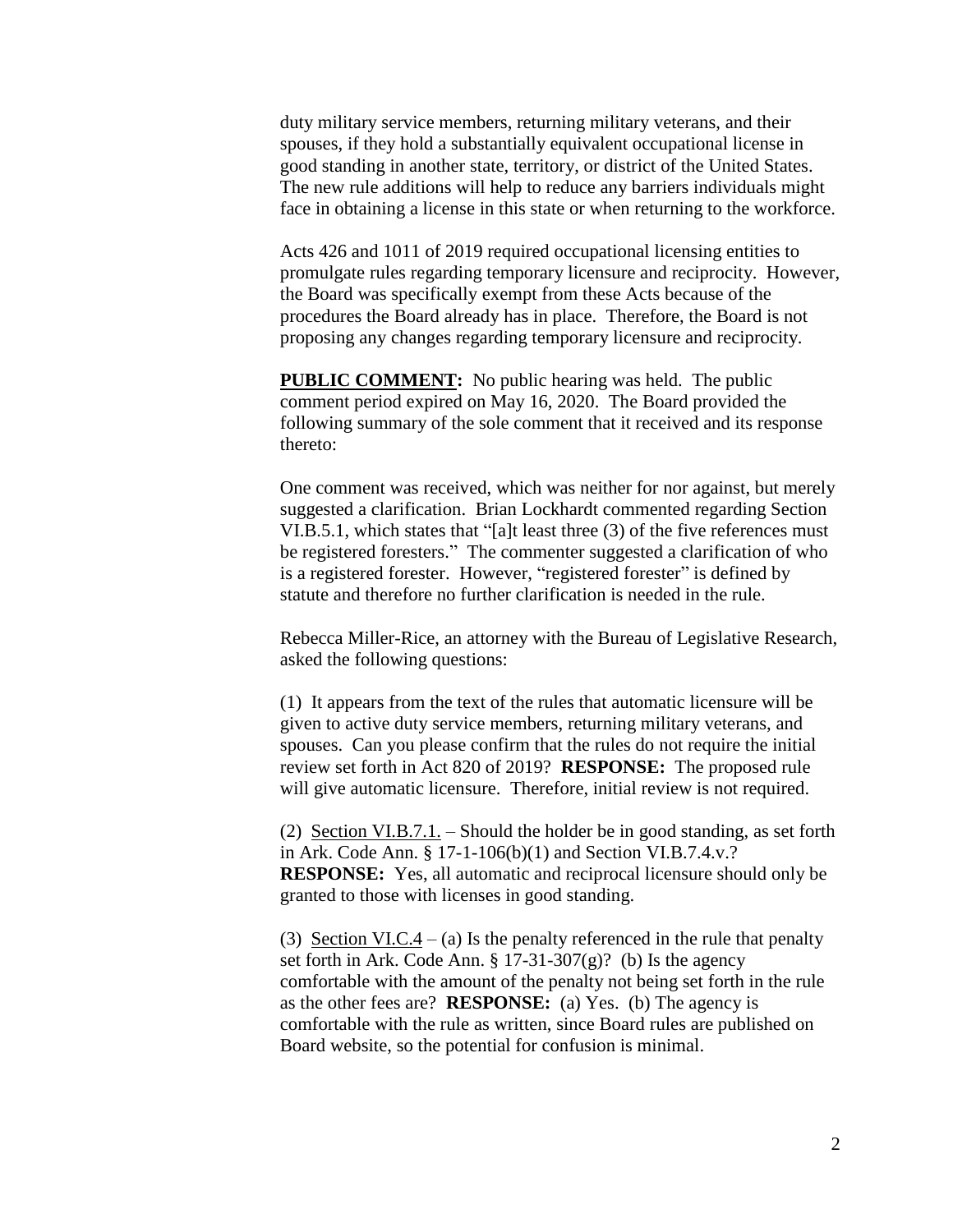(4) Section VII.F. – Is it the Board's position that the decision made in response to a pre-licensure criminal background check petition is not an adjudication under the Administrative Procedure Act? **RESPONSE:** That is correct.

(5) Section VIII.A. – I believe the citation to the statute, as now codified, is Ark. Code Ann. § 17-3-102(a). **RESPONSE:** Yes, the citation should be to 17-3-102(a).

The proposed effective date is pending legislative review and approval.

**FINANCIAL IMPACT:** The agency states that the amended rules have no financial impact.

**LEGAL AUTHORIZATION:** Pursuant to Arkansas Code Annotated § 17-31-204(a), the Arkansas State Board of Registration for Foresters shall have the power to make, adopt, alter, amend, and promulgate all bylaws and rules consistent with the Constitution and laws of this state, which may be reasonably necessary for the proper performance of its duties and the regulation of the proceedings before it. Further authority for the rulemaking can be found in Ark. Code Ann. § 17-3-104(a), which provides that a licensing entity shall adopt or amend rules necessary for the implementation of Title 17, Chapter 3, of the Arkansas Code, concerning occupational criminal background checks. The proposed changes include those made in light of Act 820 of 2019, sponsored by Senator Missy Irvin, which amended the law concerning the occupational licensure of active duty service members, returning military veterans, and their spouses, provided automatic licensure, and required review and approval of rules submitted, and Act 990 of 2019, sponsored by Senator John Cooper, which amended the laws regarding criminal background checks for professions and occupations to obtain consistency regarding criminal background checks and disqualifying offenses for licensure.

# **2. DEPARTMENT OF EDUCATION, DIVISION OF ELEMENTARY AND SECONDARY EDUCATION (Ms. Courtney Salas-Ford, item a; Ms. Jennifer Dedman, items b-d)**

### **a. SUBJECT: DESE Rules Governing Student Discipline and School Safety**

**DESCRIPTION:** The Division of Elementary and Secondary Education proposes the following amendments to its Rules Governing Student Discipline and School Safety:

- Incorporate provisions of Acts 557, 640, 709, and 1029 of 2019
- Change the previous guidelines to rules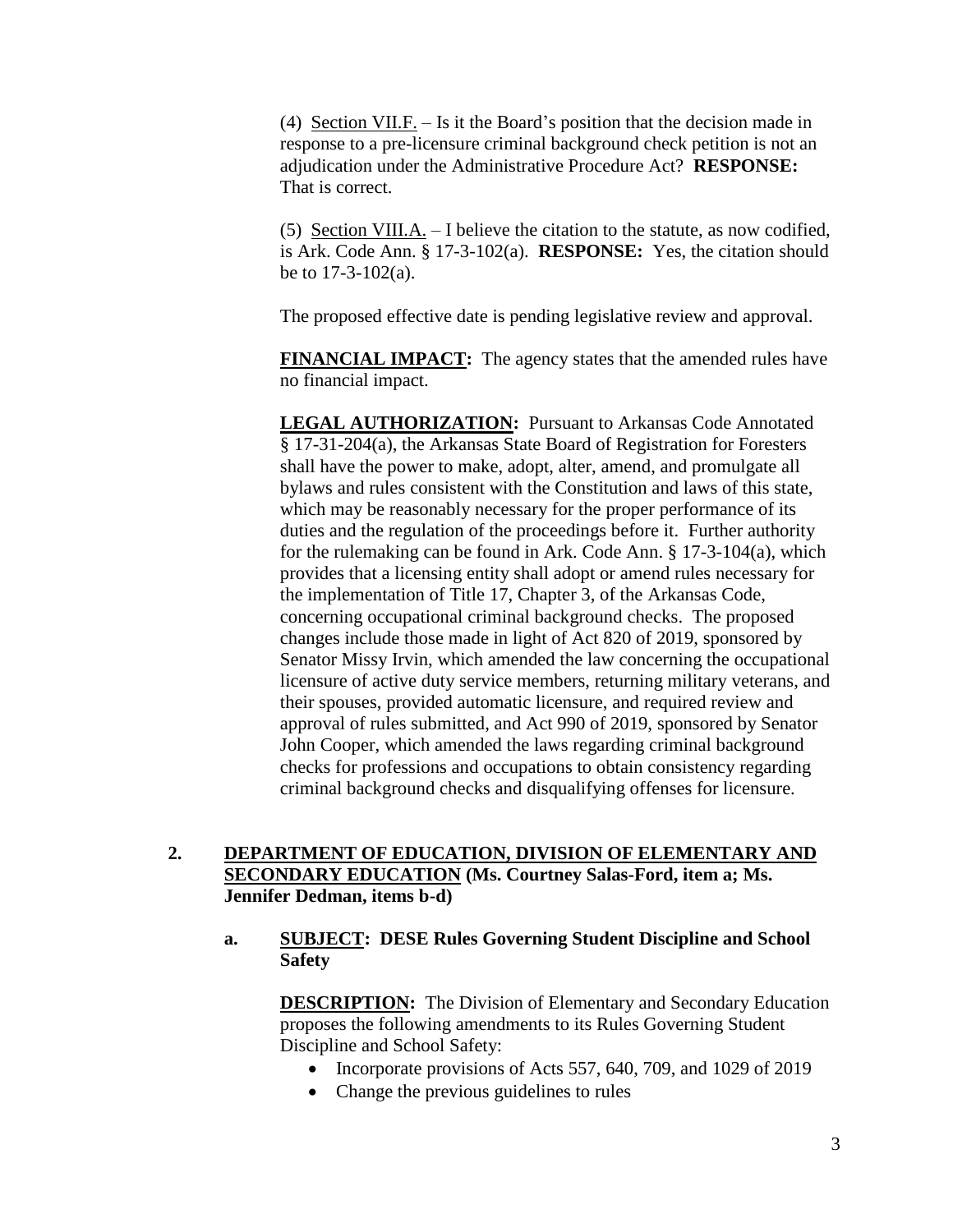• Add definitions from applicable statutes

• Clarify the requirements for school district student discipline policies

- Add provisions regarding the use of corporal punishment
- Add requirements for anti-bullying policies
- Replace Arkansas Department of Education with the Division of Elementary and Secondary Education.

After review by the DESE School Safety Committee, the following changes were made:

- Struck section 4.02.6
- Added the term "substantial" to Section 4.09.1
- Pluralized "school safety line" in Section 5.04.7
- Added reference to  $\S$  6-17-113 in Section 5.06.1.1

**PUBLIC COMMENT:** A public hearing was held on February 12, 2020. The public comment period expired on March 7, 2020. The Division provided the following summary of the public comments that it received and its responses thereto:

#### **Lucas Harder, Arkansas School Boards Association Comment:**

4.10: There appears to be an unnecessary "h" in the longhand of "ten."

5.04.2: The "not less than" language was removed from the statute by Act 640 of 2019 when the language was moved from 6-18-503 to 6-18-502; this is an important distinction as "not less than one year" would allow the superintendent and board to perform a permanent expulsion of a student for a firearm offense while removing the "not less than" language sets the maximum penalty a district may set as a one year expulsion.

5.04.7: The official update to the Arkansas Code has placed this as 6-18- 111.

5.06.1.2: The language here has the potential to conflict with 6-18- 513(d)(1) and (2) as it does not provide an exception for the reporting of law enforcement contact with a student due to a child maltreatment investigation of the student's parents when the law enforcement officer has an order prohibiting the contact.

**Agency Response:** Corrections made to 4.10, 5.04.2, 5.04.7, and 5.06.1.2.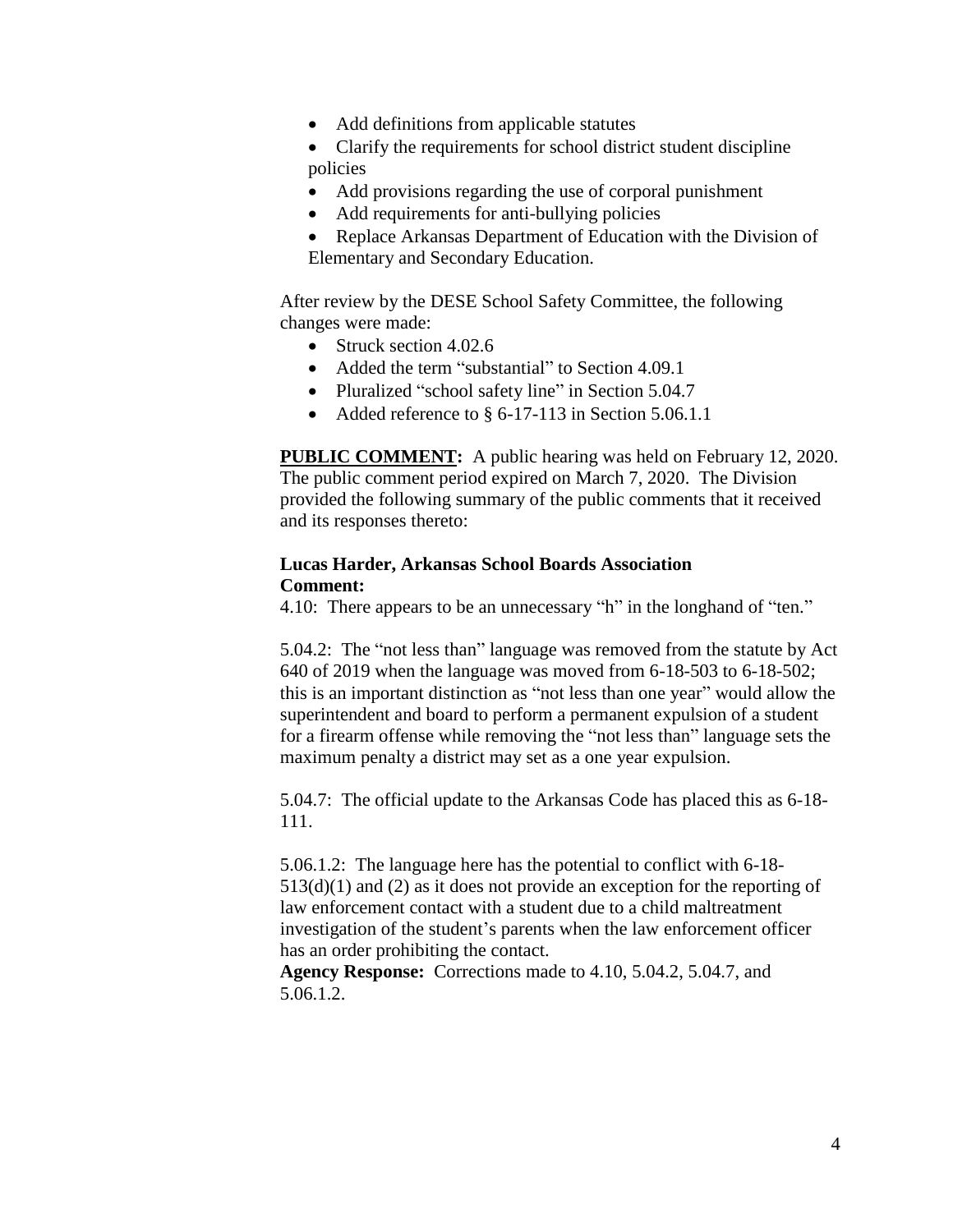# **Name: Debbie Jones, Ed.D., Superintendent, Bentonville School District**

#### **Comment:**

4.02: The definition of bullying is incomplete – missing the word repeated. This is the definition from stopbullying.gov – Notice it includes the word "repeated." Bullying is unwanted, aggressive behavior among school aged children that involves a real or perceived power imbalance. The behavior is repeated, or has the potential to be repeated, over time. Both kids who are bullied and who bully others may have serious, lasting problems. In order to be considered bullying, the behavior must be aggressive and include: An Imbalance of Power: Kids who bully use their power—such as physical strength, access to embarrassing information, or popularity—to control or harm others. Power imbalances can change over time and in different situations, even if they involve the same people. Repetition: Bullying behaviors happen more than once or have the potential to happen more than once.

5.04.9: It expands requirements for schools that are not currently in law by saying we have to continue engagement and access during SUSPENSION. There is not anything in the law that says we have to continue to provide access to education during periods of suspension.

5.11: The language in this rule can mislead teachers into thinking they don't have responsibility for classroom discipline. Where is the student going to go? The student can return to class, but the teacher should hold the conference, not the principal or principal designee.

5.11.4.6: This language should require teacher showing documentation of attempts to contact parent.

**Agency Response:** Although the definition offered on stopbullying.gov does state that bullying is "unwanted, aggressive behavior that is repeated, or has the potential to be repeated, over time," adding this requirement would be inconsistent with Arkansas law, 6-18-514. No changes made. 5.04.9 is in law at 6-18-502(c)(6). 5.11 is in law at 6-18-511. Revision made to 5.11.4.6.

### **Name: Tammy Tucker, Ed.D., Associate Superintendent for Administrative Services, Fayetteville School District Comment:**

5.11.4: If a teacher removes a student from class two (2) times during any nine week grading period or its equivalent, the principal or the principal's designee may not return the student to the teacher's class unless a conference is held for the purpose of determining the causes of the problem and possible solutions, with the following individuals present: 5.11.4.1 The principal or the principal's designee; 5.11.4.2 The teacher;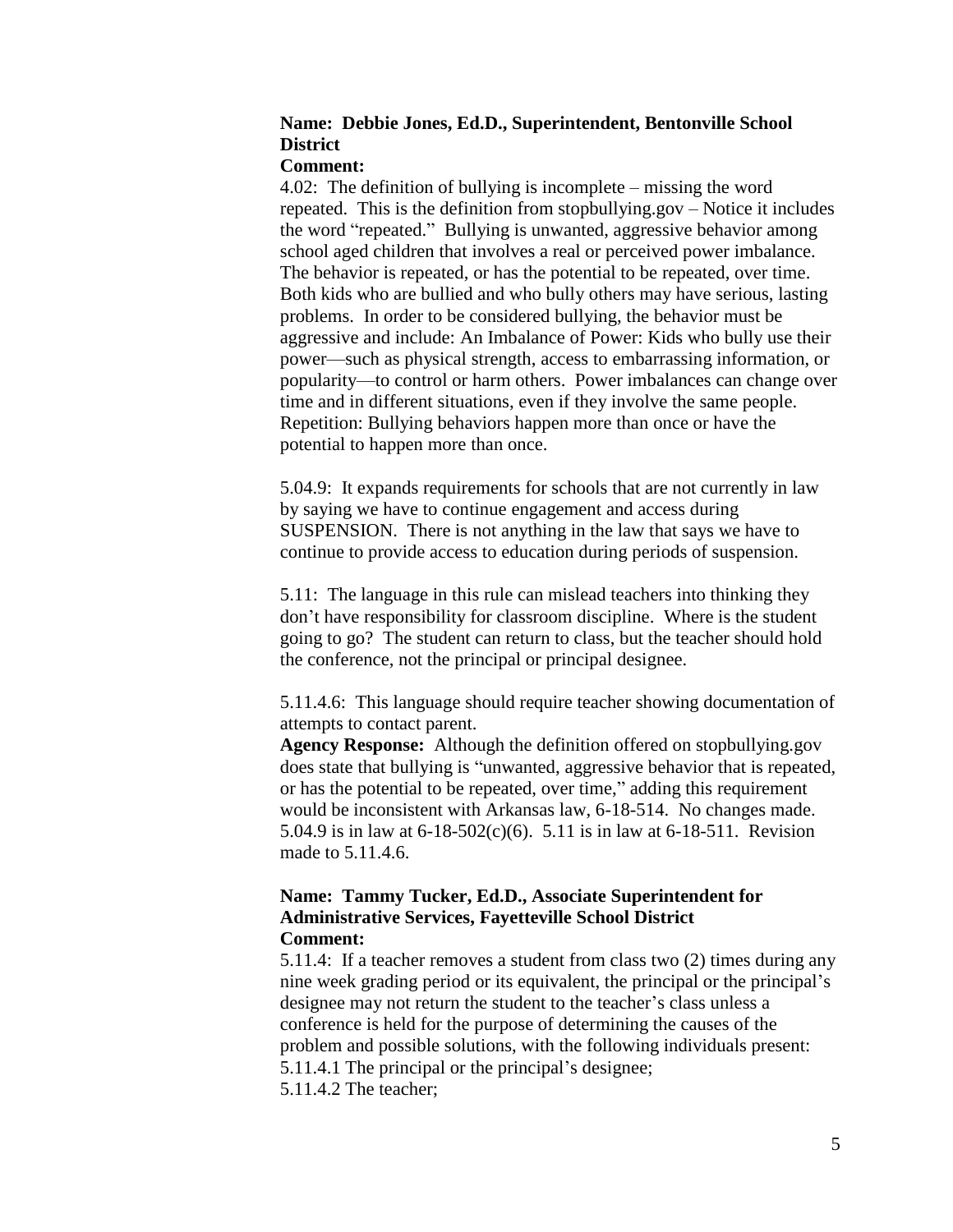5.11.4.3 The school counselor;

5.11.4.4 The parents, guardians, or persons in loco parentis; and

5.11.4.5 The student, if appropriate.

5.11.4.6 The failure of the parents, guardians, or persons in loco parentis to attend the conference provided for in this subsection shall not prevent the conference from being held nor prevent any action from being taken as a result of that conference.

It is not unusual for young students to display a series of inappropriate behavioral choices when issues in their personal lives arise (e.g., death of a pet, fight or arrest of a parent, homelessness, etc.). Typically, a brief "time out" is all that is needed to redirect them and get them ready to learn again. A formal conference is not always necessary in such events. Couple this with a teacher's right to submit a grievance if these rules are not specifically followed, could create much time wasted by administrators. Also, if a teacher does not particularly get along well with a student, the decision to remove from class may not always be the most appropriate choice!

**Agency Response:** 5.11.4 has been in law at 6-18-511(d) since 1999.

### **Name: Jacob Smith, Director of Federal Programs and Student Services, Jacksonville North Pulaski School District Comment:**

Section 6 outlines excellent due process standards that are consistent with recent bullying legislation. Few districts have standardized investigation techniques or knowledge of disciplinary due processes. In the attached document [submitted to the Division], I include Section 7 – Due Process. This section mirrors the procedures in Section 6.

The special needs funding rules make it clear that only the placement committee may place a student in the alternative learning environment. I recommended the removal of language that contradicts that rule.

Commissioner's Memo RT-19-039 issues each of the infraction codes and the definitions to be used when reporting discipline. These rules should also be reflected in the rules. I added these rules to my attached proposal.

We often have students enroll from other districts who were up for expulsion but the expulsion was nefariously withdrawn. We have found out that the neighbor district had rescinded an expulsion recommendation with the agreement that the student would enroll somewhere else. This is unsafe and jeopardizes the welfare of students in neighboring districts. I added language to eliminate this unfortunate practice.

4.09: This is a good definition. This definition should also be applied to 5.13.2, which has no definition.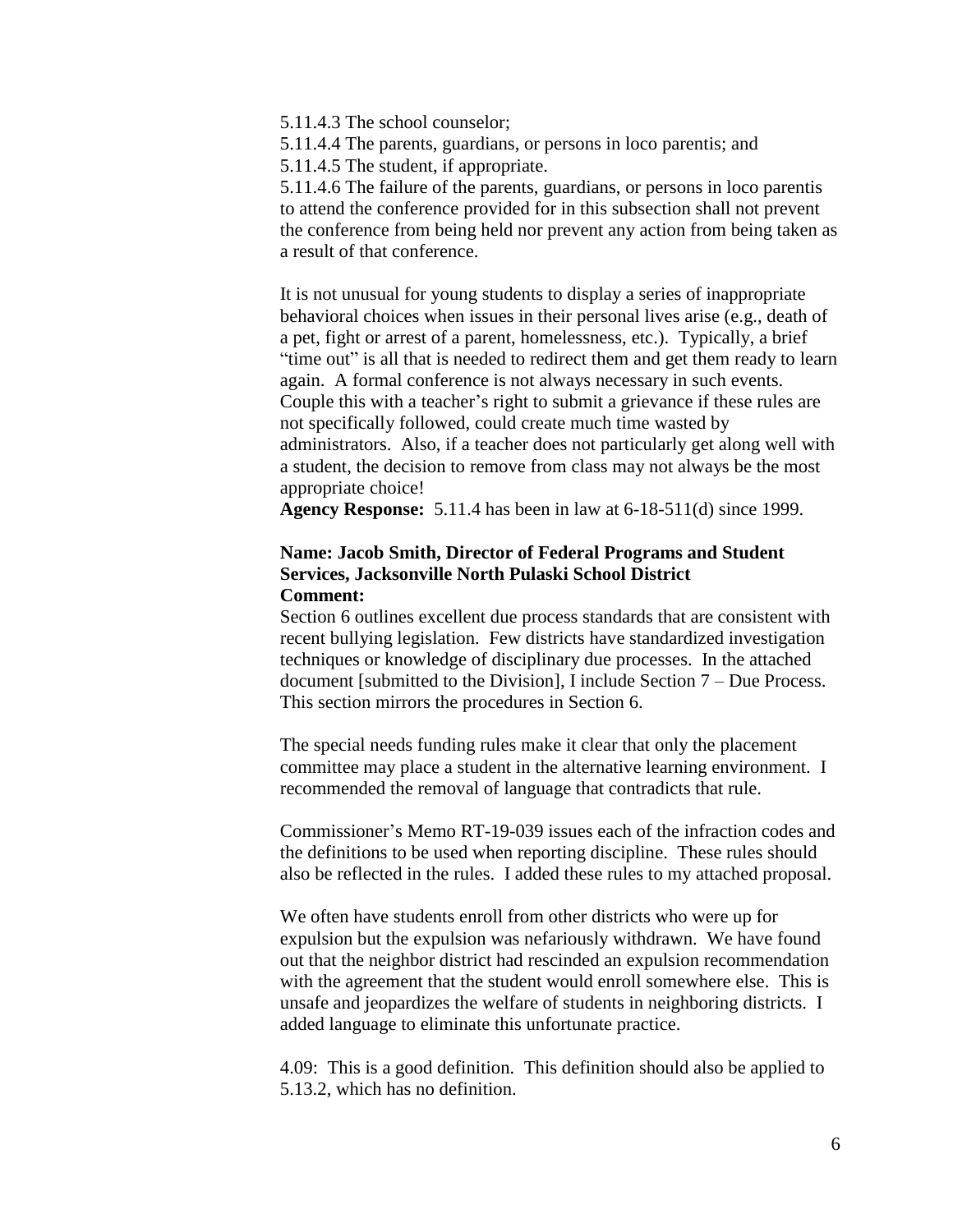5.03.22 – 5.03.30: These definitions come from Com Memo RT-19-039. It would benefit all districts and DESE to use common language.

5.04.1: Ritter and Anderson conducted research using seven years of Arkansas discipline data. They found a great deal of inequity. A first step to addressing this inequity is for each district to clearly define consequences. Most Arkansas schools indicate "Minimum Warning, Maximum Expulsion." This practice does not meet the intent of the rule or law. It will take time and effort to break down variations and nuances of each rule and punishment but it is worth it.

5.04.1: Discretion is important but it is grossly overused. Under our current rules, school administrators excessively use discretion, which leads to inequity.

5.04.1.1 – 5.04.1.5: Before you can have clear progressive discipline you must have clear rules. The current rules that [come] from Com Memo RT-19-039 are a pretty good start. The challenge comes with rules such as insubordination and disorderly conduct. Both of these rules are somewhat nebulous. They are also inequitably administered to students of color. There are levels of insubordination and disorderly conduct. Sound rules should reflect the different levels. Sound progressive discipline policies should also reflect the student's age and prior offenses. Ritter and Anderson conducted research using seven years of Arkansas discipline data. They found a great deal of inequity. A first step to addressing this inequity is for each district to clearly define consequences. Most Arkansas schools indicate "Minimum Warning, Maximum Expulsion." This practice does not meet the intent of the rule or law. It will take time and effort to break down variations and nuances of each rule and punishment but it is worth it.

5.04.2.3: The practice of handshake agreements to avoid expulsion needs to end. Expulsion is serious and should be reserved for the preservation of student safety and order. However, allowing students to withdraw to avoid pending expulsion proceedings endangers the students in the receiving district.

5.04.2.4: The practice of handshake agreements to avoid expulsion needs to end. Expulsion is serious and should be reserved for the preservation of student safety and order. However, allowing students to withdraw to avoid pending expulsion proceedings endangers the students in the receiving district.

5.04.12: This is an important rule. Com Memo LS-20-026 seems to condemn the use of ALE for students with a disability. That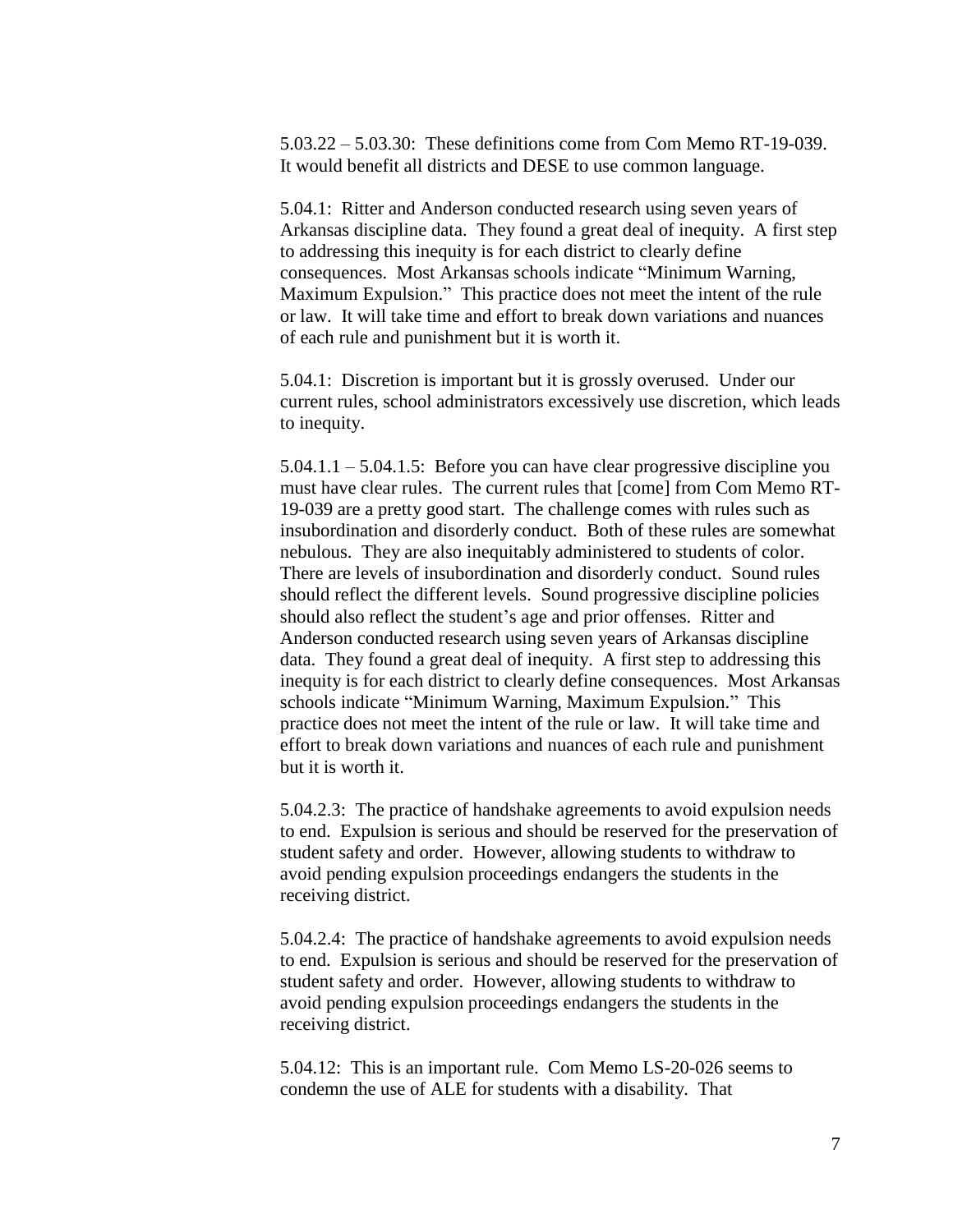commissioner's memo contradicts the 504 team's duty to educate the student in the least restrictive environment. Committees are required by section 504 to consider proximity to the student's domicile when making a placement decision. I think it would serve everyone well to flesh this rule out even more.

5.04.12: Campus administrators are often former teachers with limited knowledge of due process law. These proposed rules are founded in the *Goss v. Lopez* Supreme Court case. It is common for students in Arkansas to be punished without a statement from the alleged offender or an investigation. These rules will help communicate the importance of due process to school officials and protect all parties.

5.05.4.7: This is a common practice in school districts. The practice needs to be explicitly affirmed or rejected.

5.11.3.3: Campus administrators are often former teachers with limited knowledge of due process law. These proposed rules are founded in the *Goss v. Lopez* Supreme Court case. It is common for students in Arkansas to be punished without a statement from the alleged offender or an investigation. These rules will help communicate the importance of due process to school officials and protect all parties.

5.11.3.5: These rules provide needed guidance to affirm the principal's duty to support teachers. Principals also have a duty to protect students from provocation or isolation. This rule balances these responsibilities.

5.13: The discipline reporting system in eSchool is finicky. Many districts do not report discipline accurately. Ritter and Anderson commented on the perceived manipulation of discipline data reporting.

5.13.2.2: This change would allow the application of the previous definition of "substantial disruption." Currently, there is no applicable definition of serious disruption. Consequently, 5.13.2.2 is unenforceable.

5.13.4: Campus administrators are often former teachers with limited knowledge of due process law. These proposed rules are founded in the *Goss v. Lopez* Supreme Court case. It is common for students in Arkansas to be punished without a statement from the alleged offender or an investigation. These rules will help communicate the importance of due process to school officials and protect all parties.

5.21: The practice of handshake agreements to avoid expulsion needs to end. Expulsion is serious and should be reserved for the preservation of student safety and order. However, allowing students to withdraw to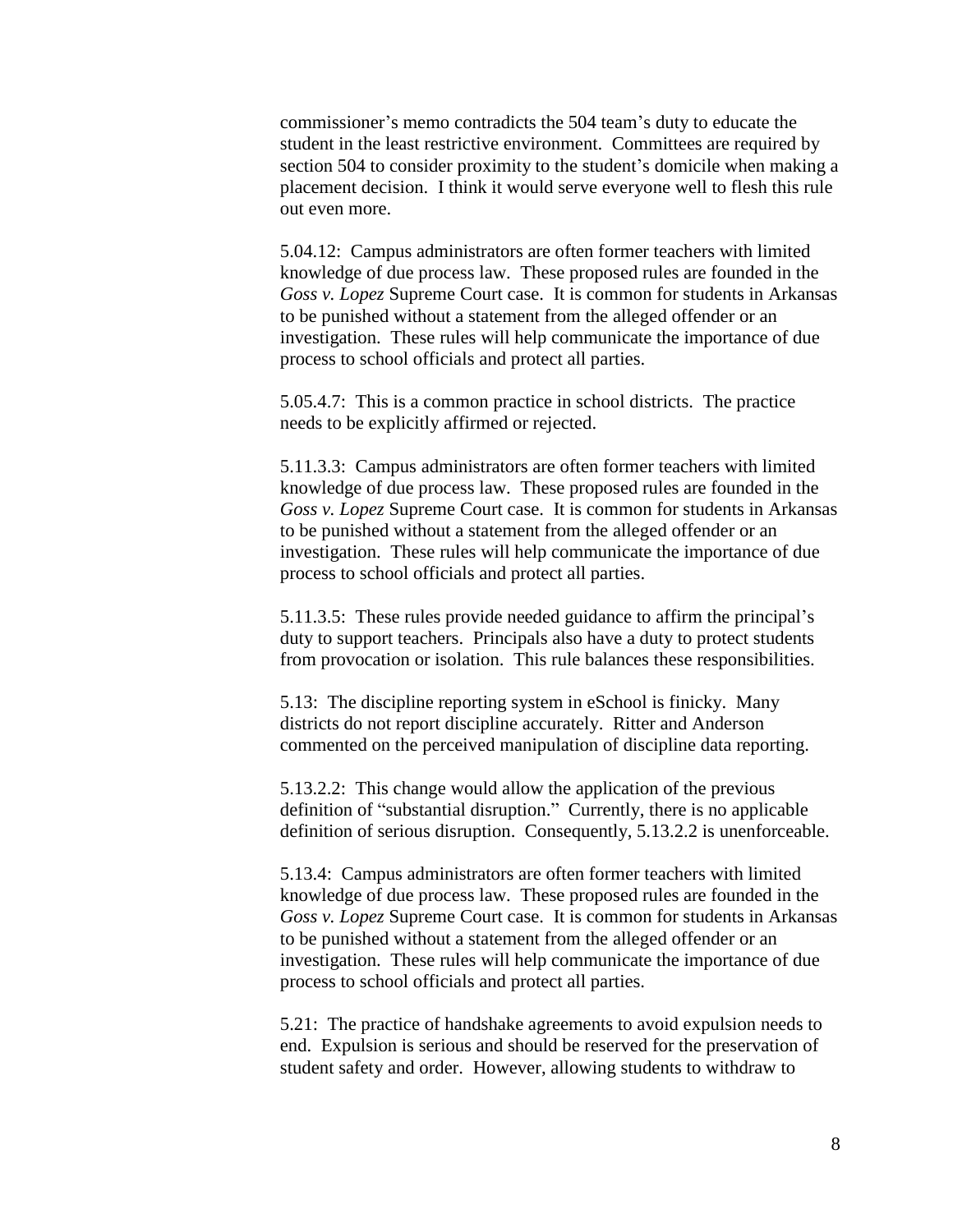avoid pending expulsion proceedings endangers the students in the receiving district.

7.10: Section 6 outlines due process steps that should be observed for all infractions. These rules mirror the rules for investigating and reporting bullying.

**Agency Response:** Comments considered and will be included in further discussion and research. Due process procedures, prescribed penalties, and other discretionary issues should be included in local district policies. Discipline infraction codes are included in the SIS Manual. No changes made to these rules.

Rebecca Miller-Rice, an attorney with the Bureau of Legislative Research, asked the following questions:

 $(1)$  4.10 – I believe "then" may have been intended to be "ten." **RESPONSE:** Correction made.

(2) 5.01 – Am I reading this section correctly that a school district does not have to file an actual hard copy of its written student discipline policies with the Division, but that the posting online of the policies constitutes filing with the Division? If yes, is the Division comfortable that posting alone is in accord with Ark. Code Ann.  $\S 6$ -18-503(a)(1)(A), requiring that each school district "shall file the policies with the Division"? **RESPONSE:** Yes; districts are required to post all student handbooks and discipline policies on the district website no later than August 1, which constitutes filing with the Division for purposes of compliance with 6-18-503.

(3) 5.04.2 – Is there a reason the Division chose to add the terms "not less than" where Ark. Code Ann.  $\S 6$ -18-502(c)(2) simply provides for "expulsion from school for a period of one (1) year"? Is it the Division's position that more than a year could be imposed? **RESPONSE:** Correction made.

(4) 5.04.7 – I believe that as just recently codified, the statutory reference is to § 6-18-111. **RESPONSE:** Correction made.

 $(5)$   $\overline{5.06.1}$  – Is there a reason that the remaining provisions of the statute, Ark. Code Ann. § 6-18-513(b)(2-3), (c), (d), and (e), were not also included? **RESPONSE:** Revisions made.

 $(6)$  5.08 – Along the lines of question (2), do hard copies of any amendments to the policies have to be filed with the Division? **RESPONSE:** Districts must notify the Division of any amendments made to policies and post the revisions on the district's website.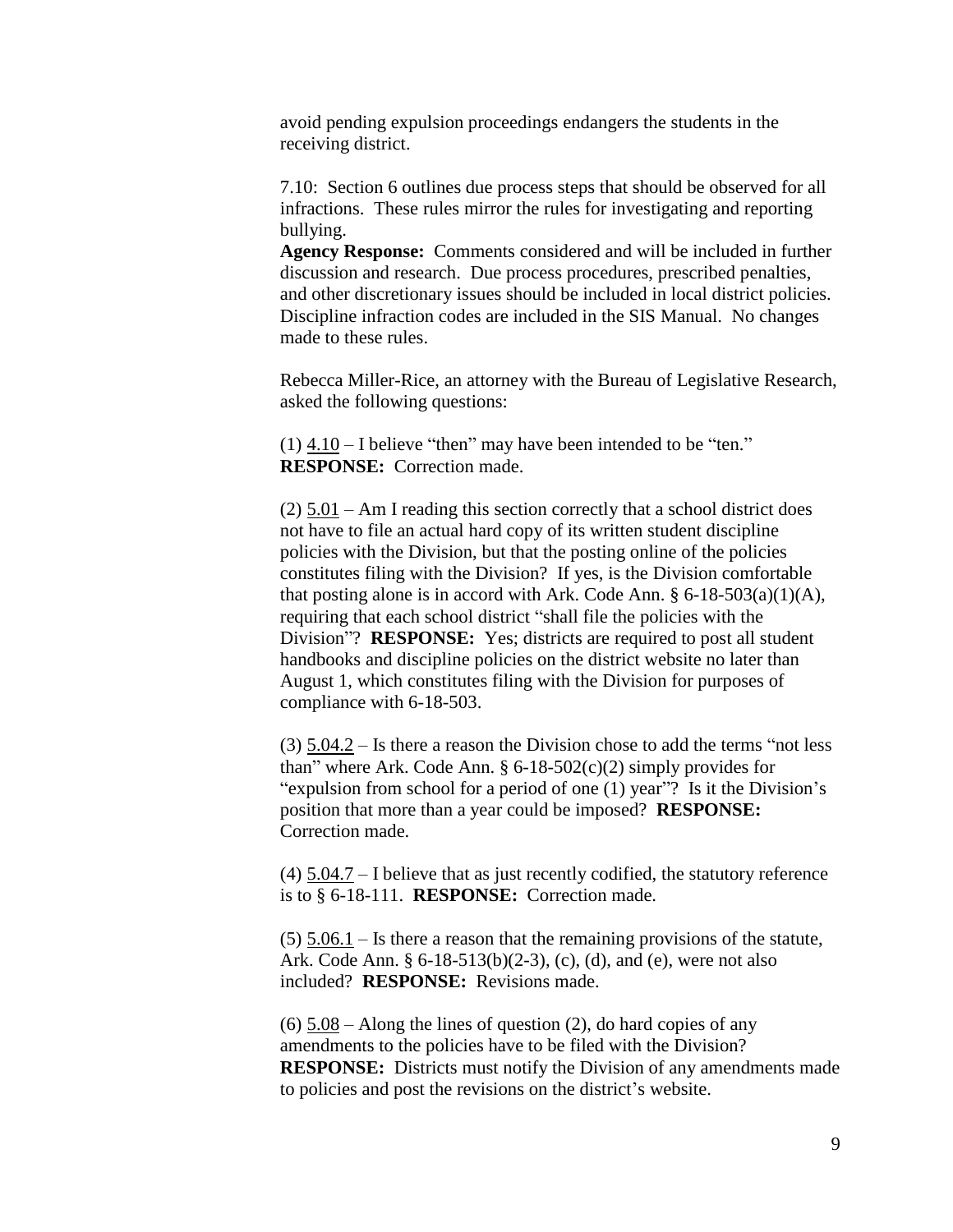(7) 5.11.3 – Should the citation to Section 5.12 of the rules be to Section 5.11? **RESPONSE:** Correction made.

(8) 6.09.3 – Is there a reason that the language contained in Ark. Code Ann.  $\S 6$ -18-514(k)(3) applying the date restriction to the agreements or contracts of "in effect on July 24, 2019" was not included in the rule? **RESPONSE:** Correction made.

The proposed effective date is pending legislative review and approval.

**FINANCIAL IMPACT:** The agency states that the amended rules have no financial impact.

**LEGAL AUTHORIZATION:** Pursuant to Arkansas Code Annotated § 6-18-502(a), the Division of Elementary and Secondary Education shall establish rules for the development of school district student discipline policies. The proposed changes to the rules include those made in light of Act 557 of 2019, sponsored by Senator Joyce Elliott, which prohibited the use of corporal punishment on a child with a disability; Act 640 of 2019, sponsored by Representative Stephen Meeks, which amended provisions of the Arkansas Code concerning student attendance and discipline; Act 709 of 2019, sponsored by Representative Don Glover, which required a public school district that expels a student to offer to the expelled student digital learning courses or alternative educational services for which the student may receive credit; and Act 1029 of 2019, sponsored by Representative Jimmy Gazaway, which amended the anti-bullying policy, required a school board member to receive information regarding school safety and student discipline, and required a bullying and cyberbullying prevention professional development program.

## **b. SUBJECT: DESE Rules Governing College and Career Readiness Planning Programs**

**DESCRIPTION:** The Division of Elementary and Secondary Education proposes changes to its Rules Governing College and Career Readiness Planning Programs. The purpose of the rules is to establish guidelines for the implementation of the Arkansas College and Career Readiness Planning Program and postsecondary preparatory programs in Arkansas. The rules have been amended to incorporate the changes of Act 1083 of 2019, which changed "National School Lunch categorical funding" to "Enhanced Student Achievement Funding." The definition of "college and career readiness assessment" at Section 3.02 has also been updated to reflect the definition in statute. Other changes have been made to replace references to the Department or ADE with DESE or Division language and to eliminate a repealed statutory reference.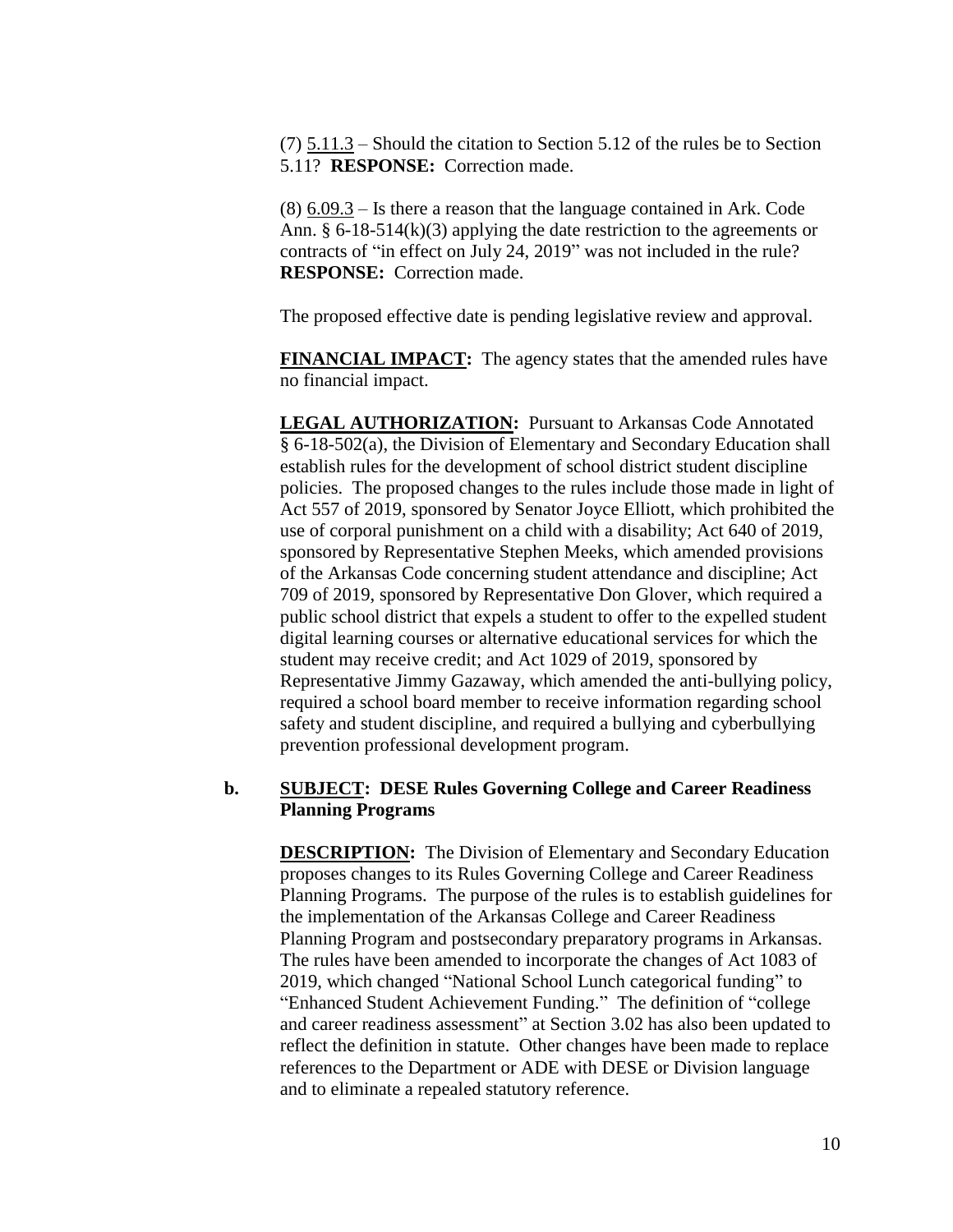**PUBLIC COMMENT:** A public hearing was held on April 13, 2020. The public comment period expired on April 20, 2020. The Division received no public comments.

The proposed effective date is pending legislative review and approval.

**FINANCIAL IMPACT:** The agency states that the amended rules have no financial impact.

**LEGAL AUTHORIZATION:** Pursuant to Arkansas Code Annotated § 6-16-601(b)(1), the State Board of Education shall promulgate rules under which school districts, institutions of higher education, or a partnership of a school district and an institution of higher education, may operate postsecondary preparatory programs in Arkansas. The rules shall include without limitation the number and location of sites for postsecondary preparatory programs, if necessary; the minimum and maximum class sizes for postsecondary preparatory programs; that a school district may use Enhanced Student Achievement Funding received under § 6-20-2305 to operate and support a postsecondary preparatory program; and the forms and procedures necessary to implement Title 6, Chapter 16, Subchapter 6, of the Arkansas Code, concerning postsecondary preparatory programs. *See* Ark. Code Ann. § 6-16-  $601(b)(2)$ . The proposed changes include those made in light of Act 1083 of 2019, sponsored by Senator Alan Clark, which amended the name of national school lunch state categorical funding.

## **c. SUBJECT: DESE Rules Governing Federal Program Complaint Resolution**

**DESCRIPTION:** The Division of Elementary and Secondary Education proposes changes to its Rules Governing Federal Program Complaint Resolution. These rules are necessary to comply with federal laws governing federal programs' funding for schools and educational programs. These rules set forth the procedures for filing, investigating, and resolving complaints against local education agencies or the state education agency arising from the listed federal programs under 20 U.S.C. §§ 1232c, 7844, 7881, and 7883.

The changes to these rules amend the names of the title programs to update them to the current names under the Every Student Succeeds Act (ESSA). Language concerning the Arkansas Department of Education has been updated to the Division of Elementary and Secondary Education. No other changes have been made.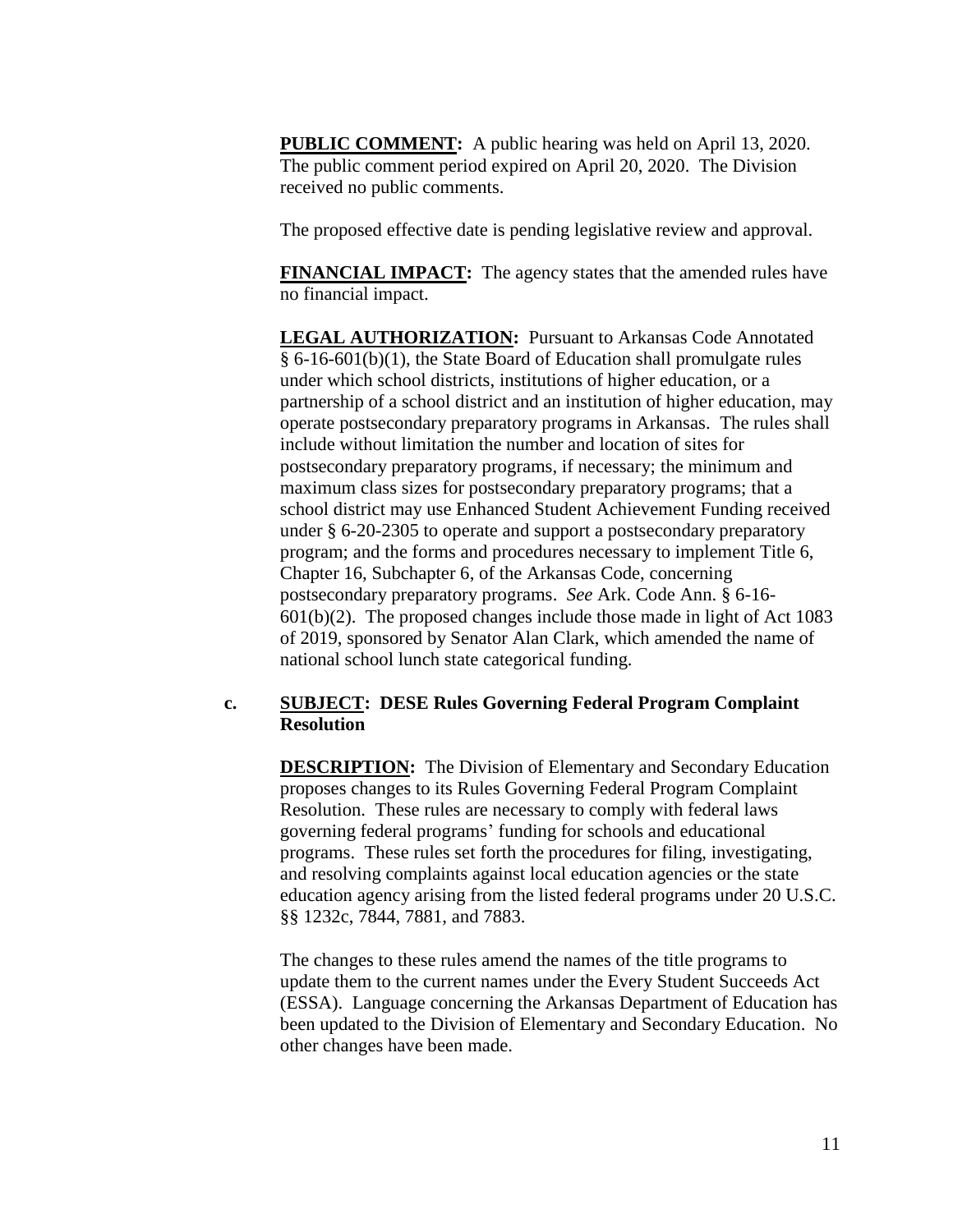Following the public comment period, a change was made at Section 4.03.1 to correct an inconsistency with Section 4.01. For private school equity complaints, the complaint is necessarily against the LEA rather than the state agency.

**PUBLIC COMMENT:** A public hearing was held on April 13, 2020. The public comment period expired on April 20, 2020. The Division provided the following summary of the public comments that it received and its responses thereto:

**Lucas Harder, Arkansas School Boards Association Comment:** 1.02: "Annotated" could be changed to "Ann." to standardize

it with other rules.

**Agency Response:** The change was made.

**Comment:** 2.09: As it is abbreviated both before and afterwards in this same section, there is no need to write out the complete name of the Division here.

**Agency Response:** The change was made.

**Comment:** 3.01: As it is previously abbreviated, there is no need to write out the full name of the Division here. **Agency Response:** The change was made.

**Comment:** 3.10: As it is previously abbreviated and abbreviated later in the same section, there is no need to write out the full name of the Division.

**Agency Response:** The change was made.

**Comment:** 4.03.1: I believe that this should be a statement that the LEA has violated a requirement as 4.01 states that the private school's complaint is against an LEA's action or inaction. **Agency Response:** The change was made.

**Comment:** 4.05: Forty-five is not written longhand here and it should be, along with the parenthetical numerals, to match the occurrences of other double-digit numbers.

**Agency Response:** The change was made.

**Comment:** 4.06: As it is abbreviated both before and afterwards in this same section, there is no need to write out the complete name of the Division here.

**Agency Response:** The change was made.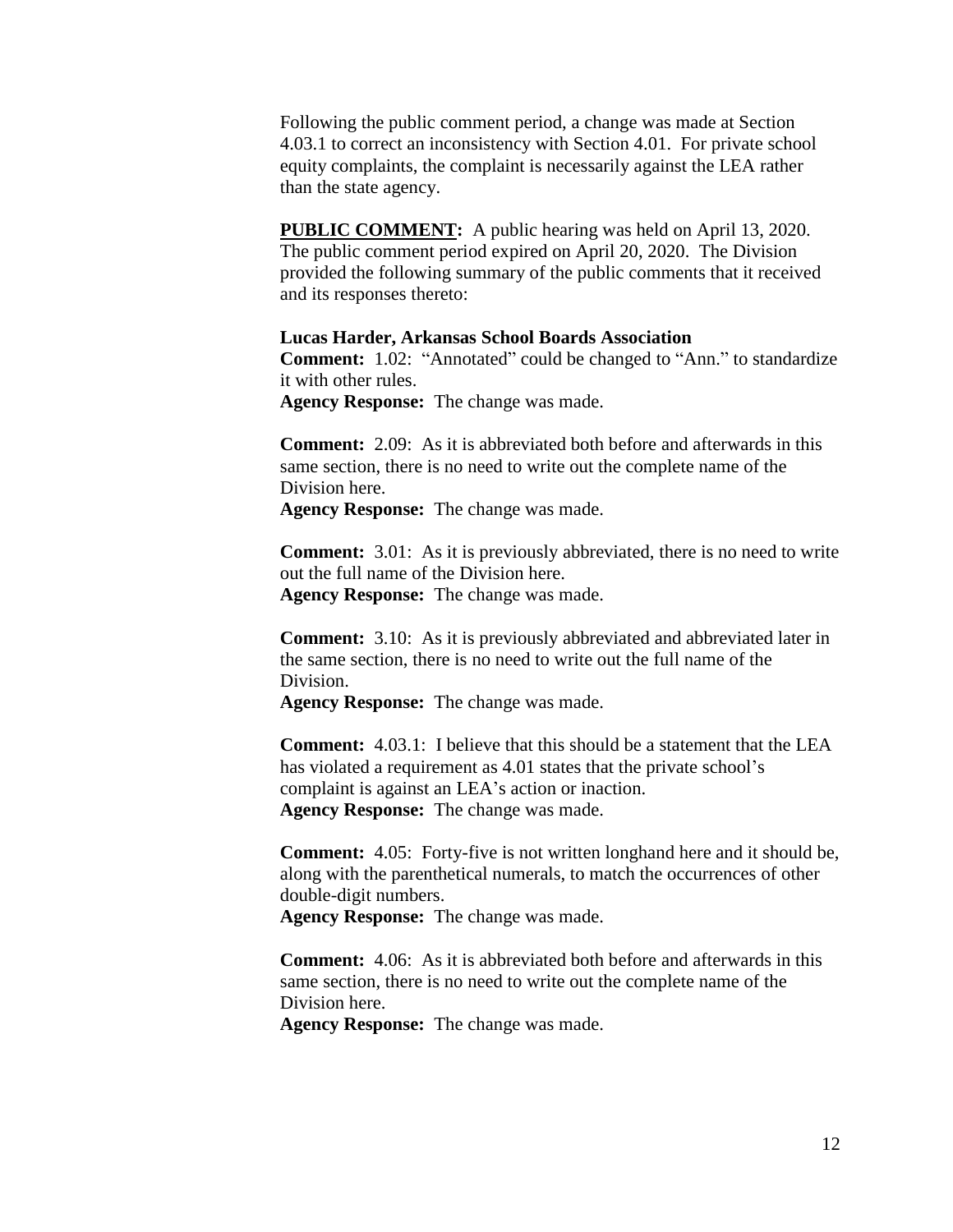**Comment:** Forty-five is not written longhand here and it should be, along with the parenthetical numerals, to match the occurrences of other doubledigit numbers.

**Agency Response:** The change was made.

Rebecca Miller-Rice, an attorney with the Bureau of Legislative Research, asked the following question:

Section 1.03 – Could you please direct me to where the titles of each of the programs set forth in the rule can be found?

When I looked at 34 CFR § 299.11(b), I found the following programs listed:

(1) Part A of title I (Improving Basic Programs Operated by Local Educational Agencies).

(2) Part C of title I (Education of Migratory Children).

(3) Part D of title I (Prevention and Intervention Programs for Children and Youth Who Are Neglected, Delinquent, or At Risk).

(4) Part A of title II (Supporting Effective Instruction).

(5) Part A, subpart 1 of title III (English Language Acquisition, Language Enhancement, and Academic Achievement), except for section 3112.

(6) Part A of title IV (Student Support and Academic Enrichment Grants).

(7) Part B of title IV (21st Century Community Learning Centers).

(8) Part B, subpart 2 of title V (Rural and Low-Income School Program).

(9) Subtitle B of title VII of the McKinney-Vento Homeless Assistance

Act, Education for Homeless Children and Youth Program.

I have also looked at the US Code cites provided. Some of these programs above and in 20 USC § 7881 match those in the rule, but I may be looking at the wrong provisions because I could not find all of them. **RESPONSE:** Comment considered. No change made. The title of each program is the name of that subpart contained within the relevant subchapter of 20 U.S.C. Chapter 70, as amended by the Every Student Succeeds Act. For example, Title I (subchapter), Part A (subpart) covers 20 U.S.C. §§ 6311-6322 and the name of Part A is "Improving Basic Programs Operated by Local Education Agencies." McKinney-Vento is addressed through separate guidance and as such is not part of this rule.

The proposed effective date is pending legislative review and approval.

**FINANCIAL IMPACT:** The agency states that the amended rules have no financial impact.

**LEGAL AUTHORIZATION:** Pursuant to 34 C.F.R. § 299.11(a), a State Educational Agency ("SEA") shall adopt written procedures, consistent with state law, for (1) receiving and resolving any complaint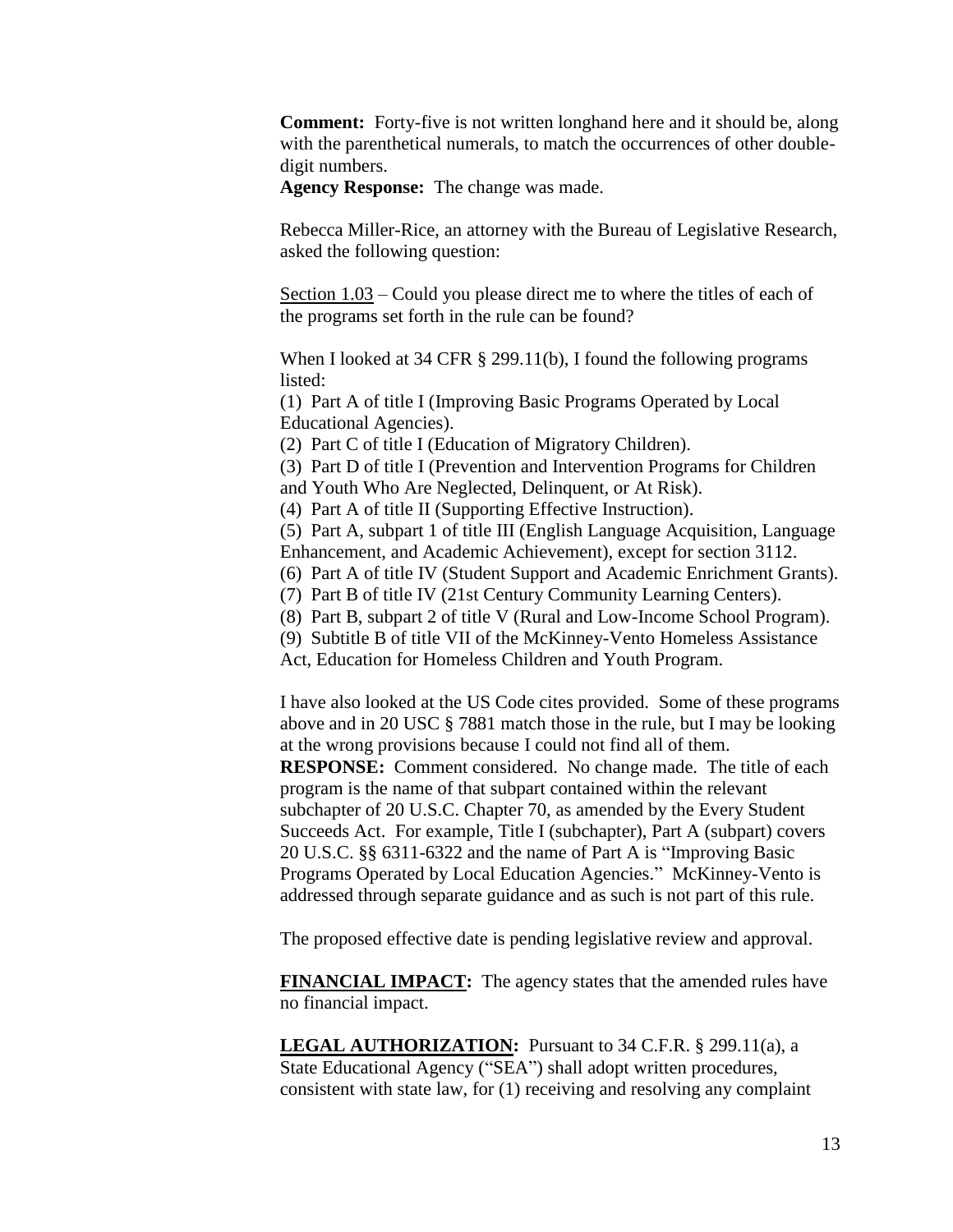from an organization or individual that the SEA or an agency or consortium of agencies is violating a federal statute or regulation that applies to an applicable program listed in 34 C.F.R. § 299.11(b); (2) reviewing an appeal from a decision of an agency or consortium of agencies with respect to a complaint; and (3) conducting an independent on-site investigation of a complaint if the SEA determines that an on-site investigation is necessary. Further authority for the rulemaking can be found in Arkansas Code Annotated § 6-11-105, which provides in relevant part that the State Board of Education shall have general supervision of, and shall take action as it may deem necessary to promote the organization and efficiency of, the public schools of the state. *See* Ark. Code Ann. § 6-  $11-105(a)(1)$ , (a)(7)(B).

The agency states that the rules are required to comply with the following federal laws: 20 U.S.C. §§ 1232c, 7844, 7881, and 7883.

# **d. SUBJECT: DESE Rules Governing Parental Involvement Plans and Family and Community Engagement**

**DESCRIPTION:** The Division of Elementary and Secondary Education proposes changes to its Rules Governing Parental Involvement Plans and Family and Community Engagement. The purpose of the rules is to set out requirements for parental involvement plans. The rules seek to improve family and community engagement by outlining legal requirements for district parental improvement plans and school and district responsibilities in carrying out plans to involve families and communities in the school and district. The rules also set forth requirements related to the Division's monitoring of parental involvement plans.

The amendments to the rules incorporate the changes of Act 757 of 2019, § 15, by changing the date from October 1 to August 1 in Sections 3.01.2, 3.02.3, and 3.02.4 of the rules. Changes have also been made to update language concerning the Department of Education to Division of Elementary and Secondary Education.

**PUBLIC COMMENT:** A public hearing was held on April 13, 2020. The public comment period expired on April 20, 2020. The Division received no comments.

The proposed effective date is pending legislative review and approval.

**FINANCIAL IMPACT:** The agency states that the amended rules have no financial impact.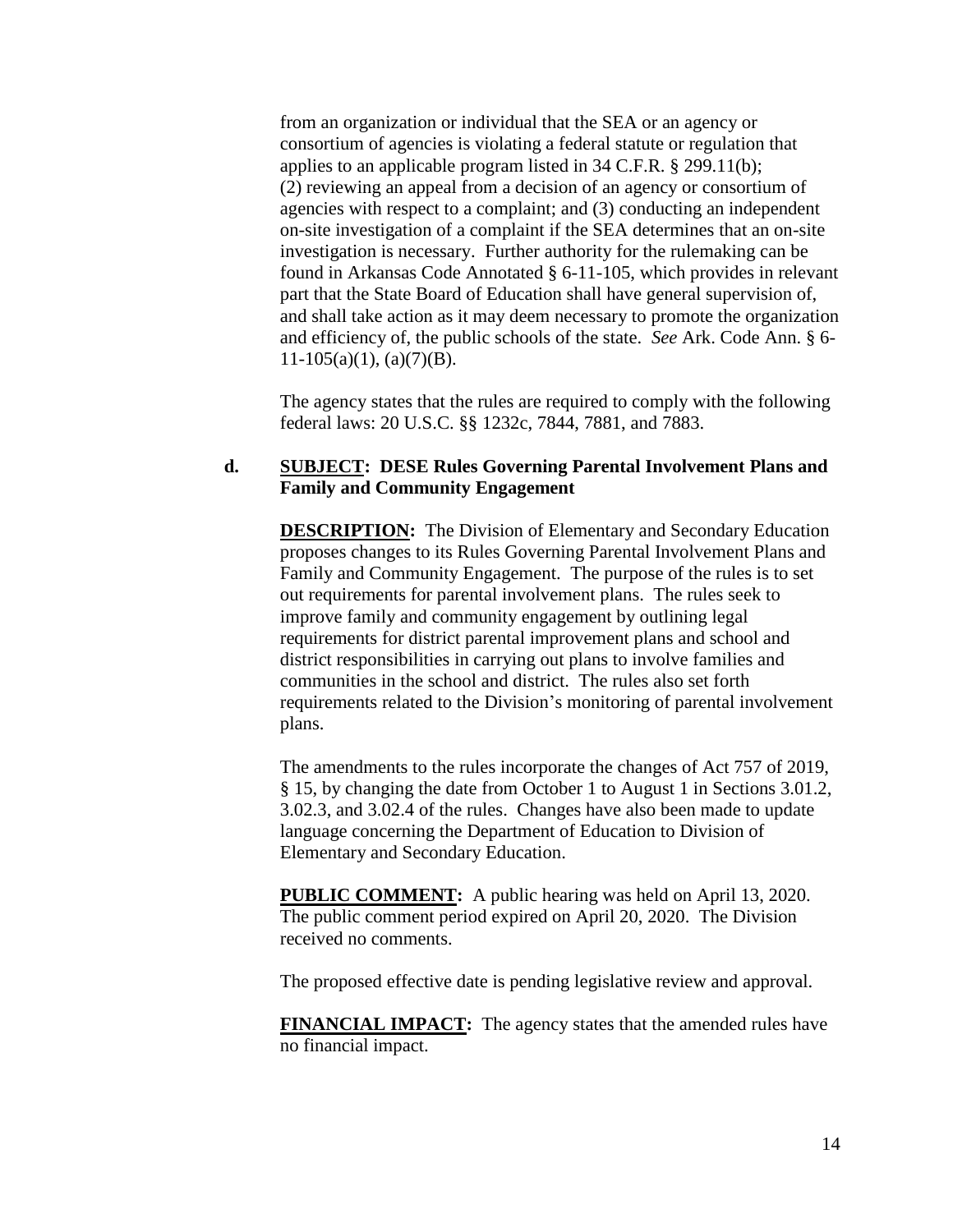**LEGAL AUTHORIZATION:** Pursuant to Arkansas Code Annotated § 6-15-1011, the State Board of Education shall promulgate rules necessary for the implementation of the Arkansas Public Education Act of 1997 ("Act"), Ark. Code Ann. §§ 6-15-1001 through 6-15-1011. The Act provides that all public schools will have a plan of parental involvement, allowing parents to be involved in the education of their children, and that the plans will address communication with parents, volunteering, learning activities that support classroom instruction, participation in school decisions, and collaboration with the community. *See* Ark. Code Ann.  $§ 6-15-1005(f)(1), (2).$  The proposed changes include those made in light of Act 757 of 2019, sponsored by Representative Bruce Cozart, which amended and updated various provisions of the Arkansas Code concerning public education.

# **3. STATE BOARD OF ELECTION COMMISSIONERS (Mr. Chris Madison)**

## **a. SUBJECT: Rules for County Election Commissioners Training**

**DESCRIPTION:** The State Board of Elections met on August 19, 2019 and approved changes to the "Rules for County Election Commissioners Training."

The primary purpose of the changes is to bring the rule into compliance with changes in Arkansas law made by the 2019 General Assembly. One such change is the new prohibition against a CBEC member serving as the chair or secretary of a county political party. *See* Act 966 of 2019. The legislature also enacted a provision that allows any person to disqualify a county election commissioner who is the spouse of another county election commissioner, or is the chairman or spouse of a chairman of a county political party, from serving as an election official if an objection is filed within 10 days of posting the list of election officials. *See* Act 258 of 2019. The amendment establishes a new provision to ensure that, in the event two spouses serve on the CBEC together, only one can be disqualified under Act 258 of 2019. This change is necessary to ensure that the CBEC maintains a quorum to conduct the election.

Because the rule is being revisited, the SBEC took the opportunity to clarify the currently existing concept of an "Advanced Training." The amendment provides an explanation of what an Advanced Training is, establishing limits on when an Advanced Training may be offered, and adds further restrictions on who is eligible to attend such a training. This preserves the concept of an Advanced Training, which is useful when an experienced commissioner is unable to attend SBEC training in a timely manner. The SBEC has used this in the past to train experienced CBEC members when a special election is called prior to the primary. This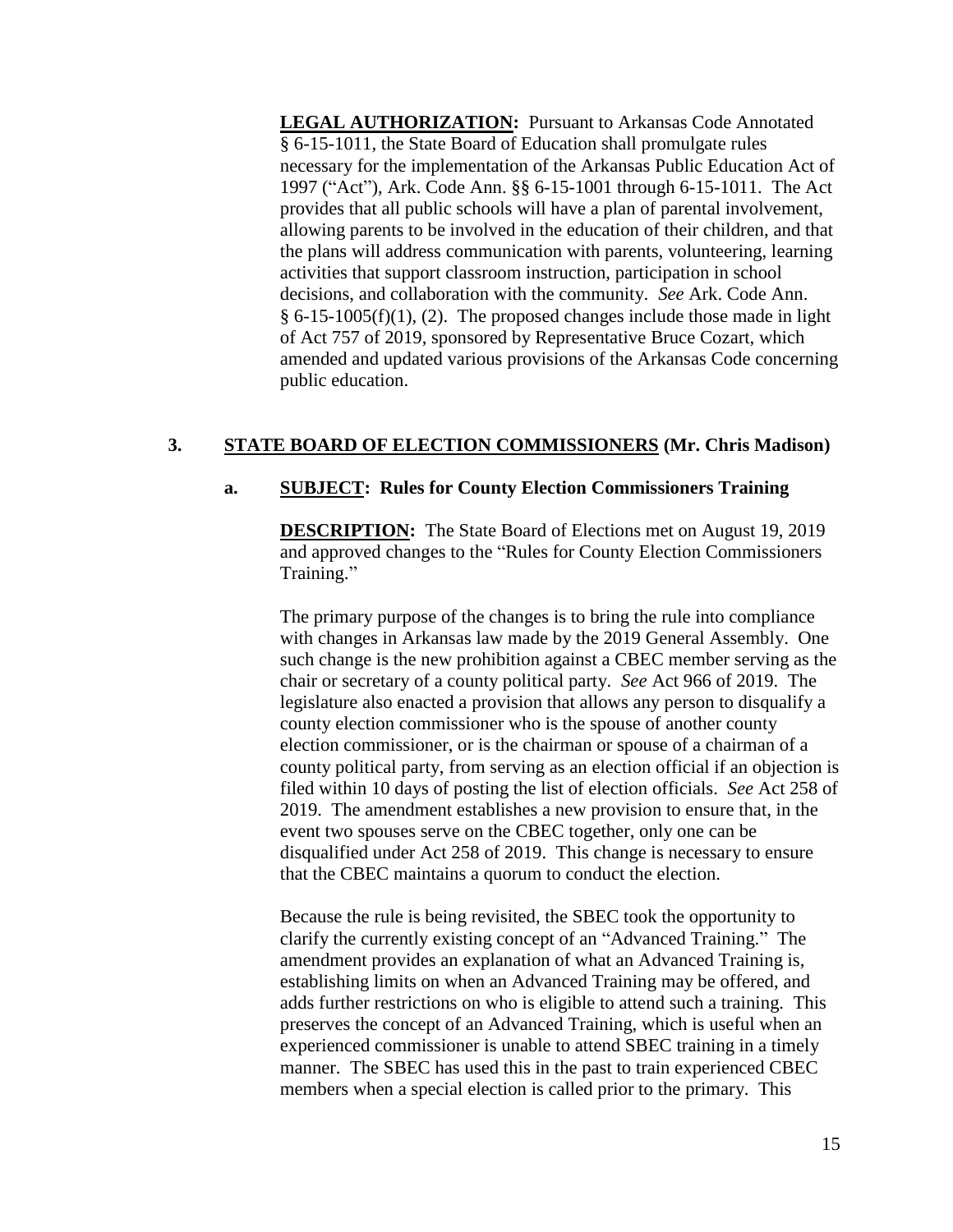clarification continues allowing experienced officials to receive training remotely under limited circumstances when appropriate. It ensures officials are eligible to conduct the election in a timely manner and saves state resources. Further, the clarification continues ensuring a legal preference for in-person trainings, which are generally more effective.

The SBEC has made one policy change in this amendment. Under the existing rule, county election commissioners are eligible to receive one hundred dollars (\$100) for attending commissioner training. In the past, the SBEC has had several commissioners who were trained and then resigned from the commission prior to serving in an election. This has the double negative impact of requiring the SBEC to offer individual or very small group trainings to the replacement commissioners on a compressed timeline and then to pay the replacement commissioners a second stipend for their training. This amendment would allow county commissioners to be reimbursed for their mileage immediately upon attending training, but it would require the commissioners to actually serve until the preferential primary in order to receive the additional one hundred dollars (\$100) in compensation. The goal of the policy change is to both limit unnecessary expenditures and encourage newly appointed commissioners to remain in office through at least one major election.

**PUBLIC COMMENT:** A public hearing was not held in this matter. The public comment period expired on May 18, 2020. The State Board of Election Commissioners received no public comments.

The proposed effective date is pending legislative review and approval.

**FINANCIAL IMPACT:** The board indicated that the proposed rule amendments have a financial impact. Specifically, the board anticipated a savings of \$500 to \$1000 for the current fiscal year and provided the following explanation: The change will ensure that a county election commissioner who is trained for the Preferential Primary but resigns prior to the primary will not be given a stipend for attending training. This will save the State of Arkansas \$100 for each commissioner who leaves office between training and serving as a commissioner. Based on past elections, it is anticipated that between five and ten commissioners fall into this category every election cycle.

**LEGAL AUTHORIZATION:** The State Board of Election Commissioners has authority to adopt all necessary rules regarding the statewide training for election officials and county election commissioners. *See* Ark. Code Ann. §§ 7-4-101(f)(2) and (f)(3). In addition, the board has authority to administer reimbursement of election expenses to counties in accordance with Ark. Code Ann. § 7-7-201(a) for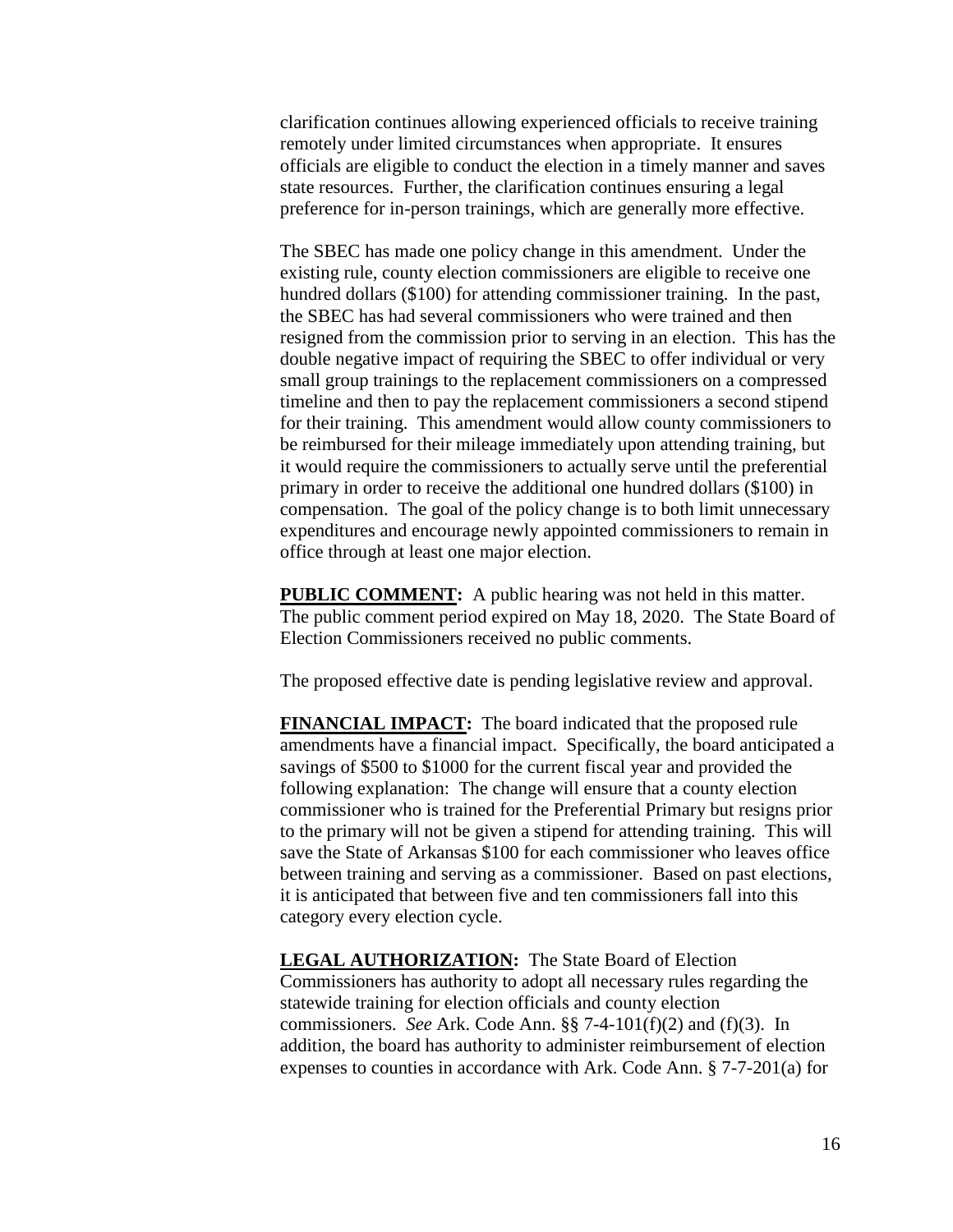primary elections, statewide special elections, and non-partisan general elections. *See* Ark. Code Ann. § 7-4-101(f)(11).

The proposed rules implement the following Acts of the 2019 Regular Session:

Act 258 of 2019, sponsored by Representative Michelle Gray, amended the law concerning service as a poll worker and concerning the prevention of conflicts of interest in elections. Pursuant to the Act, a person shall not serve as an election official if: (1) the person is married or related within the second degree of consanguinity to a candidate running for office, (2) the spouse of a member of a county board of election commissioners, or (3) a county party chairman or his or her spouse. *See* Act 258 of 2019, codified as Ark Code Ann.  $$ 7-5-202(a)(2)(A)$ .

Act 966 of 2019, sponsored by Representative Karilyn Brown, provided that a chair or secretary of a county political party shall not serve as a member of the county board of election commissioners. *See* Act 966 of 2019, codified as Ark. Code Ann. § 7-4-102(a)(1)(B).

## **b. SUBJECT: Rules for Poll Worker & County Clerk Training**

**DESCRIPTION:** The State Board of Election Commissioners (SBEC) met on August 19, 2019 and approved changes to the "Rules for Poll Workers and County Clerk Training."

The primary purpose of these changes is to bring the rule into compliance with changes in Arkansas law made in the 2019 General Assembly. One such change allows any person to disqualify a poll worker who is the spouse of a county election commissioner, or the chairman or spouse of a chairman of a county political party, if an objection is filed within 10 days of posting the election officials' list in the county clerk's office. *See* Act 258 of 2019. This amendment updates the section governing the qualifications of poll workers to reflect these changes. The other legislative change requiring amendment of the rule is the requirement that all poll workers be trained within 12 months of any election in which they serve. *See* Act 966 of 2019.

Because the rule was being revisited, the SBEC took the opportunity to clarify a few existing provisions within the rule. The first of these is an update of the language articulating the requirement that a poll worker must reside in the precinct they are serving. It clarifies how these requirements apply to vote centers or polling sites serving multiple precincts. This amendment is only a clarification and does not constitute a substantive policy change.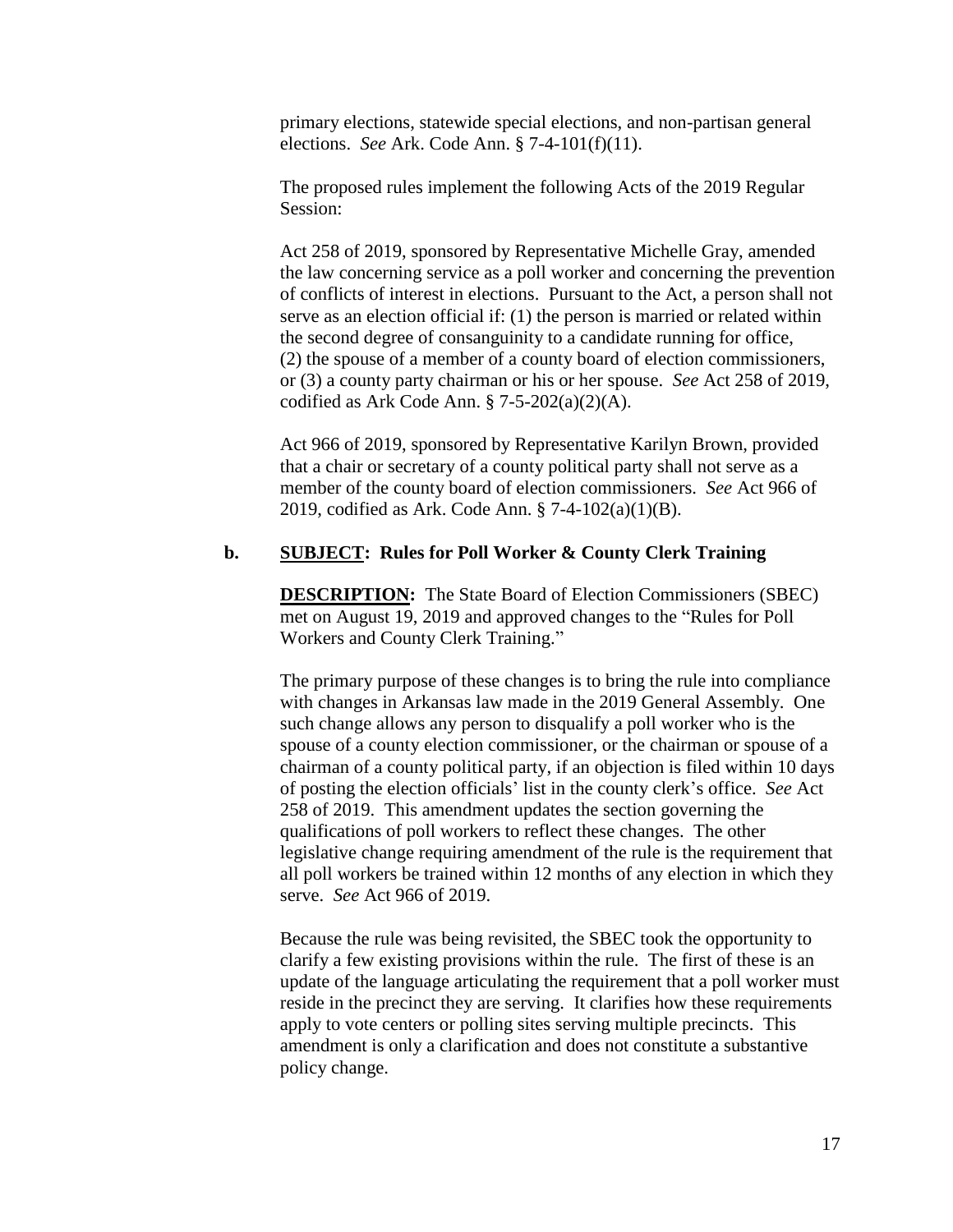The second update clarifies the existing concept of an "Advanced Training" by adding an explanation of what an Advanced Training is. It establishes limits on when an Advanced Training may be offered and clarifies who is eligible to attend such a training. This preserves the concept of an Advanced Training which is useful when an experienced certified trainer is unable to attend SBEC training in a timely manner. Advanced Trainings have been used in the past to train experienced trainers when a special election is called prior to the primary. This clarification continues allowing experienced officials to receive training remotely. It ensures officials are eligible to conduct the election in a timely manner and saves state resources. Further, the clarification continues ensuring a legal preference for in-person trainings which are generally more effective.

Thirdly, the amendment also further clarifies that counties are required to provide their poll workers with the materials provided by the SBEC including all multimedia training resources. This is not a substantive change, but it is intended to ensure that the counties show the PowerPoint and training videos the SBEC provides.

The final policy change is made at the request of large population counties that train a significant number of poll workers. The existing rule limits reimbursement to the county to only two trainers and only allows each trainer to conduct a maximum of two training sessions. The existing rule allowed the SBEC to waive the limitation on the number of trainers but not the number of training sessions for which the individual trainers could be compensated. This amendment permits the SBEC to waive the limitation on the number of training sessions for which the trainer may be reimbursed which will allow the county to use its best personnel to conduct the county's poll worker training with smaller groups of poll workers. The goal of these changes is to provide fairness regarding larger counties for which two training sessions is wholly insufficient and ensure the quality of the training by discouraging counties from attempting to train larger groups than is practical.

The amendment also establishes the procedural requirement that the county must request reimbursement for additional trainers or training sessions in writing explaining why the additional funding is justified.

**PUBLIC COMMENT:** A public hearing was not held in this matter. The public comment period expired on May 18, 2020. The State Board of Election Commissioners received no public comments.

The proposed effective date is pending legislative review and approval.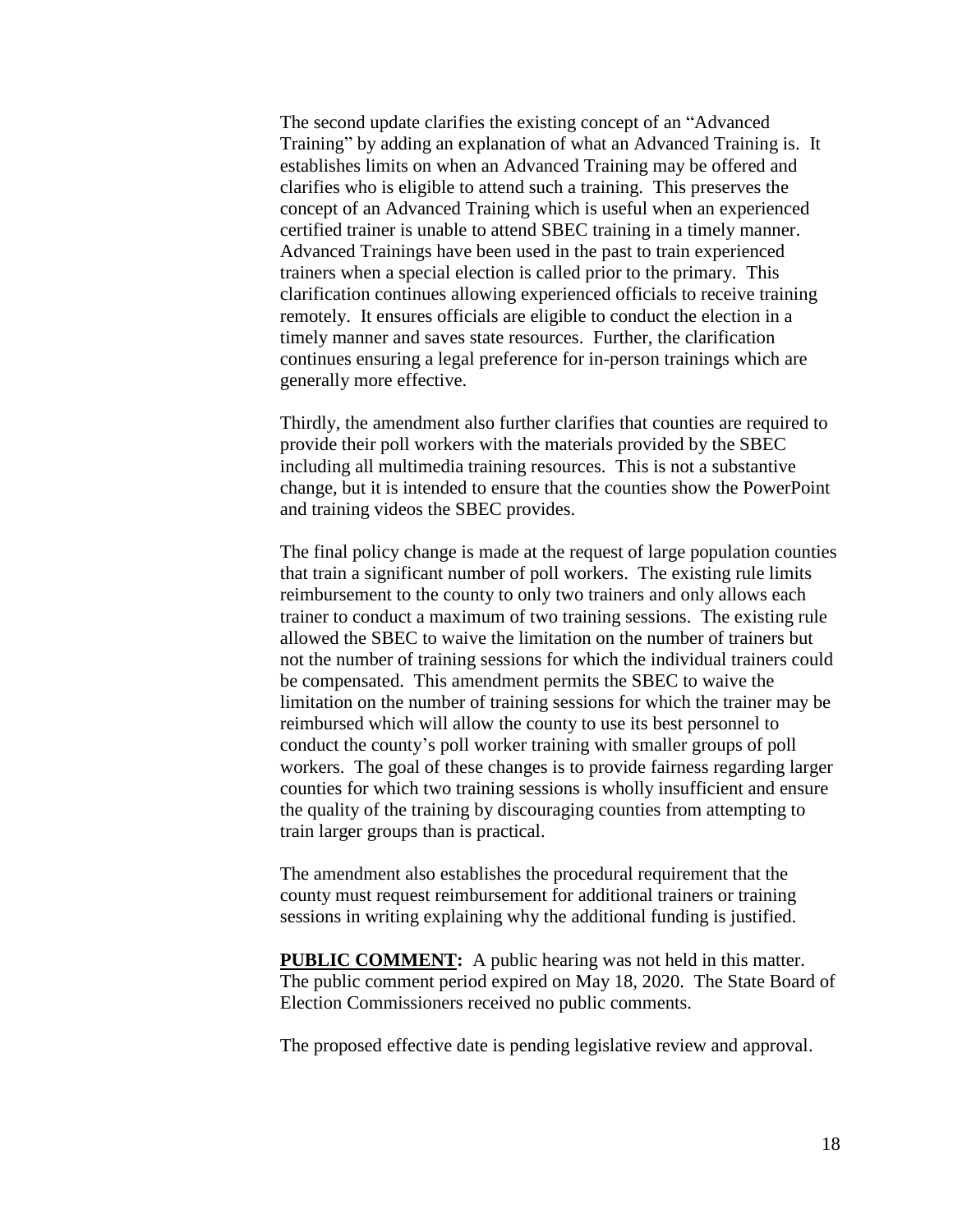**FINANCIAL IMPACT:** The board indicated that the proposed rule amendments have a financial impact. Specifically, the board estimated an additional cost of \$3,300 for the current fiscal year to state, county and municipal government.

The board provided the following explanation of the additional cost: The SBEC is legally required to coordinate the training of poll workers in Arkansas. It does this by certifying at least two certified poll worker trainers in each county, which are then responsible for conducting training for their county's poll workers. By rule, the trainers are entitled to a 50 dollar payment for each training they conduct. A training is generally around 4 hours in length. The current rule caps the number of training sessions which a trainer can be compensated for at two sessions. A county can apply for a waiver to certify additional trainers but there is no provision under the current rule to allow a trainer to be paid for more than two training sessions. The result is, in a large county that uses their most experienced certified trainers, they will have to make up the cost difference or the trainers will not be compensated for the additional training sessions.

Under this proposed revision to the rule, the SBEC would have the discretion to allow certified trainers in a large county to be compensated for more than two training sessions, if the county files a written request explaining why the additional training sessions are justified. The SBEC calculates that, based on poll workers in the 2018 primary, if every county with more than 110 poll workers were to request additional funding pursuant to this amendment, the additional cost would be no more than \$3,300 every two years.

**LEGAL AUTHORIZATION:** The State Board of Election Commissioners has authority to adopt all necessary rules regarding the statewide training for election officials and county election commissioners. *See* Ark. Code Ann. §§ 7-4-101(f)(2) and (f)(3). In addition, the board has authority to administer reimbursement of election expenses to counties in accordance with Ark. Code Ann. § 7-7-201(a) for primary elections, statewide special elections, and non-partisan general elections. *See* Ark. Code Ann. § 7-4-101(f)(11).

The proposed rules implement the following Acts of the 2019 Regular Session:

Act 258 of 2019, sponsored by Representative Michelle Gray, amended the law concerning service as a poll worker and concerning the prevention of conflicts of interest in elections. Pursuant to the Act, a person shall not serve as an election official if: (1) the person is married or related within the second degree of consanguinity to a candidate running for office,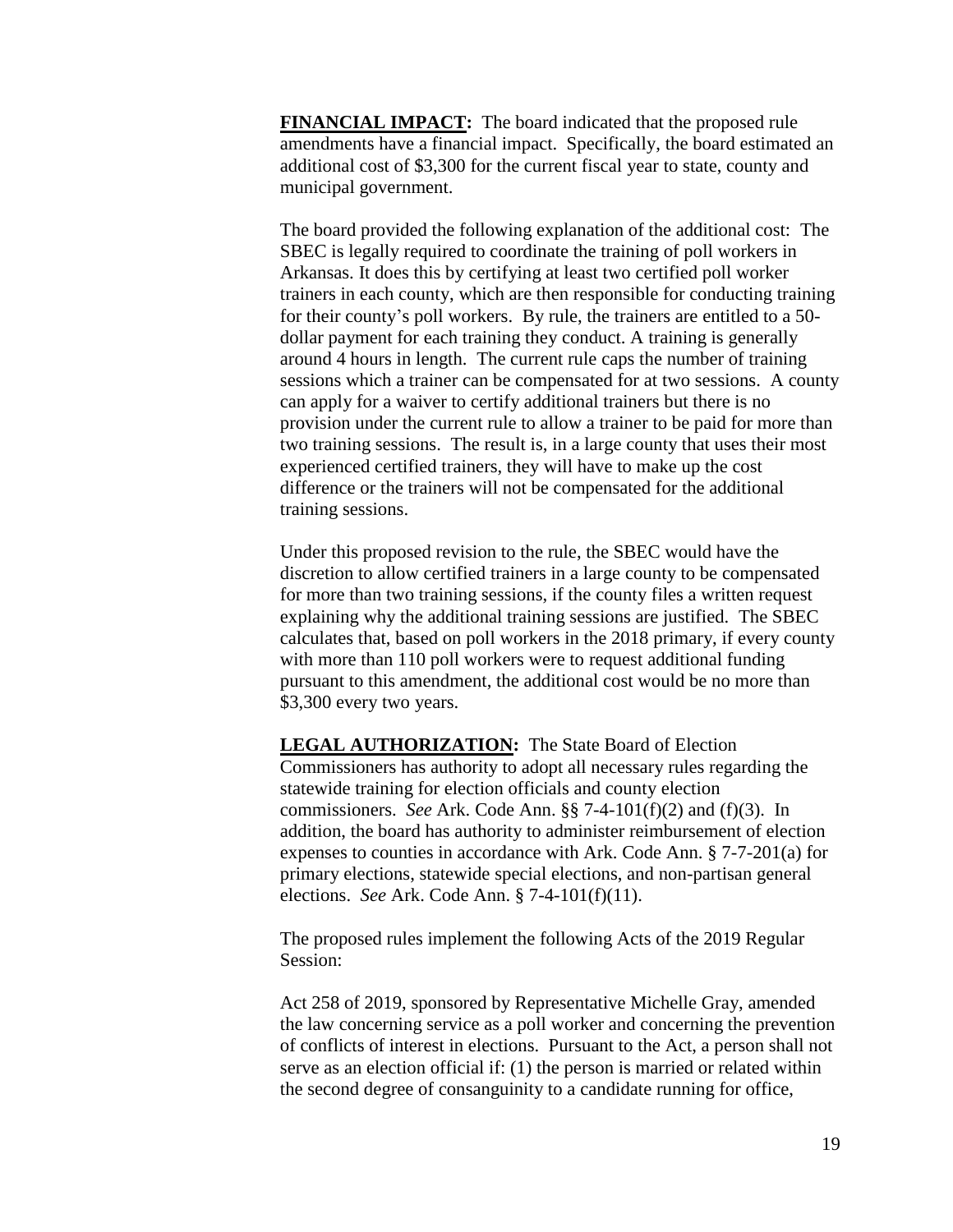(2) the spouse of a member of a county board of election commissioners, or (3) a county party chairman or his or her spouse. *See* Act 258 of 2019, codified as Ark Code Ann. § 7-5-202(a)(2)(A). An objection must be filed within 10 days of the posting of the required notice identifying election officials. *See* Act 258 of 2019, codified as Ark. Code Ann. § 7-5-  $202(a)(2)(B)$ .

Act 966 of 2019, sponsored by Representative Karilyn Brown, provided that a chair or secretary of a county political party shall not serve as a member of the county board of election commissioners. *See* Act 966 of 2019, codified as Ark. Code Ann.  $\S$  7-4-102(a)(1)(B). In addition, all election officials at a polling site are required to have completed training pursuant to Ark Code Ann. § 7-4-109 within twelve (12) months before the election. *See* Act 966 of 2019, codified as Ark. Code Ann. § 7-4-  $107(b)(2)(C)(i)$ .

# **4. DEPARTMENT OF ENERGY AND ENVIRONMENT, DIVISION OF ENVIRONMENTAL QUALITY (Mr. Micheal Grappe)**

# **a. SUBJECT: Rule 19, Rules of the Arkansas Plan of Implementation for Air Pollution Control**

**DESCRIPTION:** The Division of Environmental Quality proposes changes to the current Arkansas Pollution Control and Ecology Commission Regulation 19. The purpose of amending Regulation No. 19 is to include changes in certain titles—"Regulation" to "Rule" and "Department" to "Division"—in order to bring Arkansas Pollution Control and Ecology Commission Regulation No. 19 in line with Act 315 of 2019 and the Transformation and Efficiencies Act of 2019. Because all instances of "regulation" were changed to "rule" when referring to rules promulgated by Arkansas entities, definitions for Rule 8, Rule 18, and Rule 26 were added. These definitions ensure continuity of references to these rules, which have not yet been revised to change the term "regulation" to "rule." There are no substantive changes included in this proposed amendment.

**PUBLIC COMMENT:** A public hearing was held on March 6, 2020. The public comment period expired on March 20, 2020. The Division received no comments.

The proposed effective date is pending legislative review and approval.

**FINANCIAL IMPACT:** The agency states that the amended rule has no financial impact.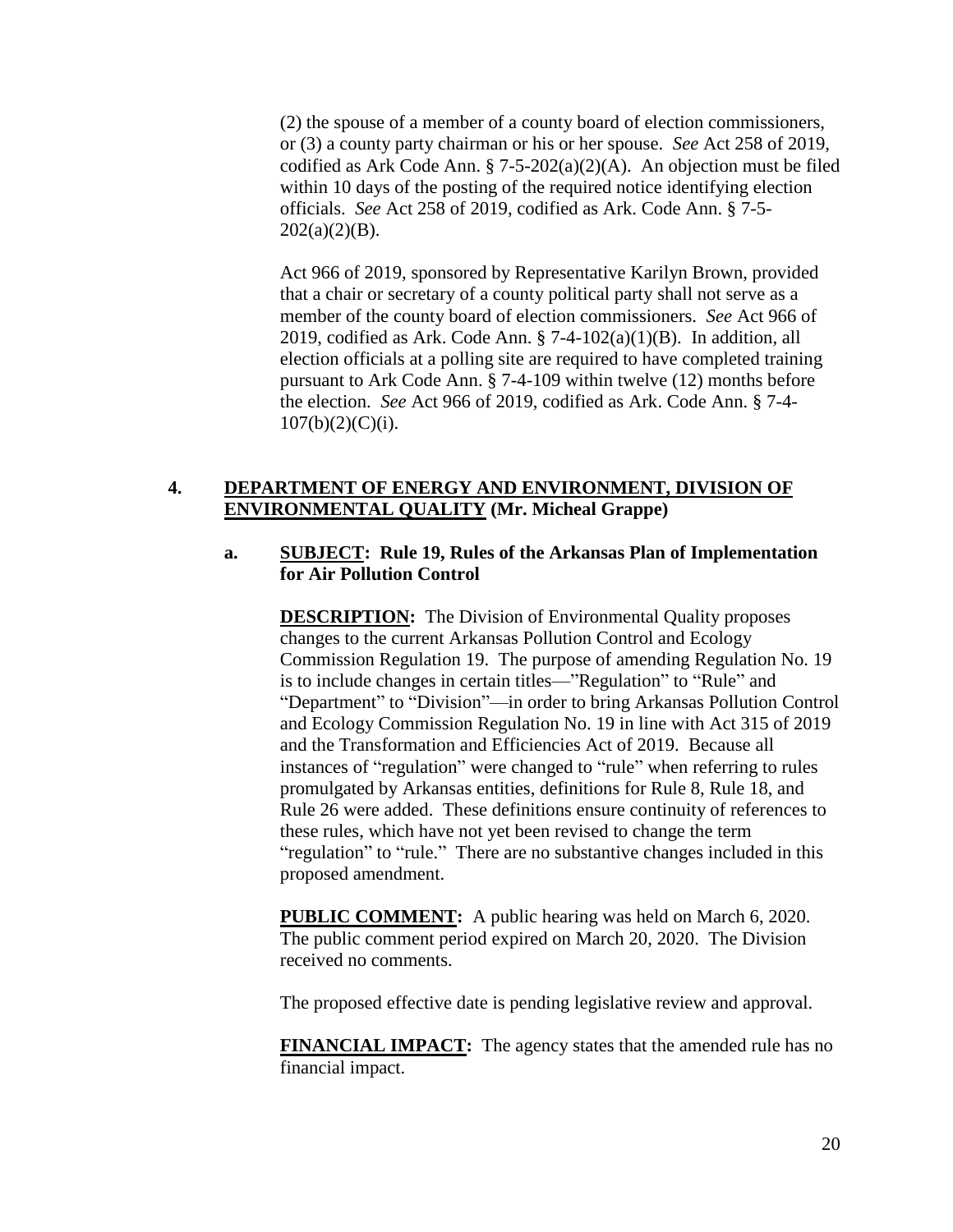**LEGAL AUTHORIZATION:** Pursuant to Arkansas Code Annotated § 8-4-202(a), the Arkansas Pollution Control and Ecology Commission is given and charged with the power and duty to adopt, modify, or repeal, after notice and public hearings, rules implementing or effectuating the powers and duties of the Division of Environmental Quality and the Commission under the Arkansas Water and Air Pollution Control Act, Arkansas Code Annotated §§ 8-4-101 through 8-4-318.

# **5. DEPARTMENT OF HEALTH, SECTION OF EMERGENCY MEDICAL SERVICES (Mr. Greg Brown, Ms. Christy Kresse, Ms. Laura Shue)**

# **a. SUBJECT: Rules for Emergency Medical Services**

**DESCRIPTION:** The proposed rules amend the Rules for Emergency Medical Services as follows:

- Remove the word "regulation" from the entire document (Act 315);

- Remove outdated terms in definitions;

- Encounter Form definition clarification to include electronic or hard copy submission;

- Data submission requirement changed to fifteen (15) days from the date of the call from the last day of the subsequent month;

- General standard of primary responder(s) clarification – In the event of a disaster or an extenuating circumstance, an air ambulance service may be considered a primary responder if ground ambulance services may be unable to reach patients by ground;

- Define "Advanced Response Agency" with general standards for agency license and permit of vehicle;

- Require Emergency Vehicle Operator (EVO) criminal history backgrounds;

- Revise Continuing Education Renewal Hours at Local Level: AR Trauma, Pediatric, Stroke, Cardiology, Documentation, Ethics, and Professionalism;

- Requirement to maintain national certification for Emergency Medical Services Providers (EMSP) state licensure renewal (Act 958);

- Temporary license for ninety (90) days and expedited licensing for military members and spouses (Acts 426 and 820);

- EMSP Initial Instructor requirement of forty (40) hour EMSP instructor course or bachelor's degree in education;

- EMS education programs for EMT and AEMT are extended to licensed advanced life support ambulance services sponsored by a Private Career License;

- Surrender of unwanted controlled substances must be in accordance with the Drug Enforcement Agency's regulations;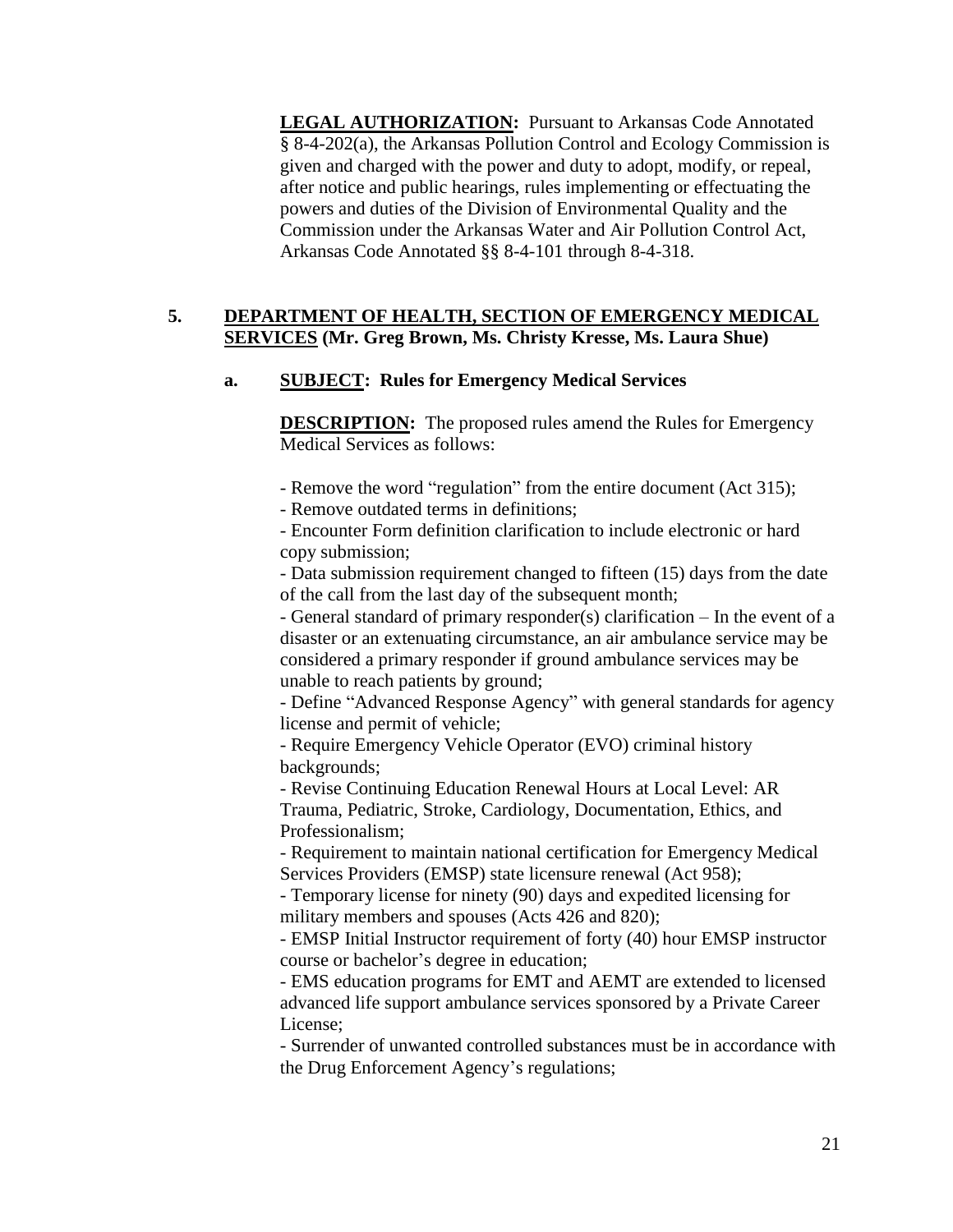- Equipment list updated by removing quantities, using drug classification, and the requirement of 12 EKG lead capability.

**PUBLIC COMMENT:** A public hearing was held on this rule on May 4, 2020. The public comment period expired on May 4, 2020. The agency provided the following summary of the public comments it received and its responses to those comments.

**Commenter's Name:** Ken Kelley, Arkansas Ambulance Association

**COMMENT 1 SUMMARY:** Ken Kelly wanted to thank the Arkansas Department of Health, Section of EMS, for their work on the process. The Arkansas Ambulance Association had a chance to review the proposed changes internally as well as with key partners and has no major comments and to say thank you.

**RESPONSE:** Thank you, Mr. Kelley.

**COMMENT 2:** Mass Casualty definition - the only comment I have is to maybe remove the word *vastly.* That is kind of like the word *serious*. What is serious to one may not be serious to another.

**RESPONSE:** Thank you, Mr. Kelley. [No changes were made to the proposed rule as a result of this comment.]

**Commenter's Name:** Allan Ussery, Southern Paramedic

**COMMENT:** Encounter Form definition- it says the division of EMS must approve the encounter forms. Can we have better criteria of what they will approve? There is no clarification on what you want or don't want on it. So, if I have a perfect encounter form, you guys can deny it for no reason.

Mass Casualty Incident definition- it is fine what you have defined in there but shouldn't the Rules and Regs state that you should coordinate through Trauma Comm to get a MAC channel so that everybody can communicate on the right channel. This was brought up back in August. If we have a resource like Trauma Comm, why are we not putting it in the Rules to utilize something like this in a mass casualty incident.

**RESPONSE:** Thank you, Mr. Ussery, in this meeting, we will not get into a lot of discussion with your proposal, but it will be considered. We will have a response in due course in timeline with the statute. [No changes were made to the proposed rule as a result of this comment.]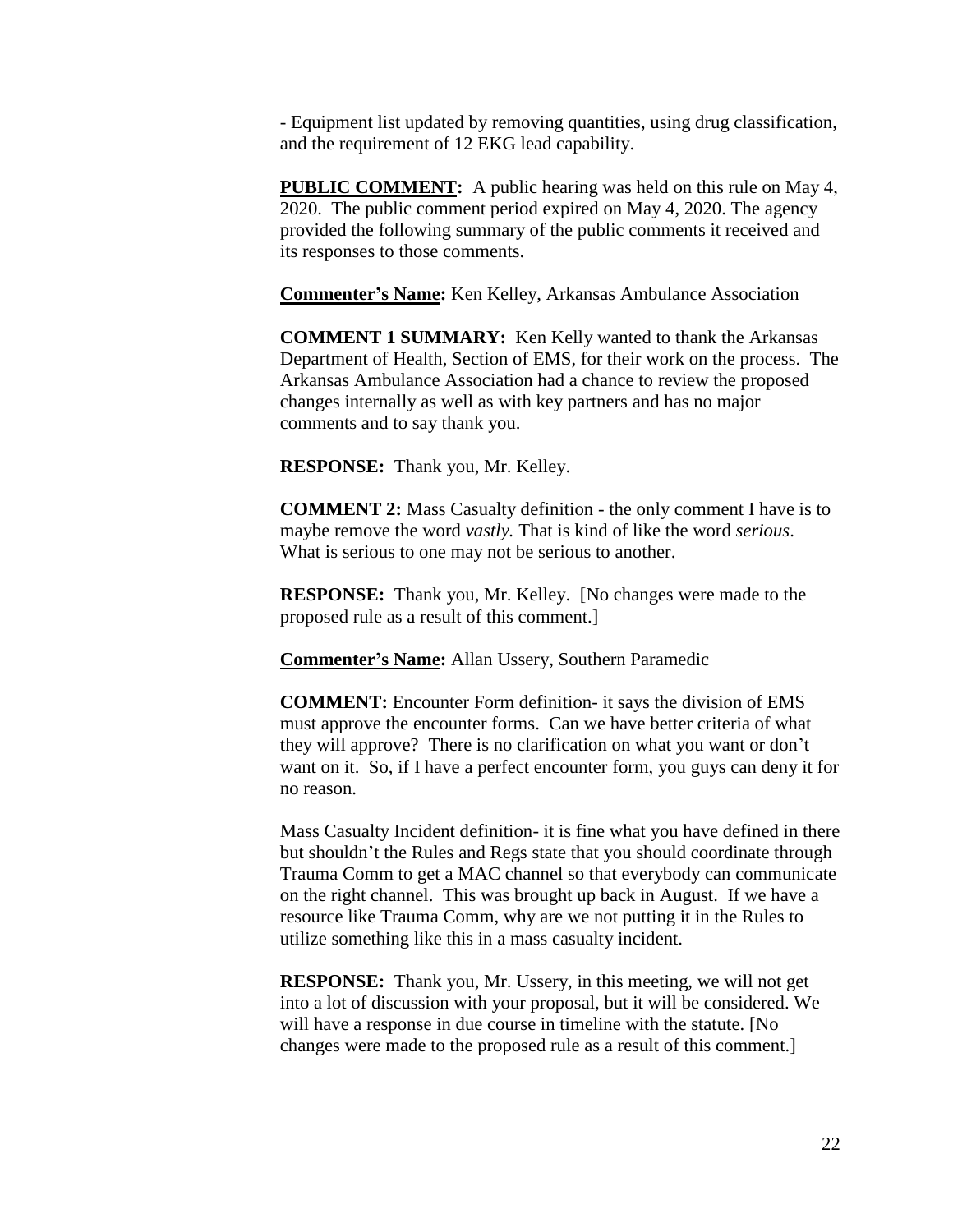Lacey Johnson, an attorney with the Bureau of Legislative Research, asked the following questions and received the following responses:

**1.** Where do the topics added to the continuing education requirements come from? (Pages 56, 58, and 60 of the markup.) **RESPONSE:** The topics are decided by the Branch Chief, Section Chief, and Licensure Administrator of the Section of EMS and then presented to the EMS Advisory Council's Training Committee for approval.

**2.** Is there specific authority for requiring emergency vehicle operators to undergo 10 hours of refresher training every two years? **RESPONSE:** No.

**3.** Section IX(H)(4)(b) states, "The Department shall grant automatic licensure to an individual who holds a substantially equivalent license in another U.S. jurisdiction . . . ." Must that individual hold that license in good standing, as required by Act 820? **RESPONSE:** Yes.

**4.** What is the source for the requirement that an EMS provisional instructor submit a letter of recommendation from the training site representative of an accredited EMS education program with his or her application? (Page 86 of the markup.) **RESPONSE:** The EMS curriculum must be taught by an accredited EMS training site that is sponsored by a higher education institution. To ensure a provisional instructor has the ability to meet the provisional teaching requirements, a letter of recommendation from the training site is required.

**5.** Where do the provisions of Section XVI(A), Regulatory Administration, come from? **RESPONSE:** This was moved from Section IV.B.7.

**6.** Is there specific statutory authority that allows the Department to revoke or suspend a license or place a licensee on probation, as mentioned in Section XVI(B)?

**RESPONSE:** The general authority is granted by the EMS act and the authority granted to the Board of Health for review and approval. The statutory authority governing EMS is very generalized. See the Emergency Medical Services Act at Ark. Code 20-13-201 et. seq. Section 20-13-208 – Board of Health Powers and Duties, generally confers power on the Board of Health to regulate EMS. "The State Board of Health shall have the responsibility and authority to hold public hearings and promulgate and implement rules and standards which it deems necessary to carry out the provisions of this subchapter." Section 20-13-209 – Department of Health Powers and duties, confers power on the Department of Health to "administer this subchapter"; to enforce the rules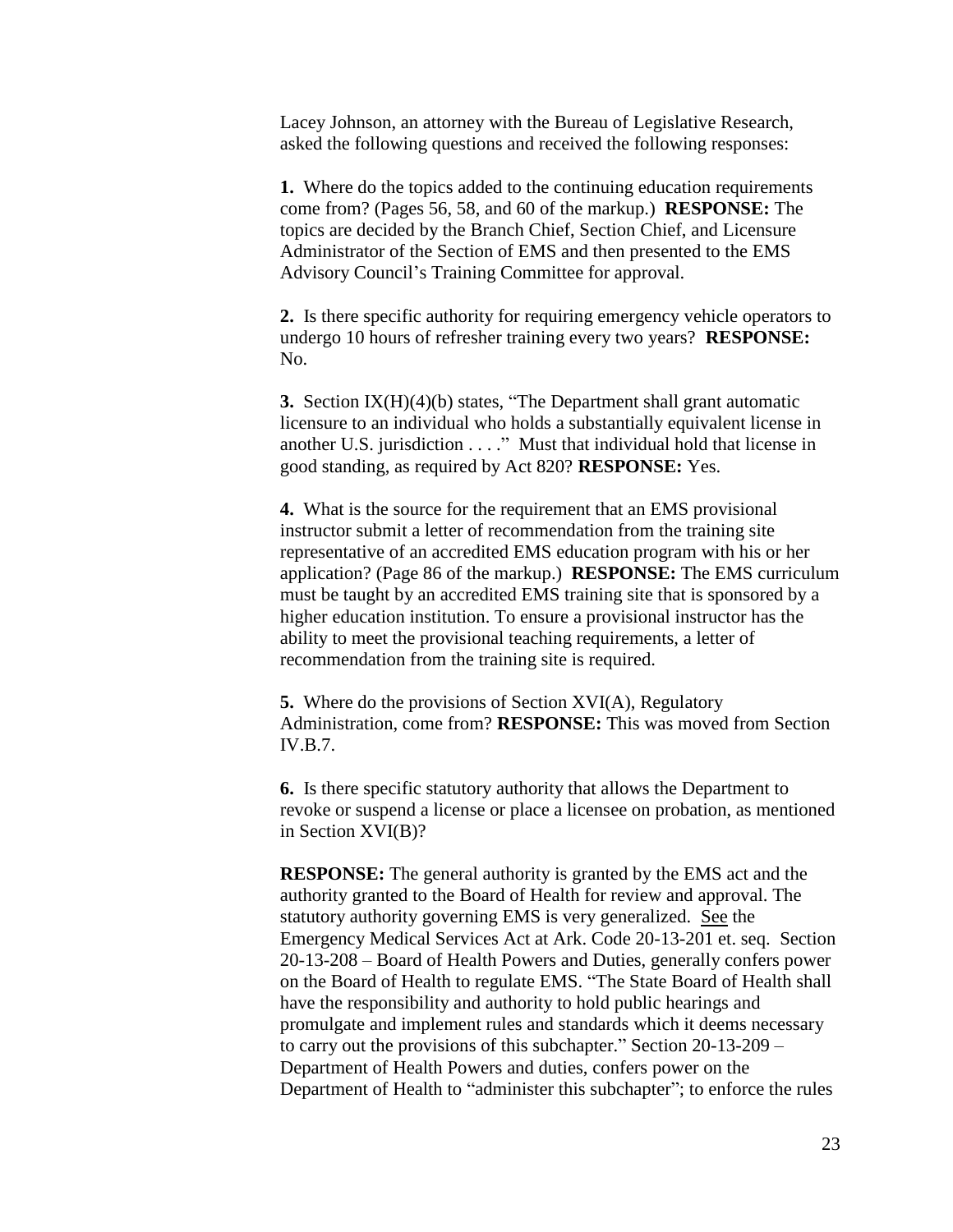and standards promulgated by the State Board of Health" for the administration and enforcement of this subchapter; to "certify emergency medical services personnel through use of a national competency examination by qualified examiners upon the completion of required curriculum"; to "issue initial and renewal licenses to any qualified applicant that provides EMS or advanced life support rescue services….".

Other statutory authority for EMS licensure or regulation are the EMS Do Not Resuscitate Act (20-13-901 et. seq.); Section 20-13-1001 et. seq. regarding licensure of Ambulance services and Section 20-13-1101 requiring criminal background checks for EMS licensure applicants and setting forth certain disqualifying offenses.

Also, under the Board of Health's general authority, section 20-7- 101(a), every firm, person, or corporation violating any of the provisions of this act or any of the orders or rules made and promulgated in pursuance hereof shall be deemed guilty of a misdemeanor and upon conviction thereof shall be punished by a fine of not less than one hundred dollars (\$100) nor more than five hundred dollars (\$500) or by imprisonment not exceeding one (1) month, or both. Under Section 20-7- 101 (b), every firm, person, or corporation who violates any of the rules issued or promulgated by the State Board of Health or who violates any condition of a license, permit, certificate, or any other type of registration issued by the board may be assessed a civil penalty by the board. The penalty shall not exceed one thousand dollars (\$1,000) for each violation. Each day of a continuing violation may be deemed a separate violation for purposes of penalty assessments. However, no civil penalty may be assessed until the person charged with the violation has been given the opportunity for a hearing on the violation.

**7.** There is a word or phrase missing from the third bullet point under Section  $XVI(B)(1)(a)$ 's list of offenses. (Page 94 of the markup.) Could you clarify the language in that bullet point? **RESPONSE:** The phrase was accidentally marked through. It should read "Violating any provisions of the Arkansas Department of Health's Emergency Medical Services Rules, as well as federal, state, or local laws, rules affecting, but not limited to the practice of EMS."

**8.** Is there specific authority for Section XVI(C), dealing with criteria for denial of EMSP licensure? **RESPONSE:** No, the statute giving the State Board of Health power to regulate licensure is general and does not go into granular detail of regulating licensure.

**9.** Is there specific authority for the portions of Section XVI(D) dealing with probation and reapplication? **RESPONSE:** No, the statute giving the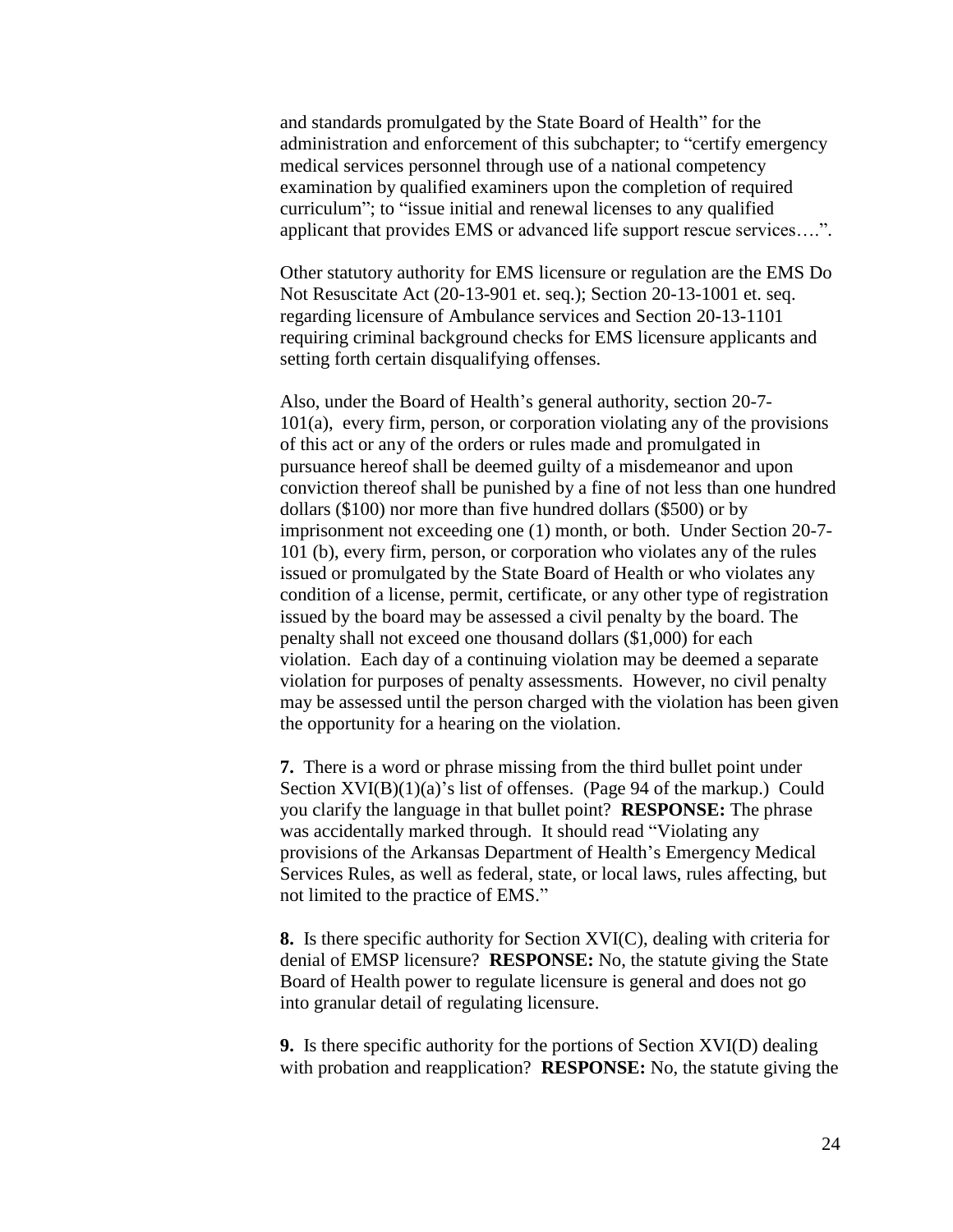State Board of Health power to regulate licensure is general and does not go into granular detail of regulating licensure.

The proposed effective date is pending legislative review and approval.

**FINANCIAL IMPACT:** The agency indicated that this rule has a financial impact.

Per the agency, all initial licensure applicants are currently required to have a current NREMT certification to obtain EMSP licensure for all levels. Act 958 requires Emergency Medical Service Providers to maintain or regain national certification for state licensure, providing continuity for more standard licensing. EMSP will be assessed a recertification fee by NREMT bi-annually upon renewal. The fees for each level of licensure are as follows: EMT - \$20; AEMT - \$20; and Paramedic - \$25.

The agency indicated that there will be no additional cost to state, county, or municipal government as a result of this rule.

**LEGAL AUTHORIZATION:** The State Board of Health has the authority to promulgate rules "which it deems necessary to carry out the provisions of" the Arkansas Emergency Medical Services Act. Ark. Code Ann. § 20-13-208. The Arkansas Department of Health is tasked with administering the Act, certifying emergency medical services personnel, and issuing and renewing licenses to such personnel. Ark. Code Ann. § 20-13-209. These rule revisions implement provisions of Acts 426, 820, 958, and 990 of 2019.

Act 426, sponsored by Representative Bruce Cozart, created the Red Tape Reduction Expedited Temporary and Provisional Licensure Act and authorized occupational licensing entities to grant expedited temporary and provisional licensing for certain individuals. Act 426 requires occupational licensing entities to promulgate rules adopting "the least restrictive requirements for occupational licensure for" certain individuals. *See* Act 426, § 3(b).

Act 820, sponsored by Senator Missy Irvin, amended the law concerning the occupational licensure of active duty service members, returning military veterans, and their spouses and provided automatic licensure.

Act 958, sponsored by Representative Mark Perry, amended the Arkansas Emergency Medical Services Act to ensure that persons licensed to provide emergency medical services or advanced life support rescue services maintain continual national emergency medical services certification.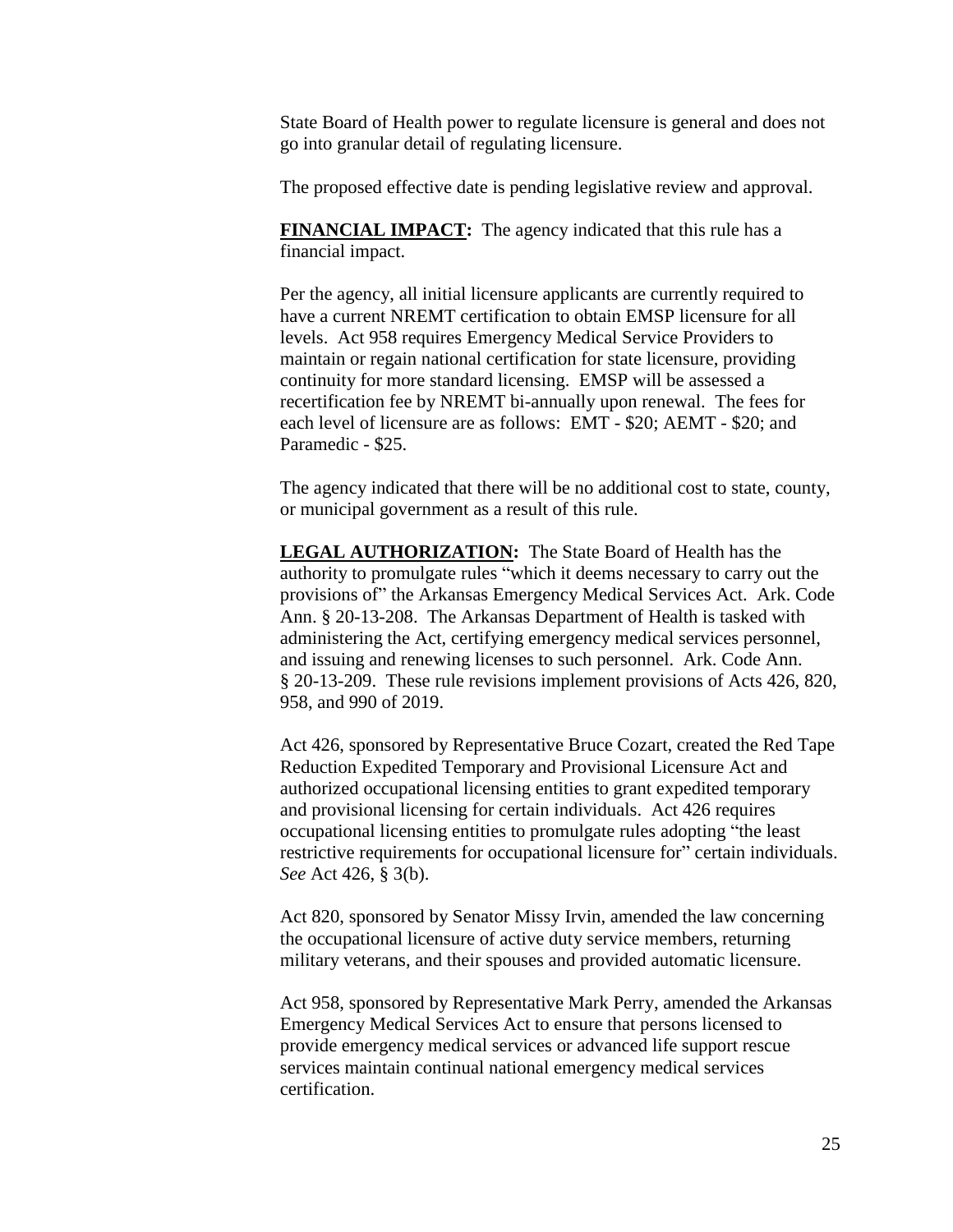Act 990, sponsored by Senator John Cooper, amended the laws regarding criminal background checks for professions and occupations to obtain consistency regarding criminal background checks and disqualifying offenses for licensure. The Act gives licensing entities authority to adopt or amend rules necessary for its implementation. *See* Ark. Code Ann. § 17-2-104(a), *as amended by* Act 990.

# **6. DEPARTMENT OF HEALTH, DIVISION OF HEALTH RELATED BOARDS AND COMMISSIONS, STATE BOARD OF ACUPUNCTURE & RELATED TECHNIQUES (Ms. Maria Sailing, Mr. Matt Gilmore)**

### **a. SUBJECT: Rules of the Arkansas State Board of Acupuncture & Related Techniques**

**DESCRIPTION:** The Arkansas State Board of Acupuncture and Related Techniques is revising its rules to add provisions regarding: reciprocal licensure (Act 1011 of 2019), license reinstatements (Ark. Code Ann. § 17-1-107), temporary licensure (Act 1011 of 2019), licensure for individuals who come from states that do not license acupuncturists (Act 1011 of 2019), pre-license criminal background check and waiver provision (Act 990 of 2019), automatic licensure for certain military service members and their spouses (Act 820 of 2019), removal of all references to "regulations" (Act 315 of 2019), clarification of the required nationally-approved examination(s), and removal of obsolete and unnecessary provisions.

**PUBLIC COMMENT:** A public hearing was not held in this matter. The public comment period expired on May 28, 2020. The board indicated that it did not receive any public comments.

Suba Desikan, an attorney with the Bureau of Legislative Research, asked the following questions and received the following responses thereto:

**QUESTION 1:** Should the code section cited in Title III, A.3(b), A.3(c)(2), I(a); Title IV, A.1(b) and Title VI. A of the rule read "17-3- 102," as opposed to 17-2-102? **RESPONSE:** I have fixed the cites you note in Comment 1 and have attached an updated markup and clean versions.

**QUESTION 2:** On Title III, H(c), what does the board consider to be a reasonable time? **RESPONSE:** I would not think it would take long, assuming the petitioner supplies sufficient documentation. This language is part of the AG's model language for Act 990 and has been approved by ADH and the Governor's Office.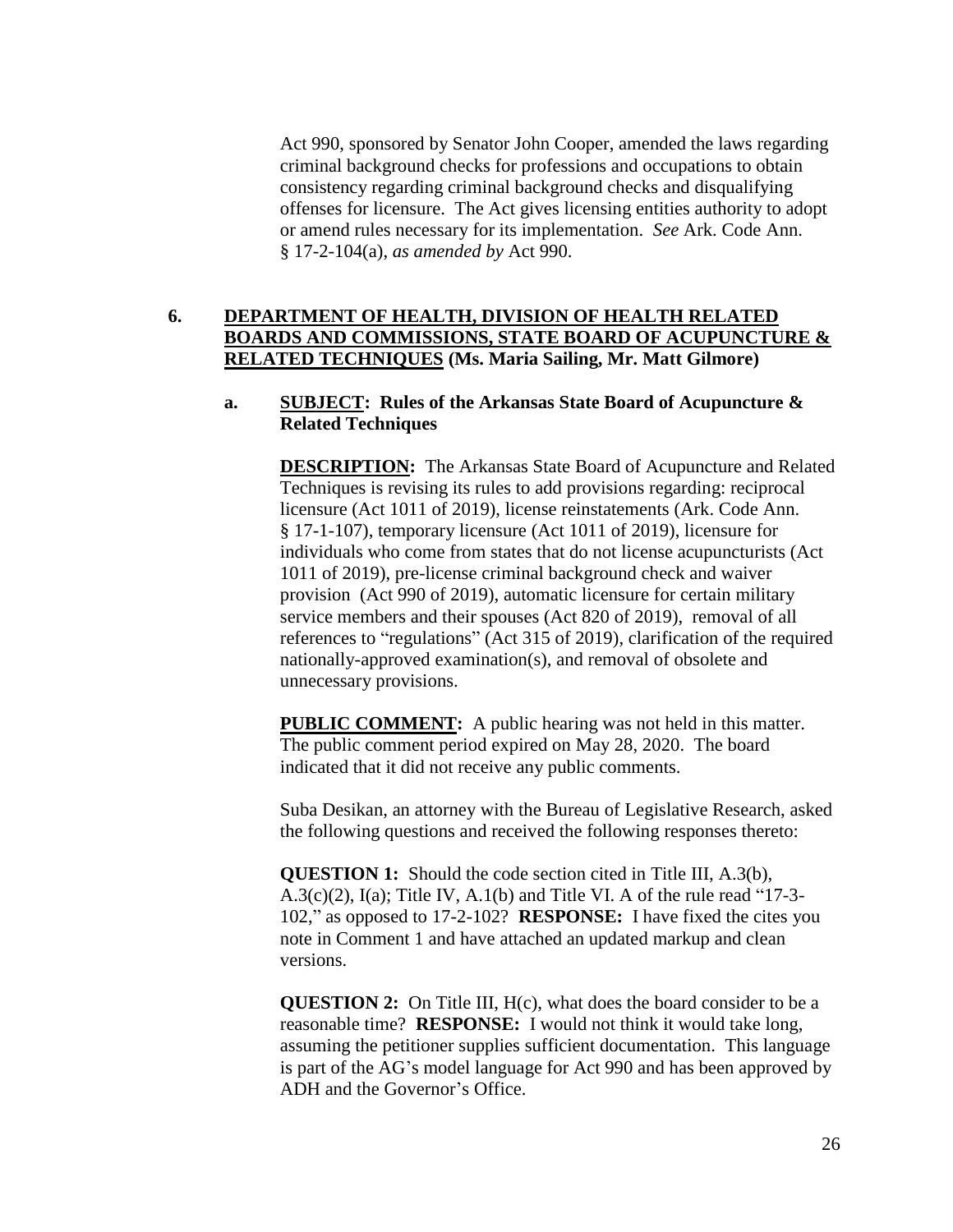The proposed effective date is September 1, 2020.

**FINANCIAL IMPACT:** The board indicated that the proposed rules do not have a financial impact.

**LEGAL AUTHORIZATION:** The Arkansas State Board of Acupuncture and Related Techniques has authority to adopt, publish, and from time to time, revise rules consistent with the law as may be necessary to enable the board to carry into effect the provisions of Title 17, Chapter 102 of the Arkansas Code concerning acupuncturists. *See* Ark. Code Ann. § 17-102-206(b)(5). In addition, the board has authority to adopt standards for applicants wishing to take the licensing examination and conduct examinations or contract with persons or entities to conduct examinations of applicant. *See* Ark. Code Ann. § 17-102-206(b)(7). The board also has fee-making authority for fees specified in Ark. Code Ann.  $$17-102-304(d).$ 

The proposed rules implement the following Acts of the 2019 Regular Session:

Act 315 of 2019, sponsored by Representative Jim Dotson, provides for the uniform use of the term "rule" for an agency statement of general applicability and future effect that implements, interprets, or prescribes law or policy, or describes the organization, procedure, or practice of an agency and includes, but is not limited to, the amendment or repeal of a prior rule throughout the Arkansas Code as envisioned by defining the term in the Arkansas Administrative Procedure Act. *See* Act 315 of 2019,  $§ 1(a)(4).$ 

Act 820 of 2019, sponsored by Senator Missy Irvin, provides for automatic licensure of active duty service members, returning military veterans and their spouses, in circumstances where the individual is a holder in good standing of a substantially equivalent occupational license issued by another state, territory, or district of the United States. *See* Ark. Code Ann. § 17-1-106(b)(1). An occupational licensing entity may, however, submit proposed rules recommending an expedited process and procedure for licensure, to the Administrative Rules Subcommittee of the Legislative Council. *See* Ark. Code Ann. § 17-1-106(c). An occupational licensing entity shall be required to provide automatic licensure if the proposed rules are not approved as required under subsection  $(d)(2)$  of this section. *See* Ark. Code Ann. § 17-1-106(b)(2).

Act 990 of 2019, sponsored by Senator John Cooper, amended the law regarding criminal background checks for professions and occupations to obtain consistency regarding criminal background checks and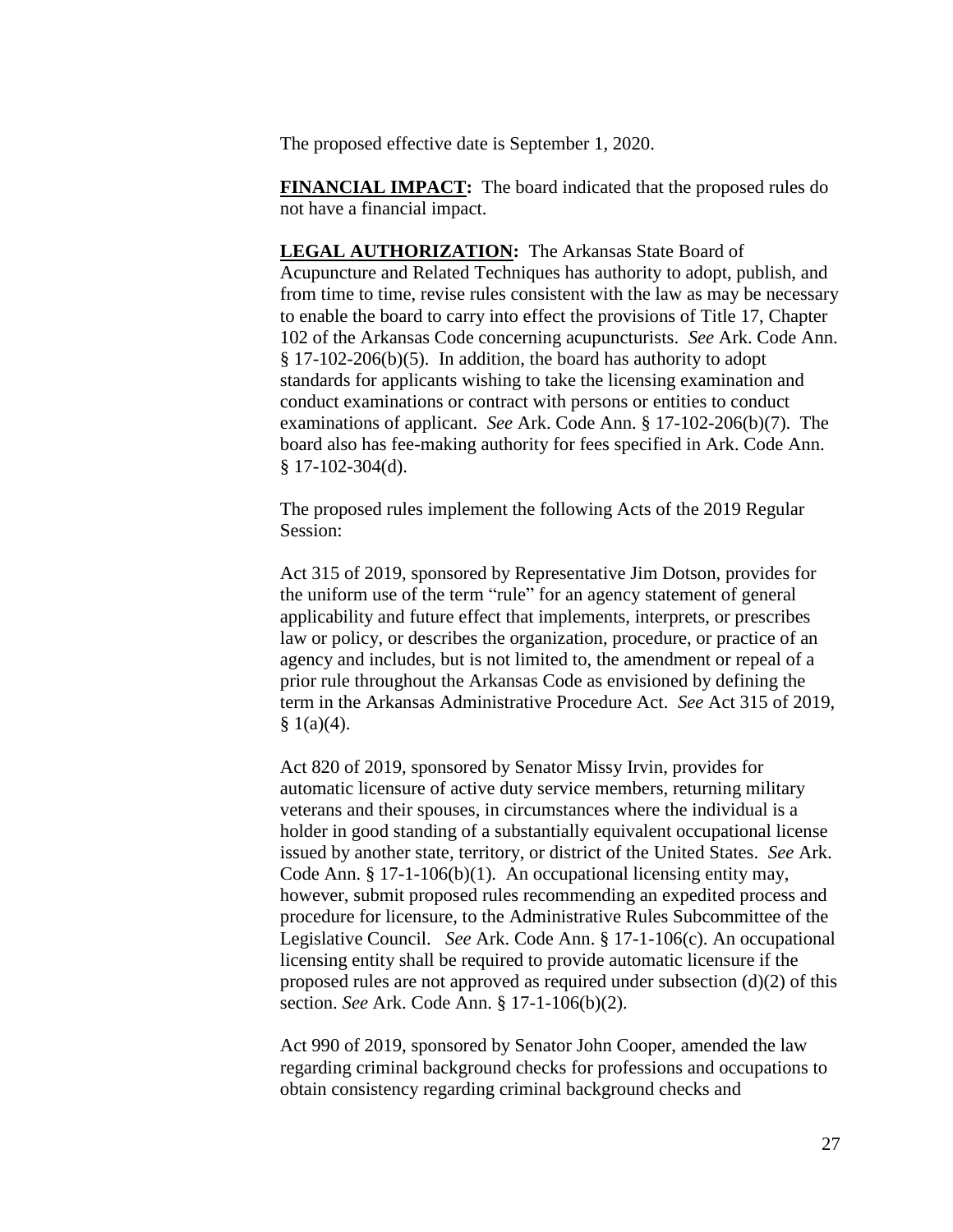disqualifying offenses for licensure. An individual with a criminal record may petition a licensing entity at any time for a determination of whether the criminal record of the individual will disqualify the individual from licensure and whether or not he or she could obtain a waiver under Ark. Code Ann. § 17-3-102(b). *See* Ark. Code Ann. § 17-3-103(a)(1). A licensing entity shall adopt or amend rules necessary for the implementation of Title 17, Chapter 3, of the Arkansas Code, concerning occupational criminal background checks. *See* Ark. Code Ann. § 17-3-  $104(a)$ .

Act 1011 of 2019, sponsored by Representative Jim Dotson, amended the law concerning licensing, registration, and certification for certain professions and established a system of endorsement, recognition, and reciprocity for licensing, registration, and certification for certain professions. *See* Act 1011 of 2019.

# **7. DEPARTMENT OF HEALTH, DIVISION OF HEALTH RELATED BOARDS AND COMMISSIONS, STATE MEDICAL BOARD (Mr. Kevin O'Dwyer, Mr. Matt Gilmore)**

## **a. SUBJECT: Rule 6 – Rules Governing the Licensing and Practice of Occupational Therapists**

**DESCRIPTION:** The State Medical Board is proposing amendments to Rule 6. The proposed amendments explain the rules governing the licensing and practice of occupational therapists.

**PUBLIC COMMENT:** A public hearing was held on June 4, 2020. The public comment period expired on June 4, 2020. The State Medical Board indicated that it received no public comments.

The proposed effective date is pending legislative review and approval.

**FINANCIAL IMPACT:** The board indicated that the proposed rules do not have a financial impact.

**LEGAL AUTHORIZATION:** Pursuant to Ark. Code Ann. § 17-88- 201(a), the Arkansas State Medical Board shall administer the provisions of Chapter 88 of Title 17 of the Arkansas Code concerning Occupational Therapists. With the advice and assistance of the Arkansas State Occupational Therapy Examining Committee, the board shall pass upon the qualification of applicants for licensure, regulate and supervise all examinations, determine the applicants who successfully pass the examination, and license applicants who meet the qualifications provided in this chapter. *See* Ark. Code Ann. § 17-88-201(b). In addition, the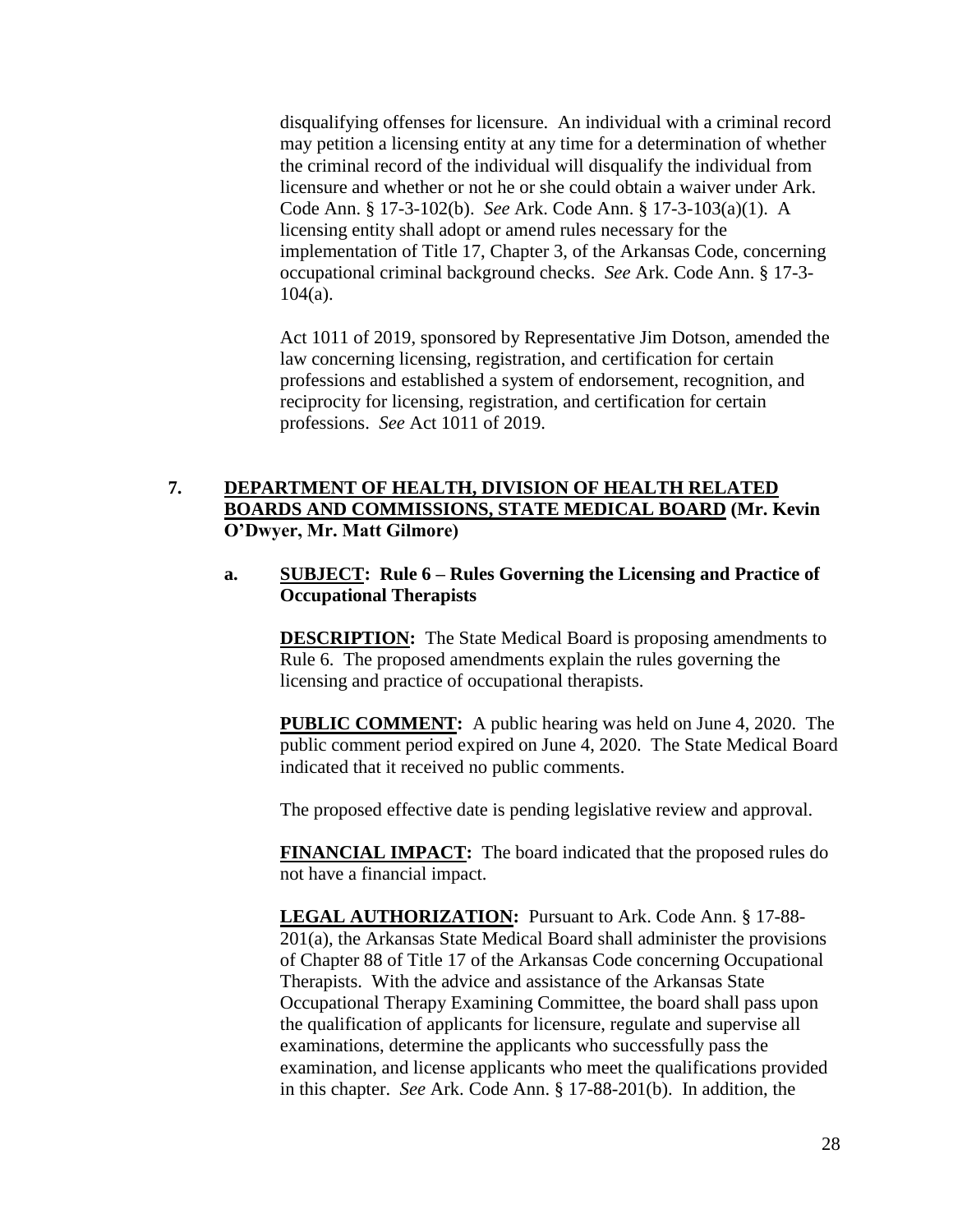board shall adopt and put into effect reasonable rules to carry this chapter into effect. *See* Ark. Code Ann. § 17-88-201(c)(1).

The proposed rules implement Act 315 of 2019. Act 315 of 2019, sponsored by Representative Jim Dotson, provides for the uniform use of the term "rule" for an agency statement of general applicability and future effect that implements, interprets, or prescribes law or policy, or describes the organization, procedure, or practice of an agency. *See* Act 315 of 2019, § 1(a)(4).

## **b. SUBJECT: Rule 24 – Proposed Amendments to Rule 24 Governing Physician Assistants**

**DESCRIPTION:** The State Medical Board is proposing amendments to Rule 24 governing physician assistants. Pursuant to Act 263 of 2019, the State Medical Board is amending Rule 24 to update references to the accreditation organizations related to physician assistants.

**PUBLIC COMMENT:** A public hearing was held in this matter on June 4, 2020. The public comment period expired on June 4, 2020. The State Medical Board provided the following summary of comments received:

The Arkansas State Medical Board conducted a public hearing on June 4, 2020 and approved the proposed Amendment to Rule 24 – Rules Governing Physicians Assistants. No one spoke against the proposal and the comment period has expired, but Edward Williams, PA spoke in favor of Rule 24 stating that this along with other rule changes would support making the physician assistant more accessible to the public.

The proposed effective date is pending legislative review and approval.

**FINANCIAL IMPACT:** The board indicated that the proposed rules do not have a financial impact.

**LEGAL AUTHORIZATION:** Pursuant to Ark. Code Ann. § 17-105- 118, the Arkansas State Medical Board shall administer the provisions of the Chapter 105 of Title 17 concerning physician assistants, under such procedures as it considers advisable and may adopt rules that are reasonable and necessary to implement the provisions of the chapter. Additionally, it is the intent of the General Assembly that the board on behalf of the General Assembly shall make rules clarifying any ambiguities or related matters concerning this chapter, which may not have been specifically addressed. *See* Ark. Code Ann. § 17-105-118. The Arkansas State Medical Board has authority to promulgate and put into effect such rules as are necessary to carry out the purposes of the Arkansas Medical Practices Act. *See* Ark. Code Ann. § 17-95-303(2).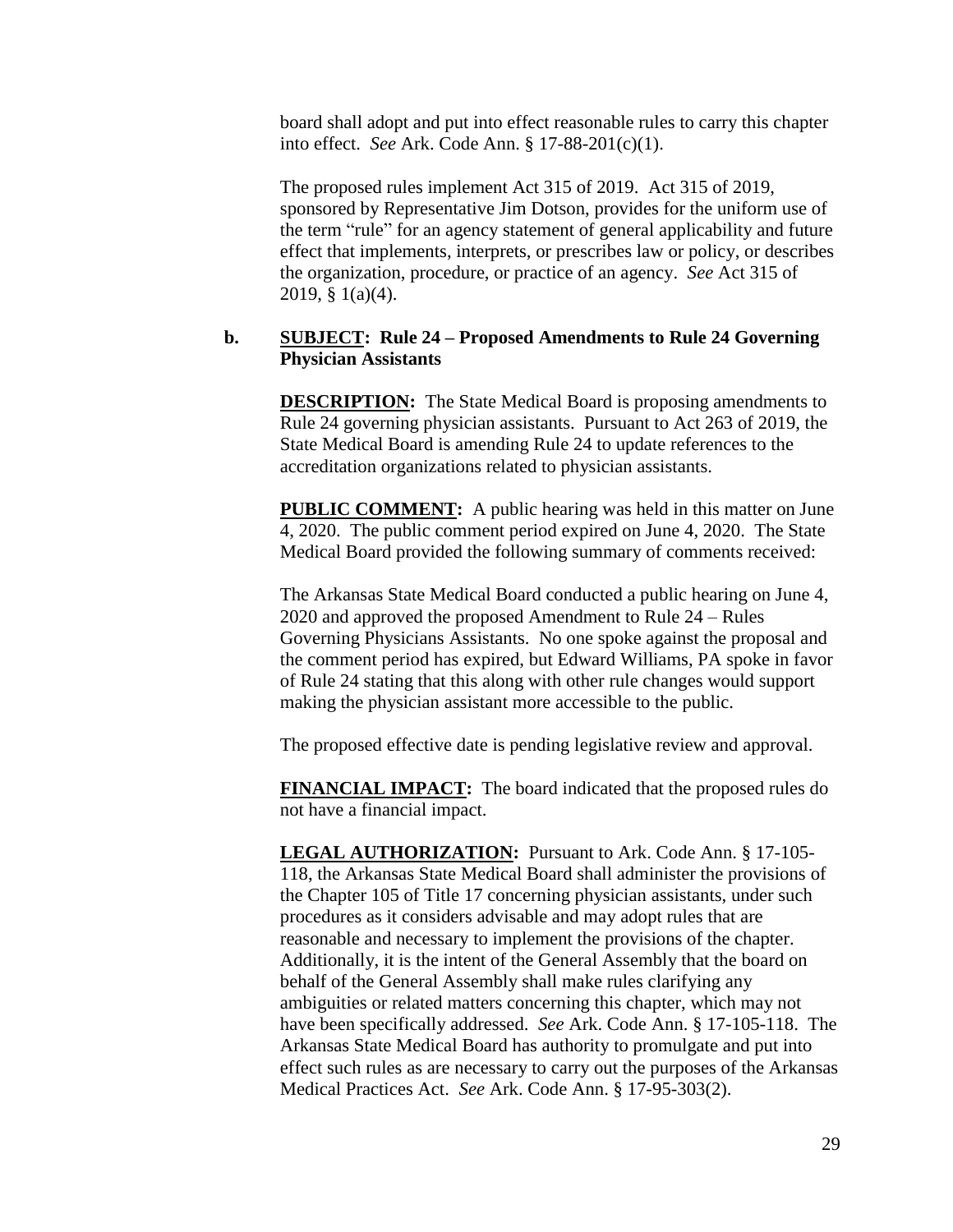The proposed rules implement Act 263 of 2019. Act 263 of 2019, sponsored by Senator Cecile Bledsoe, provided that licensed physician assistants must complete an education program accredited by the Accreditation Review Commission on Education for the Physician Assistant or by its successor agency.

## **c. SUBJECT: Rules 37 – Arkansas Graduate Registered Physician Act**

**DESCRIPTION:** The State Medical Board is proposing amendments to Rule 37 concerning the Arkansas Graduate Registered Physicians Act.

**PUBLIC COMMENT:** A public hearing was held on June 4, 2020. The public comment period expired on June 4, 2020. The State Medical Board indicated that it received no public comments.

The proposed effective date is pending legislative review and approval.

**FINANCIAL IMPACT:** The board indicated that the proposed rules do not have a financial impact.

**LEGAL AUTHORIZATION:** The Arkansas State Medical Board has authority to promulgate rules that are reasonable and necessary to implement the Arkansas Graduate Registered Physician Act. *See* Ark. Code Ann. § 17-95-914.

The proposed rules implement Act 990 of 2019, sponsored by Senator John Cooper, which amended the laws to obtain consistency regarding criminal background checks for professions and occupations, and disqualifying offenses for licensure. In addition, licensing entities were prohibited from using vague or generic terms, including without limitation the phrase "moral turpitude" or "good character," as a basis to deny licensure. The Act required licensing entities to promulgate rules to implement the Act. *See* Act 990 of 2019, § 2.

#### **d. SUBJECT: Rules 44 – Pre-Licensure Criminal Background Check**

**DESCRIPTION:** The State Medical Board is proposing a new rule concerning prelicensure criminal background checks to determine if an individual's criminal record will disqualify the individual from licensure, and whether a waiver may be obtained.

**PUBLIC COMMENT:** A public hearing was held on June 4, 2020. The public comment period expired on June 4, 2020. The State Medical Board indicated that it received no public comments.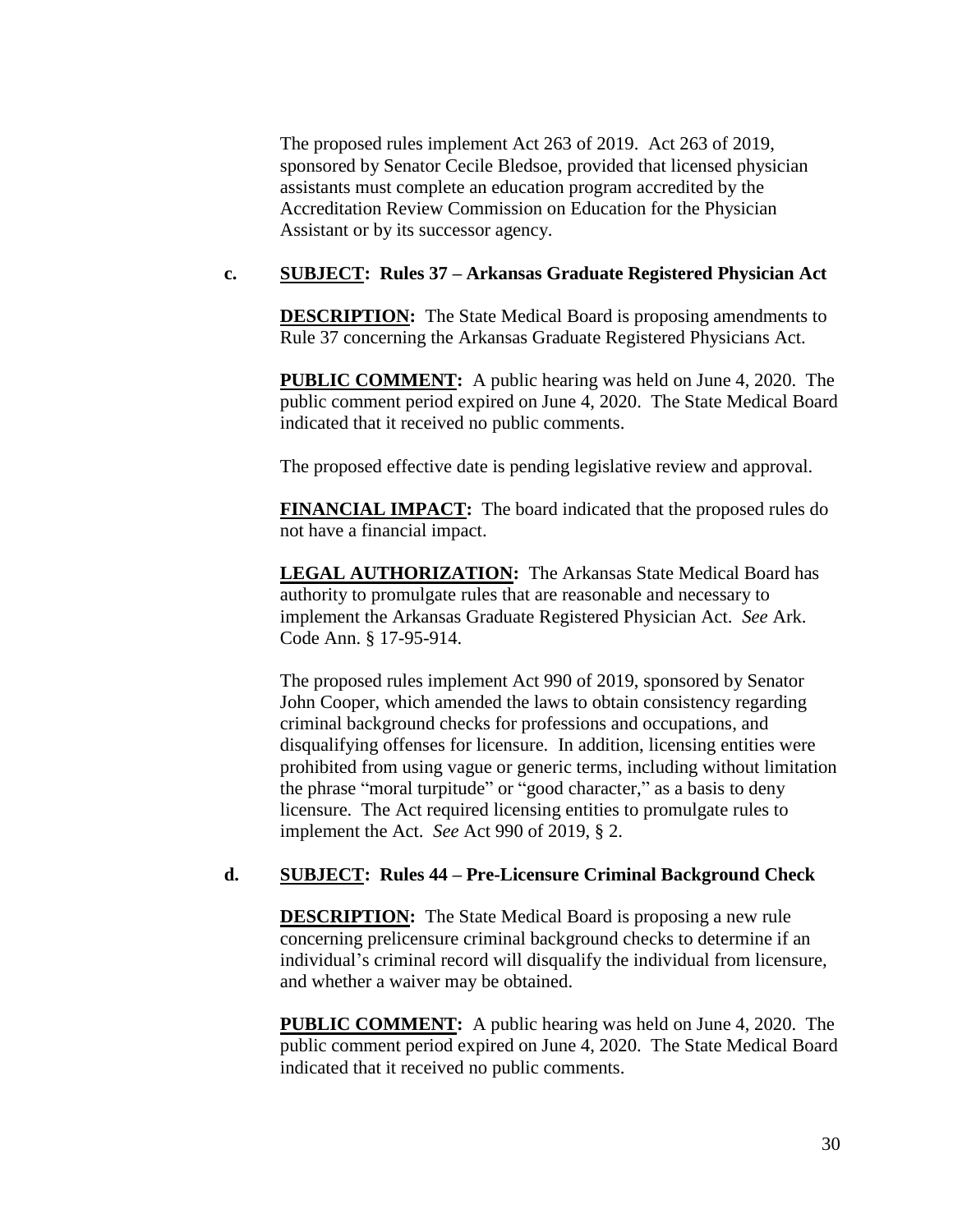The proposed effective date is pending legislative review and approval.

**FINANCIAL IMPACT:** The board indicated that the proposed rule does not have a financial impact.

**LEGAL AUTHORIZATION:** Pursuant to the Arkansas Medical Practices Act, the Arkansas State Medical Board has authority to make and adopt all rules not inconsistent with the laws of this state or the United States, and necessary or convenient to perform the duties and to transact business required by law. *See* Ark. Code Ann. § 17-95-303(1). In addition, the board may promulgate and put into effect such rules as are necessary to carry out the purposes of the Arkansas Medical Practices Act. *See* Ark. Code Ann. § 17-95-303(2).

The proposed rule implements Act 990 of 2019, sponsored by Senator John Cooper, which amended the law regarding criminal background checks for professions and occupations to obtain consistency regarding criminal background checks and disqualifying offenses for licensure. An individual with a criminal record may petition a licensing entity at any time for a determination of whether the criminal record of the individual will disqualify the individual from licensure and whether or not he or she could obtain a waiver under Ark. Code Ann. § 17-3-102(b). *See* Ark. Code Ann. § 17-3-103(a)(1). A licensing entity shall adopt or amend rules necessary for the implementation of Title 17, Chapter 3, of the Arkansas Code, concerning occupational criminal background checks. *See* Ark. Code Ann. § 17-3-104(a).

# **8. DEPARTMENT OF HEALTH, DIVISION OF HEALTH RELATED BOARDS AND COMMISSION, STATE BOARD OF PHARMACY (Mr. John Kirtley, Mr. Luke Daniel, Mr. Matt Gilmore)**

## **a. SUBJECT: Rule 1 – General Operations**

**DESCRIPTION:** The State Board of Pharmacy is proposing changes to Rule 1 concerning General Operations. Proposed changes will add new language outlining expedited licensing for qualified individuals in accordance with Act 820 of 2019. Proposed changes to this rule are also being made to match statutory language updated by Act 990 of 2019 to remove references to the terms "good moral character and temperate habits" along with other clean up language for clarification.

**PUBLIC COMMENT:** A public hearing was held on June 15, 2020. The public comment period expired on June 15, 2020. The Arkansas State Board of Pharmacy received no public comments.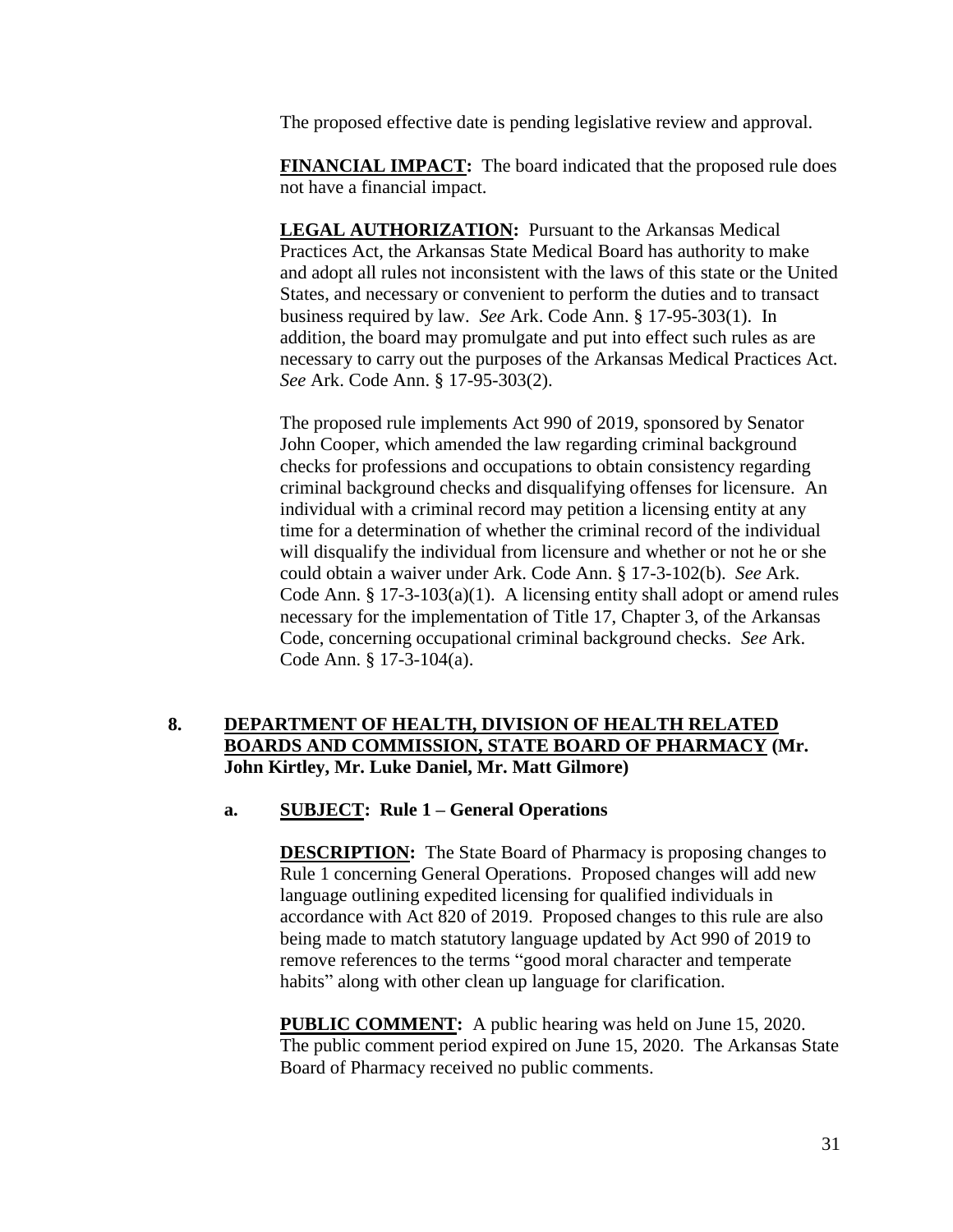Suba Desikan, an attorney with the Bureau of Legislative Research, asked the following questions and received the following answers thereto:

**QUESTION 1:** Under the military licensure provision, there appears to be a numbering discrepancy. Should the provision in (a)(3) refer to (a)(1) and (a)(2), as opposed to the markup reflecting (b)(1) and (b)(2)? **RESPONSE:** A revised markup was submitted correcting the scribing error.

**QUESTION 2:** Similarly, should the provision in (b)(3) refer to (b)(1) and (b)(2), as opposed to the markup reflecting  $(c)(1)$  and  $(c)(2)$ ? (There does not appear to be a section c.). **RESPONSE:** A revised markup was submitted correcting the scribing error.

The proposed effective date is pending legislative review and approval.

**FINANCIAL IMPACT:** The board indicated that the proposed rules have no financial impact.

**LEGAL AUTHORIZATION:** Pursuant to Ark. Code Ann. § 17-92- 205(a), the Arkansas State Board of Pharmacy has authority to make reasonable rules, not inconsistent with law, to carry out the purposes and intentions of this chapter and the pharmacy laws of this state that the board deems necessary to preserve and protect public health. Additionally, the board shall by rule establish standards for the administration of medications by licensed pharmacists, including, but not limited to, the completion of a course in the administration of medication. *See* Ark. Code Ann. § 17-92-205(b).

The proposed rules implement the following Acts of the 2019 Regular Session:

Act 315 of 2019, sponsored by Representative Jim Dotson, provides for the uniform use of the term "rule" for an agency statement of general applicability and future effect that implements, interprets, or prescribes law or policy, or describes the organization, procedure, or practice of an agency and includes, but is not limited to, the amendment or repeal of a prior rule throughout the Arkansas Code as envisioned by defining the term in the Arkansas Administrative Procedure Act. *See* Act 315 of 2019,  $$1(a)(4).$ 

Act 820 of 2019, sponsored by Senator Missy Irvin, provides for automatic licensure of active duty service members, returning military veterans and their spouses, in circumstances where the individual is a holder in good standing of a substantially equivalent occupational license issued by another state, territory, or district of the United States. *See* Ark.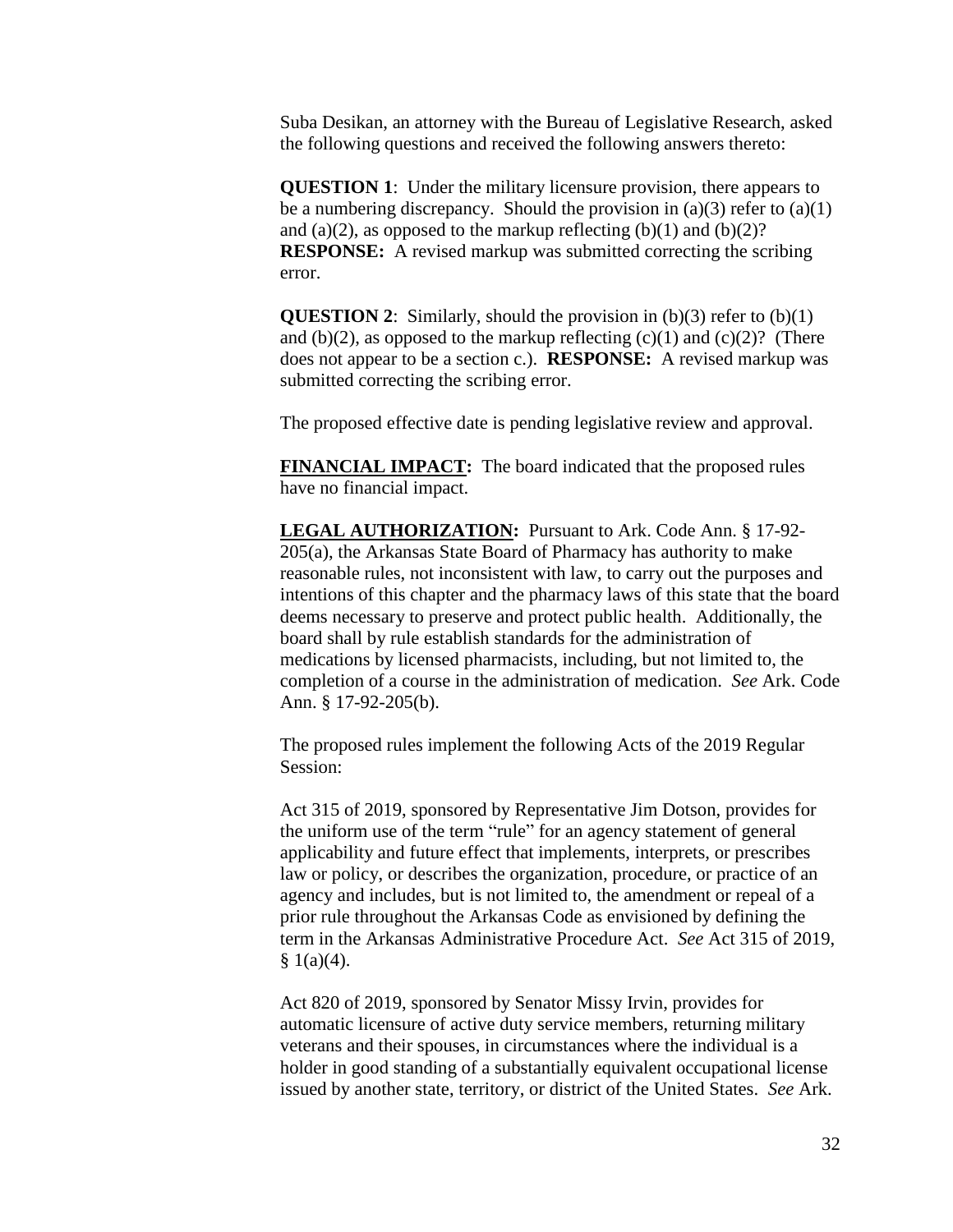Code Ann. § 17-1-106(b)(1). An occupational licensing entity may, however, submit proposed rules recommending an expedited process and procedure for licensure, to the Administrative Rules Subcommittee of the Legislative Council. *See* Ark. Code Ann. § 17-1-106(c). An occupational licensing entity shall be required to provide automatic licensure if the proposed rules are not approved as required under subsection (d)(2) of this section. *See* Ark. Code Ann. § 17-1-106(b)(2).

Act 990 of 2019, sponsored by Senator John Cooper, amended the law to obtain consistency regarding criminal background checks for professions and occupations, and disqualifying offenses for licensure. In addition, licensing entities were prohibited from using vague or generic terms, including without limitation the phrase "moral turpitude" or "good character," as a basis to deny licensure. The Act required licensing entities to promulgate rules to implement the Act. *See* Act 990 of 2019, § 2.

### **b. SUBJECT: Rule 2 – Pharmacists**

**DESCRIPTION:** The State Board of Pharmacy is proposing changes to Rule 2 concerning pharmacists. Proposed changes will remove language regarding Armed Forces Certificates for Pharmacists, as new language is being added to Rule 1 to cover all permit types in accordance with Act 820 of 2019. Proposed changes will also remove references to the terms "good moral character and temperate habits" in accordance with Act 990 of 2019, along with other minor clean up language.

**PUBLIC COMMENT:** A public hearing was held on June 15, 2020. The public comment period expired on June 15, 2020. The Arkansas State Board of Pharmacy received no public comments.

The proposed effective date is pending legislative review and approval.

**FINANCIAL IMPACT:** The board indicated that the proposed rules have no financial impact.

**LEGAL AUTHORIZATION:** Pursuant to Ark. Code Ann. § 17-92- 205(a), the Arkansas State Board of Pharmacy has authority to make reasonable rules, not inconsistent with law, to carry out the purposes and intentions of this chapter and the pharmacy laws of this state that the board deems necessary to preserve and protect public health. Additionally, the board shall by rule establish standards for the administration of medications by licensed pharmacists, including, but not limited to, the completion of a course in the administration of medication. *See* Ark. Code Ann. § 17-92-205(b).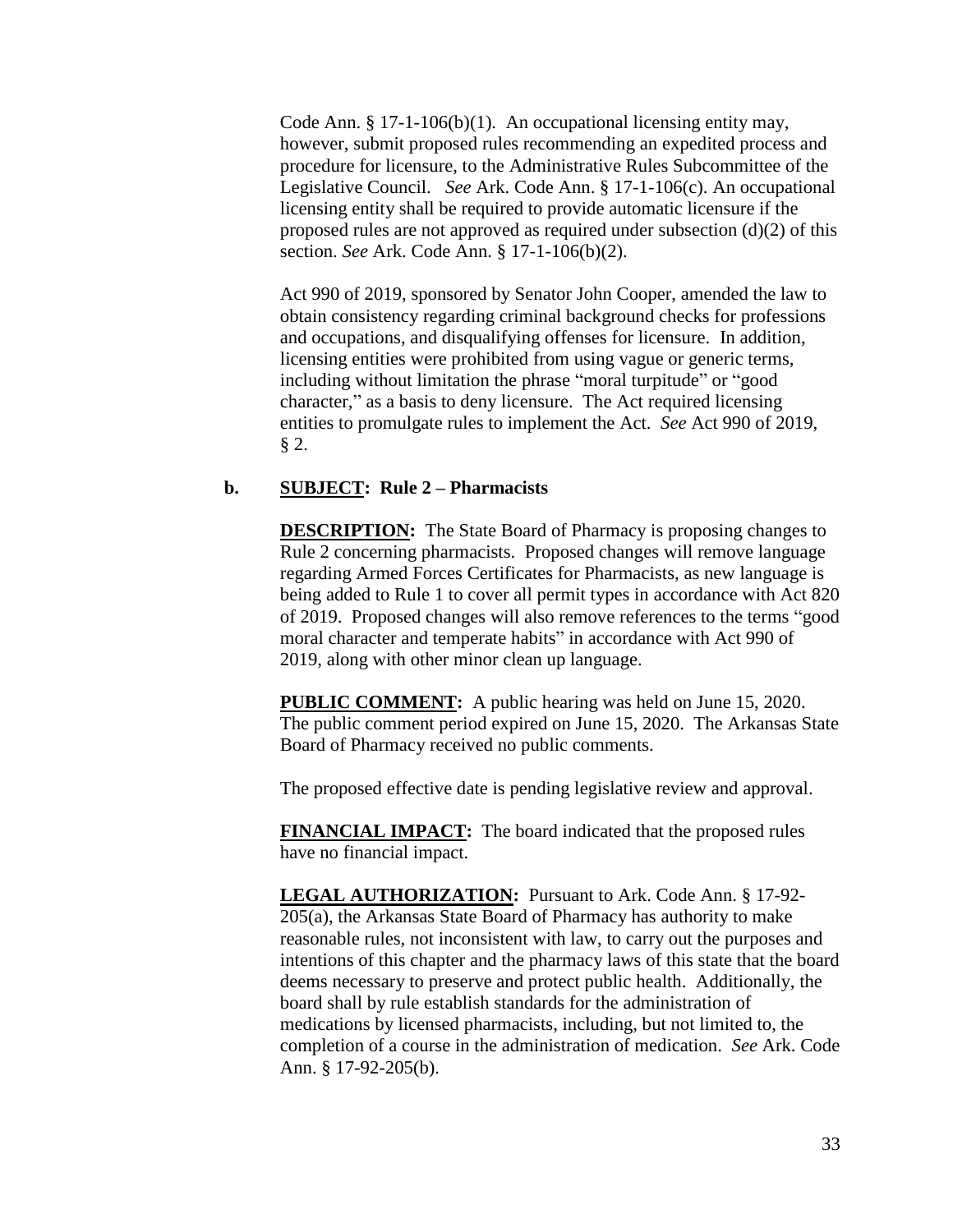The proposed rules implement the following Acts of the 2019 Regular Session:

Act 315 of 2019, sponsored by Representative Jim Dotson, provides for the uniform use of the term "rule" for an agency statement of general applicability and future effect that implements, interprets, or prescribes law or policy, or describes the organization, procedure, or practice of an agency and includes, but is not limited to, the amendment or repeal of a prior rule throughout the Arkansas Code as envisioned by defining the term in the Arkansas Administrative Procedure Act. *See* Act 315 of 2019,  $$1(a)(4).$ 

Act 820 of 2019, sponsored by Senator Missy Irvin, provides for automatic licensure of active duty service members, returning military veterans and their spouses, in circumstances where the individual is a holder in good standing of a substantially equivalent occupational license issued by another state, territory, or district of the United States. *See* Ark. Code Ann. § 17-1-106(b)(1). An occupational licensing entity may, however, submit proposed rules recommending an expedited process and procedure for licensure, to the Administrative Rules Subcommittee of the Legislative Council. *See* Ark. Code Ann. § 17-1-106(c). An occupational licensing entity shall be required to provide automatic licensure if the proposed rules are not approved as required under subsection (d)(2) of this section. *See* Ark. Code Ann. § 17-1-106(b)(2).

Act 990 of 2019, sponsored by Senator John Cooper, amended the law to obtain consistency regarding criminal background checks for professions and occupations, and disqualifying offenses for licensure. In addition, licensing entities were prohibited from using vague or generic terms, including without limitation the phrase "moral turpitude" or "good character," as a basis to deny licensure. The Act required licensing entities to promulgate rules to implement the Act. *See* Act 990 of 2019, § 2.

## **c. SUBJECT: Rule 3 – Pharmacy Technicians**

**DESCRIPTION:** The State Board of Pharmacy is proposing changes to Rule 3 concerning pharmacy technicians. Proposed changes will remove references to the terms "good moral character and temperate habits" in accordance with Act 990 of 2019.

**PUBLIC COMMENT:** A public hearing was held on June 15, 2020. The public comment period expired on June 15, 2020. The Arkansas State Board of Pharmacy received no public comments.

The proposed effective date is pending legislative review and approval.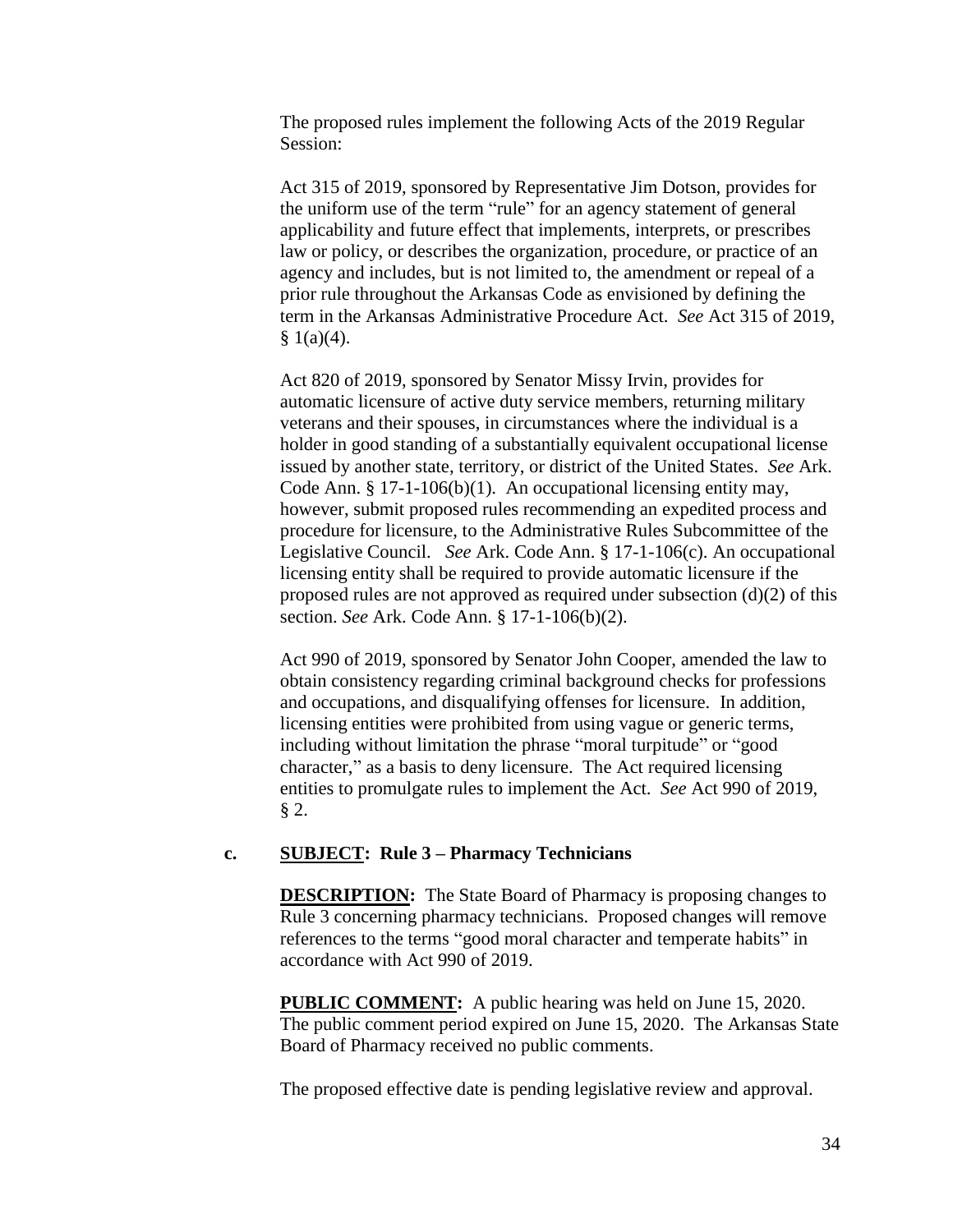**FINANCIAL IMPACT:** The board indicated that the proposed rules have no financial impact.

**LEGAL AUTHORIZATION:** Pursuant to Ark. Code Ann. § 17-92- 205(a), the Arkansas State Board of Pharmacy has authority to make reasonable rules, not inconsistent with law, to carry out the purposes and intentions of this chapter and the pharmacy laws of this state that the board deems necessary to preserve and protect public health. Ark. Code Ann. § 17-92-301(a)(3) anticipates that a pharmacy technician may perform limited functions under this chapter and rules promulgated hereunder. *See* Ark. Code Ann. § 17-92-301(a).

The proposed rules implement the following Acts of the 2019 Regular Session:

Act 315 of 2019, sponsored by Representative Jim Dotson, provides for the uniform use of the term "rule" for an agency statement of general applicability and future effect that implements, interprets, or prescribes law or policy, or describes the organization, procedure, or practice of an agency and includes, but is not limited to, the amendment or repeal of a prior rule throughout the Arkansas Code as envisioned by defining the term in the Arkansas Administrative Procedure Act. *See* Act 315 of 2019,  $§ 1(a)(4).$ 

Act 990 of 2019, sponsored by Senator John Cooper, amended the law to obtain consistency regarding criminal background checks for professions and occupations, and disqualifying offenses for licensure. In addition, licensing entities were prohibited from using vague or generic terms, including without limitation the phrase "moral turpitude" or "good character," as a basis to deny licensure. The Act required licensing entities to promulgate rules to implement the Act. *See* Act 990 of 2019, § 2.

## **d. SUBJECT: Rule 11 – Criminal Background Checks**

**DESCRIPTION:** The State Board of Pharmacy is proposing changes to Rule 11 concerning criminal background checks. Proposed changes to this rule are being made to match statutory language in Ark. Code Ann. § 17-92-317, updated by Act 990 of 2019, regarding eligibility for licensure or registration. Proposed changes will also add language regarding pre-licensure criminal background checks pursuant to Act 990 of 2019 (Ark. Code Ann. § 17-3-103). Proposed changes will remove outdated language regarding criminal background checks and update terms to "offense" rather than "crime" as reflected in statutes.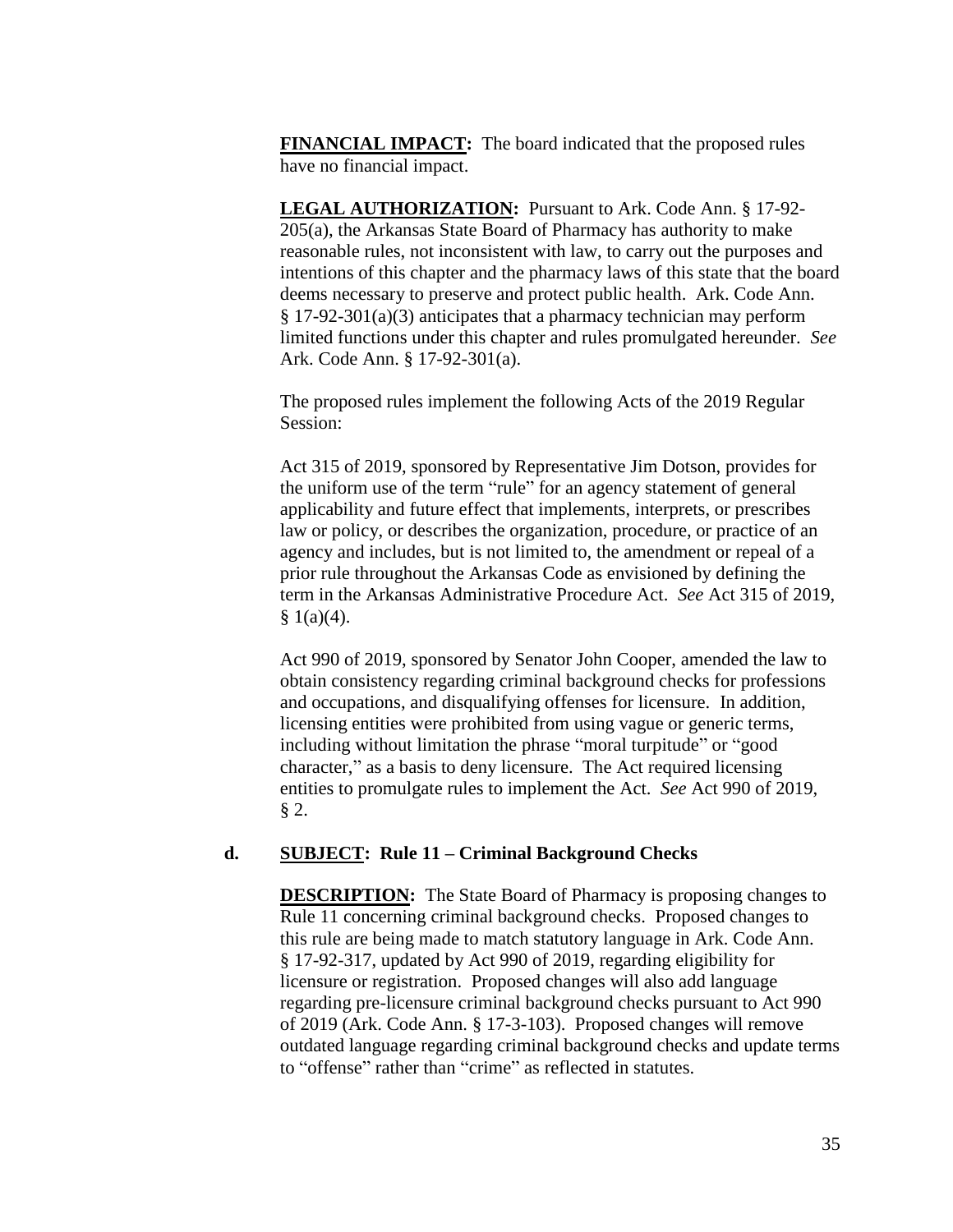**PUBLIC COMMENT:** A public hearing was held on June 15, 2020. The public comment period expired on June 15, 2020. The Arkansas State Board of Pharmacy received no public comments.

The proposed effective date is pending legislative review and approval.

**FINANCIAL IMPACT:** The board indicated that the proposed rules have no financial impact.

**LEGAL AUTHORIZATION:** Pursuant to Ark. Code Ann. § 17-92- 205(a), the Arkansas State Board of Pharmacy has authority to make reasonable rules, not inconsistent with law, to carry out the purposes and intentions of this chapter and the pharmacy laws of this state that the board deems necessary to preserve and protect public health. In addition, the board has authority to adopt rules to fully implement the provisions of Ark. Code Ann. § 17-92-317 concerning criminal background checks. *See* Ark. Code Ann. § 17-92-317(k).

The proposed rules implement the following Acts of the 2019 Regular Session:

Act 315 of 2019, sponsored by Representative Jim Dotson, provides for the uniform use of the term "rule" for an agency statement of general applicability and future effect that implements, interprets, or prescribes law or policy, or describes the organization, procedure, or practice of an agency and includes, but is not limited to, the amendment or repeal of a prior rule throughout the Arkansas Code as envisioned by defining the term in the Arkansas Administrative Procedure Act. *See* Act 315 of 2019,  $§ 1(a)(4).$ 

Act 990 of 2019, which was sponsored by Senator John Cooper, amended the law to obtain consistency regarding criminal background checks for professions and occupations, and disqualifying offenses for licensure. An individual with a criminal record may petition a licensing entity at any time for a determination of whether the criminal record of the individual will disqualify the individual from licensure and whether or not he or she could obtain a waiver under Ark. Code Ann. § 17-3-102(b). *See* Ark. Code Ann. § 17-3-103(a)(1). Licensing entities were required to adopt or amend rules necessary for the implementation of Title 17, Chapter 3, of the Arkansas Code, concerning occupational criminal background checks. *See* Ark. Code Ann. § 17-3-104(a).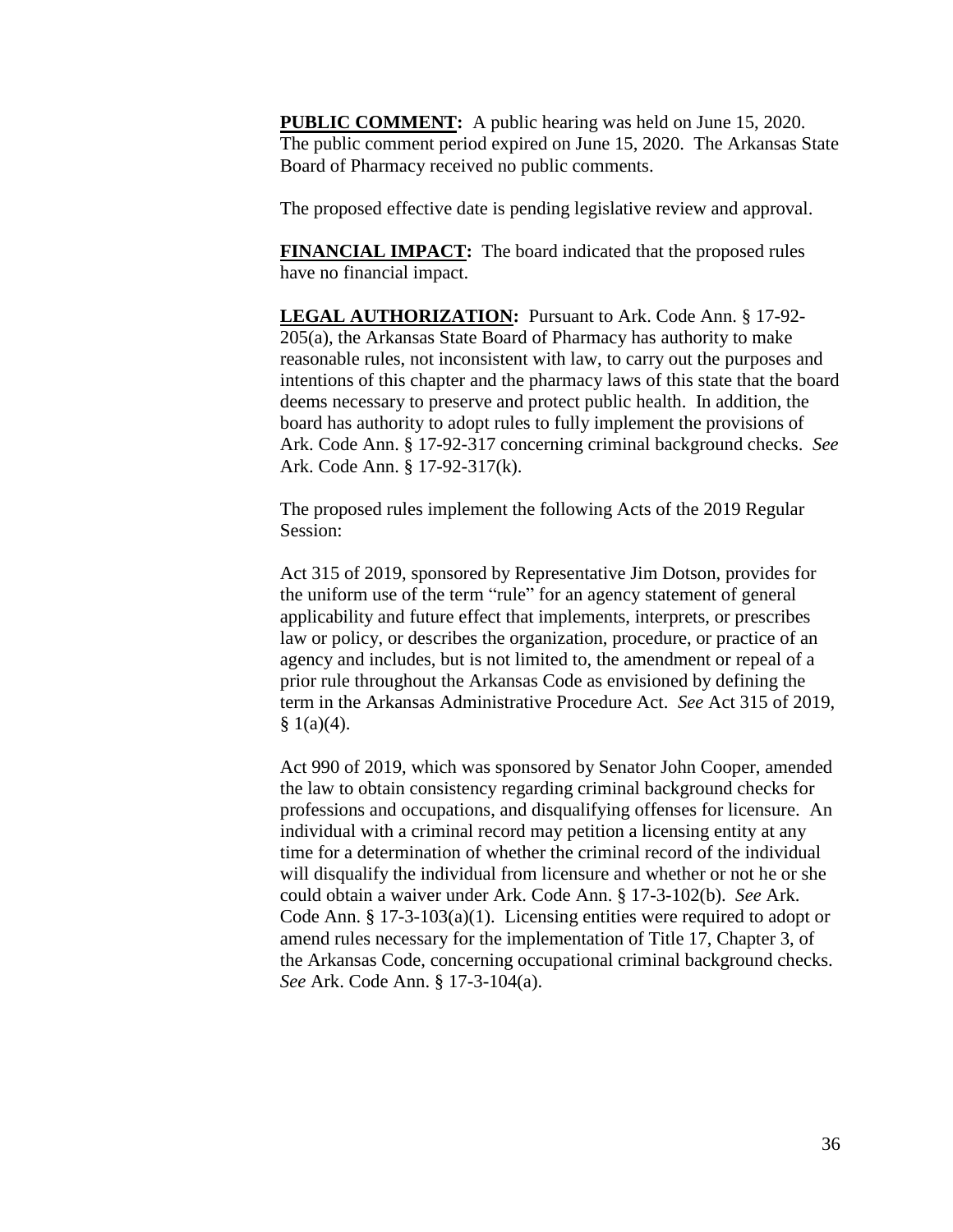# **9. DEPARTMENT OF HEALTH, DIVISION OF HEALTH RELATED BOARDS AND COMMISSIONS, STATE BOARD OF PHYSICAL THERAPY (Ms. Nancy Worthen, Mr. Matt Gilmore)**

# **a. SUBJECT: Arkansas State Board of Physical Therapy Rules**

**DESCRIPTION:** The Arkansas State Board of Physical Therapy is proposing amendments to its rules. The amended rule provides for automatic licensure for active duty military, returning veterans, and spouses; standardizing licensing fees; pre-licensure criminal background checks; and a waiver process for applicants with disqualifying criminal convictions. The amended rule also includes the following changes:

• Changes the title to remove "Regulation" in accordance with Act 315 of 2019

• Creates new language for reciprocal licensure for active duty military members, returning veterans, and spouses, as mandated by Act 820 of 2019 (AG's office model language)

• Creates a new section for pre-licensure background check procedure, as mandated by Act 990 of 2019 (AG's model language)

• Creates a waiver process for individuals seeking licensure with disqualifying felony convictions (AG's model language), as required by Act 990 of 2019

• Standardizes fee structure. Currently, the rule allows fees "not to exceed" a certain amount. This change sets fees at a fixed amount. Fees are not being raised, but a compact fee of \$50.00 is being added. The law was passed in 2019 for the Board to join the compact. This means that PTs/PTAs that join the compact will pay a lower fee to the Board

• Requires a background check in accordance with Ark. Code Ann. § 17-93-303 for Physical Therapist applicants or Ark. Code Ann. § 17- 93-304 for Physical Therapist Assistant applicants

• Changes "endorsement" to "reciprocity" as required by Acts 426 and 1011 of 2019 and cleans up language regarding reciprocity

- Revises temporary license required by Act 1011 of 2019
- Adds language regarding reinstatement
- Strikes the section VII3D, Duty of a Sanctioned Professional
- Various language clean-up as shown in the markup

**PUBLIC COMMENT:** A public hearing was held in this matter on April 30, 2020. The public comment period expired on May 29, 2020. The State Board of Physical Therapy received no public comments.

The proposed effective date of this rule is pending legislative review and approval.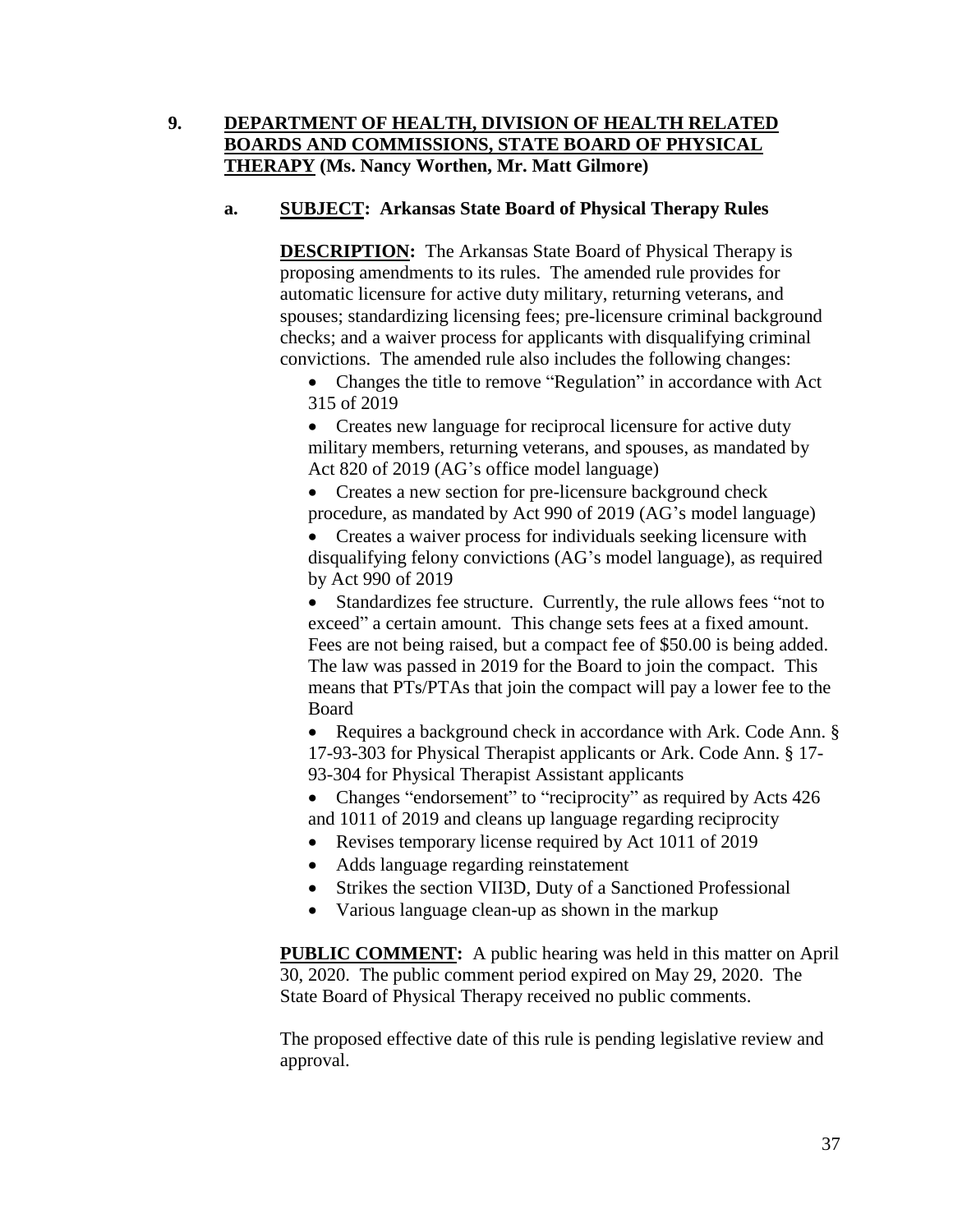**FINANCIAL IMPACT:** The board indicated the amended rule does not have a financial impact.

**LEGAL AUTHORIZATION:** The Arkansas State Board of Physical Therapy has authority to adopt reasonable rules and require the payment of license fees adequate to carry out the purposes of Title 1, Chapter 93 of the Arkansas Code. *See* Ark. Code Ann. § 17-93-202(b)(1). The proposed rules implement the following Acts of the 2019 Regular Session:

Act 315 of 2019, sponsored by Representative Jim Dotson, provides for the uniform use of the term "rule" for an agency statement of general applicability and future effect that implements, interprets, or prescribes law or policy, or describes the organization, procedure, or practice of an agency and includes, but is not limited to, the amendment or repeal of a prior rule throughout the Arkansas Code as envisioned by defining the term in the Arkansas Administrative Procedure Act. *See* Act 315 of 2019,  $§ 1(a)(4).$ 

Act 426 of 2019, sponsored by Representative Bruce Cozart, authorizes occupational licensing entities to grant expedited temporary and provisional licensing for certain individuals. *See* Act 426 of 2019.

Act 820 of 2019, sponsored by Senator Missy Irvin, amended the law concerning the occupational licensure of active duty service members, returning military veterans, and their spouses to provide for automatic licensure. The Act required occupational licensing agencies to grant automatic occupational licensure to these individuals if they hold a substantially equivalent occupational license in good standing issued by another state, territory or district of the United States. *See* Act 820 of 2019, § 2(b).

Act 990 of 2019, sponsored by Senator John Cooper, amended the law regarding criminal background checks for professions and occupations to obtain consistency regarding criminal background checks and disqualifying offenses for licensure. An individual with a criminal record may petition a licensing entity at any time for a determination of whether the criminal record of the individual will disqualify the individual from licensure and whether or not he or she could obtain a waiver under Ark. Code Ann. § 17-3-102(b). *See* Ark. Code Ann. § 17-3-103(a)(1). A licensing entity shall adopt or amend rules necessary for the implementation of Title 17, Chapter 3, of the Arkansas Code, concerning occupational criminal background checks. *See* Ark. Code Ann. § 17-3- 104(a).

Act 1011 of 2019, sponsored by Representative Jim Dotson, amended the law concerning licensing, registration, and certification for certain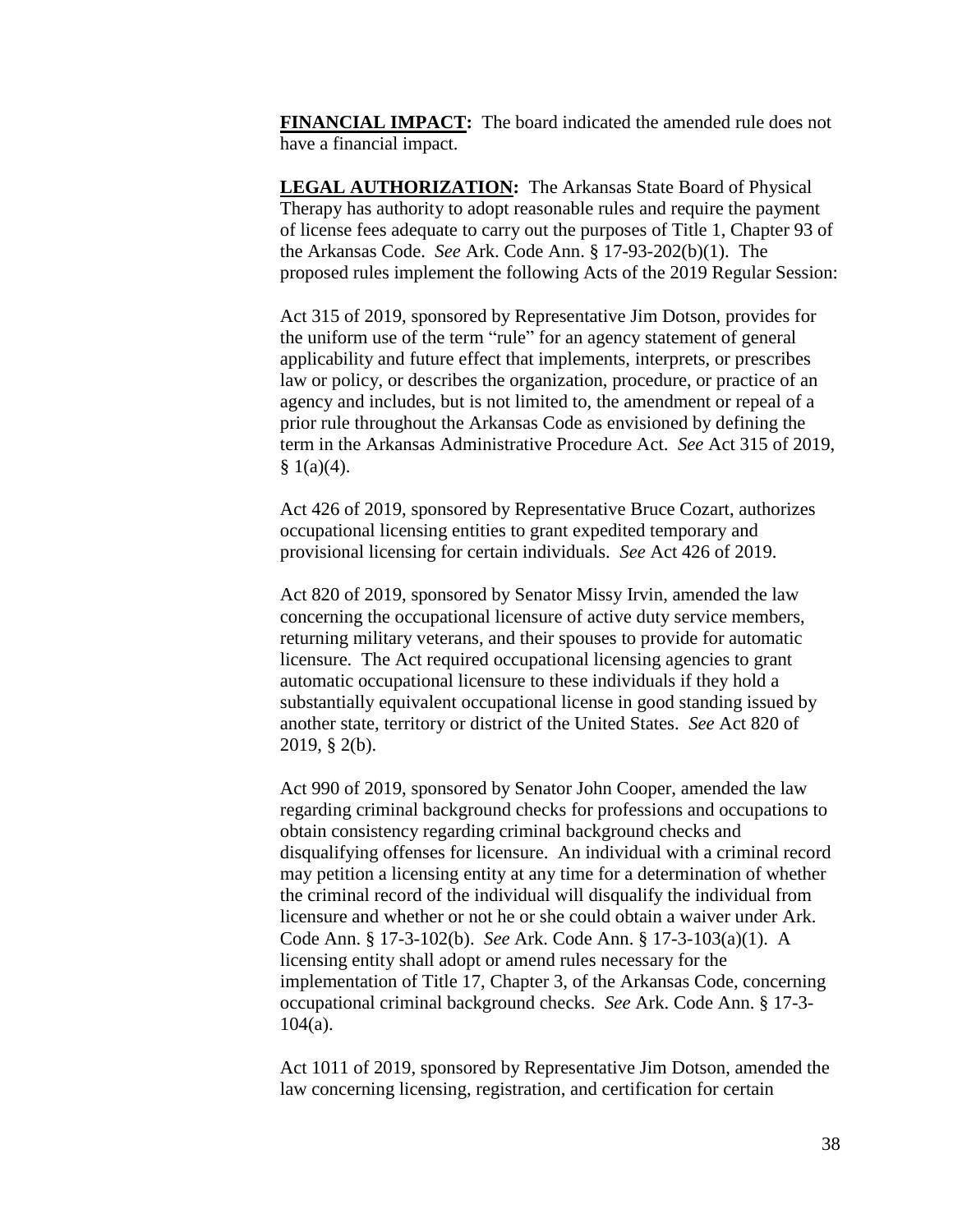professions and established a system of endorsement, recognition, and reciprocity for licensing, registration, and certification for certain professions. *See* Act 1011 of 2019.

# **10. DEPARTMENT OF HEALTH, DIVISION OF HEALTH RELATED BOARDS AND COMMISSIONS, STATE BOARD OF EXAMINERS IN SPEECH-LANGUAGE PATHOLOGY AND AUDIOLOGY (Mr. Matt Gilmore)**

## **a. SUBJECT: Arkansas Board of Examiners in Speech-Language Pathology and Audiology Rules**

**DESCRIPTION:** The Arkansas Board of Examiners in Speech-Language Pathology and Audiology is amending its rules concerning licensure and regulation of speech-language pathology and audiology. Changes are being made to the rules in response to new legislation and in order to amend portions of the rule to better serve consumers. The agency provided the following summary of substantive changes made in the proposed rules:

• Provides automatic licensure to certain military applicants, pursuant to Act 820 of 2019

- Delegates to the Board's Director, the authority to issue licenses
- Lowers licensure feed
- Removes the 30-day grace period for licensure
- In compliance with Act 990, and using the Attorney General's model language, adds provisions for a pre-licensure criminal background checks and waiver requests
- Amends the Board's current license reinstatement provision to comply with Ark. Code Ann. § 17-1-107
- Updates the Code of Ethics
- Requires that first time hearing aid users under the age of 18 receive medical evaluation and clearance from an otolaryngologist within 6 months prior to being fitted with a hearing aid.
- Updates telepractice provisions to comply with most recent changes to the Telemedicine Act and the Medical Board's Rules
- Clarifies licensure requirements for speech-language pathology assistants who work in public schools
- "Housekeeping matters," such as replacing "regulation" with rule pursuant to Act 315 of 2019, deleting obsolete requirement, and updating/clarifying terminology

The board submitted a revised markup after the expiration of the public comment period, along with the following summary of changes: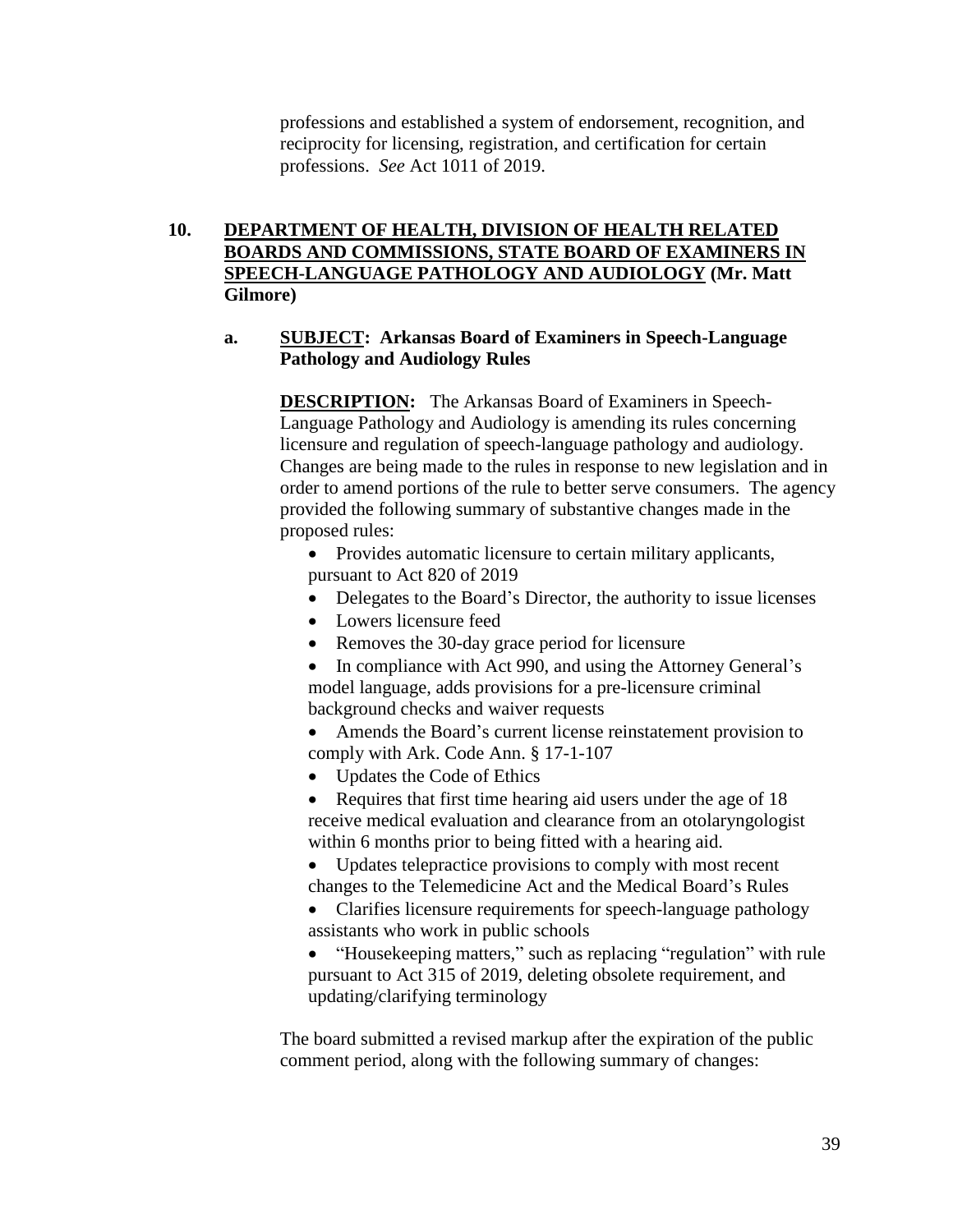• ABESPA voted to separately promulgate the substantive changes to Section 12. Telepractice. The Board is proceeding with one change to Section 12.1.H. pursuant to Act 315.

• ABESPA voted not to make changes to Section 13. Rules Governing Registration of Speech-Language Pathology Assistants, except for changes required by Acts 315 and 910. The Board received comments that suggested extensive revisions to this section, so the Chair has appointed a committee to study substantive revisions to Section 13 and make recommendations to the Board.

• The Board voted not to make the changes in Section 2.5. Due to the COVID-19 crisis, the Board believes that now is not the time to implement a significant change in the licensure process.

• In Section 7.2, the Board added "language" between "speech" and "pathology" and the end of the sentence.

• In Section 7.3, the Board added "speech-language pathology assistant" in the first line.

• The Board replaced the following phrase, which was accidentally omitted from Section 2.11: Application must be made within thirty days of beginning the professional experience.

• The previous draft contained numbering/lettering errors in Section 8. Code of Ethics, and these errors have been corrected

**PUBLIC COMMENT:** A public hearing was not held in this matter. The public comment period expired on May 4, 2020. The Arkansas Board of Examiners in Speech-Language Pathology and Audiology provided the following summary of public comments received and its responses thereto:

| Commenter     | # | Comment                                   | <b>Board Response</b>     |
|---------------|---|-------------------------------------------|---------------------------|
| Anonymous,    | 1 | <b>COMMENT:</b> The Medicaid therapy      | The Board Chair will      |
| submitted     |   | manual and ABESPA rules and regs          | appoint a committee to    |
| by Rachel     |   | differ with ABESPA being more             | study SLPA registration   |
| Glade,        |   | stringent. I have no problems with the    | and standards and to make |
| president of  |   | more stringent regulations, however,      | recommendations to the    |
| <b>ArkSHA</b> |   | there is one difference (below) that we   | Board. This comment will  |
|               |   | may be able to come together on.          | be submitted to the       |
|               |   | Medicaid 203.000 B: When therapy          | committee for             |
|               |   | services are provided by a licensed       | consideration.            |
|               |   | therapy assistant or speech-language      |                           |
|               |   | pathology assistant who is supervised by  |                           |
|               |   | a licensed therapist or speech-language   |                           |
|               |   | pathologist, the supervising therapist or |                           |
|               |   | speech-language pathologist must          |                           |
|               |   | observe a therapy session with a child    |                           |
|               |   | and review the treatment plan and         |                           |
|               |   | progress notes at a minimum of every 30   |                           |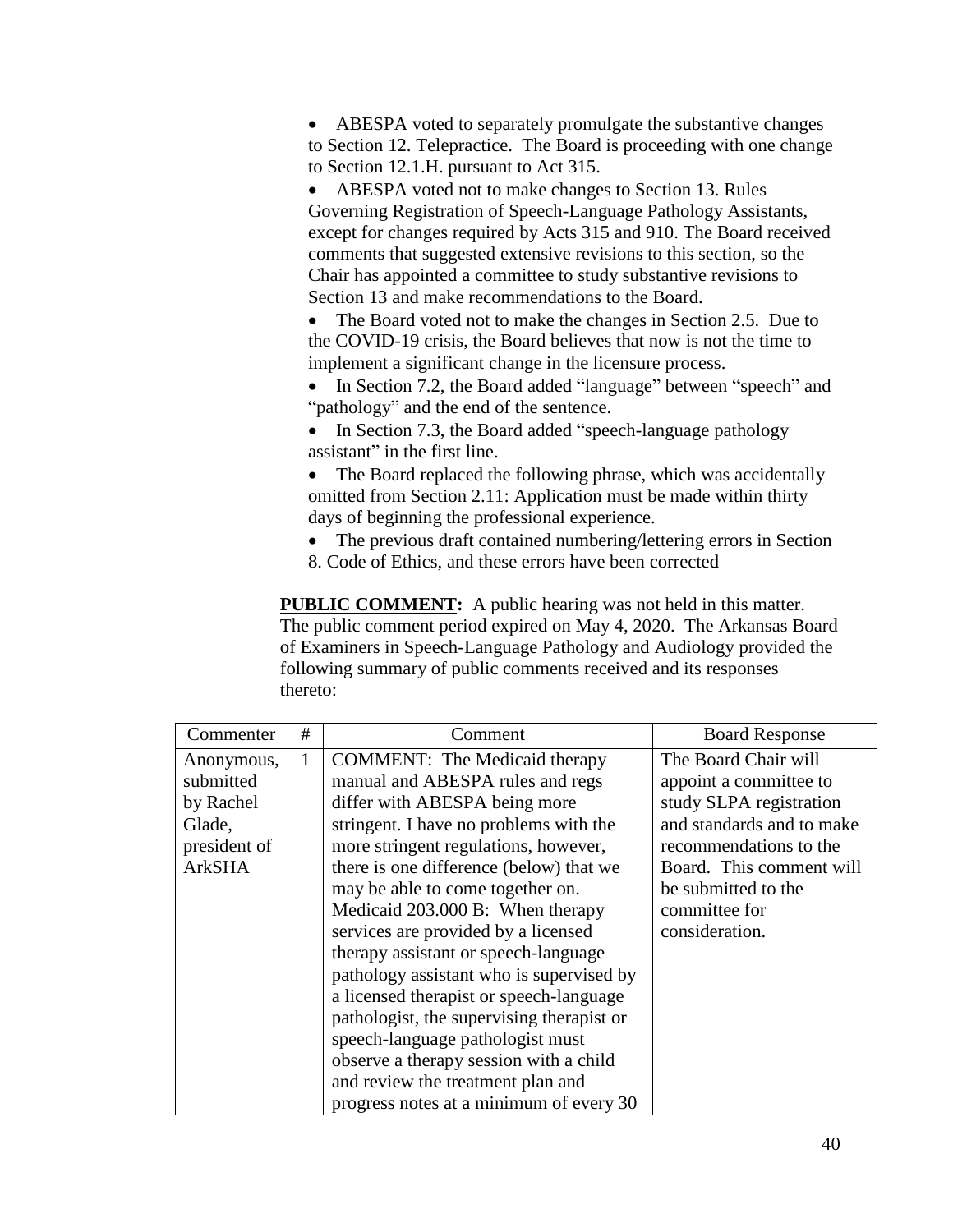| Commenter           | $\#$           | Comment                                                                                                                                                                                                                                                                                                                                                                                                                                                                                                                                                                                                                                                                                                                                                                                                                                                                                                  | <b>Board Response</b>                                                                                                                                                                                                                                                                                                                                                                                                                       |
|---------------------|----------------|----------------------------------------------------------------------------------------------------------------------------------------------------------------------------------------------------------------------------------------------------------------------------------------------------------------------------------------------------------------------------------------------------------------------------------------------------------------------------------------------------------------------------------------------------------------------------------------------------------------------------------------------------------------------------------------------------------------------------------------------------------------------------------------------------------------------------------------------------------------------------------------------------------|---------------------------------------------------------------------------------------------------------------------------------------------------------------------------------------------------------------------------------------------------------------------------------------------------------------------------------------------------------------------------------------------------------------------------------------------|
|                     |                | calendar days.                                                                                                                                                                                                                                                                                                                                                                                                                                                                                                                                                                                                                                                                                                                                                                                                                                                                                           |                                                                                                                                                                                                                                                                                                                                                                                                                                             |
|                     |                | RULE PROVISION: Section 13;.12. A.<br>(middle of paragraph) [p. 33 of<br>markup]:<br>Supervision days and time of day<br>(morning/afternoon) must be alternated<br>to ensure that all patients/clients receive<br>direct contact with the speech-language<br>pathologist at least once every two (2)<br>weeks.                                                                                                                                                                                                                                                                                                                                                                                                                                                                                                                                                                                           |                                                                                                                                                                                                                                                                                                                                                                                                                                             |
|                     | $\overline{2}$ | COMMENT: Also, 13.12 D could be<br>updated by eliminating "pager" and<br>maybe adding online platforms.<br>RULE PROVISION [p. 34 of markup]:<br>D. A supervising speech-language<br>pathologist must be able to be reached by<br>personal contact, phone, pager, or other<br>immediate means at all times when direct<br>patient/client care is being rendered.                                                                                                                                                                                                                                                                                                                                                                                                                                                                                                                                          | The Board Chair will<br>appoint a committee to<br>study SLPA registration<br>and standards and to make<br>recommendations to the<br>Board. This comment will<br>be submitted to the<br>committee for<br>consideration.                                                                                                                                                                                                                      |
| Madi<br>Littlefield | 3              | COMMENT: I am a second year SLP<br>graduate student graduating in May. The<br>removal of the 30 day grace period is<br>concerning to me as someone who is<br>hoping to start my clinical fellowship as<br>soon as possible. As a soon to be SLP-<br>CF, I will be unable to submit my<br>provisional license application until I<br>have a job with a supervisor, due to<br>needing to fill out the CF plan and have<br>my supervisor sign. If the 30 day grace<br>period is removed, I would be unable to<br>start practicing until I received my<br>provisional license back instead of being<br>able to work during the process.<br>While I do support removing the 30 day<br>grace period to ensure that practicing<br>SLP-CCCs do not practice without a<br>license, I feel as though there should be<br>an exception for SLP-CFs who are<br>obtaining a provisional license for the<br>first time. | Due to the COVID-19<br>crisis, the Board believes<br>that now is not the time to<br>implement a significant<br>change in the licensure<br>process. Therefore, the<br>board will retain the 30-day<br>grace period.<br>The Board will also add<br>back in the following<br>phrase, which was<br>accidentally omitted from<br>Section 2.11: Application<br>must be made within<br>thirty days of beginning<br>the professional<br>experience. |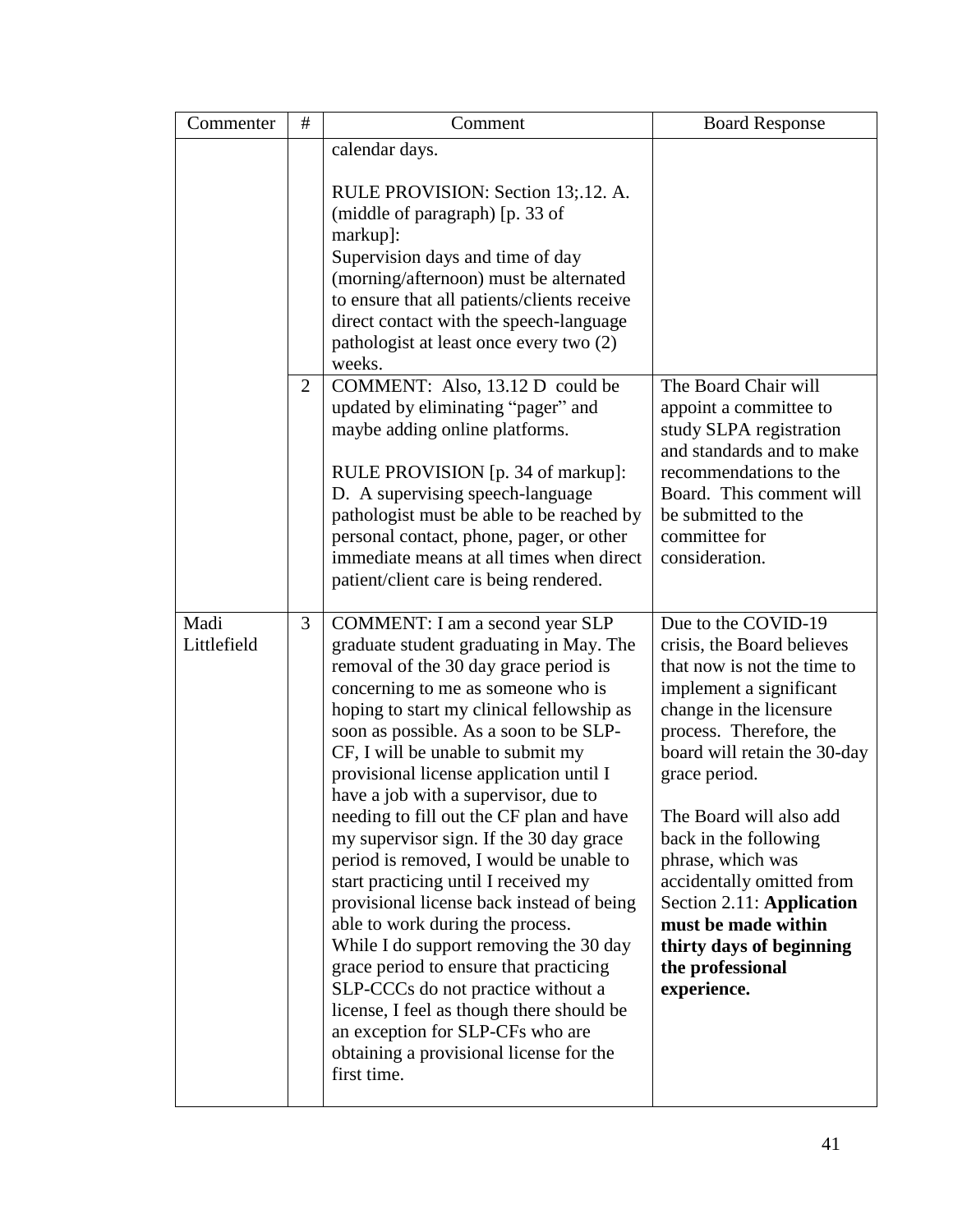| Commenter            | $\#$           | Comment                                                                                                                                                                                                                                                                                                                                                                                                                                                                                                                                                                                                                                                                    | <b>Board Response</b>                                                                                                                                                                                                                                                                                                                                                                                                                       |
|----------------------|----------------|----------------------------------------------------------------------------------------------------------------------------------------------------------------------------------------------------------------------------------------------------------------------------------------------------------------------------------------------------------------------------------------------------------------------------------------------------------------------------------------------------------------------------------------------------------------------------------------------------------------------------------------------------------------------------|---------------------------------------------------------------------------------------------------------------------------------------------------------------------------------------------------------------------------------------------------------------------------------------------------------------------------------------------------------------------------------------------------------------------------------------------|
|                      |                | RULE PROVISION: See Section 2.5 on<br>p. 4 of the markup.                                                                                                                                                                                                                                                                                                                                                                                                                                                                                                                                                                                                                  |                                                                                                                                                                                                                                                                                                                                                                                                                                             |
| Natalie<br>Benafield | $\overline{4}$ | COMMENT: I am the graduate program<br>coordinator at UCA for the Speech<br>Pathology Master's Program. I'm<br>seeking clarification on Section 2.5. I am<br>unsure if the deletion of the "30 day"<br>grace period" will affect students<br>graduating with their master's degrees.<br>For example, we have told our graduates<br>that they must apply for their<br>PROVISIONAL LICENSE within 30<br>days of beginning their CFY. So do they<br>now need to apply BEFORE they<br>graduate? The section on Provisional<br>Licensure does not specific when they<br>should apply for their provisional license.<br>RULE PROVISION: See Section 2.5 on<br>p. 4 of the markup. | Due to the COVID-19<br>crisis, the Board believes<br>that now is not the time to<br>implement a significant<br>change in the licensure<br>process. Therefore, the<br>board will retain the 30-day<br>grace period.<br>The Board will also add<br>back in the following<br>phrase, which was<br>accidentally omitted from<br>Section 2.11: Application<br>must be made within<br>thirty days of beginning<br>the professional<br>experience. |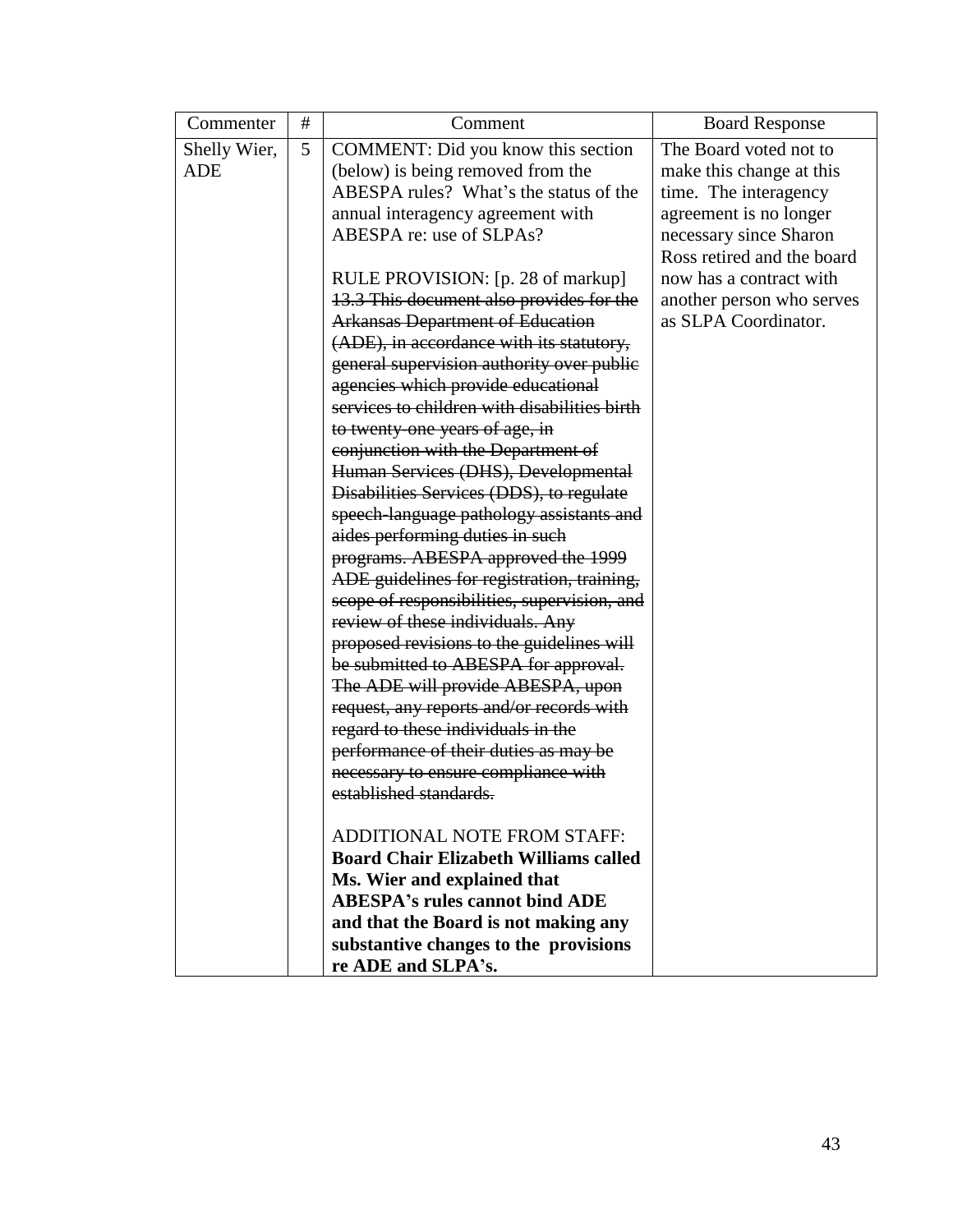| Commenter | $\#$ | Comment                                                                                                                                                                                                                                                                                                                                                                                                                                                                                                                                                                       | <b>Board Response</b>                                                                                                                                                                                                                                                                                                                                                                                                      |
|-----------|------|-------------------------------------------------------------------------------------------------------------------------------------------------------------------------------------------------------------------------------------------------------------------------------------------------------------------------------------------------------------------------------------------------------------------------------------------------------------------------------------------------------------------------------------------------------------------------------|----------------------------------------------------------------------------------------------------------------------------------------------------------------------------------------------------------------------------------------------------------------------------------------------------------------------------------------------------------------------------------------------------------------------------|
|           | 6    | COMMENT: This (below) isn't being<br>edited. I just don't understand it. Does<br>this just mean ABESPA can revoke<br>ADE's role in approving and monitoring<br>SLPAs in the schools when/if it wants<br>to?                                                                                                                                                                                                                                                                                                                                                                   | No. ABESPA has no<br>authority over ADE/DESE.<br>Furthermore, there is a<br>specific exemption in Ark.<br>Code Ann. § 17-100-104:                                                                                                                                                                                                                                                                                          |
|           |      | RULE PROVISION: [p. 28 of markup]:<br>13.6 For all purposes, ABESPA retains<br>regulatory authority for speech-language<br>pathology services, unless specifically<br>exempted by statute. The Board may at<br>any time, for good cause, revoke all<br>exceptions and exemptions, granted in<br>these rules; and at such time may require<br>registration of all SLP-Assistants and<br>SLP-Aides through ABESPA.<br><b>ADDITIONAL NOTE FROM STAFF:</b><br>Board Chair Elizabeth Williams called<br>Ms. Wier and explained that ABESPA's<br>rules cannot bind ADE and that the | Nothing in this chapter<br>shall be construed as<br>preventing or restricting:<br>$(4)$ (A) A person from<br>performing speech-<br>language pathology or<br>audiology services solely<br>within the confines or<br>under the jurisdiction of a<br>public school system if that<br>person holds a valid and<br>current certificate as a<br>speech therapist or speech-<br>language pathologist issued<br>by the Division of |
|           |      | Board is not making any substantive<br>changes to the provisions re ADE and<br>SLPA's.                                                                                                                                                                                                                                                                                                                                                                                                                                                                                        | <b>Elementary and Secondary</b><br>Education.                                                                                                                                                                                                                                                                                                                                                                              |
|           | 7    | COMMENT: Why only "since January 1,<br>1993?"<br>RULE PROVISION: [p. 5 of markup]<br>2.8 The Board will accept proof of<br><b>ASHA Certificate of Clinical</b><br>Competence granted since January 1,<br>1993, as evidence of the required degree<br>(Section 2.7).                                                                                                                                                                                                                                                                                                           | This date was updated in<br>1993 - the previous date<br>was January 1, 1971.                                                                                                                                                                                                                                                                                                                                               |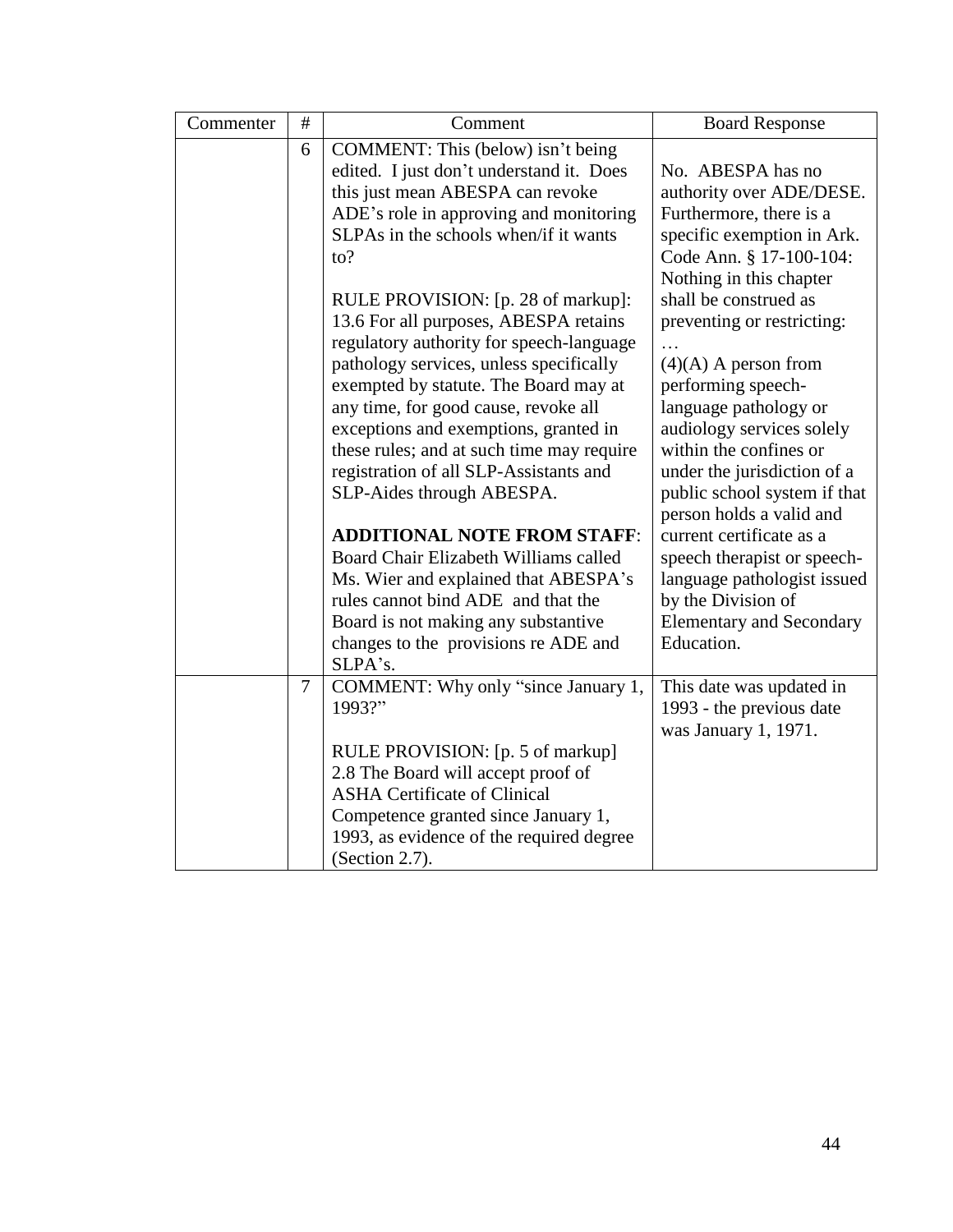| Commenter | #  | Comment                                                                            | <b>Board Response</b>       |
|-----------|----|------------------------------------------------------------------------------------|-----------------------------|
|           | 8  | <b>COMMENT:</b> I understand the need to                                           | The Board does not agree    |
|           |    | expedite the licensure process, but this                                           | with the commenter's        |
|           |    | dilutes the Board's responsibilities. The                                          | opinion. The Board          |
|           |    | Director isn't an SLP or audiologist.                                              | believes that licenses      |
|           |    |                                                                                    | should be issued as soon as |
|           |    | RULE PROVISION: [p. 8 of markup]                                                   | possible without applicants |
|           |    | 3.2 A quorum of the Board as required                                              | having to wait on a board   |
|           |    | by Ark. Code Ann. §17-100-203 shall                                                | meeting. Board members      |
|           |    | deliberate on each application for                                                 | are available to answer     |
|           |    | licensure. Action on the application shall                                         | questions and for           |
|           |    | require a majority vote of the members                                             | clarification if necessary. |
|           |    | present. To expedite the licensure                                                 | Furthermore, most board     |
|           |    | process, the Board delegates to its                                                | directors are not licensees |
|           |    | Director the authority to issue licenses to                                        | of the boards they work     |
|           |    | applicants who meet the requirements of                                            | for.                        |
|           |    | the Board's statutes and rules. When                                               |                             |
|           |    | necessary, the Director may refer certain                                          |                             |
|           |    | applications to the Board for decision.                                            |                             |
|           | 9  | COMMENT: Shouldn't "speech-                                                        | The board agrees and will   |
|           |    | language pathology assistant" be added                                             | add "speech-language        |
|           |    | to 7.3 as well?                                                                    | pathology assistant."       |
|           |    |                                                                                    |                             |
|           |    | RULE PROVISION: [p. 10 of markup]                                                  |                             |
|           |    | 7.3 Charges against a licensed speech-                                             |                             |
|           |    | language pathologist or audiologist shall<br>be in the form of a written statement |                             |
|           |    | describing the specific violations of                                              |                             |
|           |    | ethical practice, or of the provisions of                                          |                             |
|           |    | the Act, or of these Rules and                                                     |                             |
|           |    | Regulations.                                                                       |                             |
|           | 10 | COMMENTS: I thought "aides" were                                                   | The language is being       |
|           |    | under AR Dept of Ed's oversight                                                    | updated to match ASHA's     |
|           |    | nonexistent to ABESPA, non-licensed.                                               | Rules of Ethics. Under      |
|           |    | Also, "support personnel" represents                                               | Ark. Code Ann. 17-100-      |
|           |    | both aides and assistants. Redundant?                                              | 202, ABESPA is required     |
|           |    |                                                                                    | to "promulgate rules        |
|           |    | RULE PROVISION: [p. 12 of markup,                                                  | regarding the use of        |
|           |    | under 8.1 Principle of Ethics I.]                                                  | speech-language pathology   |
|           |    | D. Individuals shall not misrepresent the                                          | support personnel by        |
|           |    | credentials of aides, assistants,                                                  | practitioners of speech-    |
|           |    | technicians, or support personnel,                                                 | language pathology."        |
|           |    | students, research interns, Clinical                                               | The Board believes it has   |
|           |    | Fellows, or any others under their                                                 | the statutory authority to  |
|           |    | supervision, and they shall inform those                                           | promulgate this rule and is |
|           |    | they serve professionally of the name,                                             |                             |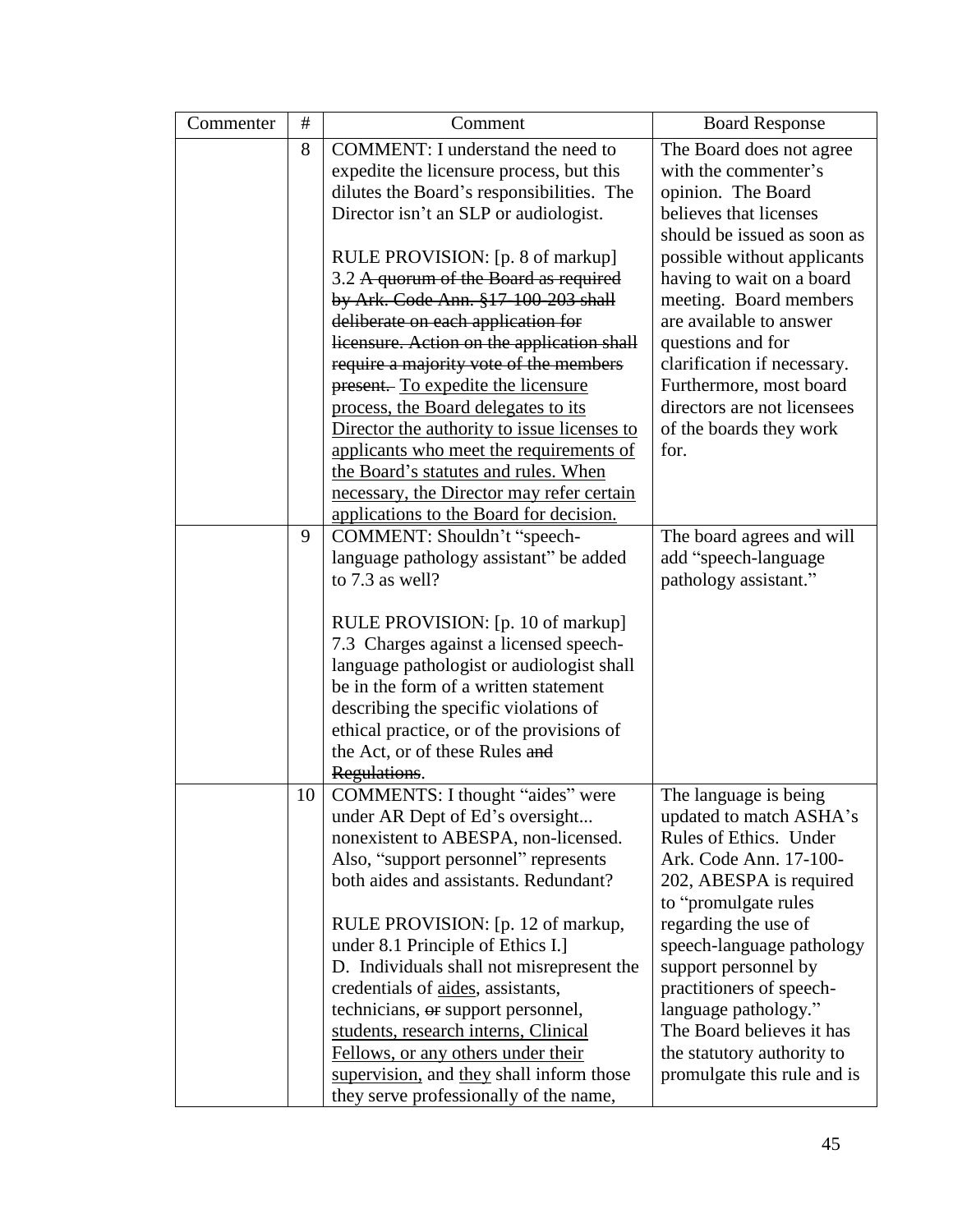| Commenter | $\#$ | Comment                                                                                                                                                                                                                                                                                                                                                                                                                                                                                                                     | <b>Board Response</b>                                                                                                                                                                                                                                                                                                                                                                                                                 |
|-----------|------|-----------------------------------------------------------------------------------------------------------------------------------------------------------------------------------------------------------------------------------------------------------------------------------------------------------------------------------------------------------------------------------------------------------------------------------------------------------------------------------------------------------------------------|---------------------------------------------------------------------------------------------------------------------------------------------------------------------------------------------------------------------------------------------------------------------------------------------------------------------------------------------------------------------------------------------------------------------------------------|
|           |      | role, and professional credentials of<br>persons providing services.                                                                                                                                                                                                                                                                                                                                                                                                                                                        | comfortable with the<br>language as presented.                                                                                                                                                                                                                                                                                                                                                                                        |
|           |      |                                                                                                                                                                                                                                                                                                                                                                                                                                                                                                                             |                                                                                                                                                                                                                                                                                                                                                                                                                                       |
|           | 11   | <b>COMMENT:</b> Same as previous<br>comment.<br>RULE PROVISION: [p. 12 of markup,<br>under 8.1 Principle of Ethics I.]<br>E. Individuals who hold an Arkansas<br>license may delegate tasks related to the<br>provision of clinical services to aides,<br>assistants, technicians, support personnel,<br>or any other persons only if those persons<br>are adequately prepared and are<br>appropriately supervised. The<br>responsibility for the welfare of those<br>being served remains with the licensed<br>individual. | The language is being<br>updated to match ASHA's<br>Rules of Ethics. Under<br>Ark. Code Ann. 17-100-<br>202, ABESPA is required<br>to "promulgate rules"<br>regarding the use of<br>speech-language pathology<br>support personnel by<br>practitioners of speech-<br>language pathology."<br>The Board believes it has<br>the statutory authority to<br>promulgate this rule and is<br>comfortable with the<br>language as presented. |
|           | 12   | <b>COMMENT:</b> Same as previous<br>comment.<br>RULE PROVISION: [p. 12 of markup,<br>under 8.1 Principle of Ethics I.]<br>F. Individuals who hold an Arkansas<br>license shall not delegate tasks that<br>require the unique skills, knowledge,<br>judgment, or credentials that are within<br>the scope of their profession to aides,<br>assistants, technicians, support personnel,<br>or any nonprofessionals over whom they<br>have supervisory responsibility.                                                         | The language is being<br>updated to match ASHA's<br>Rules of Ethics. Under<br>Ark. Code Ann. 17-100-<br>202, ABESPA is required<br>to "promulgate rules<br>regarding the use of<br>speech-language pathology<br>support personnel by<br>practitioners of speech-<br>language pathology."<br>The Board believes it has<br>the statutory authority to<br>promulgate this rule and is<br>comfortable with the<br>language as presented.  |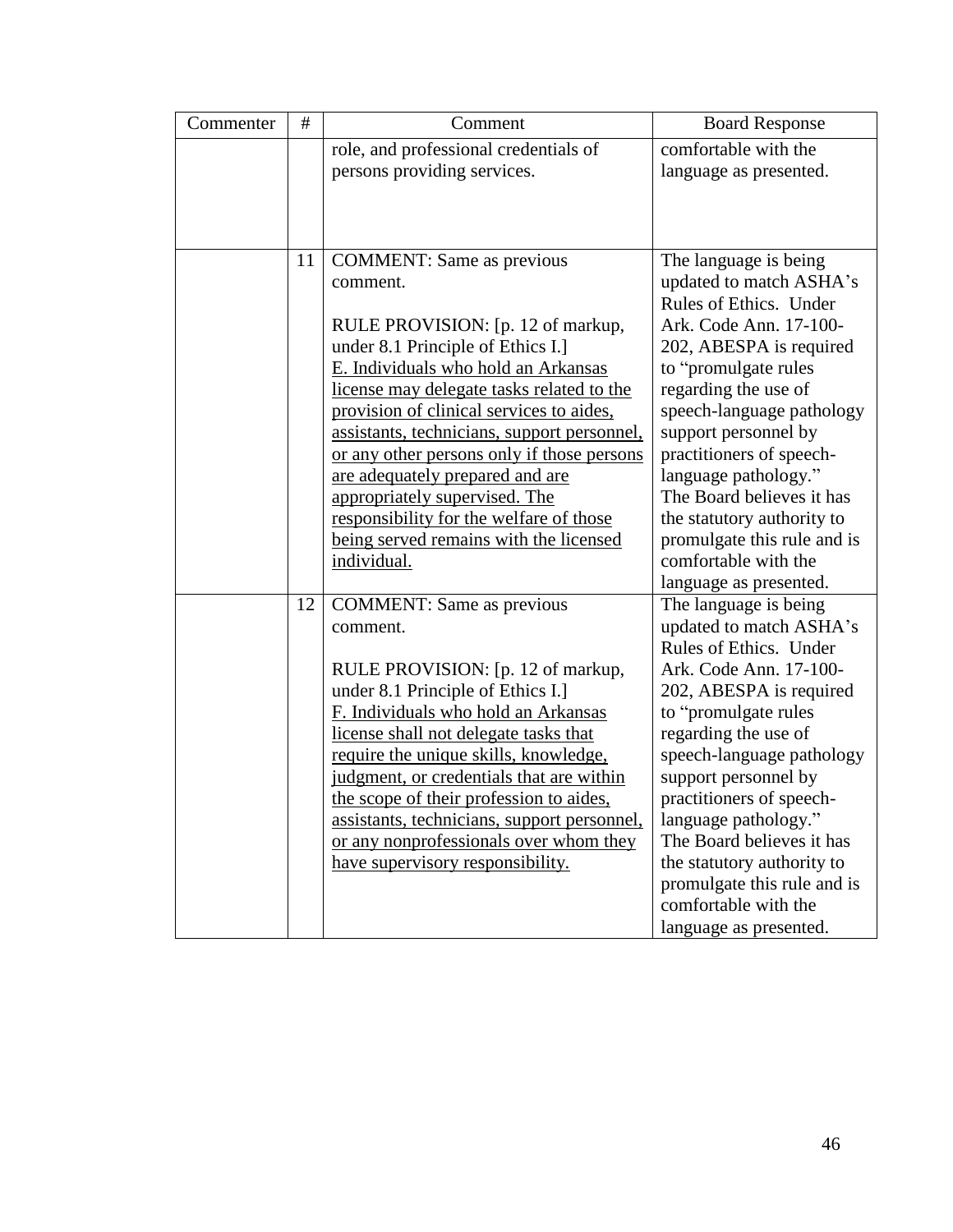| Commenter | #  | Comment                                      | <b>Board Response</b>     |
|-----------|----|----------------------------------------------|---------------------------|
|           | 13 | COMMENT: If "aides" is added                 | The language is being     |
|           |    | previously, shouldn't it be added here as    | updated to match ASHA's   |
|           |    | well?                                        | Rules of Ethics and the   |
|           |    |                                              | Board is comfortable with |
|           |    | RULE PROVISION: [p. 17 of markup,            | the language as written.  |
|           |    | under 8.1 Principle of Ethics IV.]           |                           |
|           |    | F.G. Individuals shall not discriminate in   |                           |
|           |    | their relationship with colleagues,          |                           |
|           |    | assistants, students, support personnel,     |                           |
|           |    | and members of allied other professions      |                           |
|           |    | and disciplines on the basis of race, or     |                           |
|           |    | ethnicity, sex, gender/identity,             |                           |
|           |    | gender/expression, age, religion, national   |                           |
|           |    | origin, sexual orientation, culture,         |                           |
|           |    | language, dialect, socioeconomic status,     |                           |
|           |    | or disability.                               |                           |
|           | 14 | <b>COMMENT:</b> Same as previous             | The language is being     |
|           |    | comment.                                     | updated to match ASHA's   |
|           |    |                                              | Rules of Ethics and the   |
|           |    | RULE PROVISION: [p. 17 of markup,            | Board is comfortable with |
|           |    | under 8.4 Principle of Ethics IV.]           | the language as written.  |
|           |    | M. Individuals shall not engage in sexual    |                           |
|           |    | activities with individuals (other than a    |                           |
|           |    | spouse or other individual with whom a       |                           |
|           |    | prior consensual relationship exists) over   |                           |
|           |    | whom they exercise professional              |                           |
|           |    | authority or power, including persons        |                           |
|           |    | receiving services, assistants, students, or |                           |
|           |    | research participants.                       |                           |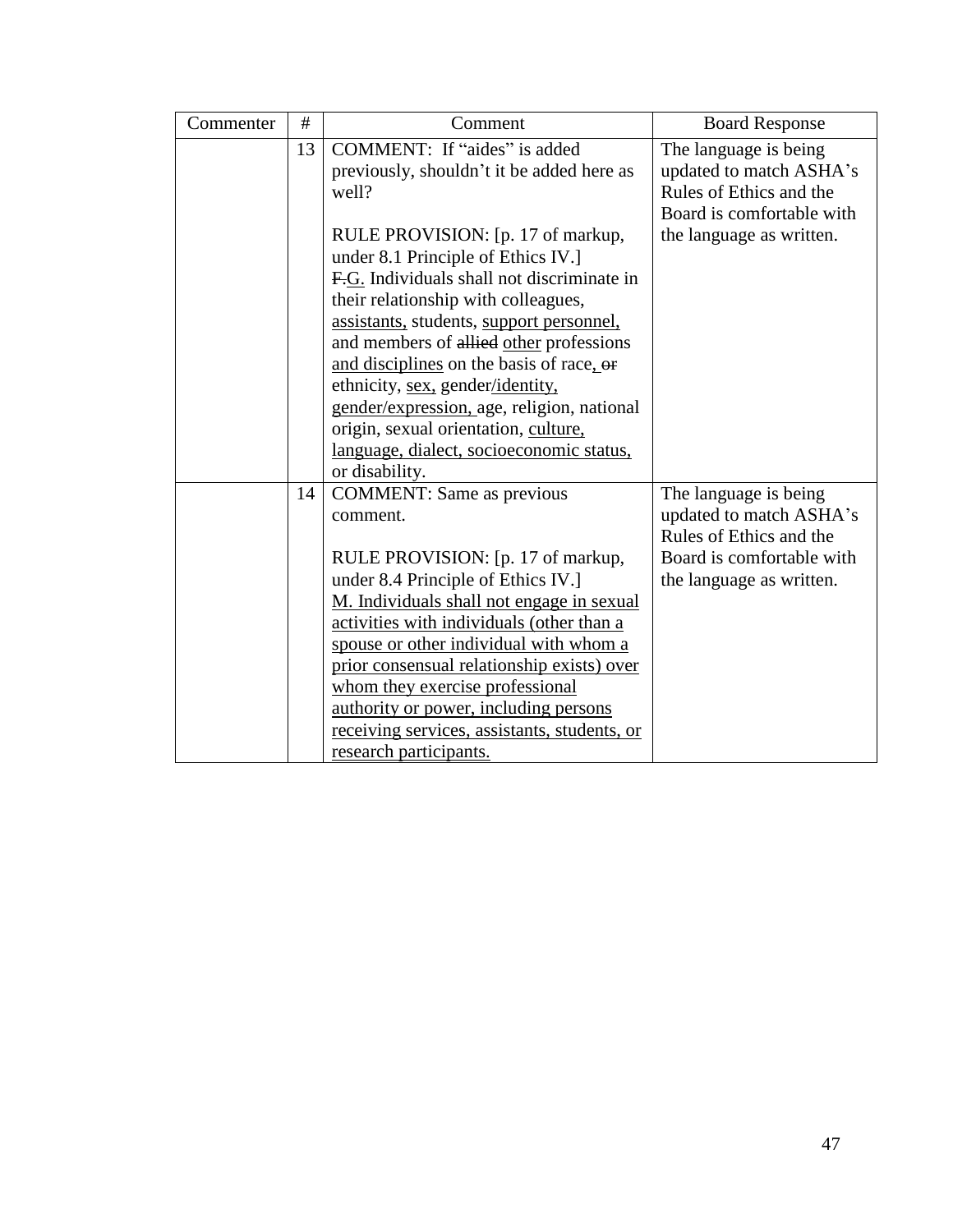| Commenter | $\#$ | Comment                                                     | <b>Board Response</b>                             |
|-----------|------|-------------------------------------------------------------|---------------------------------------------------|
|           | 15   | COMMENT: Determining the type of                            | The Board is comfortable                          |
|           |      | service delivery most appropriate for                       | with service delivery                             |
|           |      | clients is part of Content Area I $(g)$ :                   | remaining in Content Area                         |
|           |      | "Principles and procedures in habilitation                  | II for now but is open to                         |
|           |      | and rehabilitation of communication                         | discussions on future                             |
|           |      | disorders" and should be                                    | changes.                                          |
|           |      | added/included as such. Expansion of                        |                                                   |
|           |      | service delivery options in recent years                    |                                                   |
|           |      | has created a need for professional                         |                                                   |
|           |      | development regarding their selection                       |                                                   |
|           |      | and implementation.                                         |                                                   |
|           |      | RULE PROVISION: [p. 19 of markup]                           |                                                   |
|           |      | CONTENT AREA II: (Must relate to the                        |                                                   |
|           |      | practice of Speech-Language Pathology                       |                                                   |
|           |      | and/or Audiology)                                           |                                                   |
|           |      |                                                             |                                                   |
|           |      | (b) service Service delivery such as                        |                                                   |
|           |      | telepractice, group versus individual                       |                                                   |
|           |      | services, use of support staff, service to                  |                                                   |
|           |      | underserved populations;                                    |                                                   |
|           | 16   | COMMENT: insert "randomly"                                  | The Board may choose to                           |
|           |      |                                                             | audit licensees both                              |
|           |      | RULE PROVISION: [p. 19 of markup]                           | randomly and if a                                 |
|           |      | 9.3 Annually, the Board will select<br>licensees for audit. | licensee's CPE report is                          |
|           | 17   | COMMENTS: Shouldn't A. read "live"                          | suspect.<br>The Board is comfortable              |
|           |      | webinars since pre-recorded sessions are                    | with the language as it is.                       |
|           |      | considered self-study (B)?                                  | The distinction is irrelevant                     |
|           |      |                                                             | since all methods described                       |
|           |      | RULE PROVISION: [p. 20 of markup]                           | are acceptable.                                   |
|           |      | 9.6 The Board will accept, but not be                       |                                                   |
|           |      | limited to the following activities, that                   |                                                   |
|           |      | fall within Content Areas I and II:                         |                                                   |
|           |      | A. Attending scientific or educational                      |                                                   |
|           |      | lectures, workshops, teleseminars                           |                                                   |
|           |      | webinars, seminars, college courses,                        |                                                   |
|           |      | interactive videos, or online courses.                      |                                                   |
|           |      | B. Independent study of journals, books,                    |                                                   |
|           |      | videotapes, audiotapes, or online courses.                  |                                                   |
|           | 18   | <b>COMMENTS: "stated for assistants</b>                     | The Board has decided to                          |
|           |      | [add] providing services in person/on-                      | separately promulgate                             |
|           |      | site."                                                      | substantive changes to                            |
|           |      |                                                             |                                                   |
|           |      | RULE PROVISION: [p. 27 of markup]                           | Section 12. Telepractice.<br>This comment will be |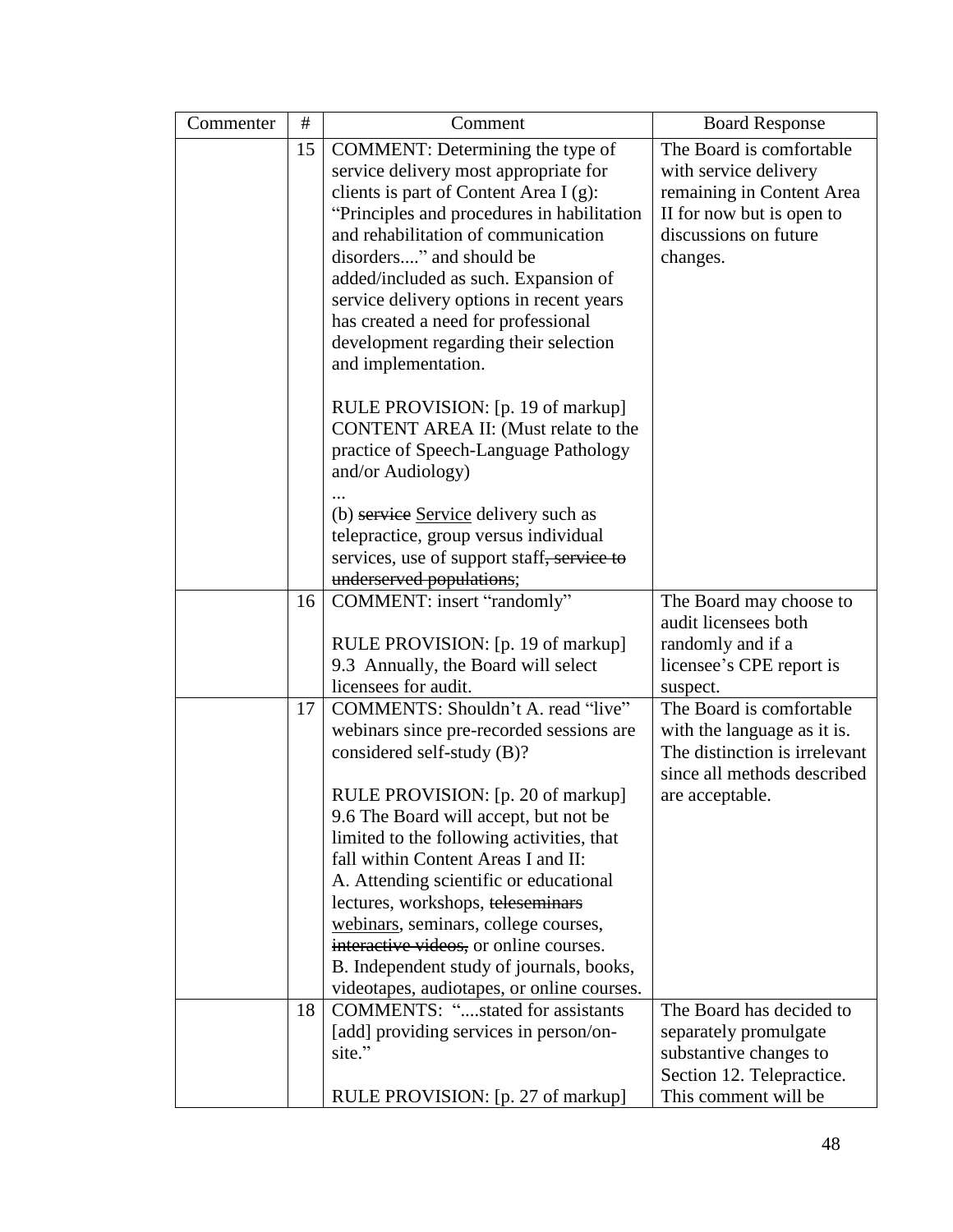| Commenter | #  | Comment                                  | <b>Board Response</b>      |
|-----------|----|------------------------------------------|----------------------------|
|           |    | B. Supervision rules shall remain the    | considered by the Board at |
|           |    | same as those stated for assistants.     | that time.                 |
|           | 19 | COMMENTS: How does "in person"           | The Board has decided to   |
|           |    | work for out-of-state distant providers? | separately promulgate      |
|           |    | Most are providing evaluations via       | substantive changes to     |
|           |    | telepractice.                            | Section 12. Telepractice.  |
|           |    |                                          | This comment will be       |
|           |    | RULE PROVISION: [p. 27 of markup]        | considered by the Board at |
|           |    | C. For purposes of this rule, a          | that time.                 |
|           |    | professional relationship, at a minimum  |                            |
|           |    | requires that:                           |                            |
|           |    | i. (a) The provider performs an "in      |                            |
|           |    | person" evaluation of the patient        |                            |
|           |    | adequate to establish a recommended      |                            |
|           |    | treatment, OR                            |                            |
|           | 20 | COMMENTS: This conflicts with 12.4.      | The Board Chair will       |
|           |    |                                          | appoint a committee to     |
|           |    | RULE PROVISION: [p. 28 of markup]        | study SLPA registration    |
|           |    | D. DIRECT SUPERVISION - Direct           | and standards and to make  |
|           |    | supervision means on-site, in-view       | recommendations to the     |
|           |    | observation and guidance by a speech-    | Board. This comment will   |
|           |    | language pathologist while an assigned   | be submitted to the        |
|           |    | clinical activity is performed by speech | committee for              |
|           |    | language pathology assistant or speech-  | consideration.             |
|           |    | language pathology aide.                 |                            |
|           |    | [Emphasis added in comment.]             |                            |
|           |    |                                          |                            |
|           |    | 12.4 Supervision                         |                            |
|           |    | A. Supervision of assistants may be done |                            |
|           |    | through telepractice as long as client   |                            |
|           |    | confidentiality can be maintained.       |                            |
|           |    | B. Supervision rules shall remain the    |                            |
|           |    | same as those stated for assistants.     |                            |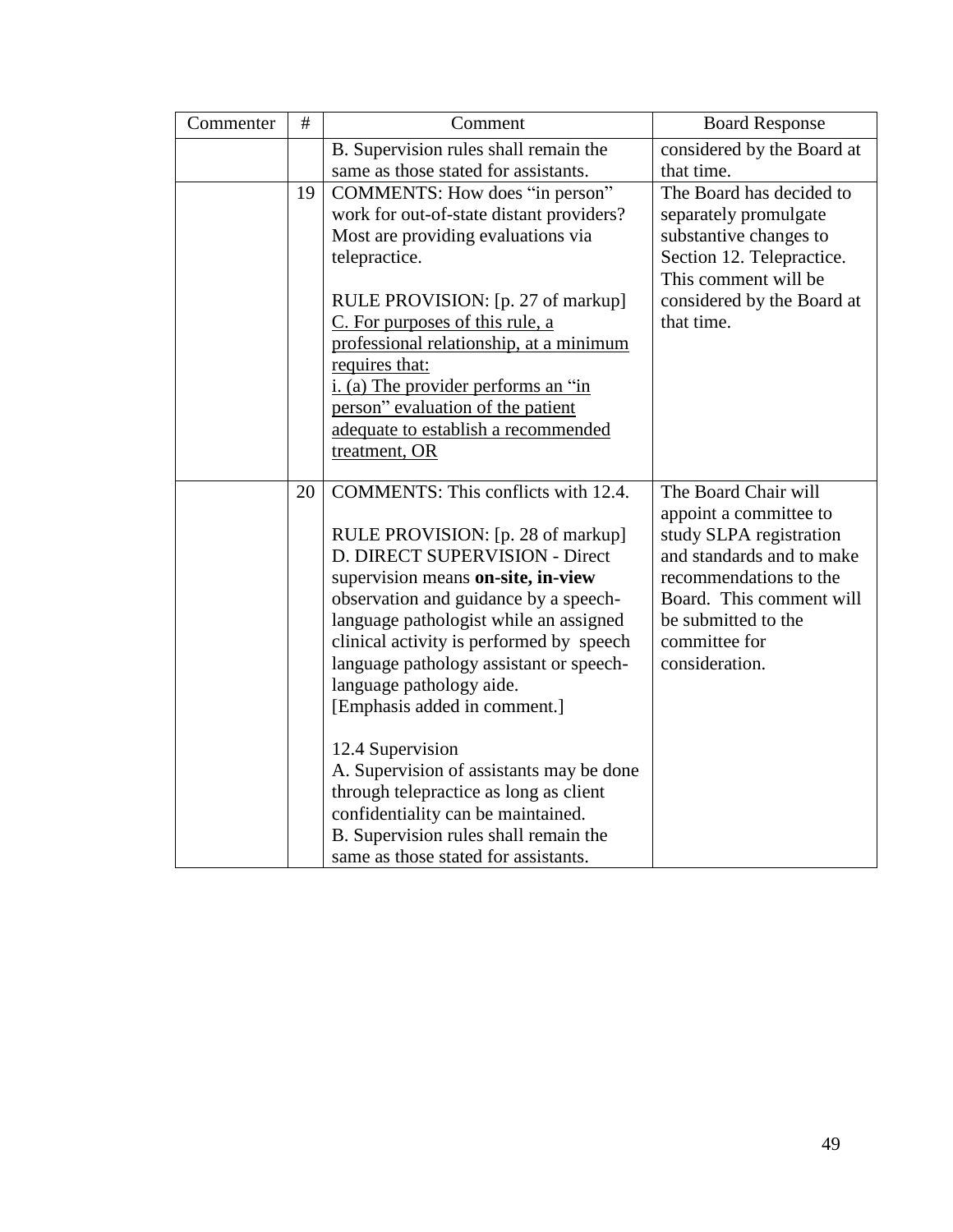| Commenter | #  | Comment                                      | <b>Board Response</b>                               |
|-----------|----|----------------------------------------------|-----------------------------------------------------|
|           | 21 | COMMENT: You might want to add               | Ark. Code Ann. 17-100-                              |
|           |    | "and/or education service cooperatives"      | $104(4)(A)$ only exempts                            |
|           |    | after "public school systems" since a lot    | from licensure individuals                          |
|           |    | of 3-5 services are provided via the co-     | who work in a public                                |
|           |    | ops and fall under DESE.                     | school system. The                                  |
|           |    |                                              | requested language would                            |
|           |    | RULE PROVISION: [p. 29 of markup]            | have to be added to the                             |
|           |    | A. Individuals desiring to register as a     | statute before it could be                          |
|           |    | speech-language pathology assistant          | added to the rule.                                  |
|           |    | under Act 826 of 1995, $\S$ 2, codified at   |                                                     |
|           |    | Ark. Code Ann. § 17-100-202(b)(2) must       |                                                     |
|           |    | submit an application for registration to    |                                                     |
|           |    | ABESPA, except that, individuals who         |                                                     |
|           |    | desire to perform the duties of a speech-    |                                                     |
|           |    | language pathology assistant in Arkansas     |                                                     |
|           |    | public school systems will register with     |                                                     |
|           |    | the Division of Elementary and               |                                                     |
|           |    | Secondary Education-ADE who desire to        |                                                     |
|           |    | perform the duties of a speech language      |                                                     |
|           |    | pathology assistant in a public agency, or   |                                                     |
|           |    | a community program licensed by DHS,         |                                                     |
|           |    | DDS, which provides educational              |                                                     |
|           |    | services to children with disabilities birth |                                                     |
|           |    | to twenty one years of age under the         |                                                     |
|           |    | general supervision of the ADE. Further,     |                                                     |
|           |    | Section 13.9, subsections B, C, and D        |                                                     |
|           |    | shall not apply to those individuals.        |                                                     |
|           |    | Therefore, if an assistant is working in a   |                                                     |
|           |    | public agency school only, the assistant     |                                                     |
|           |    | will register with the Division of           |                                                     |
|           |    | <b>Elementary and Secondary</b>              |                                                     |
|           |    | Education ADE.                               |                                                     |
|           | 22 | <b>COMMENT:</b> Same as previous             | Ark. Code Ann. 17-100-                              |
|           |    | comment.                                     | $104(4)(A)$ only exempts                            |
|           |    |                                              | from licensure individuals                          |
|           |    | RULE PROVISION: [p. 29 of markup]            | who work in a public                                |
|           |    | B. If an assistant is working in a public    | school system. The                                  |
|           |    | agency school and another agency, the        | requested language would<br>have to be added to the |
|           |    | assistant will register with the Division of | statute before it could be                          |
|           |    | <b>Elementary and Secondary Education</b>    |                                                     |
|           |    | and ABESPA. In this instance, ABESPA         | added to the rule.                                  |
|           |    | will collaborate with ADE to determine       |                                                     |
|           |    | approval.                                    |                                                     |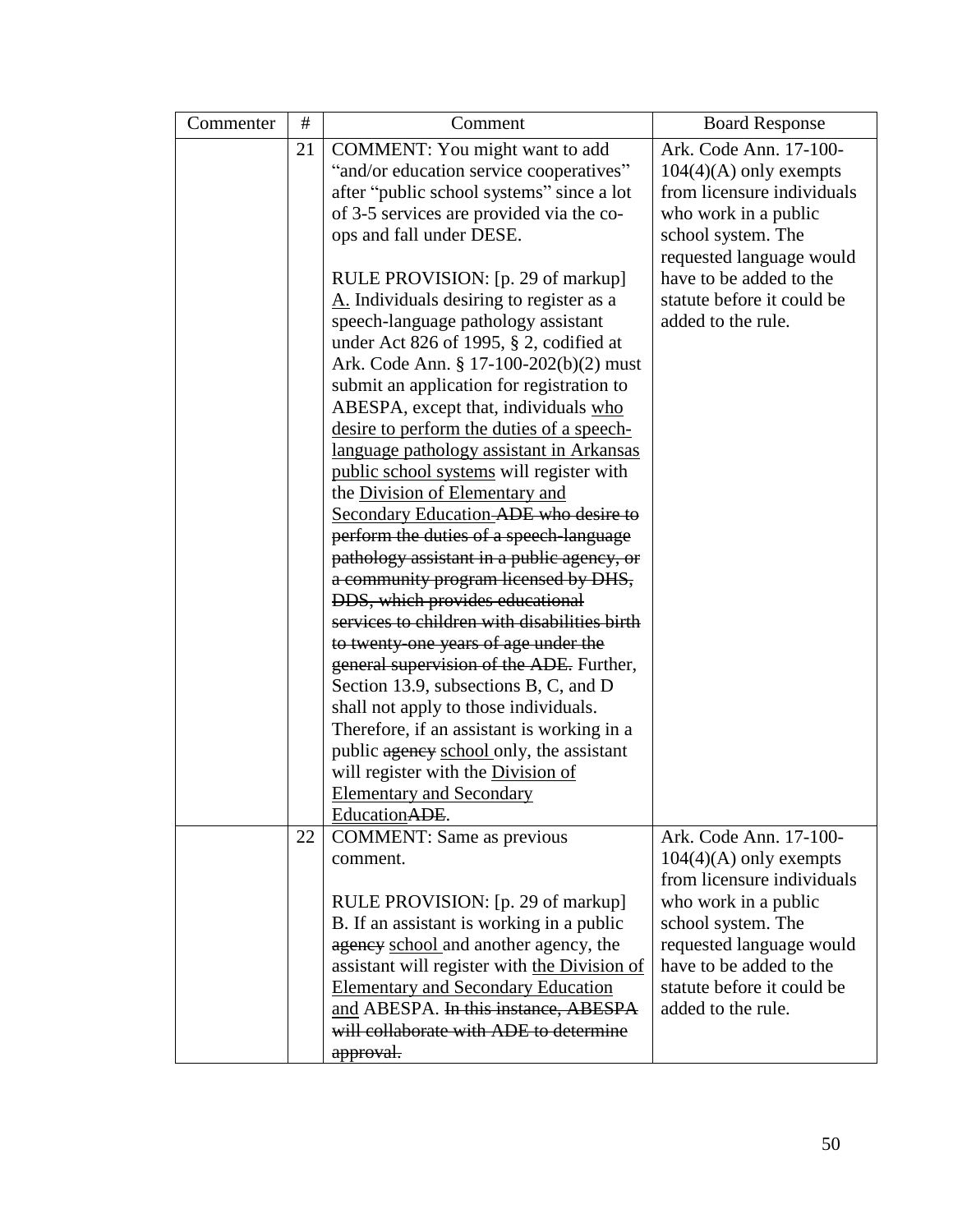| Commenter | $\#$ | Comment                                                                                      | <b>Board Response</b>     |
|-----------|------|----------------------------------------------------------------------------------------------|---------------------------|
|           | 23   | COMMENT: FYI: Currently only                                                                 | The Board Chair will      |
|           |      | applicants from out-of-state SLP                                                             | appoint a committee to    |
|           |      | Assistant programs typically have                                                            | study SLPA registration   |
|           |      | acquired clinical practicum hours. Even                                                      | and standards and to make |
|           |      | AR Bachelor's programs in SLP (except                                                        | recommendations to the    |
|           |      | maybe Harding starting this Fall) do not                                                     | Board. This comment will  |
|           |      | require clinical practicum hours so no                                                       | be submitted to the       |
|           |      | AR Bachelor's grads would be qualified                                                       | committee for             |
|           |      | to apply as an assistant, which defeats the                                                  | consideration.            |
|           |      | purpose of allowing their use in AR to                                                       |                           |
|           |      | begin with. SLP students in AR don't                                                         |                           |
|           |      | acquire clinical practicum hours until                                                       |                           |
|           |      | grad school.                                                                                 |                           |
|           |      |                                                                                              |                           |
|           |      | RULE PROVISION: [p. 29 of markup]                                                            |                           |
|           |      | (c) $D$ <b>d</b> documentation of thirty (30) clinical<br>practicum hours as a SLP-Assistant |                           |
|           |      | trainee signed by the Chair of the speech-                                                   |                           |
|           |      | language pathology department at the                                                         |                           |
|           |      | educational institution that provided this                                                   |                           |
|           |      | training. This requirement is applicable                                                     |                           |
|           |      | only to individuals without a bachelor's                                                     |                           |
|           |      | degree in speech-language pathology.                                                         |                           |
|           | 24   | <b>COMMENT:</b> Number of clients to be                                                      | The Board Chair will      |
|           |      | served may be more valuable than                                                             | appoint a committee to    |
|           |      | number of practice sites.                                                                    | study SLPA registration   |
|           |      |                                                                                              | and standards and to make |
|           |      | RULE PROVISION: [p. 30 of markup]                                                            | recommendations to the    |
|           |      | (d) $\overline{A}a$ list of facilities in which the SLP-                                     | Board. This comment will  |
|           |      | Assistant will be utilized. The location of                                                  | be submitted to the       |
|           |      | work settings must be kept current. Any                                                      | committee for             |
|           |      | change must be reported in writing to                                                        | consideration.            |
|           |      | ABESPA within twenty-one (21) days.                                                          |                           |
|           |      | Based on information received, the Board                                                     |                           |
|           |      | may limit the number of practice sites.                                                      |                           |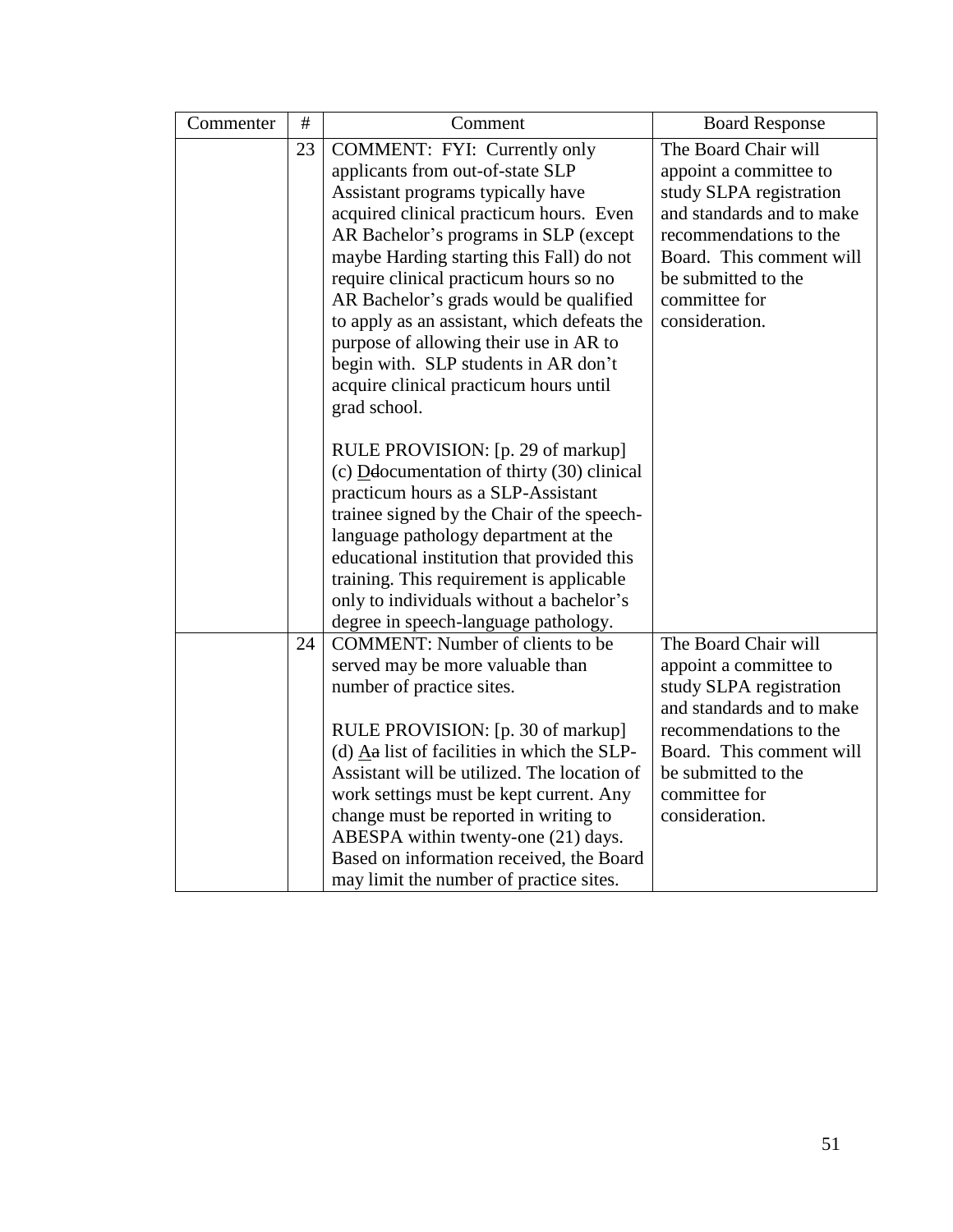| Commenter | #  | Comment                                                                         | <b>Board Response</b>       |
|-----------|----|---------------------------------------------------------------------------------|-----------------------------|
| 25        |    |                                                                                 | The Board Chair will        |
|           |    | COMMENT: 1) Again, an AR                                                        | appoint a committee to      |
|           |    | bachelor's degree in SLP/CSD does not                                           | study SLPA registration     |
|           |    | include any clinical practicum hours.                                           | and standards and to make   |
|           |    | 2) Harding is working on it (and maybe                                          | recommendations to the      |
|           |    | SAU), but otherwise there are no                                                | Board. This comment will    |
|           |    | accredited institutions for Associate's                                         | be submitted to the         |
|           |    | degrees for SLP Assistants in AR right                                          | committee for               |
|           |    | now.                                                                            | consideration.              |
|           |    | My suggestion: Remove the required                                              |                             |
|           |    | clinical practicum hours. OJT with a<br>supervising SLP is just as valuable and |                             |
|           |    | more specific to duties to be assigned.                                         |                             |
|           |    |                                                                                 |                             |
|           |    | RULE PROVISION: [p. 30 of markup]                                               |                             |
|           |    | A. A speech-language pathology                                                  |                             |
|           |    | assistant must:                                                                 |                             |
|           |    |                                                                                 |                             |
|           |    | 2. Complete a speech-language                                                   |                             |
|           |    | pathology assistant training program                                            |                             |
|           |    | culminating in an Associate Degree from                                         |                             |
|           |    | an institution accredited by the Arkansas                                       |                             |
|           |    | Department Division of Higher                                                   |                             |
|           |    | Education. Programs must meet the                                               |                             |
|           |    | specified curriculum content and                                                |                             |
|           |    | fieldwork experience listed below.                                              |                             |
|           |    | Applicants from out of state will be                                            |                             |
|           |    | reviewed on a case-by-case basis to                                             |                             |
|           | 26 | ensure equivalency.<br><b>COMMENT: ASHA is launching SLPA</b>                   | This comment does not       |
|           |    | certification this Fall.                                                        | seem to require a response, |
|           |    | https://www.ashaassistants.org/pathways-                                        | but the Board is aware.     |
|           |    | speech-language-pathology-assistant                                             |                             |
|           |    |                                                                                 |                             |
|           |    | RULE PROVISION: [p. 30 of markup]                                               |                             |
|           |    | The curriculum must be consistent with                                          |                             |
|           |    | the ASHA-approved Criteria for the                                              |                             |
|           |    | Registration of Speech-Language                                                 |                             |
|           |    | Pathology Assistants (Section III-A)                                            |                             |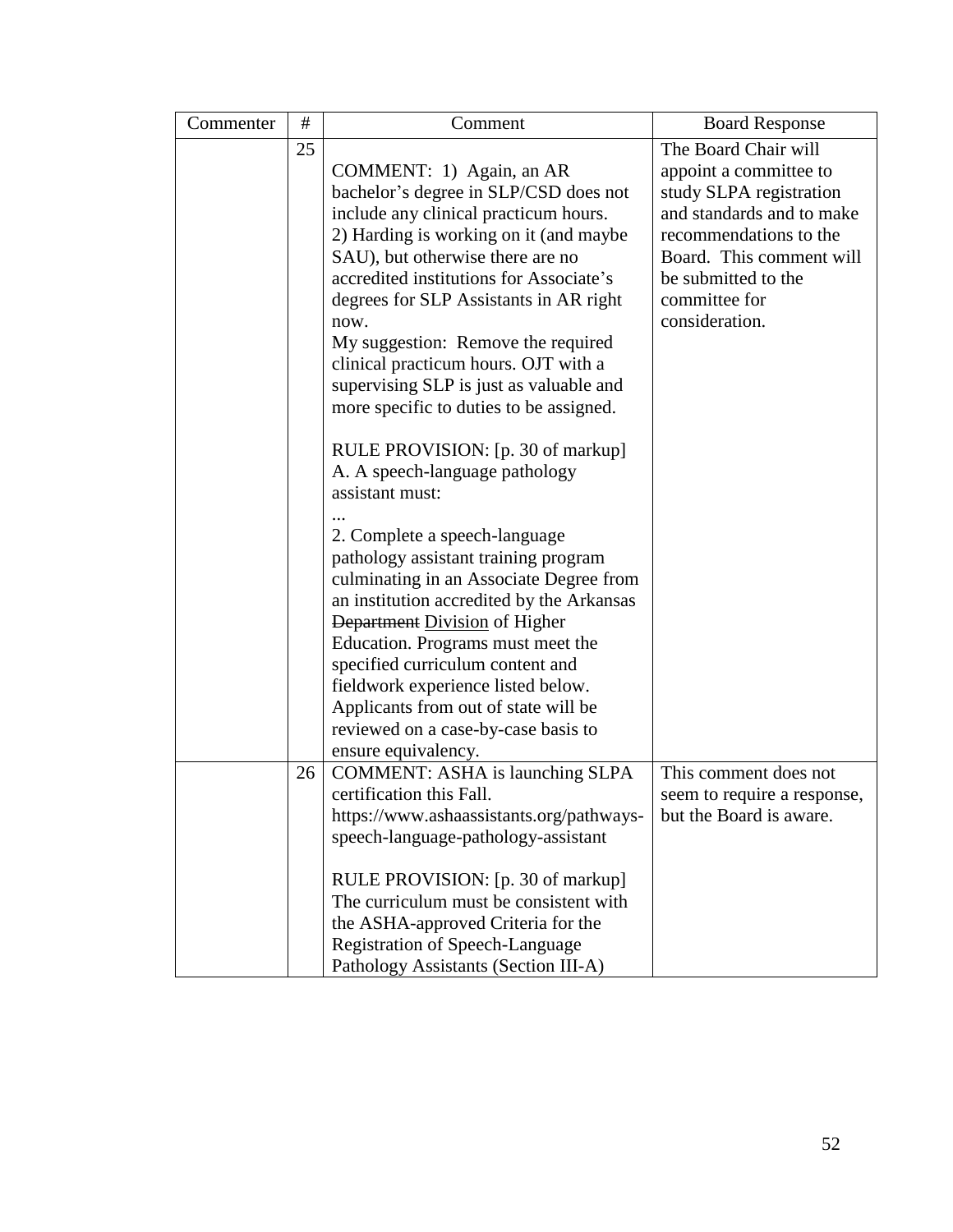| Commenter                                                                                  | #<br>27 | Comment<br>COMMENT: See previous comments.<br>RULE PROVISION: [p. 31 of markup]<br>*Fieldwork Experience<br>The minimum of 100 hours of fieldwork<br>experience must provide the student with<br>opportunities for carrying out speech-<br>language pathology assistant<br>responsibilities. This training must be<br>supervised by a speech-language<br>pathologist who holds a current and valid<br>license from ABESPA or the ASHA<br><b>Certificate of Clinical Competence</b><br>(CCC) in Speech-Language Pathology.                                                                       | <b>Board Response</b><br>The Board Chair will<br>appoint a committee to<br>study SLPA registration<br>and standards and to make<br>recommendations to the<br>Board. This comment will<br>be submitted to the<br>committee for<br>consideration. |
|--------------------------------------------------------------------------------------------|---------|-------------------------------------------------------------------------------------------------------------------------------------------------------------------------------------------------------------------------------------------------------------------------------------------------------------------------------------------------------------------------------------------------------------------------------------------------------------------------------------------------------------------------------------------------------------------------------------------------|-------------------------------------------------------------------------------------------------------------------------------------------------------------------------------------------------------------------------------------------------|
|                                                                                            |         | These experiences are not intended to<br>develop independent practice.                                                                                                                                                                                                                                                                                                                                                                                                                                                                                                                          |                                                                                                                                                                                                                                                 |
|                                                                                            | 28      | COMMENT: See previous comment re:<br>moving service delivery models to<br>Content Area I.<br>RULE PROVISION: [p. 32 of markup]<br><b>Content Area II for Assistants</b><br>(b) Service delivery models                                                                                                                                                                                                                                                                                                                                                                                          | The Board is comfortable<br>with service delivery<br>remaining in Content Area<br>II for now but is open to<br>discussions on future<br>changes.                                                                                                |
| Rachel<br>Glade,<br>Ph.D., CCC-<br>SLP, LSLS<br>Cert. AVT<br>President of<br><b>ArkSHA</b> | 29      | COMMENT: One area of concern for us<br>is that the telepractice rules may be too<br>restrictive in requiring an established<br>professional relationship and not<br>providing some leeway for out-of-state<br>practitioners, especially in emergency<br>situations like COVID. Is there a way to<br>consider addressing this concern?<br><b>ADDITIONAL NOTE FROM STAFF:</b><br>Board Chair Elizabeth Williams called<br>Ms. Glade for clarification on her<br>comment. Ms. Glade said she doesn't<br>want to limit the telehealth provider. She<br>also said she may supplement her<br>comment. | The Board has decided to<br>separately promulgate<br>changes to Section 12.<br>Telepractice. This<br>comment will be<br>considered by the Board at<br>that time.                                                                                |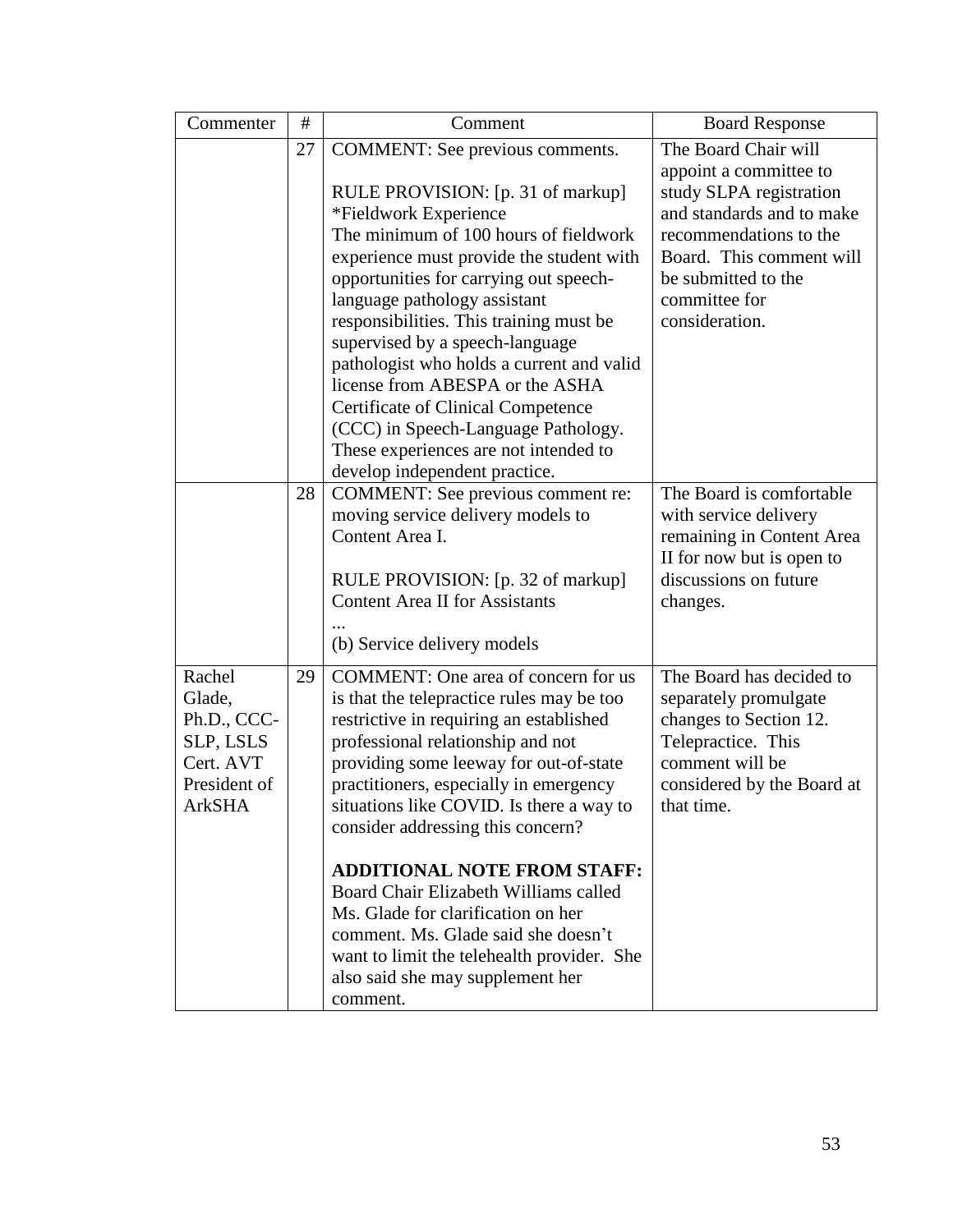| Commenter                                                                                               | #  | Comment                                                                                                                                                                                                                                                                                                                                                         | <b>Board Response</b>                                                                                                                                                                                                                                                                                                                                                                                                                       |
|---------------------------------------------------------------------------------------------------------|----|-----------------------------------------------------------------------------------------------------------------------------------------------------------------------------------------------------------------------------------------------------------------------------------------------------------------------------------------------------------------|---------------------------------------------------------------------------------------------------------------------------------------------------------------------------------------------------------------------------------------------------------------------------------------------------------------------------------------------------------------------------------------------------------------------------------------------|
|                                                                                                         | 30 | COMMENT: What will be needed to<br>apply for a provisional license? There<br>may be delays in graduation and will<br>likely be delays for Praxis testing<br>(especially for the 2018-2020 cohort that<br>is graduating this year). We noticed there<br>is a plan to remove the 30-day grace<br>period for licensure. What does this mean<br>for 2020 graduates? | Due to the COVID-19<br>crisis, the Board believes<br>that now is not the time to<br>implement a significant<br>change in the licensure<br>process. Therefore, the<br>board will retain the 30-day<br>grace period.<br>The Board will also add<br>back in the following<br>phrase, which was<br>accidentally omitted from<br>Section 2.11: Application<br>must be made within<br>thirty days of beginning<br>the professional<br>experience. |
| Donna<br>Smiley<br>Ark.<br>Children's<br>Hospital                                                       | 31 | COMMENT: I have read through the<br>proposed revisions and do not see any<br>big issues. I do think that in section 12.1<br>with the deletion of C, that the following<br>items will have to be re-lettered. BUT<br>otherwise, I am comfortable with the<br>revisions. Thanks to everyone who<br>contributed to this much needed update<br>of our rules.        | The Board decided to<br>separately promulgate<br>substantive changes to<br>Section 12 and is not<br>deleting subsection 12.1.C<br>at this time, but the Board<br>appreciates your thanks.                                                                                                                                                                                                                                                   |
| Gretchen<br>Hicks,<br><b>Board SLPA</b><br>Coordinator,<br>and other<br>SLP's at<br><b>Easter Seals</b> | 32 | <b>COMMENT</b> re Section 1.9:<br>Should leave something about having<br>access to amendments - or is this only<br>talking about applicants and is access to<br>amendments for licensed folks?                                                                                                                                                                  | Amendments are included<br>in the Board's statutes and<br>rules, and everyone will<br>have access.                                                                                                                                                                                                                                                                                                                                          |
|                                                                                                         | 33 | <b>COMMENT</b> re Section 2.5:<br>2.5 Delete on of the "Practice" s                                                                                                                                                                                                                                                                                             | The Board voted not to<br>proceed with the change in<br>2.5 that lead to the typo<br>referenced in the comment.                                                                                                                                                                                                                                                                                                                             |
|                                                                                                         | 34 | <b>COMMENT</b> re Section 7:<br>This section is very similar with few<br>changes to original                                                                                                                                                                                                                                                                    | No response required.                                                                                                                                                                                                                                                                                                                                                                                                                       |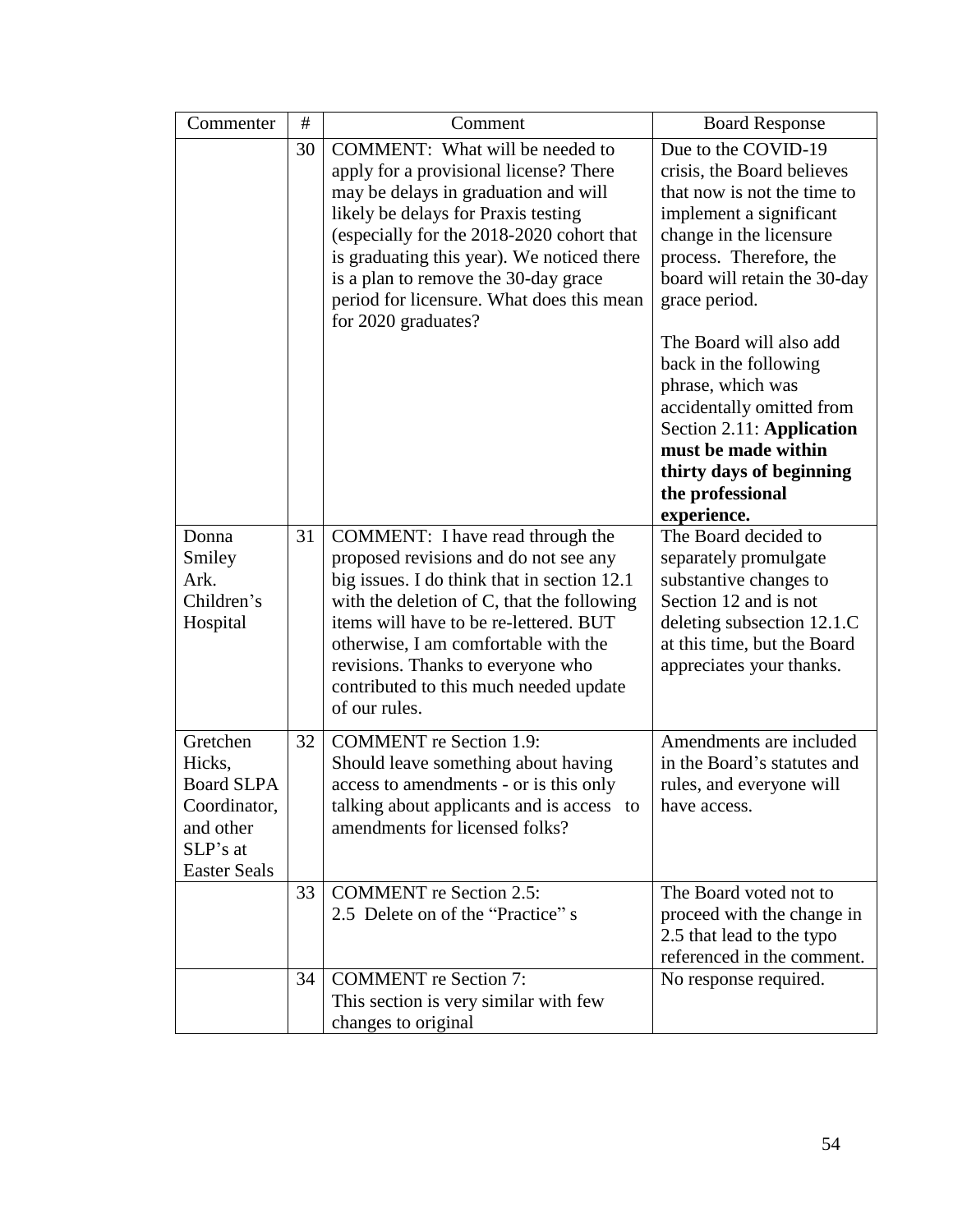| Commenter | $\#$ | Comment                                                                                                                                                                                                                                                                                                                                                         | <b>Board Response</b>                                                                                                                                                                                                                                                                                                 |
|-----------|------|-----------------------------------------------------------------------------------------------------------------------------------------------------------------------------------------------------------------------------------------------------------------------------------------------------------------------------------------------------------------|-----------------------------------------------------------------------------------------------------------------------------------------------------------------------------------------------------------------------------------------------------------------------------------------------------------------------|
|           | 35   | COMMENT re Section 8.1.C [this<br>provision has been correctly re-numbered<br>as 8.1.C.]:<br>How are these things different? "Sex"<br>"sexual orientation" "gender"<br>"identity/gender expression"                                                                                                                                                             | These terms are not defined<br>in the proposed rule. The<br>language is being updated<br>to match ASHA's Rules of<br>Ethics and will be given<br>their commonly understood<br>meaning.                                                                                                                                |
|           | 36   | COMMENT re Section 8.A.1.G [this<br>provision has been correctly re-numbered<br>as 8.1.G.]:<br>How does the SLP ensure these<br>training/skills??                                                                                                                                                                                                               | The language is being<br>updated to match ASHA's<br>Rules of Ethics. An SLP<br>must use her training,<br>experience, and<br>professional judgment.                                                                                                                                                                    |
|           | 37   | COMMENT re Section 8.A.1.L [this<br>provision has been correctly re-numbered<br>as 8.1.M.]:<br>How does one determine if a clinical<br>judgment is evidence- based? Wording<br>might need to be adjusted on this?<br>clinical judgment???                                                                                                                       | The language is being<br>adopted to match ASHA's<br>Rules of Ethics an SLP<br>must use her training,<br>experience, and<br>professional judgment.                                                                                                                                                                     |
|           | 38   | COMMENT re Sections 8.A.1.N. and O.<br>[these provisions have been correctly re-<br>numbered as 8.1.O. and 8.1.P. ]:<br>How are the diff [sic]?                                                                                                                                                                                                                 | The Board assumes the<br>commenter is asking how<br>these two provisions differ<br>from each other. The<br>language is being adopted<br>to match ASHA's Rules of<br>Ethics 8.A.1.N. protects<br>the confidentiality of<br>records of the activities<br>specified, while 8.A.1.O.<br>protects personal<br>information. |
|           | 39   | COMMENT re Section 8.A.1.N. [this<br>provision has been correctly re-numbered<br>as $8.1.0$ .]:<br>"records shall be allowed only when<br>doing so is necessary to protect the<br>welfare of the person or of the<br>community, is legally authorized, or is<br>otherwise required by law."-----maybe<br>clarify for -IEP teams or does IDEA law<br>cover this. | The language is being<br>updated to match ASHA's<br>Rules of Ethics. The Board<br>considered this comment<br>and made no change.                                                                                                                                                                                      |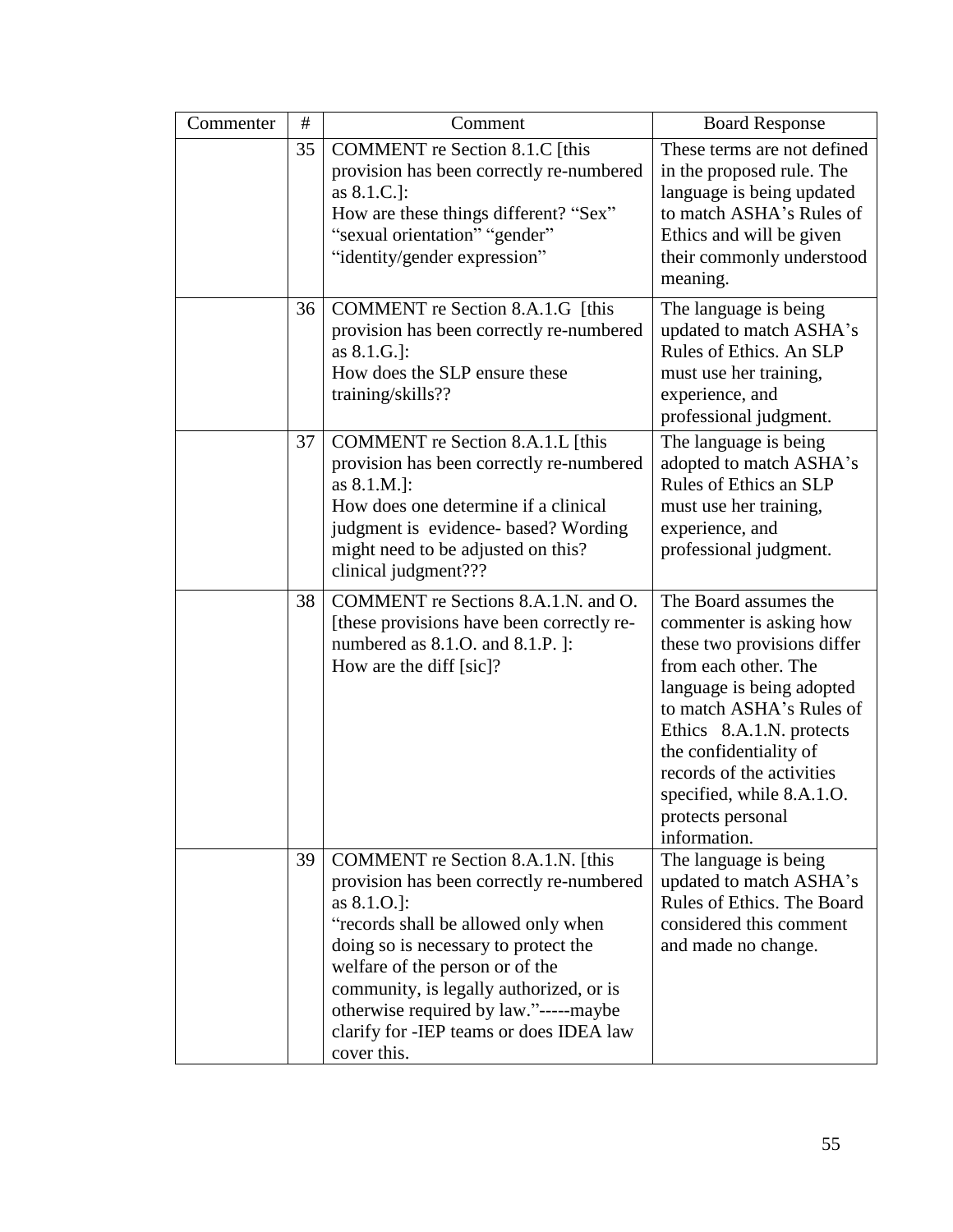| Commenter | #  | Comment                                                                                                                                                                                                                                                                                                                                                                                                                                                                                                                                                                                                                                                                                          | <b>Board Response</b>                                                                                                                                                                                                                                                                                                                                                                                                                                                                                                                                                                                                           |  |
|-----------|----|--------------------------------------------------------------------------------------------------------------------------------------------------------------------------------------------------------------------------------------------------------------------------------------------------------------------------------------------------------------------------------------------------------------------------------------------------------------------------------------------------------------------------------------------------------------------------------------------------------------------------------------------------------------------------------------------------|---------------------------------------------------------------------------------------------------------------------------------------------------------------------------------------------------------------------------------------------------------------------------------------------------------------------------------------------------------------------------------------------------------------------------------------------------------------------------------------------------------------------------------------------------------------------------------------------------------------------------------|--|
|           | 40 | COMMENT re Section 8.A.1.S. [this<br>provision has been correctly re-numbered<br>as 8.1.T.]:<br>"Individuals shall provide reasonable<br>notice and information about alternatives<br>for obtaining care in the event that they<br>can no longer provide professional<br>services." Can you clarify "reasonable<br>notice"? Ex. SLP in another state sent to<br>ethics board due to only giving 1 month<br>notice? 1 month seems reasonable but not<br>how it was interpreted by person turning<br>in.                                                                                                                                                                                           | The language is being<br>adopted to match ASHA's<br>Rules of Ethics. The<br>licensee must use her best<br>professional judgment to<br>decide what constitutes<br>"reasonable notice" based<br>on the situation presented.                                                                                                                                                                                                                                                                                                                                                                                                       |  |
|           | 41 | COMMENT re Section 8.2.Q. [this<br>provision has been correctly re-numbered<br>as 8.2.A.]:<br>"Individuals who hold an Arkansas<br>license shall engage in only those aspects<br>of the professions that are within the<br>scope of their professional practice and<br>competency" What defines competency<br>for different areas in scope? For<br>example. SLPs say they cannot work<br>with aug [sic] communication because<br>they aren't competent, but they could and<br>should be able to be competent because it<br>is under scope of practice and mandated<br>in public school where SLP working.<br>Some SLPs use competency for to excuse<br>not providing service for difficult kids. | As noted in Board Rule 1,<br>section 11. Scope of<br>Practice, there is "a broad<br>range of services offered<br>within" the scope of<br>practice of speech-<br>language pathology and of<br>audiology. Section 11<br>further notes that, "[i]t is<br>recognized, however, that<br>levels of experience, skill<br>and proficiency with<br>respect to the activities<br>identified within the scope<br>of practice will vary among<br>the individual providers."<br>ABESPA expects each<br>licensee to use her<br>professional judgment,<br>experience, and training to<br>determine and accurately<br>represent her competency. |  |
|           | 42 | COMMENT re Section 8.A.4.K. [this<br>provision has been correctly re-numbered<br>as 8.4.K.]:<br><b>CAN YOU MANDATE THIS?</b>                                                                                                                                                                                                                                                                                                                                                                                                                                                                                                                                                                     | Yes                                                                                                                                                                                                                                                                                                                                                                                                                                                                                                                                                                                                                             |  |
|           | 43 | <b>COMMENT</b> re Section 8:<br>Ethics sections are very long, wordy, and<br>in some cases redundant. Did these<br>statements come from ASHA? If not,<br>where? May need to be looked over and<br>vetted by several other professionals.                                                                                                                                                                                                                                                                                                                                                                                                                                                         | The language is being<br>updated to match ASHA's<br>Rules of Ethics. The Board<br>considered this comment<br>and made no change.                                                                                                                                                                                                                                                                                                                                                                                                                                                                                                |  |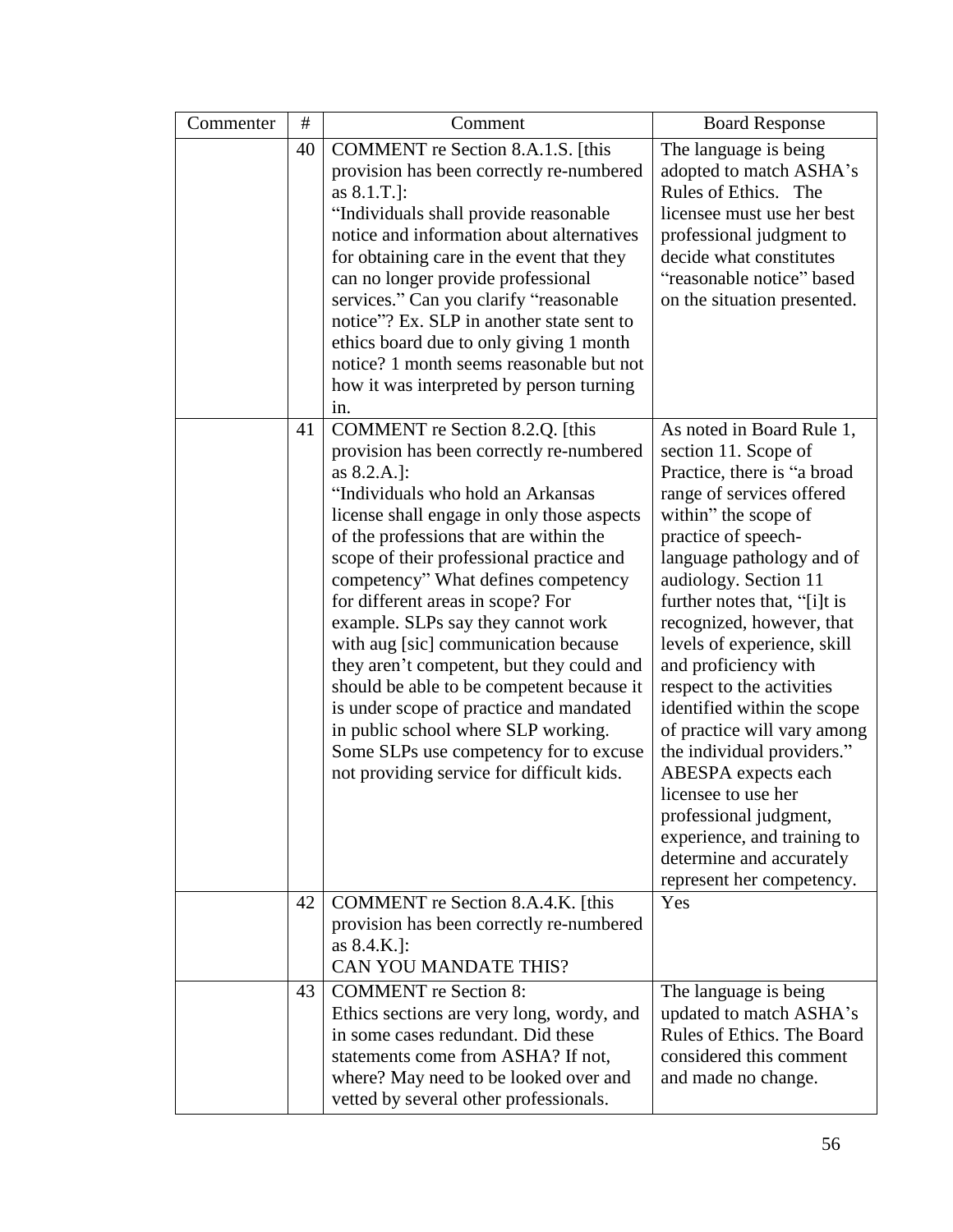| Commenter                                  | $\#$ | Comment                                                                                                                             | <b>Board Response</b>                                                                                                                                              |
|--------------------------------------------|------|-------------------------------------------------------------------------------------------------------------------------------------|--------------------------------------------------------------------------------------------------------------------------------------------------------------------|
|                                            | 44   | <b>COMMENT</b> re Section 12: Commenters<br>provided six comments regarding the<br>proposed changes on section 12.<br>Telepractice. | The Board has decided to<br>separately promulgate<br>changes to Section 12.<br>Telepractice. These<br>comments will be<br>considered by the Board at<br>that time. |
| Gretchen                                   | 45   | <b>COMMENTS</b> re Section 13: Commenter                                                                                            | The Board Chair will                                                                                                                                               |
| Hicks,<br><b>Board SLPA</b><br>Coordinator |      | suggested extensive revisions to Section<br>13. Rules Governing Registration of<br>Speech-Language Pathology Assistants.            | appoint a committee to<br>study SLPA registration<br>and standards and to make<br>recommendations to the<br>Board. This comment will<br>be submitted to the        |
|                                            |      |                                                                                                                                     | committee for<br>consideration.                                                                                                                                    |
| Rachel                                     | 46   | <b>COMMENTS</b> re Section 12. Commenter                                                                                            | The Board has decided to                                                                                                                                           |
| Glade,                                     |      | updated previous comments to request                                                                                                | separately promulgate                                                                                                                                              |
| Ph.D., CCC-                                |      | additional changes to Section 12.                                                                                                   | changes to Section 12.                                                                                                                                             |
| SLP, LSLS                                  |      | Telepractice.                                                                                                                       | Telepractice. These                                                                                                                                                |
| Cert. AVT                                  |      |                                                                                                                                     | comments will be                                                                                                                                                   |
| President of                               |      |                                                                                                                                     | considered by the Board at                                                                                                                                         |
| <b>ArkSHA</b>                              |      |                                                                                                                                     | that time.                                                                                                                                                         |
| Emily                                      | 47   | <b>COMMENT:</b> Commenter submitted a                                                                                               | The Board does not have                                                                                                                                            |
| Earnest,                                   |      | letter of support for the licensure or                                                                                              | the statutory authority to                                                                                                                                         |
| MA, CCC-<br>A                              |      | registration of Audiology Assistants in<br>the state of Arkansas                                                                    | regulate Audiology<br>Assistants.                                                                                                                                  |
| Audiologist                                |      |                                                                                                                                     |                                                                                                                                                                    |
| President                                  |      |                                                                                                                                     |                                                                                                                                                                    |
| Elect                                      |      |                                                                                                                                     |                                                                                                                                                                    |
| Arkansas                                   |      |                                                                                                                                     |                                                                                                                                                                    |
| Academy of                                 |      |                                                                                                                                     |                                                                                                                                                                    |
| Audiology                                  |      |                                                                                                                                     |                                                                                                                                                                    |
| Gretchen                                   | 48   | COMMENT: [re 8.1.E] responsibility for                                                                                              | The Board does not                                                                                                                                                 |
| Hicks,                                     |      | the welfare of those being served remains                                                                                           | understand this comment.                                                                                                                                           |
| <b>Board SLPA</b>                          |      | with the licensed individual. WOW                                                                                                   |                                                                                                                                                                    |
| Coordinator,                               |      | Add or address this elsewhere                                                                                                       |                                                                                                                                                                    |
| and other                                  |      | only if personnel are adequately                                                                                                    |                                                                                                                                                                    |
| SLP's at                                   |      | prepared/trained and are appropriately                                                                                              |                                                                                                                                                                    |
| <b>Easter Seals</b>                        |      | supervised                                                                                                                          |                                                                                                                                                                    |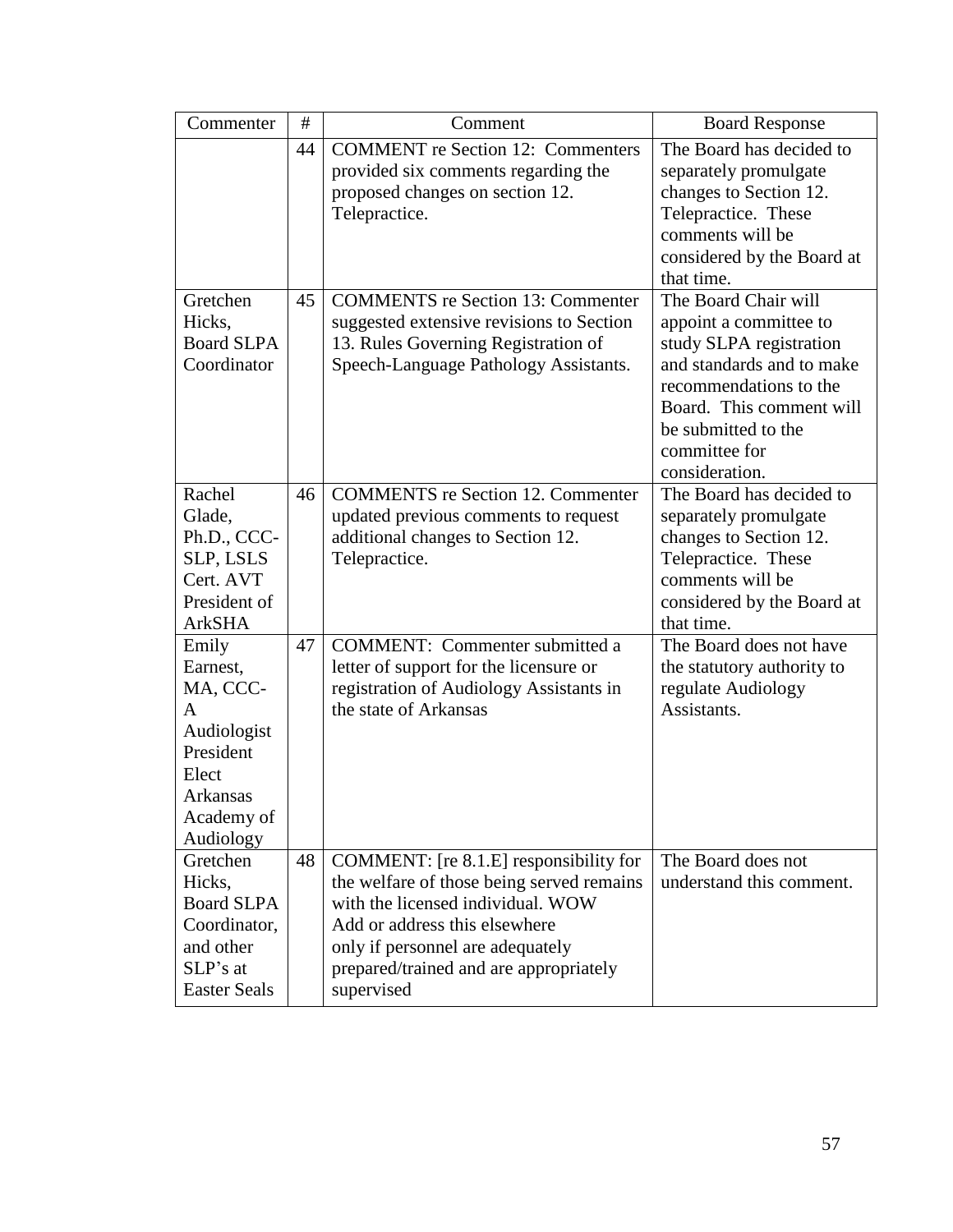Suba Desikan, an attorney at the Bureau of Legislative Research, asked the following questions and received the following response thereto:

**QUESTION 1:** Could you please provide a breakdown of the estimated costs to private individuals, entities and businesses listed in Item 5 of the financial impact statement? **RESPONSE:** The Board of Examiners in Speech-Language Pathology and Audiology is in the process of promulgating new rules. One of the changes that is being proposed is a reduction in fees for our constituents.

The new fee structure will include the following reductions:

|                                       | Old Fees | Proposed Fees | <b>Proposed Savings</b> |
|---------------------------------------|----------|---------------|-------------------------|
| Application fees                      | \$140.00 | \$100.00      | \$40.00                 |
| Standard renewal fees                 | \$80.00  | \$60.00       | \$20.00                 |
| Dually licensed renewal fees \$120.00 |          | \$85.00       | \$35.00                 |

Late renewal penalties will also undergo a reduction. Those reductions are as follows:

|                            | Old Fee  | <b>Proposed Fees</b> | <b>Proposed Savings</b> |
|----------------------------|----------|----------------------|-------------------------|
| One month late renewing    | \$180.00 | \$160.00             | \$20.00                 |
| Two months late renewing   | \$280.00 | \$160.00             | \$120.00                |
| Three months late renewing | \$380.00 | \$160.00             | \$220.00                |
| Four months late renewing  | \$480.00 | \$160.00             | \$320.00                |
| Five months or later       | \$580.00 | \$420.00             | \$160.00                |
| renewing                   |          |                      |                         |
| If renewing 6 to 12 months | \$580.00 | \$320.00             | \$260.00                |
| late                       |          |                      |                         |
| If renewing 13 months late | \$580.00 | \$360.00             | \$220.00                |

**QUESTION 2:** On Item 6 of the financial impact statement, the board lists a total estimated cost of \$62,560 for the next fiscal year. Could you please provide some background/explanation of how the board calculated this amount? **RESPONSE:** The Board is reducing general licensure fees for speech pathologists and audiologists by \$20.00. This will be the largest impact. The reduction in the general licensure (speech pathologists and audiologists) would result in a reduction of approximately \$58,750.00 (that would be the \$80 to \$60). Calculated using an approximation of about 3000 licensees, but this number does vary some, so  $$58,750.00 +$ \$3810 (estimate for fines and new licenses) =  $$62,560$ .

The proposed effective date of this rule is pending legislative review and approval.

**FINANCIAL IMPACT:** The agency indicated that the amended rules have a financial impact. Specifically, any new applicant to the Board for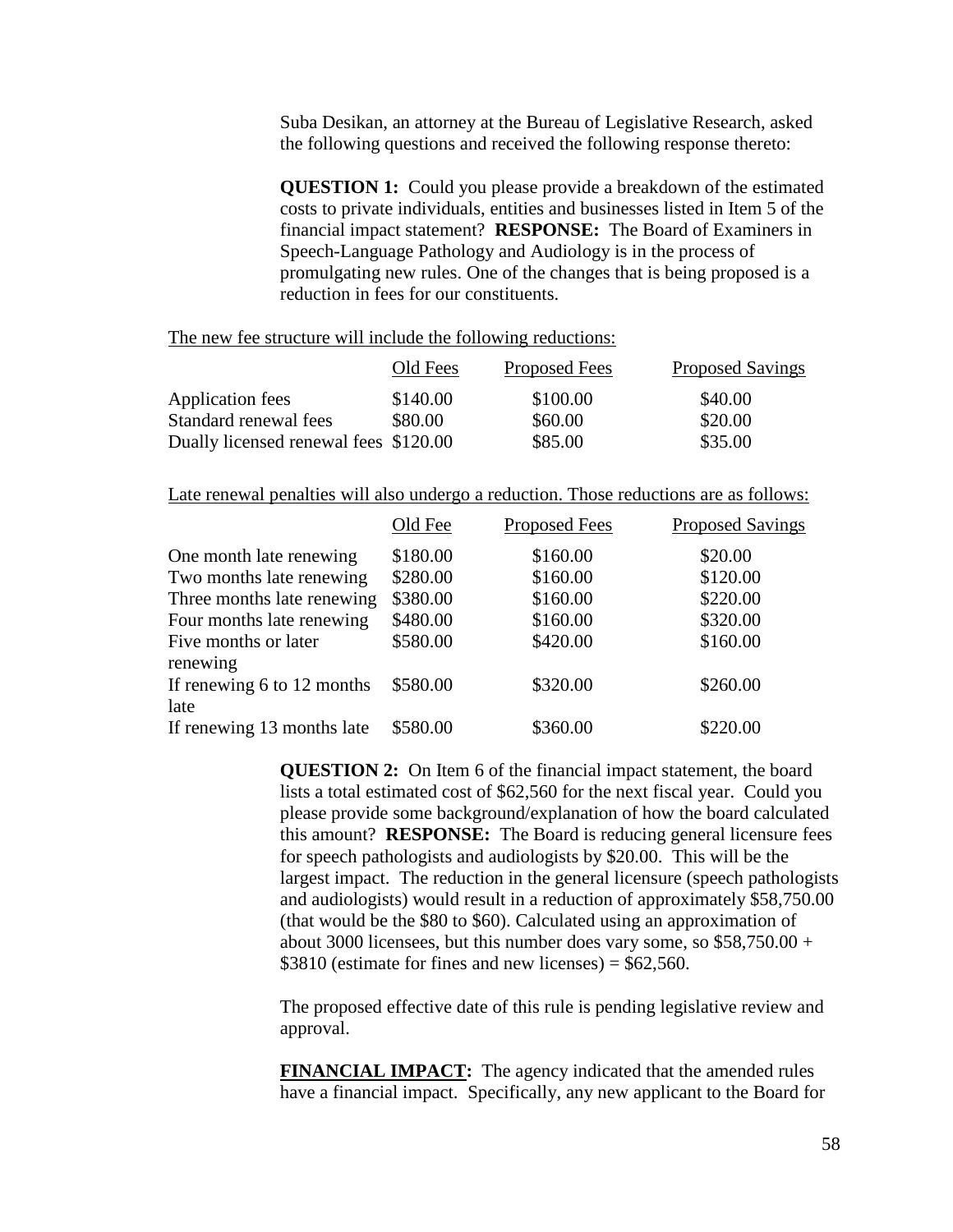licensure will experience a reduction in the application fee. All licensees will experience a reduction in the renewal fees and late fees associated with late renewal. The total estimated cost to state, county and municipal government to implement this rule for the next fiscal year is estimated to be \$62,560.00.

**LEGAL AUTHORIZATION:** The Board of Examiners in Speech Pathology and Audiology is authorized to adopt rules relating to professional conduct commensurate with the policy of Ark. Code Ann. § 17-100-101 *et seq*., including, but not limited to, rules which establish ethical standards of practice necessary to the enforcement and orderly administration of this chapter. In addition, the board is authorized to promulgate rules regarding the use of speech-pathology support personnel by practitioners of speech-language pathology. *See* Ark. Code Ann. § 17-  $100-202(b)(1)$  and  $(b)(2)$ .

The proposed rules implement the following acts of the 2019 Regular Session:

Act 315 of 2019, sponsored by Representative Jim Dotson, provides for the uniform use of the term "rule" for an agency statement of general applicability and future effect that implements, interprets, or prescribes law or policy, or describes the organization, procedure, or practice of an agency and includes, but is not limited to, the amendment or repeal of a prior rule throughout the Arkansas Code as envisioned by defining the term in the Arkansas Administrative Procedure Act. *See* Act 315 of 2019,  $§ 1(a)(4).$ 

Act 820 of 2019, sponsored by Senator Missy Irvin, amended the law concerning the occupational licensure of active duty service members, returning military veterans, and their spouses to provide for automatic licensure. The Act required occupational licensing agencies, to grant automatic occupational licensure to certain individuals. *See* Act 820,  $§$  2(b).

Act 990 of 2019, sponsored by Senator John Cooper, amended the law regarding criminal background checks for professions and occupations to obtain consistency regarding criminal background checks and disqualifying offenses for licensure. The Act required licensing entities to promulgate rules to implement the Act. *See* Act 990, § 2.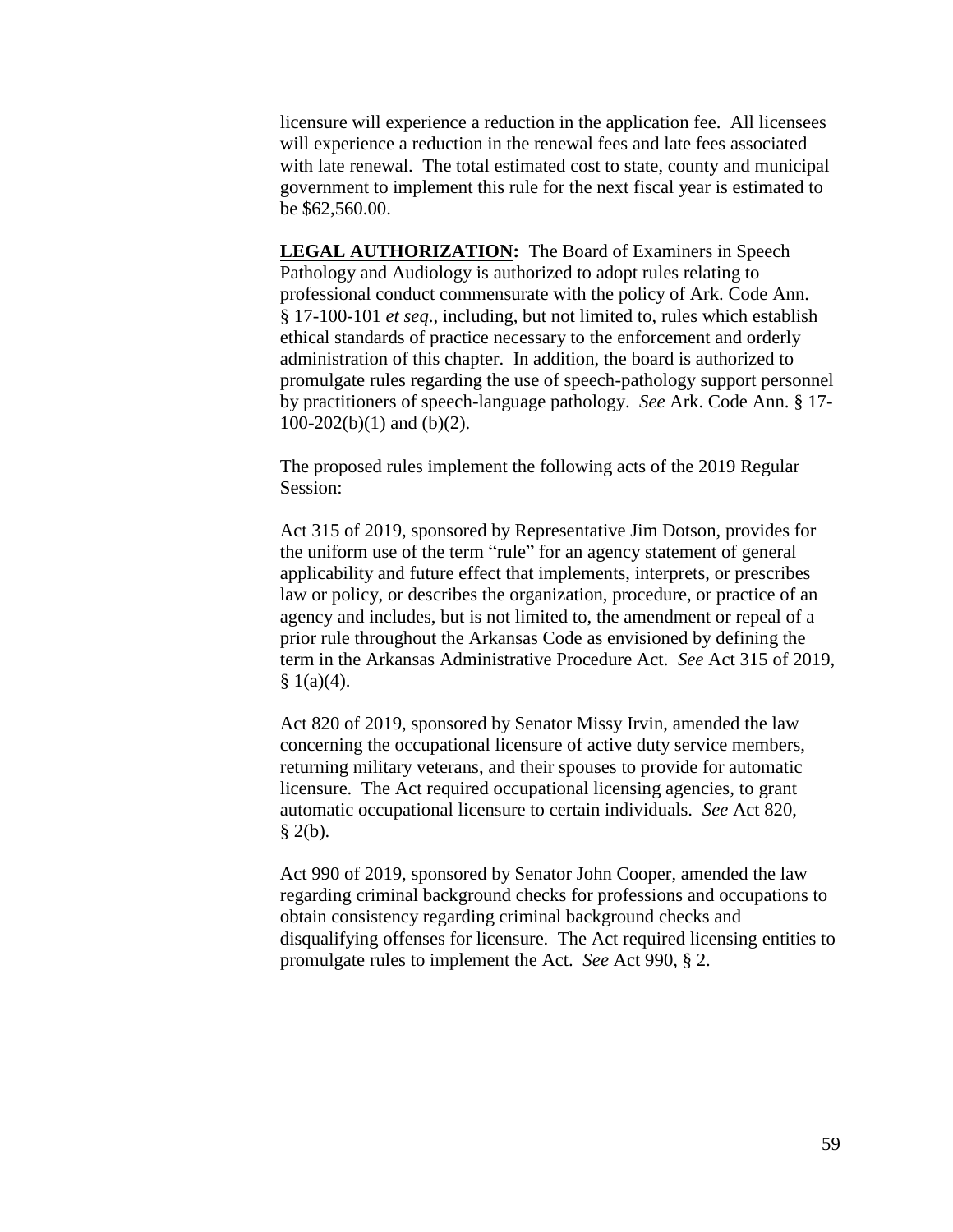# **11. DEPARTMENT OF HUMAN SERVICES, DIVISION OF AGING, ADULT, AND BEHAVIORAL HEALTH SERVICES (Mr. Mark White, Ms. Patricia Gann)**

**a. SUBJECT: Arkansas Long Term Care Ombudsman Program Policies**

# **DESCRIPTION:**

### Statement of Necessity

The federal Department of Health and Human Services, Administration on Aging (AoA), issued a final rule for State Long-Term Care Ombudsman programs, effective July 1, 2016, to implement provisions of the Older American Act of 1965 regarding States' Long-Term Care Ombudsman programs. The final rule filing provides that the federal regulation was necessary because the federal agency had not promulgated regulations regarding state implementation of the Long-Term Care Ombudsman program. This federal regulation was intended to eliminate variation in interpretation of the Act's provisions among the states. Arkansas's ombudsman has complied with the requirements of the Act even though the federal regulation regarding states' implementation was not yet in effect.

In order to comply with this new federal regulation, the Office of the State Ombudsman, Division of Aging, Adult, and Behavioral Health Services (DAABHS), has worked with the AoA to establish ombudsman policies. The AoA has approved these policies, and DAABHS is now bringing this promulgation.

### Rule Summary

This rule, entitled, "Ombudsman Policies," is being promulgated for the first time. These policies address:

- An introduction to the office;

- Definitions of important terms;

- Program administration, including the State Ombudsman's role within the Department of Human Services;

- Responsibilities of the Area Agency on Aging, providers, regional ombudsmen, and representatives;

- Grievance processes;

- Criteria for designations within the ombudsman process as well as removal or suspension of awarded designation;

- Service components, delivery, monitoring, and evaluation;

- An outline of organizational and individual conflicts of interest;

- Information on legal counsel;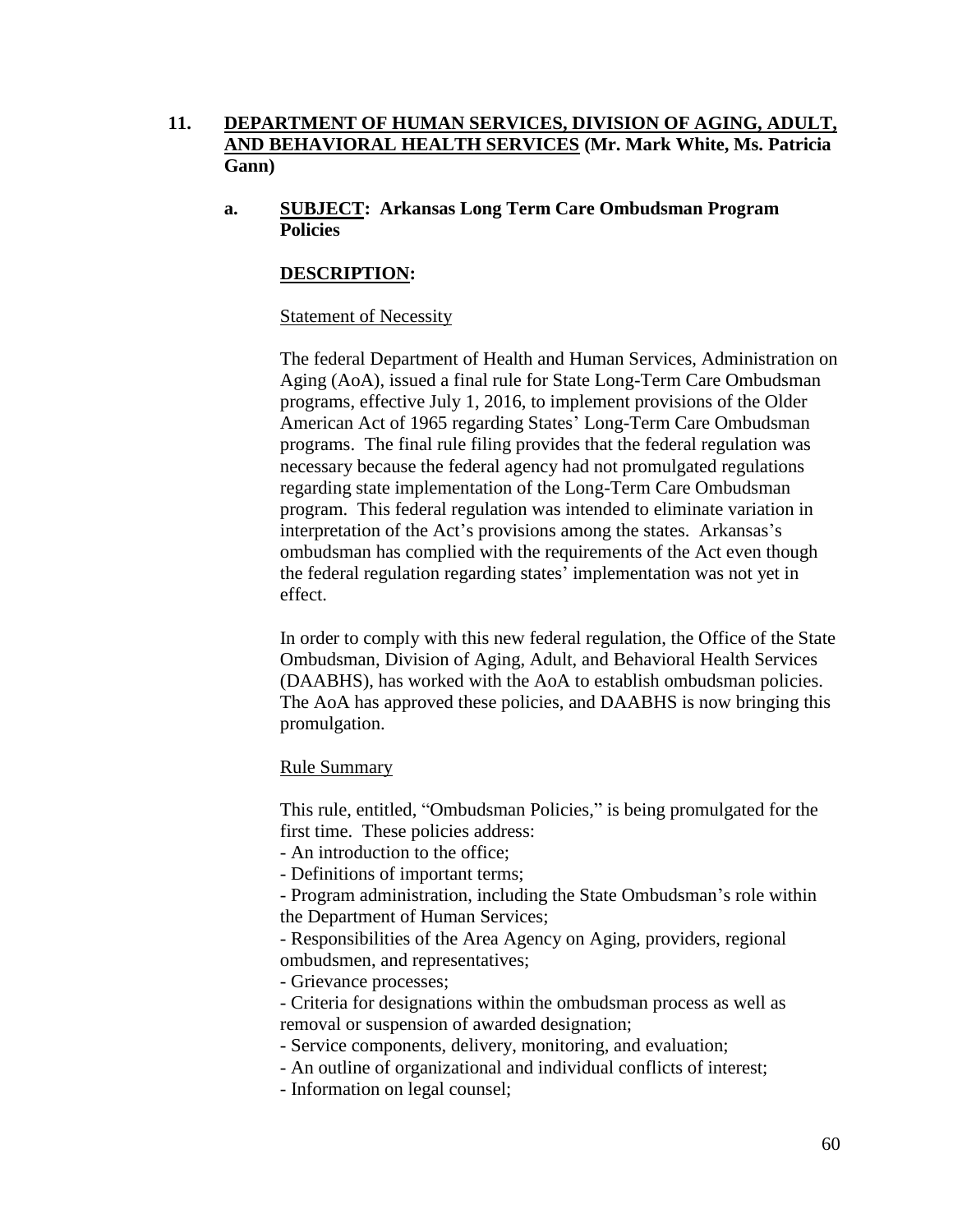- Prohibition of willful interference and retaliation along with reporting procedures;

- Authority of the Long Term Care Office to access residents, facilities, and records;

- Policy on confidentiality, monitoring, disclosure, and maintenance;

- Procedure to initiate complaints and how they will be investigated and resolved.

**PUBLIC COMMENT:** No public hearing was held on this rule. The public comment period expired on April 20, 2020. The agency provided the following summary of the public comments it received and its responses to those comments.

**Commenter's Name:** Luke Mattingly, CEO/President, CareLink

**COMMENT 1:** Page 1 – typo in line for Chapter 300 "Designation and Certification and Grievance Processes" **RESPONSE:** We will edit this accordingly. Please see the revised rule.

**COMMENT 2:** Page 4 – Home and Community Based Services – is it possible to add older adults as a targeted population in this definition? **RESPONSE:** Medicaid has defined "Home and Community Based Services" as opportunities for Medicaid beneficiaries to receive services in their own home or community rather than institutions or other isolated settings. These programs serve a variety of targeted populations.

**COMMENT 3:** Page 11 – Section 204 (C)(3) Is the OSLTCO-approved monitoring tool one that that SLTCO provides to AAAs? Or Does the AAA have to develop a monitoring tool and submit to the SLTCO for approval? **RESPONSE:** The monitoring tool has been created by the SLTCO and approved by the ACL.

**COMMENT 4:** Page 12 – Section 204 (D) (1) – Please clarify which AAA staff are to attend OSLTCO-sponsored trainings and meetings. Is this the regional ombudsman, their supervisor, or someone from upper management? **RESPONSE:** The AAA staff that attends the OSLTCOsponsored trainings and meetings is the regional Ombudsman representative. Section 204(D)(1) is revised to state: "Promote the attendance of the AAA regional ombudsman representative to attend OSLTCO-sponsored trainings and meetings pertaining to the Program."

**COMMENT 5:** Page 19 – Section 305 (E)(2) What is considered a reasonable time to fill a vacant Ombudsman Representative staff position? Who determines the reasonable time frame? **RESPONSE:** We will revise the wording to state: "Failure to fill a vacant Ombudsman Representative staff position within 45 days of vacancy" based on the DHS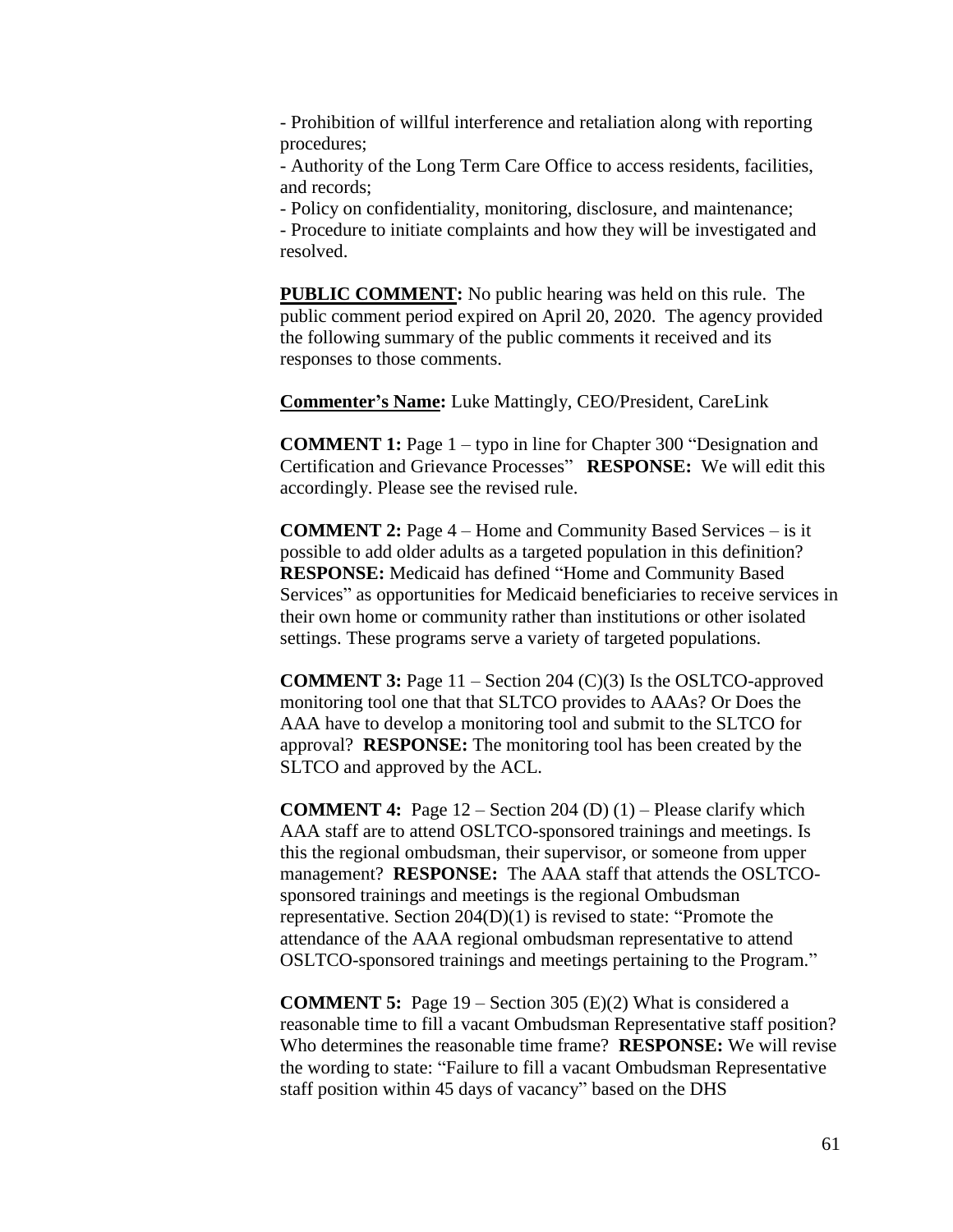Administrative Procedures Manual Chapter 801. This is the same policy as the state unit on aging when fulfilling the State Ombudsman position.

**COMMENT 6:** Page 20 – Section 307 (A) Typo – "An provider agency" **RESPONSE:** We will make this correction. Please see the revised rule.

**Commenter's Name:** Holly Johnson, Senior Assistant Attorney General, Medicaid Fraud Control Unit, Office of Arkansas Attorney General Leslie Rutledge

**COMMENT 1:** Pursuant to the directions outlined for public comments in the March 22, 2020, Arkansas Long Term Care Ombudsman Program Policies Memorandum, the Medicaid Fraud Control Unit offers the following response to the proposed rule revisions:

Under Section 203, State Long-Term Care Ombudsman (SLTCO) Responsibilities, Part E.9., I just wanted to note that the State Attorney General's Office is such an entity based on its statutory authority to ensure the well-being of long-term care facility residents.

**RESPONSE:** The rule has been revised to add the State Attorney General's Office to the list in Section 203(E)(9).

**COMMENT 2:** Under Section 305, Withdrawal of Designation of Ombudsman Programs, what constitutes a "reasonable time" (days, e.g.) under part E.2. pertaining to the failure to fill a vacant ombudsman representative staff position? **RESPONSE:** We will revise this to say: "Failure to fill a vacant Ombudsman Representative staff position within 45 days of vacancy" based on the DHS Administrative Procedures Manual Chapter 801. This is the same policy as the state unit on aging when fulfilling the State Ombudsman position.

**COMMENT 3:** Under Section 306, Process for Withdrawal of Designation of an Ombudsman Program Provider Agency, what are the "reconsideration procedures" referenced in A.1.?

**RESPONSE:** In response to your question, we will add to Section  $306(A)(1)$  the following:

"a) Designation is not withdrawn until reasonable notice and opportunity for a hearing is provided;

b) Notification of the right to appeal and the appeal procedures are included in the letter notifying the provider agency of a decision to withdraw designation; and,

c) Hearings are conducted by the Appeals and Hearing Units of Arkansas Department of Human Services. "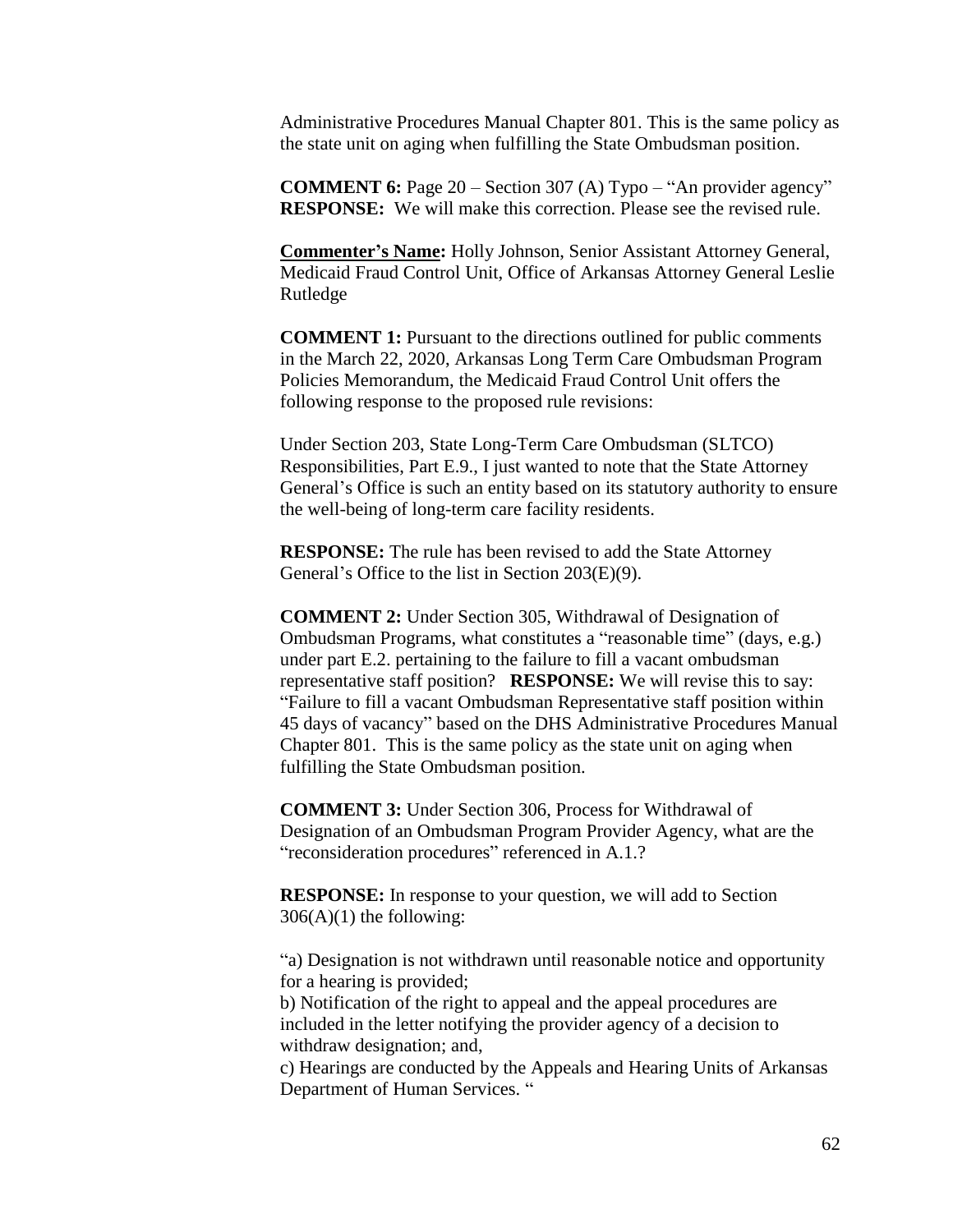**COMMENT 4:** Under Section 602, Legal Counsel for the OSLTCO, Part B.1., there is no time-frame for when the SLTCO or designee shall advise the Department of Human Services Secretary and the Office of Chief Counsel of the legal action or threatened legal action. Under Part B.2., there is no time-frame for when the SLTCO will submit a written request.

**RESPONSE:** We will add "as soon as possible" to Part B.1 and Part B.2, as follows:

Part B.1: "The SLTCO or designee shall as soon as possible…" Part B.2: "When appropriate, the SLTCO will as soon as possible…"

**COMMENT 5:** Under Section 603 B., for an Ombudsman Representative to obtain legal representation, there is no time-frame under No. 1. for when the representative shall advise the SLTCO of a legal action or threatened legal action. Under B.2.a., there is no time-frame for when the SLTCO will submit a written request.

**RESPONSE:** We will revise the wording to include "as soon as possible," as follows:

No. 1: "The Ombudsman Representative shall as soon as possible advise…" B.2.a: "The SLTCO will as soon as possible submit…"

**COMMENT 6:** Under Section 702, Procedures for Reporting Interference or Retaliation, will the OSLTCO have a certain time-period to conduct an investigation under Part B? Will there be a time-frame for SLTCO's written report under Part C.1.a.?

**RESPONSE:** In response to this input, we will make the following revisions:

Add the verbiage "within 10 days" to Part b, as follows: "The OSLTCO shall review the information provided and within 10 days conduct …"

Add the verbiage "within 14 days" to Part C.1.a., as follows: "The SLTCO shall submit within 14 days a written report."

**COMMENT 7:** Under Section 903, Disclosure of Information, Part F.1., is there a time-frame for the OSLTCO's response once a written request is made? Under No. 4, will there be a time-frame for the release of requested information? **RESPONSE:** There is no time frame for the OSLTCO's response once a written request is made. There is no timeframe for the release of requested information.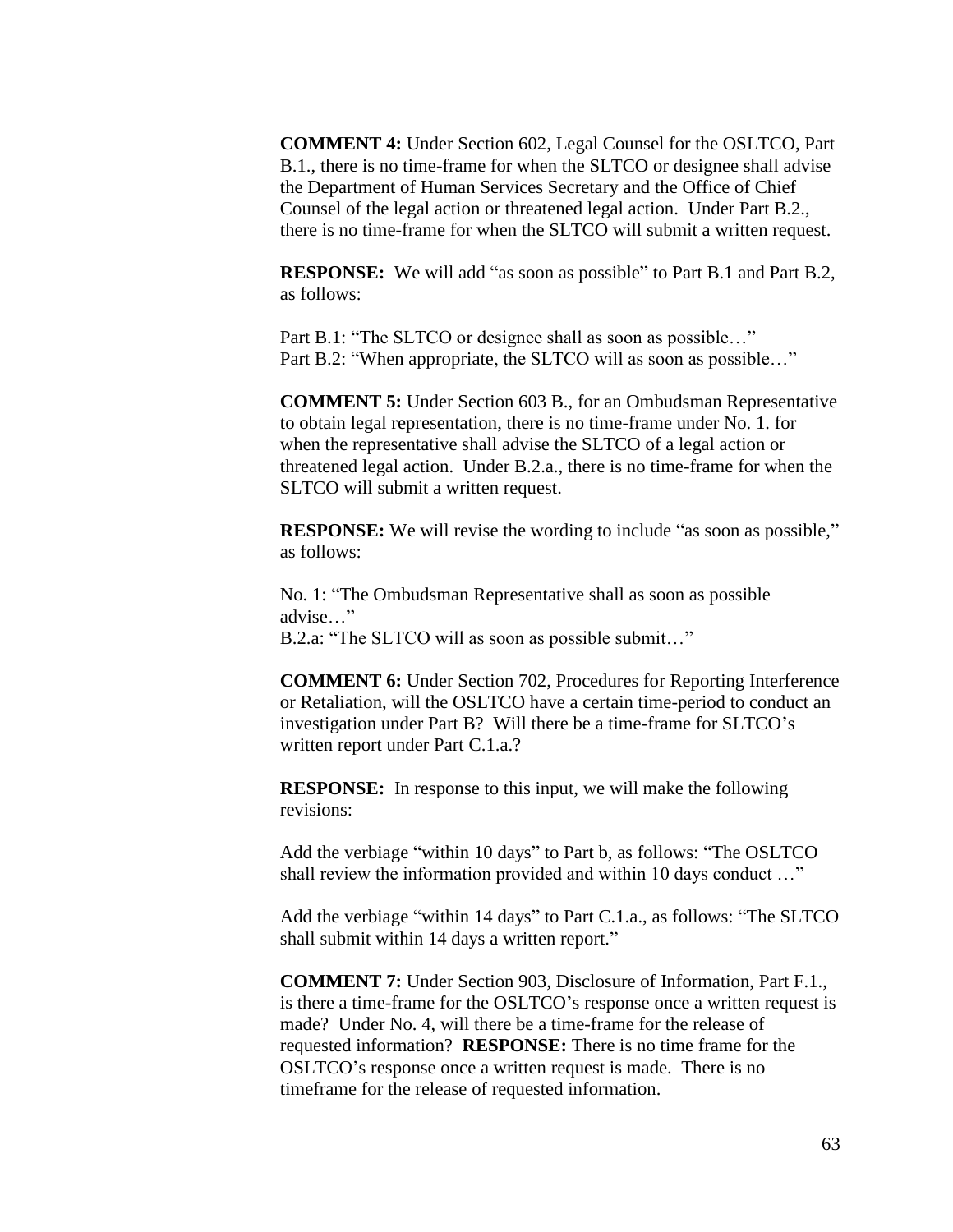**COMMENT 8:** Under 1006 Complaint Referral, No. 2, I would recommend adding the Arkansas Attorney General's Office to Part b given its statutory authority to ensure the well-being of residents. For example, (i.e., Arkansas Department of Health, the Office of Long-Term Care, and the Arkansas Attorney General's Office).

**RESPONSE:** The rule has been revised to add **"**the Arkansas Attorney General's Office" to Section  $1006(A)(2)(b)$ .

Lacey Johnson, an attorney with the Bureau of Legislative Research, asked the following questions and received the following responses:

**1.** The definition of "abuse" in the proposed rules includes deprivation of goods/services that are necessary to "avoid physical harm, mental anguish, or mental illness." The definition of "abuse" in the Older Americans Act (42 U.S.C. § 3002(1)) includes "knowing" deprivation of goods/services that are necessary to "meet essential needs or to avoid physical or psychological harm." Is there a reason DAABHS has altered this language for the proposed rule? **RESPONSE:** The definitions contained in the federal Older Americans Act and the Arkansas Adult and Long-Term Care Facility Resident Maltreatment Act differ in a number of ways. The definitions contained in the proposed rule are an attempt to balance the federal definitions, the state definitions, and current practice and policies. The definitions contained in the proposed rule have been approved by the Administration for Community Living of the U.S. Department of Health and Human Services.

**2.** The proposed definition of "exploitation" omits portions of the definition found at 42 U.S.C. § 3002(18)(A). Is this because the proposed definition of "exploitation" does not expressly include "financial exploitation," as the statutory definition does, or is there some other reason for this change? **RESPONSE:** The definitions contained in the federal Older Americans Act and the Arkansas Adult and Long-Term Care Facility Resident Maltreatment Act differ in a number of ways. The definitions contained in the proposed rule are an attempt to balance the federal definitions, the state definitions, and current practice and policies. The definitions contained in the proposed rule have been approved by the Administration for Community Living of the U.S. Department of Health and Human Services.

**3.** The statutory definition of "neglect" uses the phrase "goods or services that are necessary to maintain the health or safety of an older individual." 42 U.S.C. § 3002(38)(A). The proposed rules replace this phrase with "goods or services that are necessary to avoid physical harm, mental anguish, or mental illness." Why did the agency choose to make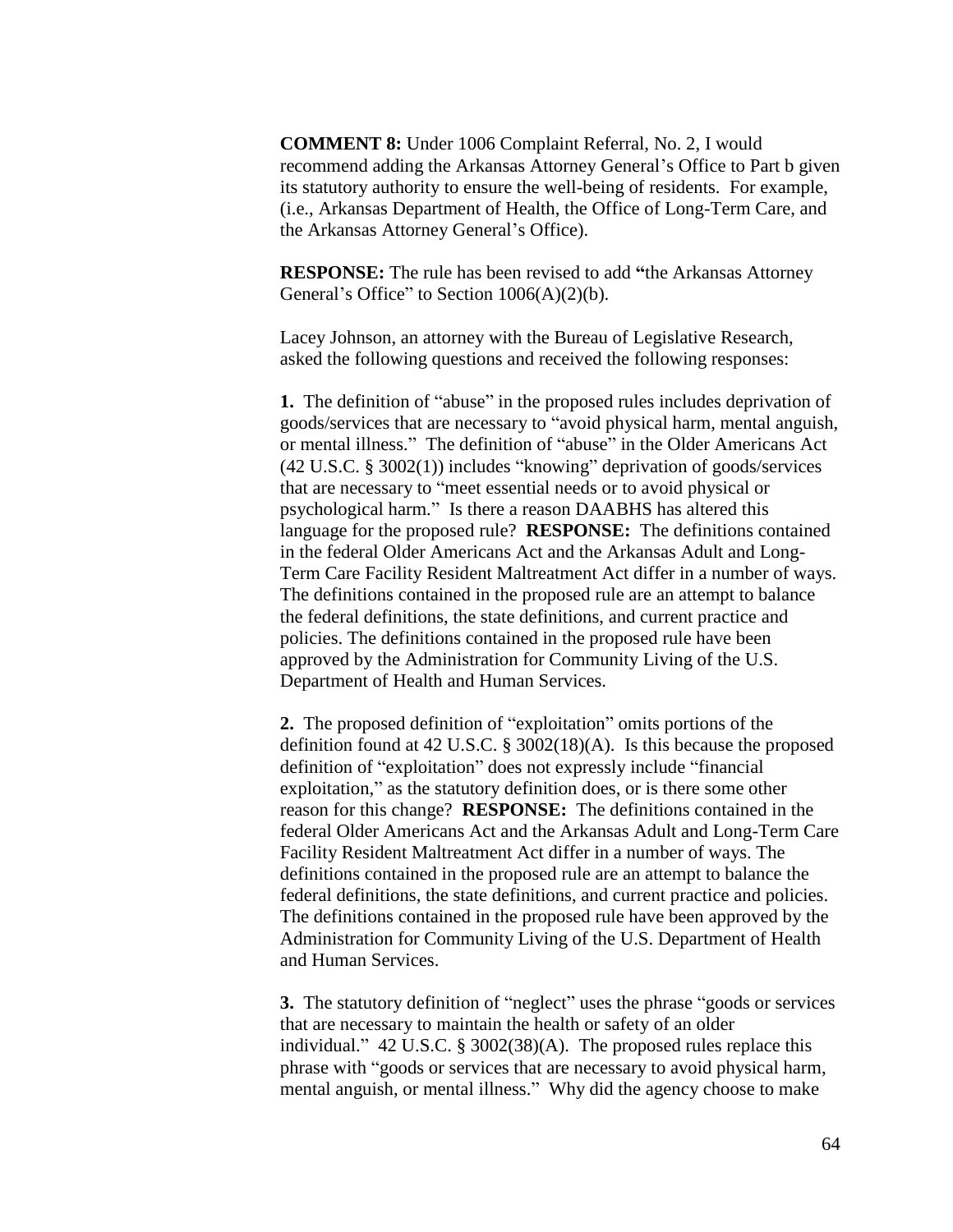this change? **RESPONSE:** The definitions contained in the federal Older Americans Act and the Arkansas Adult and Long-Term Care Facility Resident Maltreatment Act differ in a number of ways. The definitions contained in the proposed rule are an attempt to balance the federal definitions, the state definitions, and current practice and policies. The definitions contained in the proposed rule have been approved by the Administration for Community Living of the U.S. Department of Health and Human Services.

**4.** The proposed definition of "neglect" reads, "The failure to provide the goods or services that are necessary to avoid physical harm, mental anguish, or mental illness, or the failure of a caregiver to provide the goods and services." Does the agency anticipate that someone other than a caregiver could fail to provide goods/services, or is there another reason for the two separate clauses? **RESPONSE:** Yes. The definitions contained in the federal Older Americans Act and the Arkansas Adult and Long-Term Care Facility Resident Maltreatment Act differ in a number of ways. The definitions contained in the proposed rule are an attempt to balance the federal definitions, the state definitions, and current practice and policies. The definitions contained in the proposed rule have been approved by the Administration for Community Living of the U.S. Department of Health and Human Services.

**5.** Section 204 deals with Area Agency on Aging responsibilities. Is there specific statutory authority for these responsibilities, or are they adapted from something else? **RESPONSE:** The general statutory authority for the proposed rules is Ark. Code Ann. § 20-10-602, which gives broad authority to DHS to "establish and administer an ombudsman program" and to adopt rules necessary to administer the program. 42 U.S.C.  $3058g(a)(5)(D)$  and  $45$  C.F.R. § 1324.11(e) require the state to establish policies and procedures for area agencies on aging functioning as local Ombudsman entities under the Older Americans Act.

**6.** Section 205(F)(2) requires that provider agencies provide Ombudsman staff/volunteers in addition to the Ombudsman Program Representative as necessary to maintain or exceed the level of services provided in the service area during the previous fiscal year. Is there specific statutory authority for this provision? **RESPONSE:** The general statutory authority for the proposed rules is Ark. Code Ann. § 20-10-602, which gives broad authority to DHS to "establish and administer an ombudsman program" and to adopt rules necessary to administer the program. This specific requirement is drawn from the federal maintenance of effort requirement, found at 42 U.S.C. § 3026(a)(9), regarding expenditures by each area agency on aging operating under the State Long-Term Care Ombudsman Program.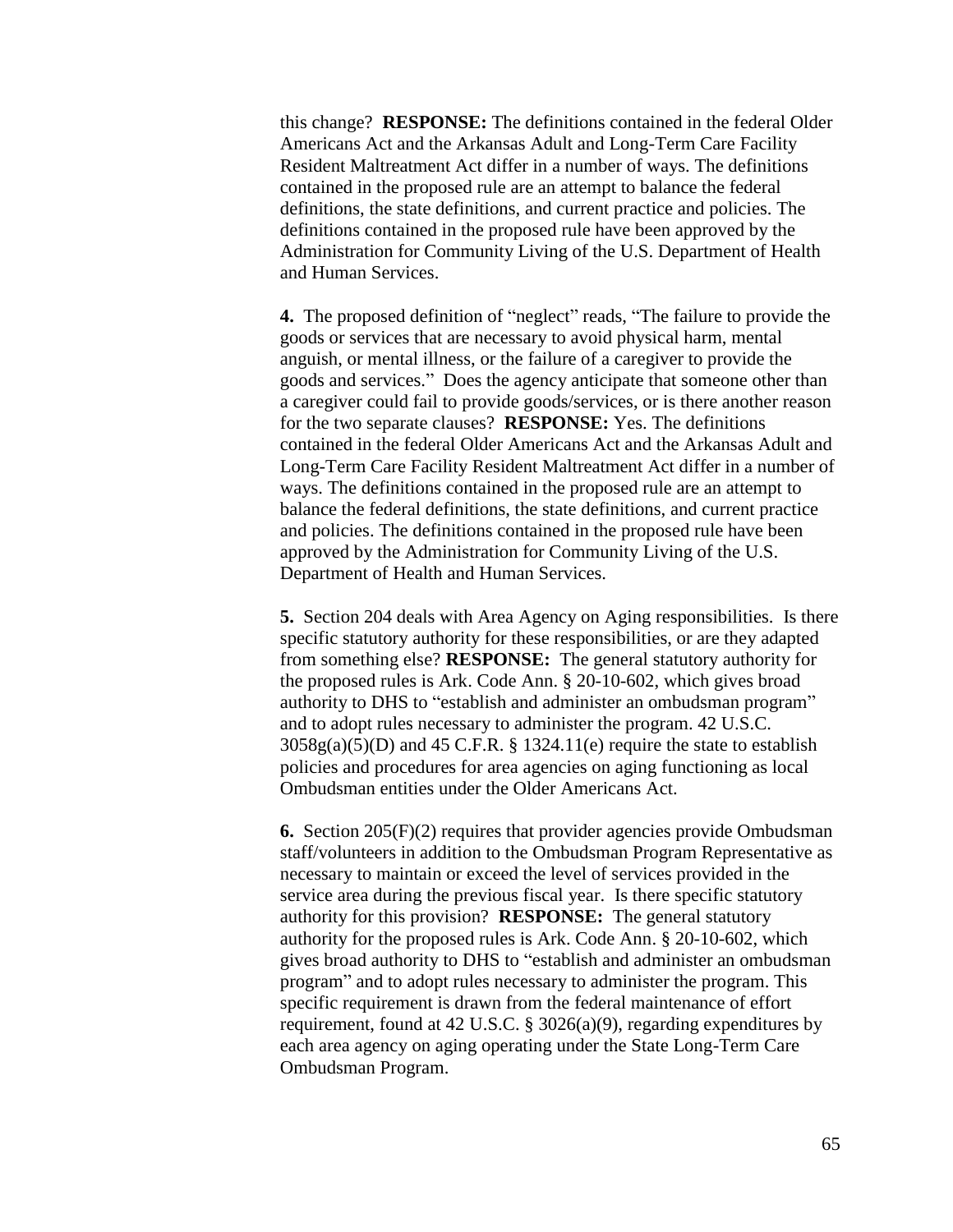**7.** What is the source for Section 205(J)'s requirement that provider agencies provide professional development opportunities for Ombudsman Representatives? **RESPONSE:** 42 U.S.C. § 3058g(h)(4) requires the State to establish minimum training requirements for all ombudsman representatives, and 45 C.F.R. § 1324.17(a) makes the local ombudsman entity responsible for personnel management for employee and volunteer representatives.

**8.** Section 205(O) requires provider agencies to retain personnel records for 5 years. Where does this timeframe come from? **RESPONSE:** The timeframe is taken from current practice and polices, as well as the Arkansas General Records Retention Schedule, Section GS 04007, as promulgated by the Department of Finance and Administration.

**9.** Where does the 30-day timeframe for review and closure of complaints in Section 206(B)(7) come from? **RESPONSE:** The timeframe is taken from current practice and policies and non-regulatory guidance issued by the Administration for Community Living of the U.S. Department of Health and Human Services.

**10.** Is the annual review of regional ombudsman programs in Section 206(B)(10) required by statute? **RESPONSE:** No, but the annual review is necessitated by the annual report required by  $42 \text{ U.S.C. }$  §  $3058 \text{ g(h)}(1)$ and by the monitoring requirements of 42 U.S.C. § 3058g(a)(5)(D)(i) and 45 C.F.R. § 1324.15(e).

**11.** Are the designation processes laid out in Sections 303 and 304 adapted from somewhere else? **RESPONSE:** The processes are taken from current practice and policies and a review of state long-term care ombudsman policies of other states that have already received federal approval.

**12.** Are the withdrawal of designation processes in Sections 305 and 306 adapted from somewhere else? **RESPONSE:** The processes are taken from current practice and policies and a review of state long-term care ombudsman policies of other states that have already received federal approval.

**13.** Where do the requirements of Section 307, regarding voluntary withdrawal of provider agencies, come from? **RESPONSE:** The requirements are taken from a review of state long-term care ombudsman policies of other states that have already received federal approval.

**14.** Where do the staff qualification requirements laid out in Sections 310, 311, and 312 come from? **RESPONSE:** Local ombudsman entities are required to cooperate with the State Ombudsman in the selection of these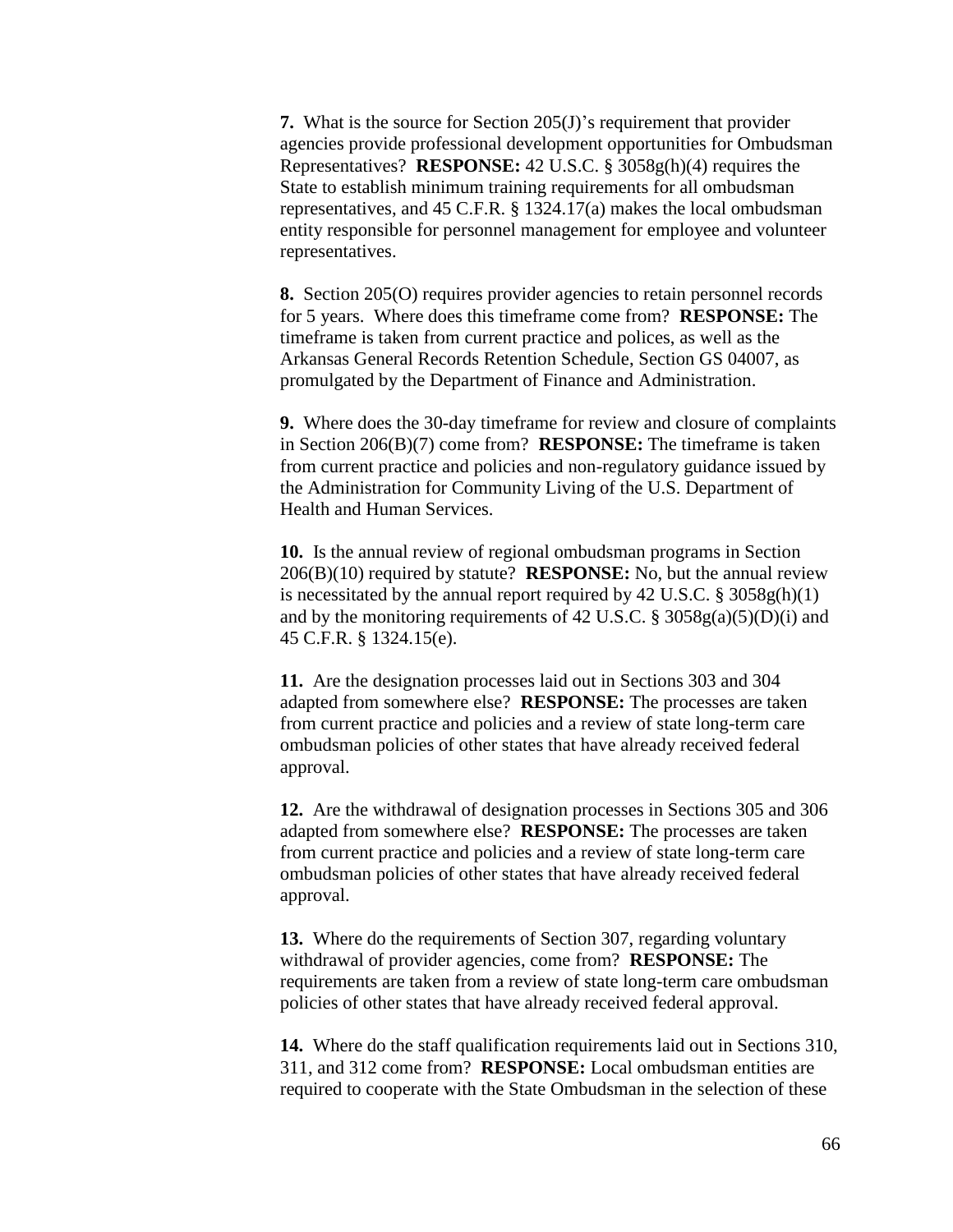individuals, by 45 C.F.R. § 1324.11(e)(1), and representatives and volunteers are ultimately designated by the State Long-Term Care Ombudsman per 42 U.S.C. § 3058g(a)(5)(A). Criminal background checks are required by Ark. Code Ann. § 20-38-103. The remaining requirement are taken from current practice and policies.

**15.** Is the provider agency hiring process detailed in Section 313 adapted from somewhere else or original to the agency? **RESPONSE:** The process is taken from a review of state long-term care ombudsman policies of other states that have already received federal approval, as well as information from the National Long-Term Care Ombudsman Resource Center.

**16.** What is the source for the certification requirements for formerly certified ombudsman representatives (Section 314)? **RESPONSE:** The requirements are taken from a review of state long-term care ombudsman policies of other states that have already received federal approval, as well as information from the National Long-Term Care Ombudsman Resource Center.

**17.** Is the grievance process in Section 318 adapted from somewhere else? If not, where do the investigation timeframes come from? Is there any specific statutory source for these requirements? **RESPONSE:** The grievance process is required by 45 C.F.R. § 1324.11(e)(7). The timeframes are adapted from a review of state long-term care ombudsman policies of other states that have already received federal approval, as well as information from the National Long-Term Care Ombudsman Resource Center.

**18.** Chapter 400, subsection A lists several service components that the Program shall provide to residents. Is this list taken from somewhere, or was it drafted specifically for these proposed rules? **RESPONSE:** This list is taken from current practice and policies.

**19.** Section 401(A) provides that the Program shall "identify, investigate, and resolve complaints made by or on behalf of residents." Is this meant to apply to all complaints, or merely those specific types of complaints listed in 45 C.F.R. § 1324.13(a)(1)? **RESPONSE:** This language applies only to complaints authorized under 45 C.F.R. § 1324.13(a)(1). The limiting language of 1324.13(a)(1) is reflected in the remainder of the proposed rule, including the definition of "complaint" in Section 102.

**20.** Is there specific statutory authority for Section 404, which deals with routine visits to long-term care facilities? **RESPONSE:** Access to facilities by ombudsmen is guaranteed by Ark. Code Ann. § 20-10-603. The general statutory authority for the proposed rules is Ark. Code Ann.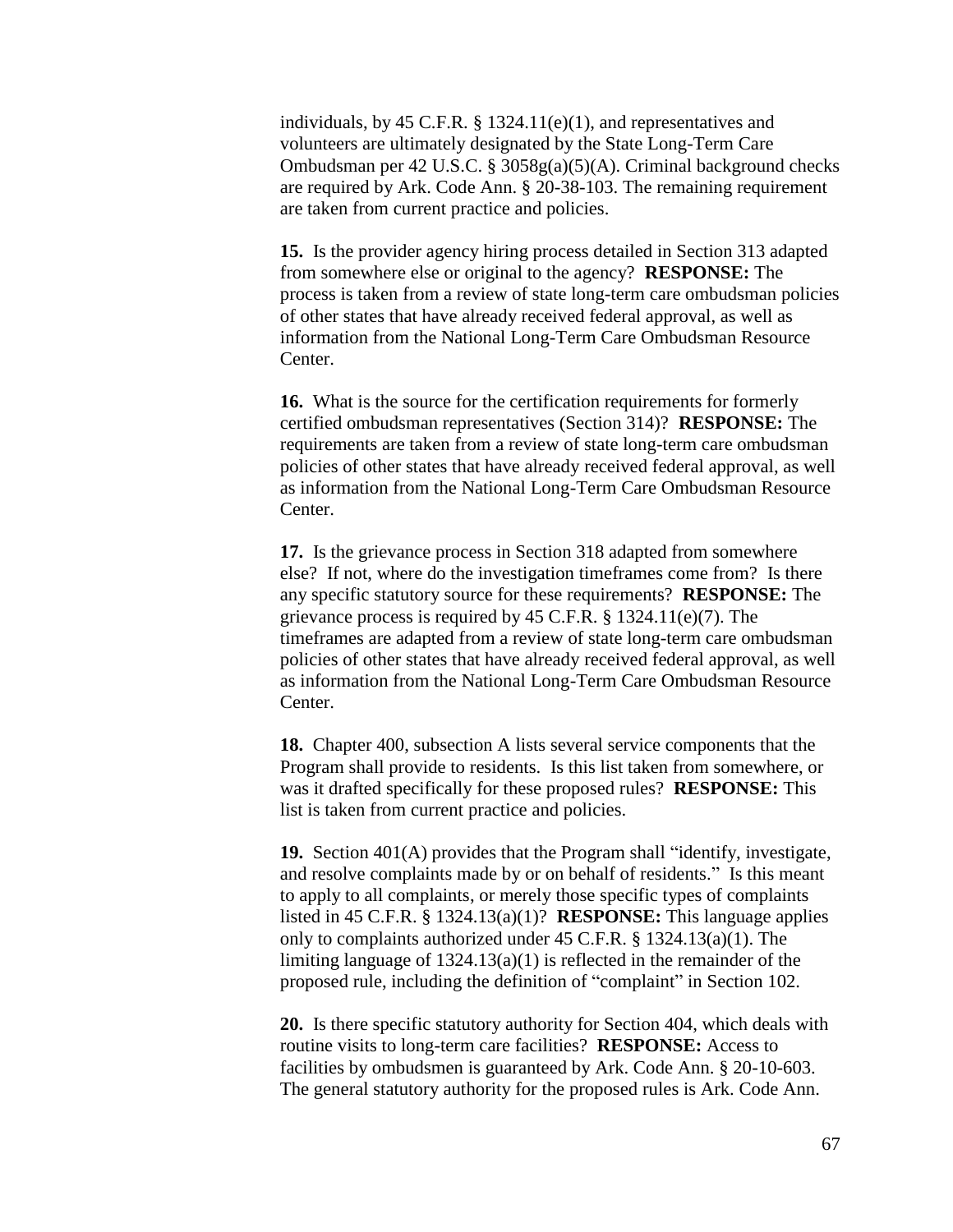§ 20-10-602, which gives broad authority to DHS to "establish and administer an ombudsman program" and to adopt rules necessary to administer the program. Additional requirements are contained in 45 C.F.R. § 1324.11(e)(2).

**21.** Is there specific statutory authority for Section 405(D)-(E), dealing with issue advocacy? **RESPONSE:** These provisions are authorized by 45 C.F.R. §§ 1324.11(e)(5) and 1324.13(a)(7)(iv). This function of the Ombudsman is required by 42 U.S.C.  $\S 3058g(a)(3)(G)$ .

**22.** Where do the annual plan requirements listed in Section 408(C) come from? **RESPONSE:** These requirements are taken from current practice and policies. 45 C.F.R. §§ 1324.13(c)(1)(i) & (ii) requires the submission, review, approval, and regular monitoring of a plan.

**23.** Section 502(B)(3) identifies "current or former employment of an individual by, or current or former involvement in the management of a long-term care facility or by the owner or operator of any long-term care facility or long-term care services or support services, or managed care organization," as a potential conflict of interest. Is this intended to apply to any prior employment/involvement, or just employment/involvement within the past year as specified by 42 U.S.C.  $\S 3058g(f)(1)(C)(iii)$ ? **RESPONSE:** This language is intended to follow and not exceed the requirements of 42 U.S.C.  $\S 3058g(f)(1)(C)(iii)$ .

**24.** Section 502(B)(9)(e) identifies providing "legal services outside the scope of ombudsman duties" as a potential conflict of interest. Is there specific statutory/regulatory authority for this provision? **RESPONSE:** An attorney-client relationship is a fiduciary relationship, and such a relationship explicitly qualifies as a conflict of interest under 42 U.S.C.  $§ 3058g(f)(1)(C)(vi).$ 

**25.** What is the source for the recurrent 5-calendar-day timeframe in Sections 503 and 504? **RESPONSE:** The timeframe is adapted from a review of state long-term care ombudsman policies of other states that have already received federal approval, as well as information from the National Long-Term Care Ombudsman Resource Center.

**26.** Where does Section 602, addressing legal counsel for the State Long Term Care Office, come from? **RESPONSE:** The provisions of this section reflect the requirements of 42 U.S.C. § 3058g(g) and 45 C.F.R. § 1324.15(j) and current practices.

**27.** Where do the procedures detailed in Section 603, regarding legal counsel for representatives of the Long Term Care Office, come from?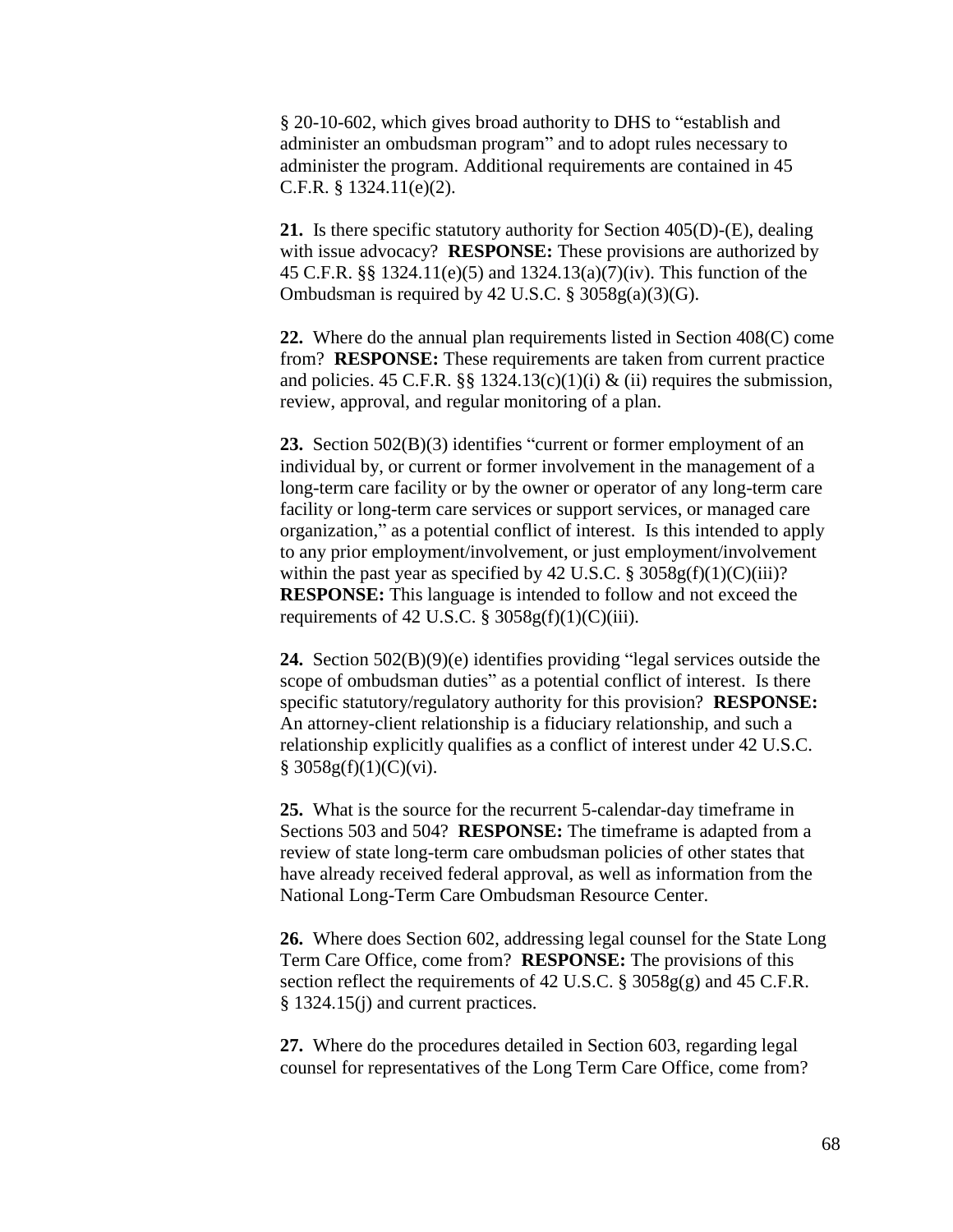**RESPONSE:** The provisions of this section reflect the requirements of 42 U.S.C.  $\S 3058g(g)$  and 45 C.F.R.  $\S 1324.15(i)$  and current practices.

**28.** Are the reporting procedures in Section 702 adapted from somewhere else? **RESPONSE:** The provisions of this section reflect the requirements of 42 U.S.C. § 3058g(j) and 45 C.F.R. § 1324.15(i), and were adapted from a review of state long-term care ombudsman policies of other states that have already received federal approval, as well as information from the National Long-Term Care Ombudsman Resource Center.

**29.** Are the confidentiality procedures in Section 901 adapted from somewhere else? **RESPONSE:** The provisions of this section reflect the requirements of 42 U.S.C. § 3058g(a)(5)(D)(iii) and current practices.

**30.** Where do the review requirements in Section 902(C)-(F) come from? **RESPONSE:** The provisions of this section reflect the requirements of 42 U.S.C. § 3058g(a)(5)(D)(i) and 45 C.F.R. § 1324.15(e), and were adapted from a review of state long-term care ombudsman policies of other states that have already received federal approval, as well as information from the National Long-Term Care Ombudsman Resource Center.

**31.** Where do the disclosure determination procedures in Section 903(F) come from? **RESPONSE:** The provisions of this section reflect the requirements of 45 C.F.R. § 1324.13(e)(3) and current practices.

**32.** Where do the record maintenance procedures in Section 904 come from? **RESPONSE:** The provisions of this section reflect the requirements of 45 C.F.R. § 1324.13(d) and were adapted from a review of state long-term care ombudsman policies of other states that have already received federal approval, as well as information from the National Long-Term Care Ombudsman Resource Center.

**33.** Are the complaint processing procedures in Section 1001 adapted from somewhere else? **RESPONSE:** The provisions of this section reflect the requirements of 45 C.F.R. § 1324.19(b).

**34.** Section 1002(C) states, "Investigation by the ombudsman representative shall proceed only with the express consent of the resident or resident representative except in systemic cases." What is the statutory authority for this provision? **RESPONSE:** 42 U.S.C. § 3058g(a)(3)(A)(i) and 45 C.F.R. § 1324.19(b)(2)(ii)(B). The general statutory authority for the proposed rules is Ark. Code Ann. § 20-10-602, which gives broad authority to DHS to "establish and administer an ombudsman program" and to adopt rules necessary to administer the program.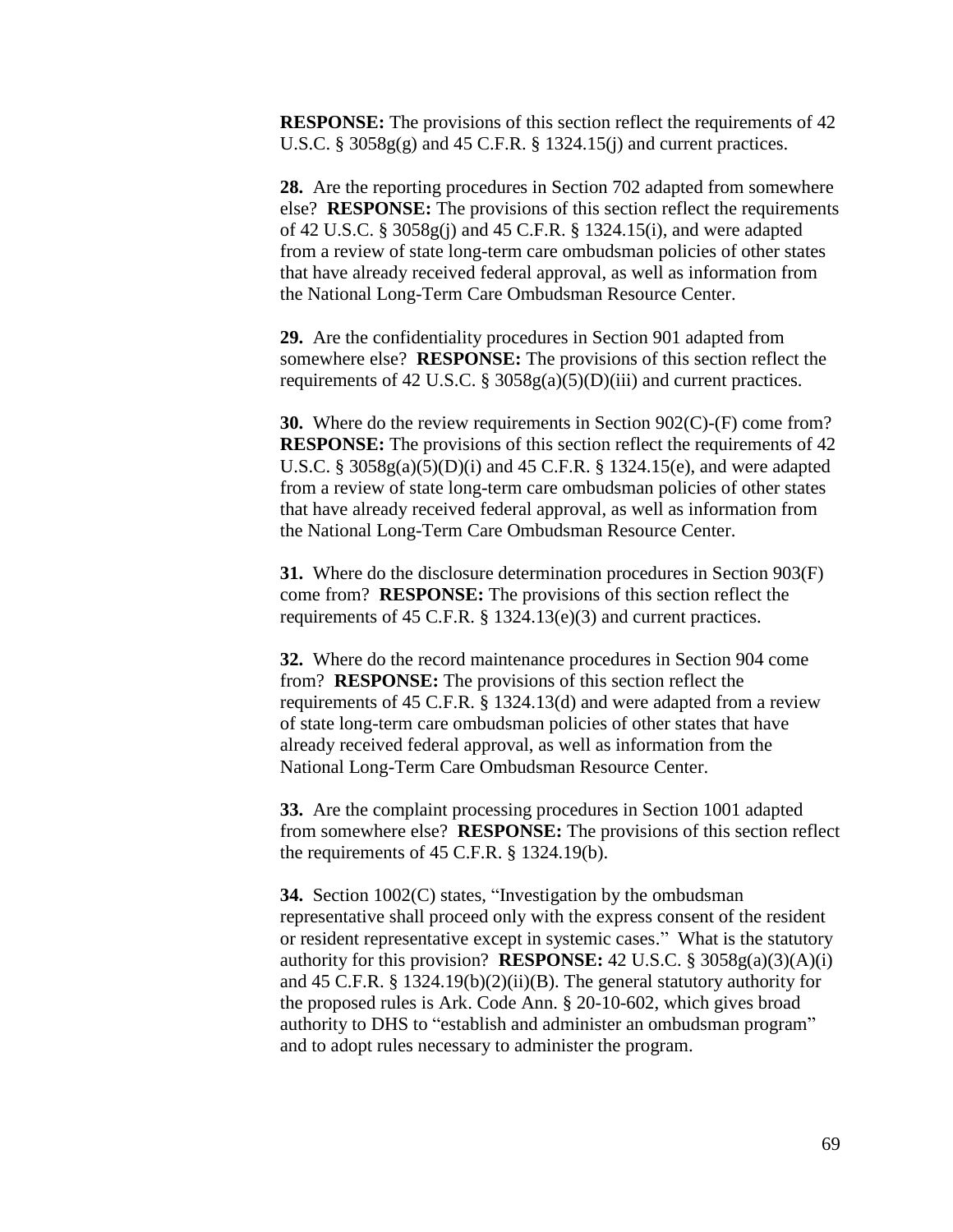**35.** Section 1002(F)(1) states that the State Ombudsman or designee shall refer the matter and disclose resident-identifying information to the appropriate agency/agencies if, among other things, "the ombudsman representative has reasonable cause to believe that the resident representative has taken an action, inaction, or decision that may adversely affect the health, safety, welfare, or rights of the resident." What is the statutory authority for this provision? **RESPONSE:** 42 U.S.C. § 3058g(a)(3)(A)(ii) and 45 C.F.R. § 1324.19(b)(7)(i). The general statutory authority for the proposed rules is Ark. Code Ann. § 20-10-602, which gives broad authority to DHS to "establish and administer an ombudsman program" and to adopt rules necessary to administer the program.

**36.** Where do the complaint investigation procedures in Section 1002(G) come from? **RESPONSE:** The provisions of this section reflect the requirements of 42 U.S.C.  $\S 3058g(a)(3)(A)(i)$  and 45 C.F.R.  $§ 1324.19(b)(2)(ii)(B).$ 

**37.** Section 1002(I) addresses case closure when residents die. Where do these procedures come from? **RESPONSE:** The provisions of this section reflect the requirements of 42 U.S.C.  $\S 3058g(a)(3)(A)(i)$  and 45 C.F.R.  $§ 1324.19(b)(2)(ii)(B).$ 

**38.** Are the complaint investigation procedures in Section 1002(J)-(O) adapted from somewhere else? **RESPONSE:** The provisions of these sections reflect the requirements of 45 C.F.R. § 1324.19(b) and were adapted from a review of state long-term care ombudsman policies of other states that have already received federal approval, as well as information from the National Long-Term Care Ombudsman Resource Center.

**39.** Where do the complaint verification provisions of Section 1003 come from? **RESPONSE:** The provisions of this section reflect the requirements of 42 U.S.C.  $\S 3058g(a)(3)(A)(i)$  and 45 C.F.R.  $§ 1324.19(b)(2)(F).$ 

**40.** Section 1004(C) lists classifications for case resolution status. Where do these classifications come from? **RESPONSE:** These classifications are taken from the National Ombudsman Reporting System (NORS), an ombudsman data collection tool provided by the Administration for Community Living of the U.S. Department of Health and Human Services.

**41.** What is the source for the case closure criteria in Section 1004(D)? **RESPONSE:** These criteria are taken from the National Ombudsman Reporting System (NORS), an ombudsman data collection tool provided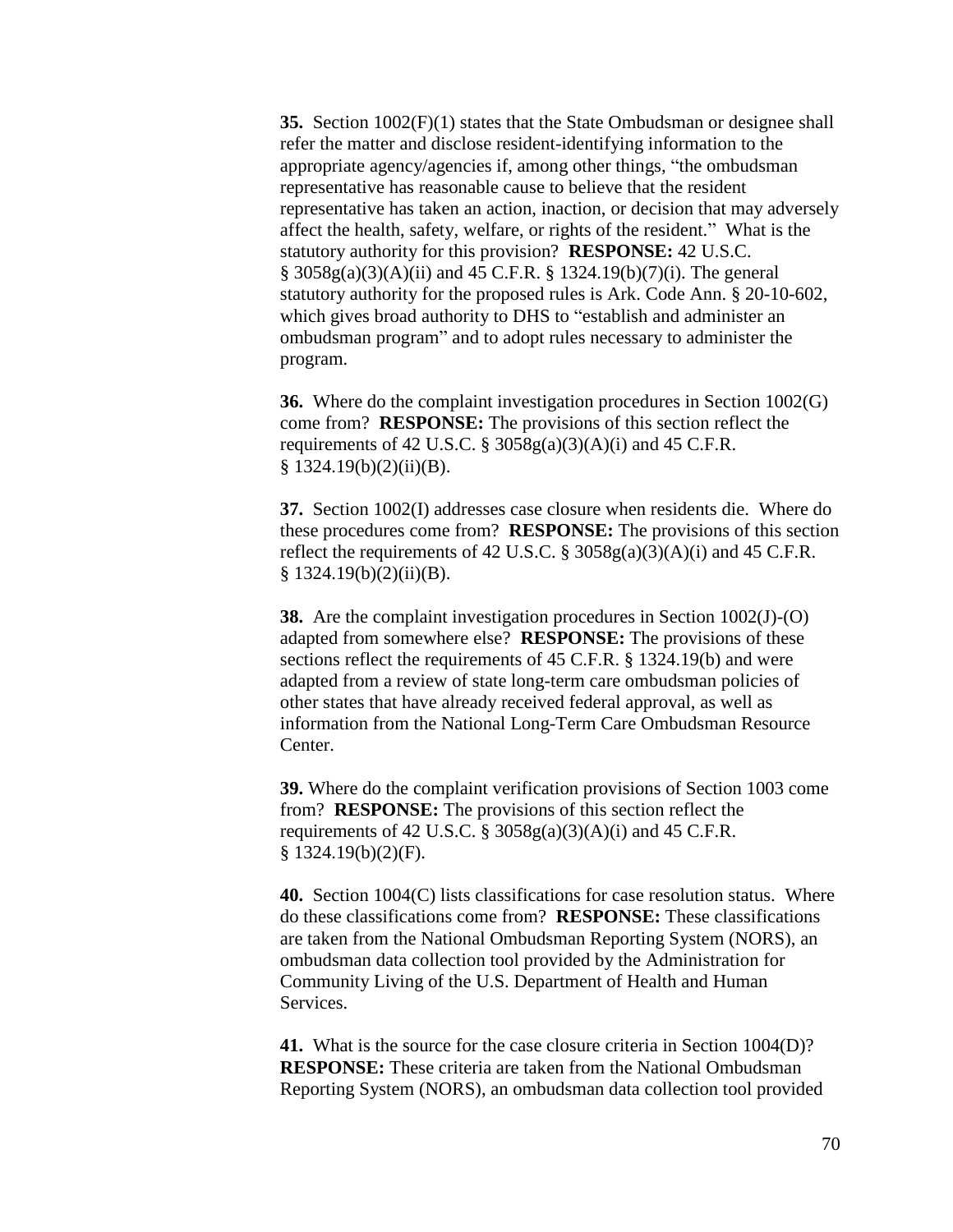by the Administration for Community Living of the U.S. Department of Health and Human Services.

**42.** Section 1005(F) addresses procedures when a resident refuses to consent to report suspected abuse or neglect. Where do these procedures come from? **RESPONSE:** These procedures are taken from current practice and reflect the requirement of 45 C.F.R. § 1324.17(a) that the State Long-Term Care Ombudsman retains programmatic oversight over local ombudsman entities.

**43.** What is the source for the procedures in Section 1005(I)-(J) dealing with suspected financial exploitation of a resident? **RESPONSE:** The procedures are taken from current practice and policies and a review of state long-term care ombudsman policies of other states that have already received federal approval.

**44.** Section 1006(D)(2) sets out procedures for referring a resident to private attorneys. Where do these procedures come from? **RESPONSE:** These procedures are implicitly required by 42 U.S.C.  $\S 3058g(a)(3)(C)$ . They are taken from current practice and policies and a review of state long-term care ombudsman policies of other states that have already received federal approval, as well as information from the National Long-Term Care Ombudsman Resource Center.

**45.** Are the training requirements in Appendix B based on specific statutory authority? If not, are they adapted from somewhere else? **RESPONSE:** The training requirements are published by the Administration for Community Living of the U.S. Department of Health and Human Services.

**46.** 45 C.F.R. § 1324.13(c)(2)(iii) requires that a state agency's training procedures "specify an annual number of hours of in-service training for all representatives of the Office." Does Appendix B address in-service training, or has the agency addressed this somewhere else? **RESPONSE:** This requirement is addressed in the proposed rules, in Appendix B, "CERTIFICATION-CONTINUATION REQUIREMENTS," section C.

The proposed effective date is pending legislative review and approval.

**FINANCIAL IMPACT:** The agency indicated that this rule does not have a financial impact.

**LEGAL AUTHORIZATION:** "The Division of Aging, Adult, and Behavioral Health Services of the Department of Human Services shall establish and administer an ombudsman program in accordance with the Older Americans Act . . . and all applicable federal and state laws." Ark.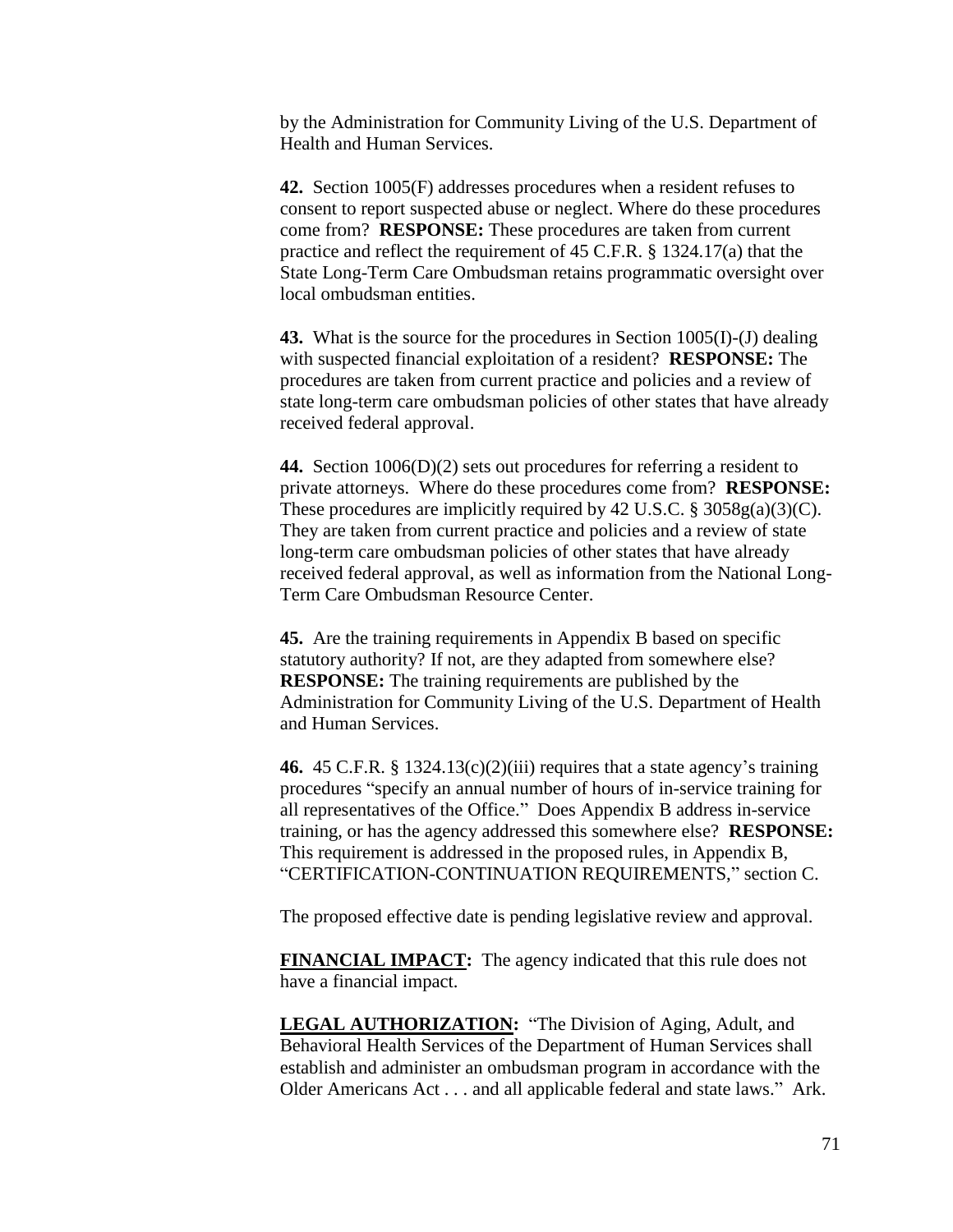Code Ann. § 20-10-602. Federal regulations require state agencies on aging to "develop policies governing all aspects of . . . the ombudsman program whether operated directly by the State agency or under contract." 45 C.F.R. § 1321.11(a). The Department has the authority to promulgate rules as necessary or desirable to administer assigned forms of welfare activities and services, *see* Ark. Code Ann. § 20-76-201, and it may also promulgate rules as needed to conform its programs to federal law and receive federal funding. Ark. Code Ann. § 25-10-129.

## **12. DEPARTMENT OF HUMAN SERVICES, DIVISION OF CHILDREN & FAMILY SERVICES (Mr. Mark White, Ms. Christin Harper)**

## **a. SUBJECT: Private Licensed Placement Agency Resource Homes**

### **DESCRIPTION:**

#### Statement of Necessity

This new rule is necessary to provide guidance to Division of Children and Family Services (DCFS) staff regarding the purpose and utilization of Private Licensed Placement Agency Resource Homes.

#### Rule Summary

Effective October 1, 2020, the Division of Children and Family Services will implement Policy VI:P: Private Licensed Placement Agency Resource Homes to:

- Define a Private Licensed Placement Agency (PLPA) and how they operate in conjunction with DCFS and DCFS-approved resource homes; - Establish when a placement of a child in Department of Human Services (DHS) custody in a PLPA is appropriate;

- Describe the population of children for which PLPA providers take placement;

- Outline the PLPA referral process and steps conducted when a PLPA home wishes to become a DCFS-approved home; and

- Update the table of contents to reflect the new policy and procedures.

**PUBLIC COMMENT:** No public hearing was held on this rule. The public comment period expired May 18, 2020. The agency provided the following summary of the public comments it received and its responses to those comments.

**Commenter's Name:** Consevella James, Executive Director, Treatment Homes, Inc.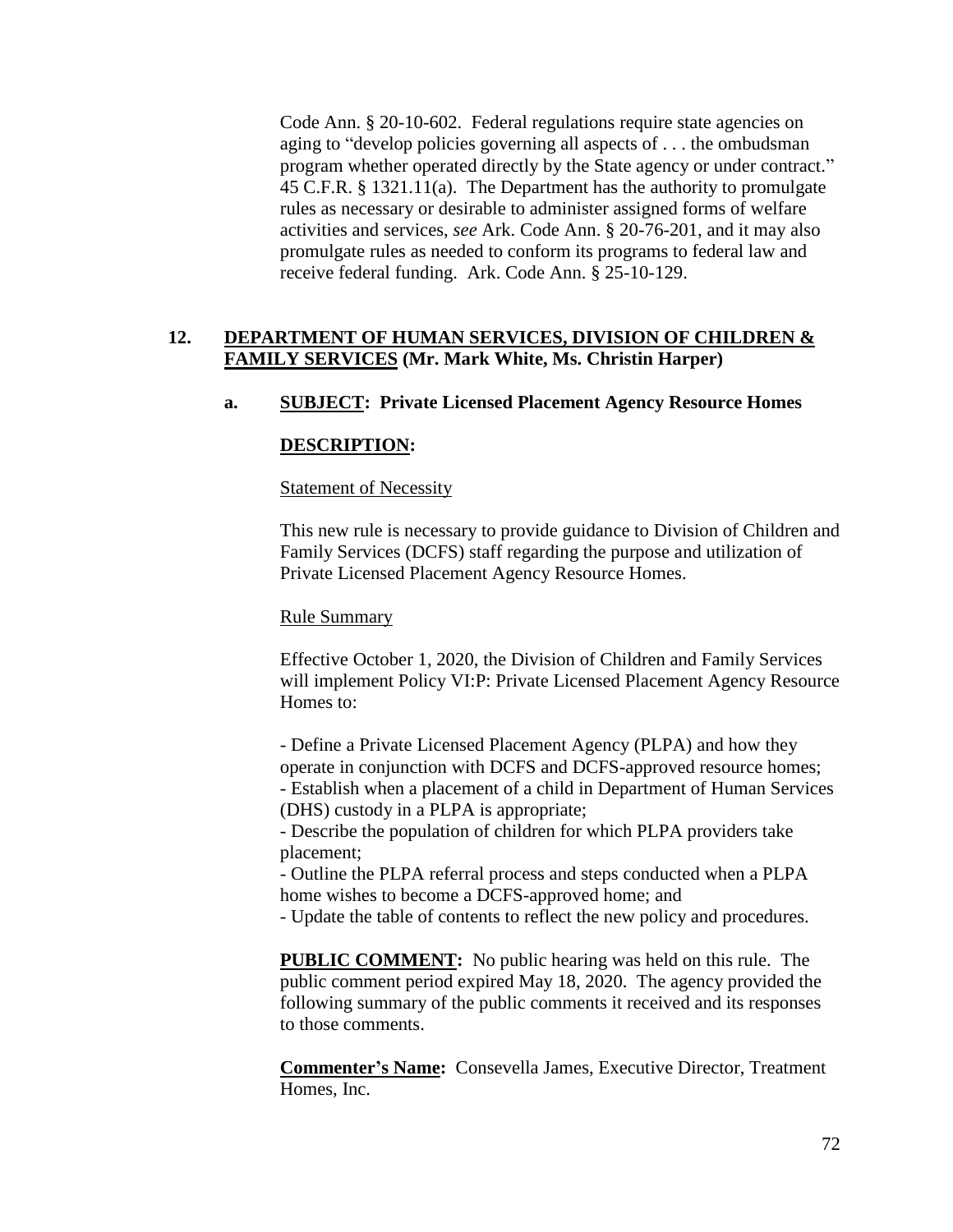**COMMENT 1:** Please clarify the difference between the Private Licensed Placement Agency Resource Homes and the foster homes currently developed by licensed Child Placement Agencies. **RESPONSE:** There are no differences. Private Licensed Placement Agencies must be licensed as a Child Placement Agency by the Child Welfare Agency Review Board in order for them to approve a family that applies to serve as a foster home with a PLPA.

**COMMENT 2:** What changes will these rule changes have on current foster homes approved by licensed Child Placement Agencies? **RESPONSE:** There will not be any changes on current foster homes approved by licensed Child Placement Agencies as a result of these rule changes.

**COMMENT 3:** Are Private Licensed Placement Agencies subject to the current Placement and Residential Licensing Regulations? **RESPONSE:**  Yes.

**COMMENT 4:** Please clarify: Structured Analysis Family Evaluation (SAFE) home studies (note: resource parents must reside in their residence prior to a SAFE home study being completed on the home). **RESPONSE:** Before a SAFE home study can be completed, the parents must be living in the residence in which they plan to serve as a resource parent.

**COMMENT 5:** Are resource parents required to own or rent their place of residence prior to initiating the pre-service training process? **RESPONSE:** There may be situations in which a recruited family could be assessed and approved to begin the pre-service training process but not yet reside in the home in which they plan to serve as resource family.

**Commenter's Name:** Lori Vandagriff, Supervisor of Child Placement Services

**COMMENT 1:** In a couple of places it states that PLPA resource homes are expected to take children ages  $6-18$  and sibling groups  $-1'm$ wondering if that means kids under 6 years are not going to be referred anymore unless part of a sibling group. **RESPONSE:** It will not prohibit DCFS from referring children under 6 years to PLPAs, but DCFS staff will be encouraged to primarily refer children ages 6-18 and sibling groups to PLPAs. However, if a PLPA would best meet the needs of a child under the age of 6, then that referral could still be made to a PLPA.

**COMMENT 2:** Regarding the adoption of their foster child(ren) by the resource parent it states that a' Consideration to Adopt staffing MAY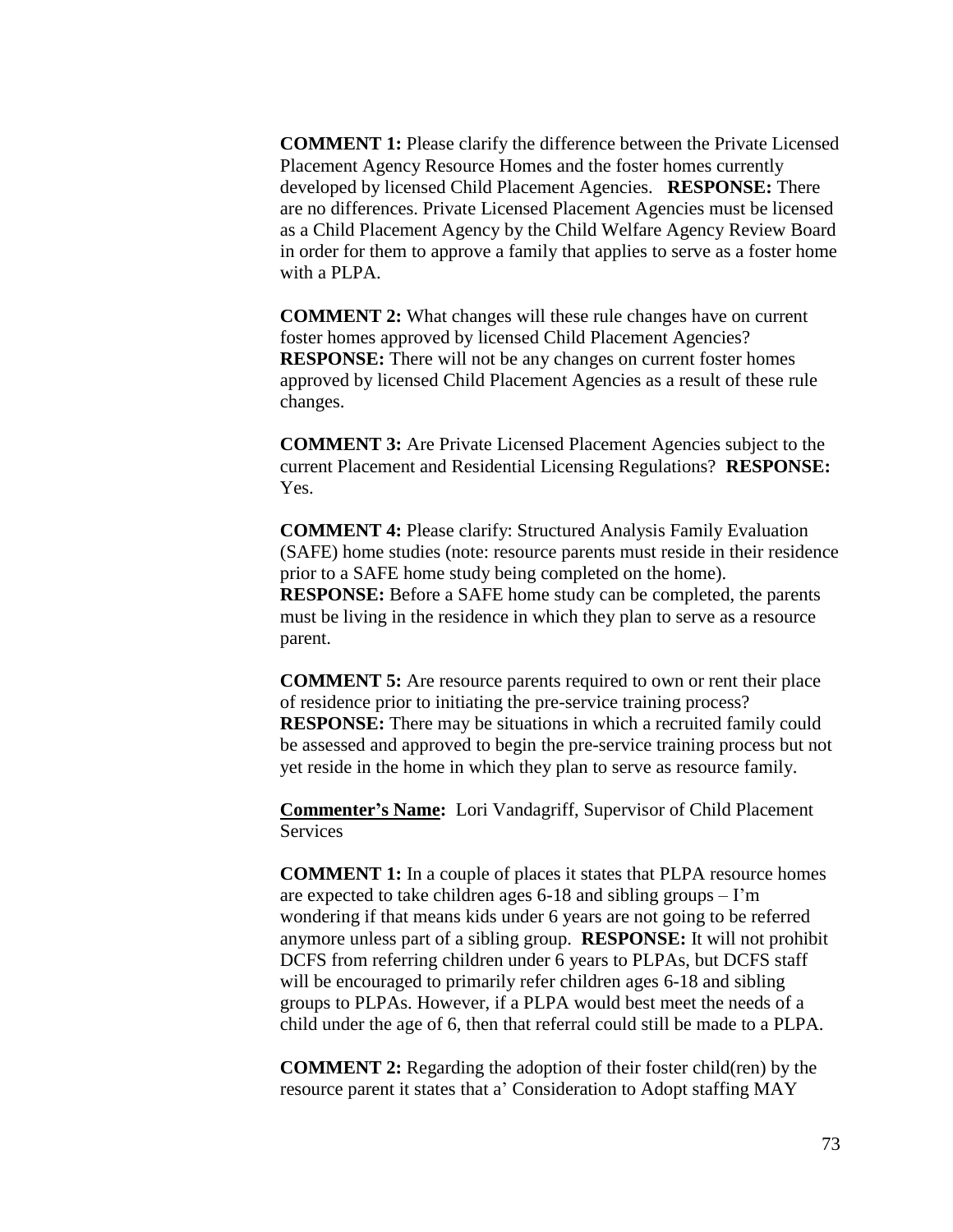occur' – does that mean that DCFS doesn't have to schedule one if they don't want to?? Would SHALL be more appropriate?? **RESPONSE:**  There will be a staffing discussion among a child's team regarding adoption considerations but there may not need to be a specific "Consideration to Adopt Staffing" for this purpose which is why a "shall" is not appropriate. For example, if during the Permanency Planning Hearing (PPH) Staffing the entire team is present and discusses the resource parents adopting their foster child, there would not need to be a separate "Consideration to Adopt Staffing" to have the same conversation again.

**COMMENT 3:** Completion of the CFS-367 Referral form – Will this form be emailed to the PLPA instead of phone calls or texts regarding referrals or in addition to calls and texts. **RESPONSE:** Referrals may be submitted by an array of communication modalities to include the CFS-367, phone calls, texts, and/or emails.

**COMMENT 4:** PLPA home transitioning to be a DCFS home – If all paperwork (including background checks) is provided to DCFS by the PLPA, will the family still have to 're-do' background checks as they do now in order to be open as an adoptive home? And if a DCFS home wants to transition to a PLPA, will the same paperwork be given to the PLPA by DCFS? **RESPONSE:** Yes and yes.

**COMMENT 5:** 15 hours of continuing education – it states CALANDER YEAR and not YEAR FROM APPROVAL DATE – there has always seemed to be confusion over when the year begins. So if a family is opened in May 2020, and during the first year the 15 hours are not required, when would the year start and end that they need to accumulate the 15 hours?? **RESPONSE:** If a resource home is opened in May 2020, then its first set of 15 continuing education hours would be due in May 2022.

**Commenter's Name:** Ralph M. Shenefelt, Senior Vice President, Health and Safety Institute

## **COMMENT:**

**I.** Proposed Rule Language

a. D. Verify that the family has completed: 2) CPR and Standard First Aid Certification: First Aid and CPR training and certification will only be accepted from a certified trainer associated with the American Heart Association, the National Safety Council, or the American Red Cross.

### **II.** Requested Amendment

a. D. Verify that the family has completed: 2) CPR and Standard First Aid Certification: First Aid and CPR training and certification will only be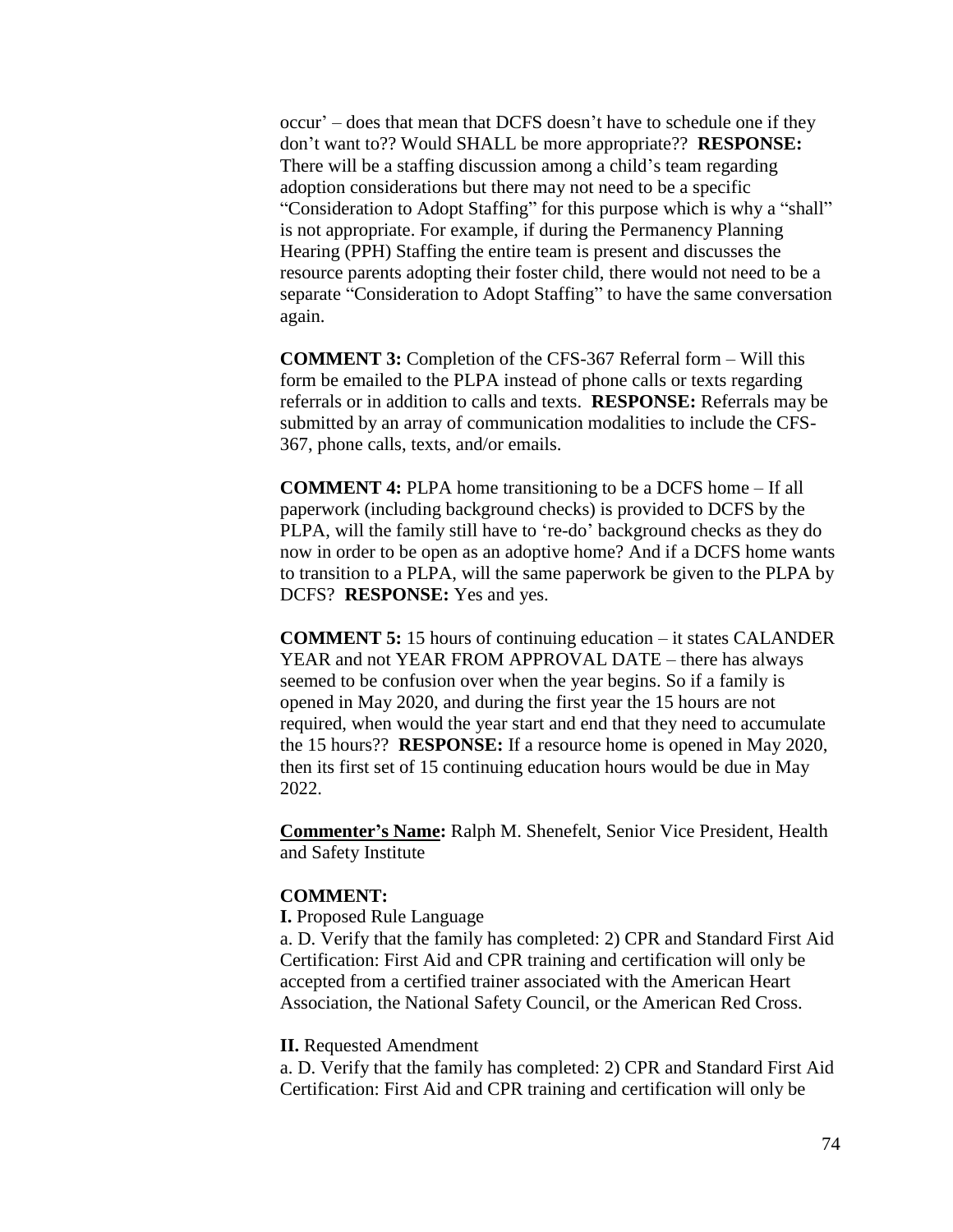accepted from a certified trainer associated with the American Heart Association, the National Safety Council, the Health & Safety Institute or the American Red Cross.

b. The Health and Safety Institute ("HSI") is comprised of four emergency care training program brands; the American Safety and Health Institute ("ASHI"), MEDIC First Aid® EMS Safety Services and 24-7 EMS & Fire. These four brands of training programs include a range of courses covering first aid and CPR training for the community and workplace as well as both basic and advanced life support training for EMS professionals and other healthcare providers.

c. The American Heart Association®, Inc. ("AHA"), the American National Red Cross ("ARC") and HSI are the largest providers of CPR training in the United States. $1, 2$ 

d. Like the AHA and ARC, but unlike the National Safety Council ("NSC"), HSI is nationally accredited by the Commission on Accreditation of Pre-Hospital Continuing Education ("CAPCE"). CAPCE is the national accrediting body for Emergency Medical Services continuing education courses and course providers.

e. HSI's emergency care training programs brands are currently accepted, approved or recognized as an industry credential meeting the requirements of more than 7000 US state regulatory agencies, occupational licensing boards, national associations, commissions and councils in more than 550 occupations and professions.

f. The training business units of the HSI, AHA, NSC and ARC are similar. i. Each corporation develops and markets commercially available, proprietary training programs, products, and services to their approved Training Centers; either directly or via distributors.

ii. The business structures of the approved Training Centers include sole proprietorships, partnerships, corporations, LLCs, non-profits, as well as both large and small government agencies.

iii. Instructors are authorized to certify course participants. Certification requires instructor evaluation of hands-on skills to verify skill competency.

 $\overline{a}$ 

<sup>1</sup> Anderson ML, et al. Rates of cardiopulmonary resuscitation training in the United States. *JAMA Intern Med*. 2014 Feb 1;174(2):194-201 doi: 10.1001/jamainternmed.2013.11320 [retrieved 05/14/2020].

<sup>&</sup>lt;sup>2</sup> Virani S, et al. Heart Disease and Stroke Statistics- 2020 Update. A Report from the American Heart Association *Circulation*. 020; 141:00–00. Clinical Statements and Guidelines. Awareness and Treatment, pg. e318. https://www.ahajournals.org/doi/pdf/10.1161/CIR.0000000000000757 [retrieved 05/14/2020].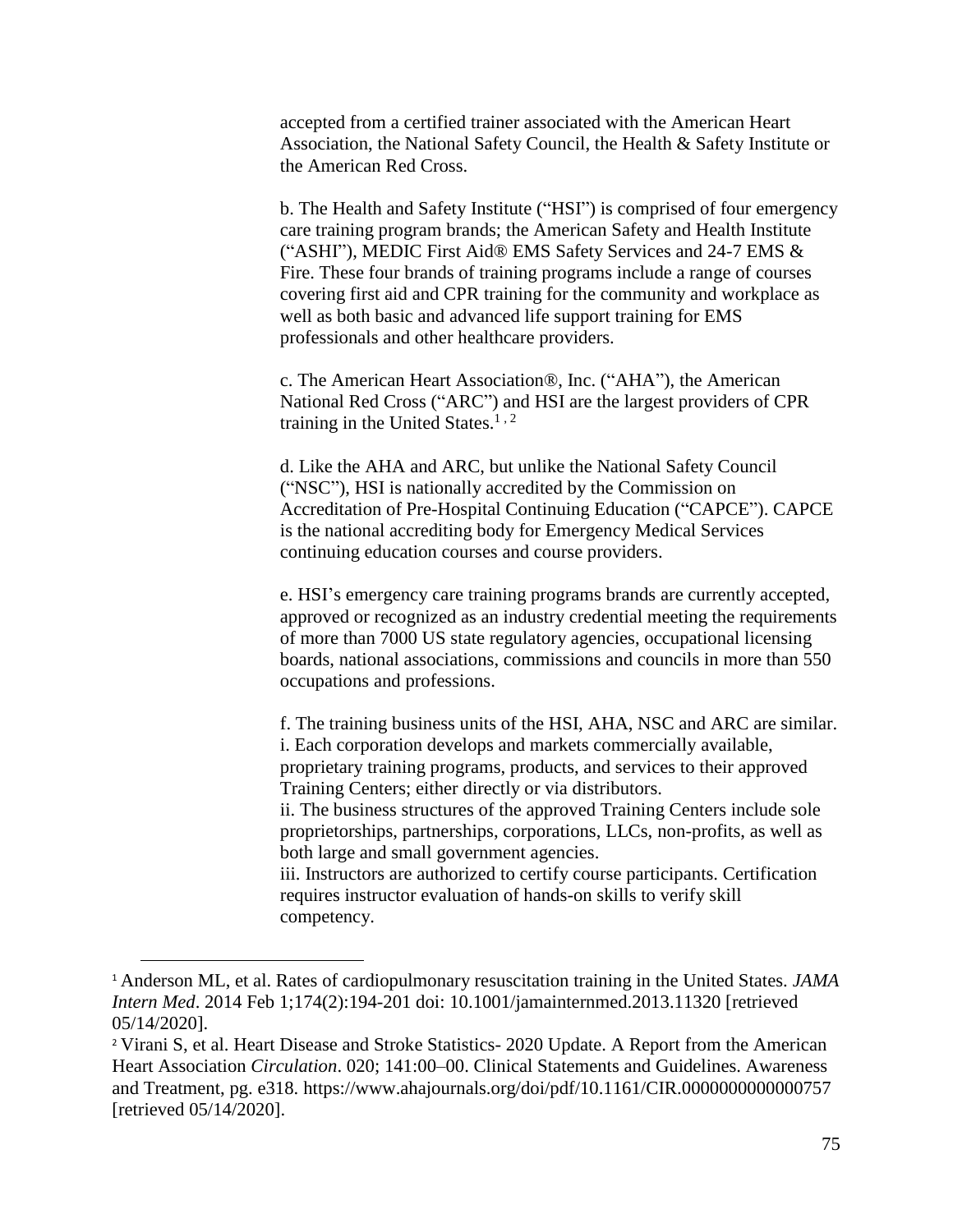g. The proposed rule language:

i. Prevents full and free competition by unfairly fixing a bias for the proprietary CPR and first aid training programs, products and services of the AHA; its Approved Training Centers and its for-profit CPR training company<sup>3</sup>; the ARC and its Licensed Training Providers; and the NSC and its authorized Training Centers - all whom have a vested economic interest in first aid and CPR training, particularly where it is required for occupational licensing; and

ii. Has an unfair adverse economic impact on licensees by denying the use of acceptable and potentially lower cost first aid and CPR training alternative, preventing greater choice in vendor selection, quality, and service; and

iii. Is an unreasonable impediment to the 76 HSI Training Centers in Arkansas, most of which are small or micro businesses employing or independently contracting with nearly 239 HSI Authorized Instructors, as it discourages the expansion of existing or new HSI Training Centers and reduces job opportunities; and

iv. Harms HSI's business and its reputation as a bona fide, nationally recognized and accredited training organization.

## **III.** Additional Facts

a. HSI publishes and administers a set of quality assurance standards designed to monitor and improve the performance of HSI, its approved Training Centers and Authorized Instructors so that the products and services provided meet or exceed the requirements of regulatory authorities and other approvers.

b. HSI is a member of the Council on Licensure, Enforcement and Regulation (CLEAR), the international resource for professional regulation stakeholders. HSI Quality Assurance representatives are Nationally Certified Regulatory Investigators.

c. HSI is a member of the American National Standards Institute (ANSI) and ASTM International (ASTM) – both globally recognized leaders in the development and delivery of international voluntary consensus standards.

#### Conclusion

 $\overline{a}$ 

The AHA, ARC and HSI are the largest providers of CPR training in the United States. The proposed rule language prevents full and free

<sup>3</sup> *Dallas-based American Heart Association to spin off a CPR training company*, July 5, 2018 Available: https://www.dallasnews.com/business/health-care/2018/06/29/dallas-based-americanheart-association-spin-off-cpr-training-company [retrieved 04/09/2020].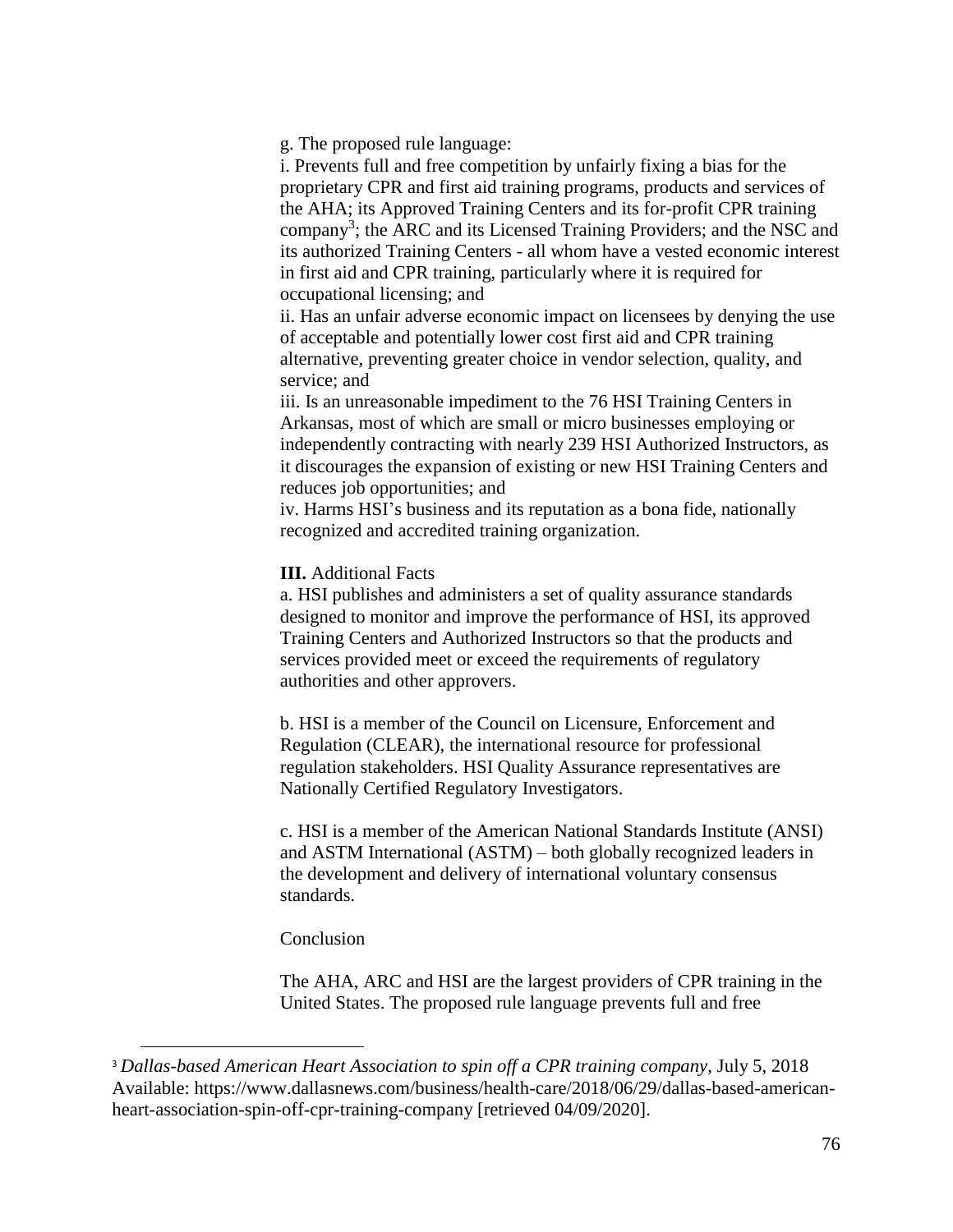competition by unfairly fixing a bias for the proprietary CPR and first aid training programs, products and services of the AHA, ARC and NSC. The proposed rule language will have an unfair adverse economic impact on licensees, is an unreasonable and unnecessary impediment to HSI Training Centers and Authorized Instructors and harms HSI's business. Amending the proposed rule language as requested will resolve these problems, while achieving the goal of maintaining the quality measures necessary to protect public health and safety.

We support regulations that do not harm employment, competition, or innovation. We value, believe in, and promote successful completion of a valid CPR and first aid training program as an important component in protecting public safety, health, and welfare. We look forward to helping the Board protect the health and safety of the citizens of Arkansas.

**RESPONSE:** The agency will add "the Health & Safety Institute" to the list of approved vendors for First Aid and CPR certification.

Lacey Johnson, an attorney with the Bureau of Legislative Research, asked the following questions and received the following responses:

**1.** Are PLPAs specifically referenced in the Arkansas Code, or do they fall under another category? **RESPONSE:** PLPAs are not specifically referenced in Arkansas Code. They fall under the definition for "child placement agency" and "child welfare agency" as defined in A.C.A. § 9- 28-402.

**2.** Is there specific statutory authority for the requirement that resource parents be financially able to care for their own needs without the foster care board payment to supplement their income, or is this a DCFS policy decision?

**RESPONSE:** Arkansas Code Annotated § 9-28-405(a)(1) requires the Child Welfare Agency Review Board (CWARB) to promulgate and publish rules setting the minimum standards governing the granting, revocation, refusal, conversion, and suspension of licenses for a child welfare agency and the operation of a child welfare agency. The rules that the CWARB has promulgated to this effect are the Minimum Licensing Standards for Child Welfare Agencies. Minimum Licensing Standard 206.5 requires that the foster family shall provide documentation of sufficient financial resources to meet their needs. DCFS, as a child welfare agency itself, then expands upon this in the proposed rule to include the language about financially meeting their own needs without the foster care board payment to supplement their income. DCFS believes it has the statutory authority for this decision under A.C.A. § 9-28-103 and this would apply to PLPAs who accept placement of children in DHS custody.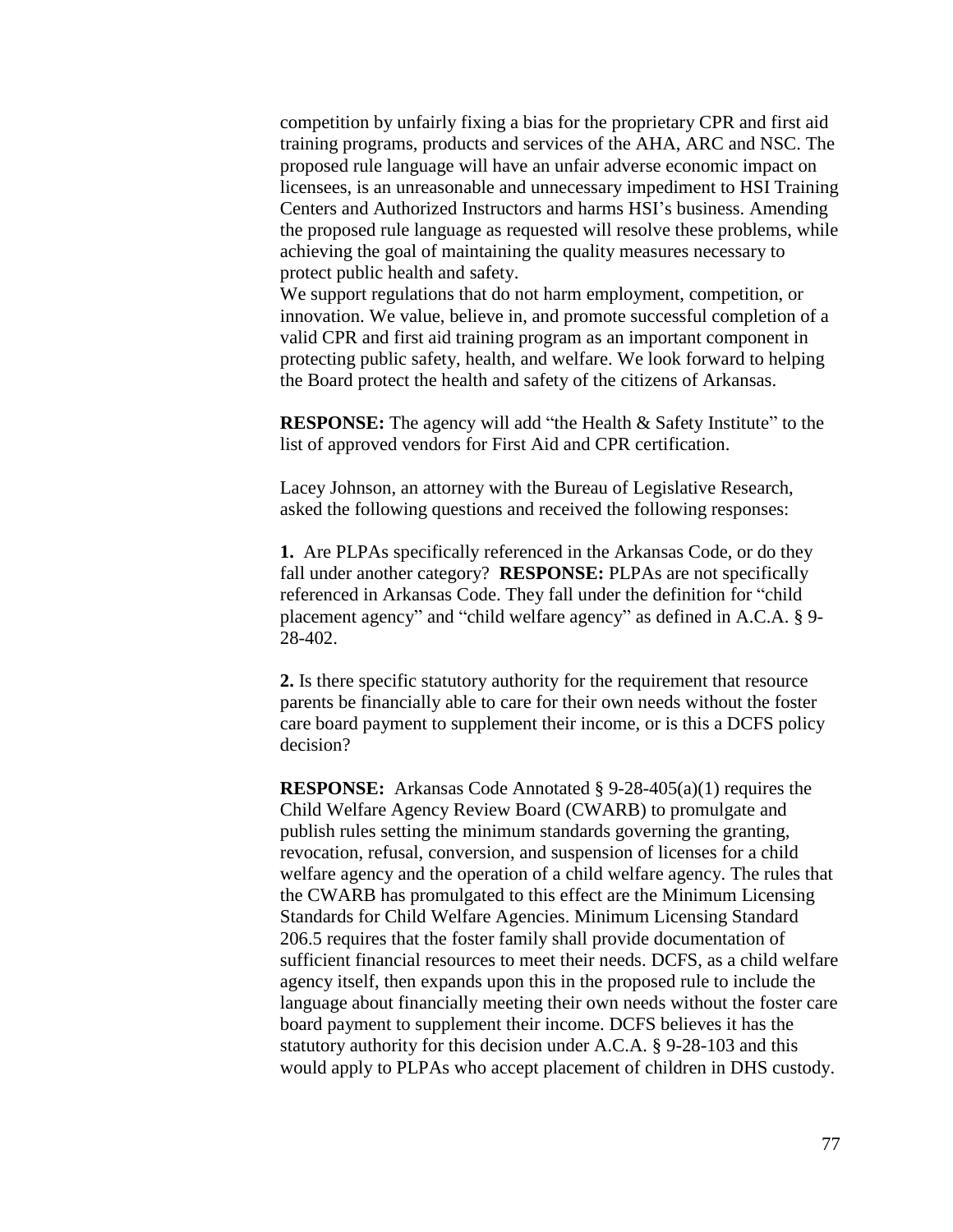**3.** Is there specific authority for the provision that PLPAs are expected to accept placement of older children/sibling groups? **RESPONSE:** DCFS believes it has the statutory authority for this decision under A.C.A. § 9- 28-103.

**4.** What is the difference between a PLPA home and a DCFS resource home, other than the involvement of the private agency? **RESPONSE:** For PLPAs that accept placement of children in DHS custody, there are no differences. Both must meet Minimum Licensing Standards for Child Welfare Agencies and DCFS policy requirements.

**5.** Why must resource parents choose between being a PLPA home or being a DCFS resource home? **RESPONSE:** Minimum Licensing Standards for Child Welfare Agencies 210.1 states that a foster home shall be approved by only one (1) agency.

The proposed effective date is October 1, 2020.

**FINANCIAL IMPACT:** The agency indicated that this rule does not have a financial impact.

**LEGAL AUTHORIZATION:** The Department of Human Services has the responsibility to "administer or supervise all child welfare activities in accordance with" the Department's rules. Ark. Code Ann. § 20-76- 201(2). The Department's Division of Children and Family Services has the responsibility to "ensure child placements support the goal of permanency for children . . . and ensure the health, safety, and well-being of children when the division is responsible for the placement and care of a child," *see* Ark. Code Ann. § 9-28-103(a)(6)-(7), and it also has the authority to promulgate rules necessary to carry out these duties. Ark. Code Ann. § 9-28-103(b).

# **13. DEPARTMENT OF HUMAN SERVICES, DIVISION OF COUNTY OPERATIONS (Mr. Mark White, Ms. Mary Franklin)**

## **a. SUBJECT: Medical Services Policy Manual Section E-200**

## **DESCRIPTION:**

#### **Statement of Necessity**

The change is necessary in order to comply with the Tax Cuts and Jobs Act of 2017 (TCJA, P.L. 115-97), Helping Ensure Access for Little Ones, Toddlers, and Hopeful Youth by Keeping Insurance Delivery Stable Act (HEALTHY KIDS Act, P.L. 115-120), and the Bipartisan Budget Act of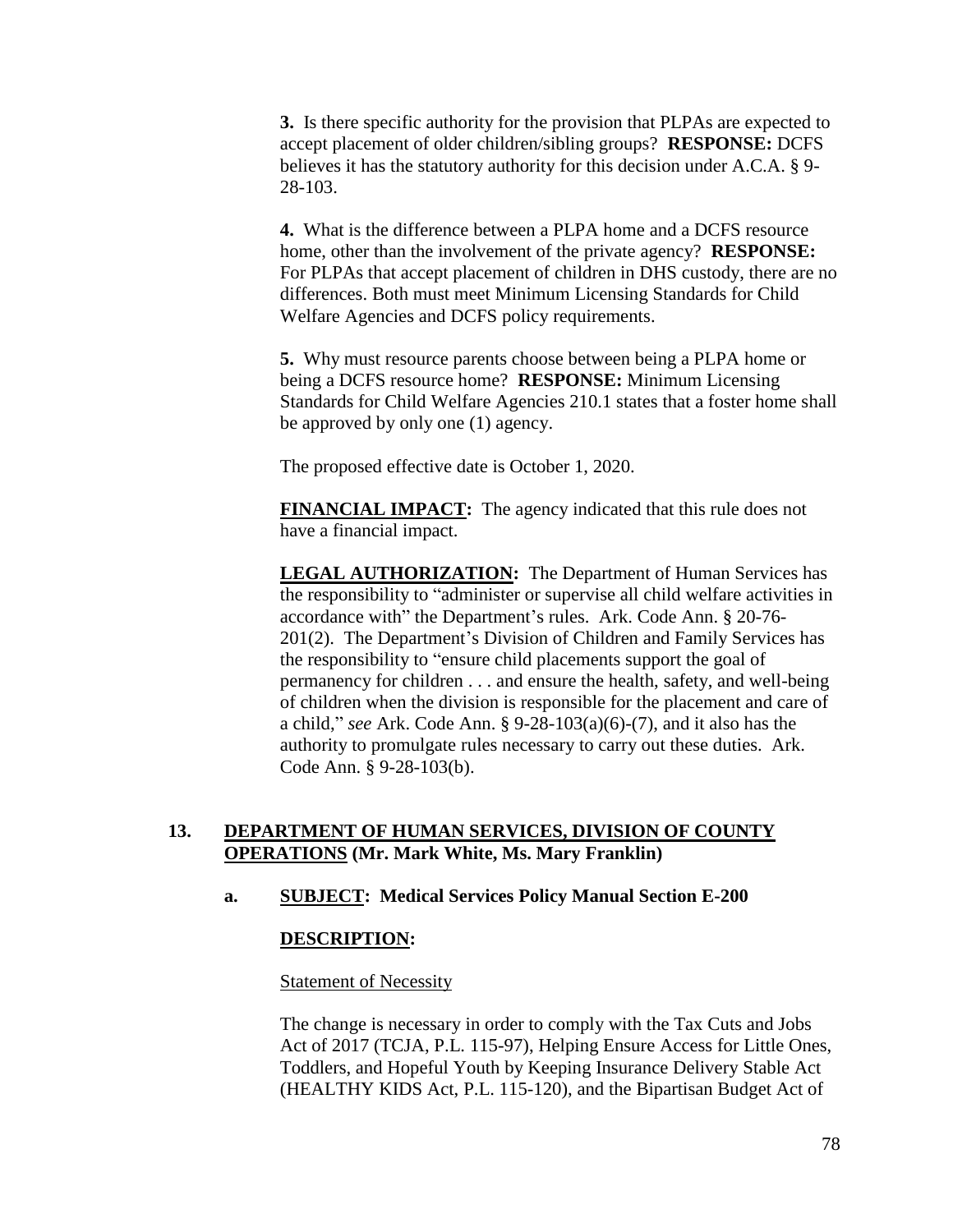2018 (BBA of 2018, P.L. 115-123). Also, the business processes are being removed from the Medical Services Policy Manual and relocated into a business process manual.

#### Rule Summary

Effective August 1, 2020, the Division of County Operations, Medical Services Policy Manual is being revised as follows:

- E-210: Clarified language and fixed grammatical errors

- E-220: Added Transitional Medicaid to the groups for which MAGI methodology is used to determine financial eligibility

- E-230: Removed example scenario
- E-240: Added clarifying language
- E-250: Removed example scenario
- E-251: Removed example scenario
- E-260: Added clarifying language
- E-261: Updated the section to comply with federal regulations
- E-262: Updated the section to comply with federal regulations
- E-263: Removed example scenarios
- E-264: Removed example scenario
- E-265: Added clarifying language and removed example scenario
- E-266: Changed caseworker to eligibility worker
- E-267: Added clarifying language
- E-268: Added clarifying language

- E-269: Changed section name from "Who is Eligible" to "Undue Hardship for Lottery/Gambling Winnings." Deleted example scenario and updated the language in this section to cover Undue Hardship for Lottery/Gambling Winnings

**PUBLIC COMMENT:** No public hearing was held on this rule. The public comment period expired on June 14, 2020. The agency indicated that it received no public comments.

Lacey Johnson, an attorney with the Bureau of Legislative Research, asked the following questions and received the following responses:

**1.** Section E-261 states, "Income greater than or equal to \$80,000 to \$89,999 is countable income for two months, divided equally." 42 U.S.C. § 1396a(e)(14)(K)(i)(II) uses the language "greater than or equal to \$80,000 but less than \$90,000." Is DHS comfortable that the proposed language accurately indicates the applicable income range? **RESPONSE:**  Yes, a specific amount is used to be clearer for staff.

**2.** Section E-267 excludes the Full Pregnant Women and Parent Caretaker Relative categories of assistance from the five percent gross income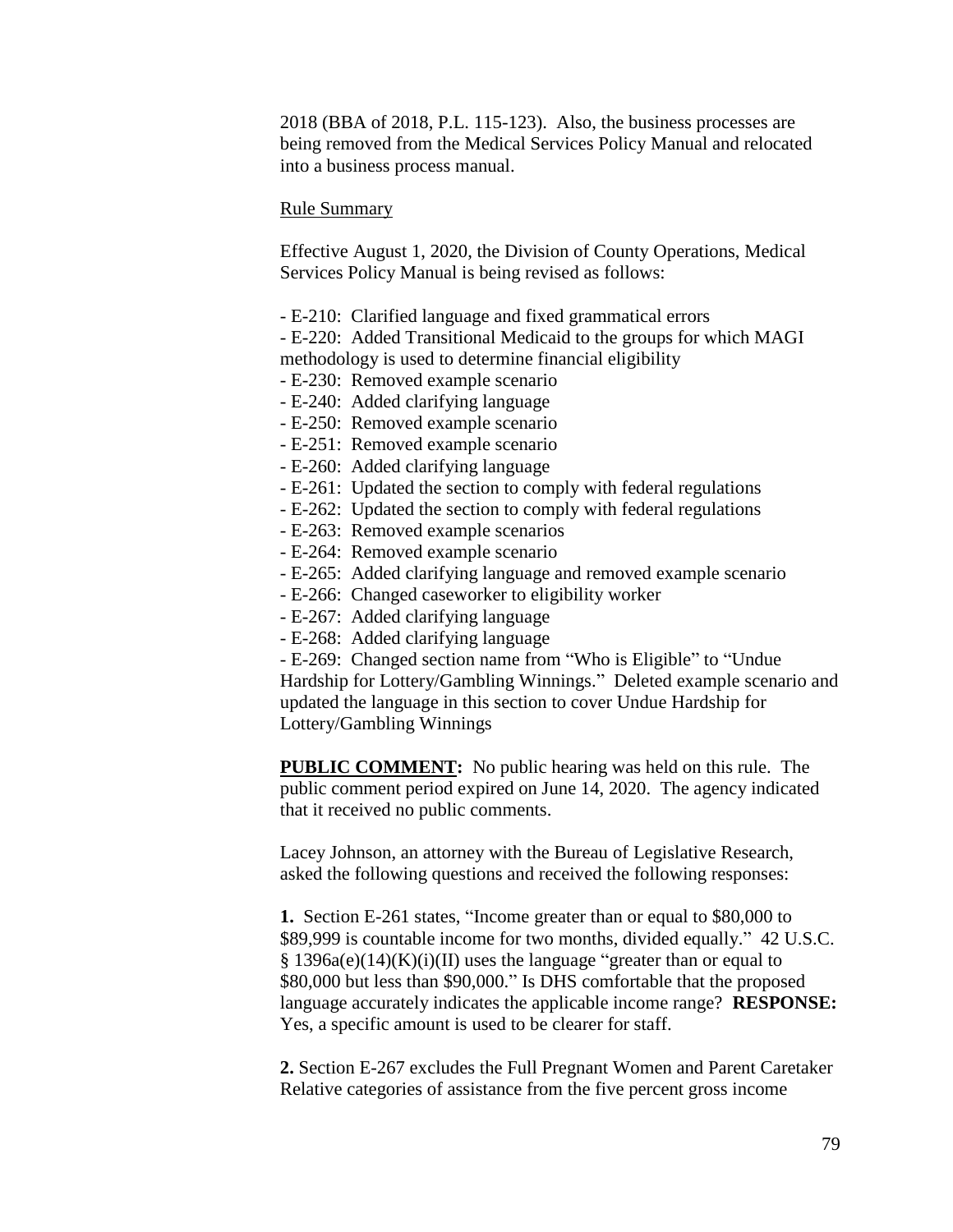disregard. Is there specific authority for these exclusions? **RESPONSE:** 42 CFR 435.100 and 42 CFR 435.116.

**3.** Are the undue hardship factors in Section E-268 taken from somewhere, or were they formulated for this rule? **RESPONSE:** They were formulated for this rule.

The proposed effective date is August 1, 2020.

**FINANCIAL IMPACT:** The agency indicated that this rule has no financial impact.

**LEGAL AUTHORIZATION:** The Department of Human Services is tasked with administering assigned forms of public assistance and other welfare activities or services that may be vested in it. Ark. Code Ann. § 20-76-201(1). The Department may "[m]ake rules and take actions as are necessary or desirable to carry out" this duty. Ark. Code Ann. § 20- 76-201(12). "The appropriate division of the Department . . . is authorized to establish and maintain an indigent medical care program." Ark. Code Ann. § 20-77-107(a)(1). The Department and its divisions are specifically authorized to promulgate rules as necessary to conform programs to federal law and receive federal funding. Ark. Code Ann. § 25-10-129(b).

# **14. DEPARTMENT OF HUMAN SERVICES, DIVISION OF MEDICAL SERVICES (Mr. Mark White, Ms. Janet Mann)**

## **a. SUBJECT: Ambulance Services – SPA 2020-0009 and Transportation Provider Manual**

# **DESCRIPTION:**

## **Statement of Necessity**

A revision to the Arkansas Medicaid State Plan is necessary to increase rates for ambulance services in the Medicaid transportation program based upon a rate review by DHS, as required by Executive Order 19-02. The revisions to the transportation manual clarify who can sign the physician certification statement, how to calculate number of miles traveled, exclusions, and billing processes.

## Rule Summary

Rates in the Ambulance program will increase by eleven percent (11%) based upon rate review of the service. The rate increase was recommended upon a regular rate review process.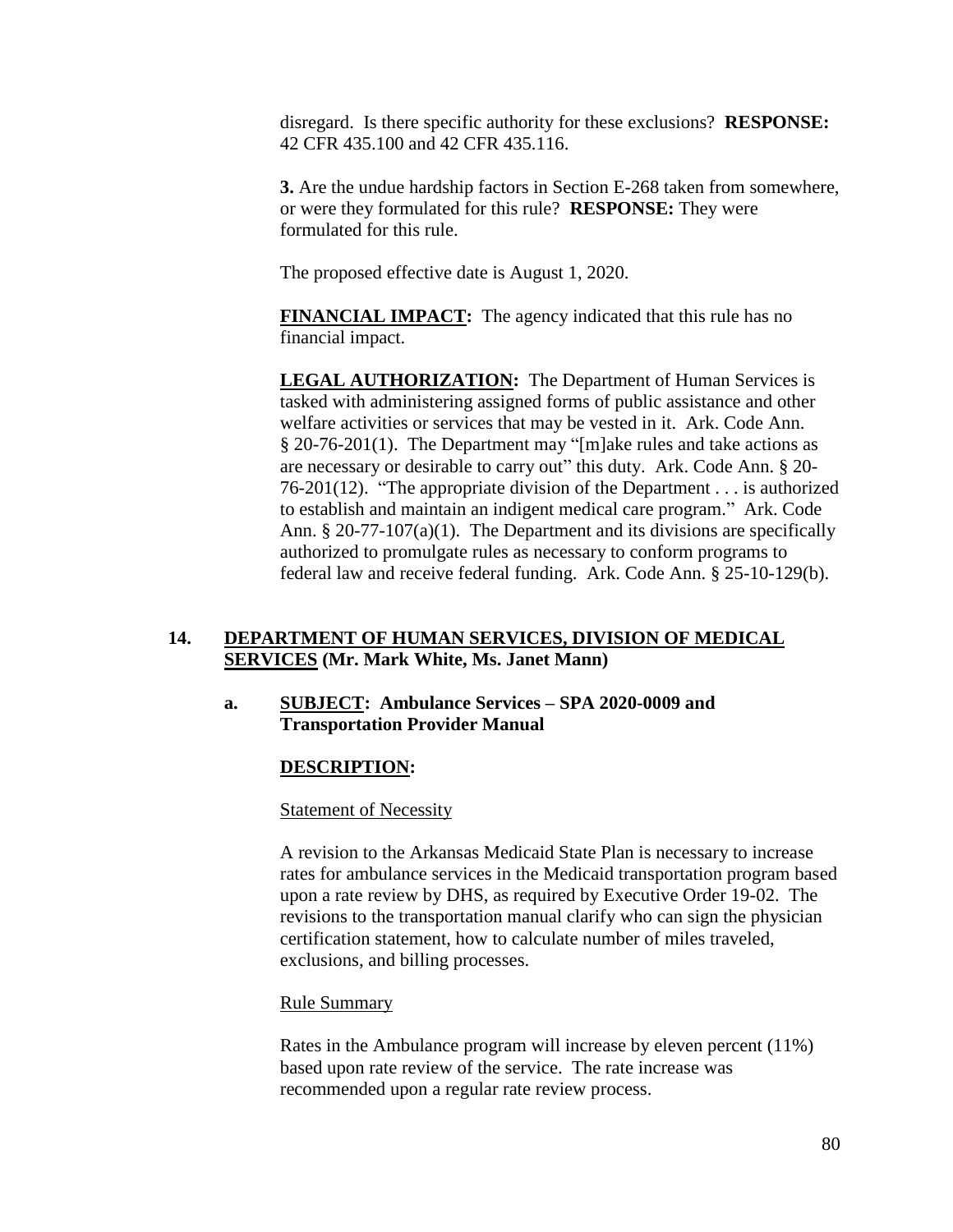- Section 201.100 clarifies provider participation and enrollment requirements for ambulance transportation providers applying to be reimbursed for Advanced Life Support services.

- Section 204.000 of the transportation manual is revised to clarify who can sign the physician certification statement.

- Section 205.000 of the manual is revised to clarify that mileage is paid only for that part of the trip the patient is a passenger in the ambulance and acceptable methods of calculating the mileage.

- Section 213.200 clarifies that ambulance service to a doctor's office or clinic is not covered except as described in Section 204.000.

- Section 214.000 is revised to clarify verbiage.

- Section 216.000 is revised to clarify verbiage.

- Section 241.000 is revised to remove methodology no longer in use.

- Section 251.000 clarifies that when more than one ambulance service is provided to one beneficiary on the same date of service, then all service runs must be billed on one claim.

- Section 252.410 is revised to define Advanced Life Support ambulance services and Basic Life Support Services.

- Arkansas Medicaid State Plan is amended at Attachment 4.19-B, Page 8 to indicate the rates for services in the ambulance program will increase effective for claims with dates of service on or after July 1, 2020.

**PUBLIC COMMENT:** No public hearing was held on this rule. The public comment period expired on June 12, 2020. The agency indicated that it did not receive any public comments.

Lacey Johnson, an attorney with the Bureau of Legislative Research, asked the following questions and received the following responses:

**1.** What is the status on CMS approval for the SPA? **RESPONSE:** The SPA was approved by CMS on June 10, 2020.

**2.** In Section 204.000, under Non-Repetitive Transports, the provider manual lists categories of medical personnel who are permitted to provide certification regarding a patient's condition. This list seems to substantially mirror the list found in 42 CFR  $\S$  410.40(a)(iii), which governs Medicare coverage of ambulance services. However, the CFR list includes "licensed practical nurse," "social worker," and "case manager." Is there a specific reason that the proposed rules do not allow for certification by an individual who falls into one of these three categories?

**RESPONSE:** You are correct in that we were trying to align more with Medicare policy. However, we were not comfortable expanding the certification to all providers at this time. We have historically required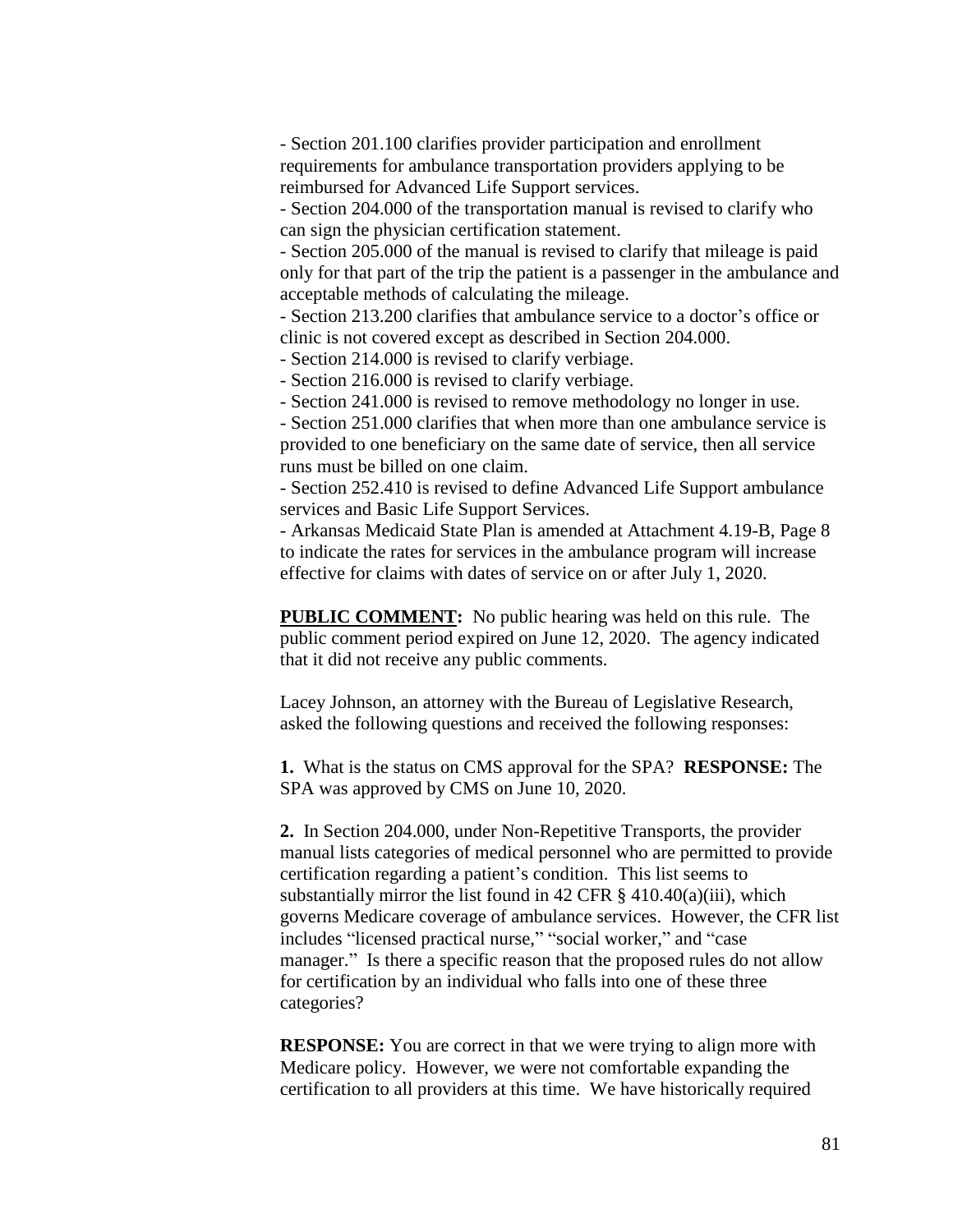physicians to complete the certification, but feedback from providers indicated that more flexibility was desired. We wanted to move in that direction, but after consultation with our clinical staff, decided to limit it to clinicians who could use some medical judgment and would not be limited to only repeating what was in the chart.

The proposed effective date is pending legislative review and approval.

**FINANCIAL IMPACT:** The agency indicated that this rule has a financial impact.

Per the agency, the additional cost of the rule is estimated at \$4,472,065 for the current fiscal year (\$1,271,408 in general revenue and \$3,200,657 in federal funds) and \$4,472,065 for the next fiscal year (\$1,271,408 in general revenue and \$3,200,657 in federal funds). The total estimated cost by fiscal year to state, county, and municipal government to implement the rule is estimated at \$1,271,408 for the current fiscal year and \$1,271,408 for the next fiscal year.

The agency indicated that there is a new or increased cost or obligation of at least \$100,000 per year to a private individual, private entity, private business, state government, county government, municipal government, or to two or more of those entities combined. Accordingly, the agency provided the following written findings:

### *(1) a statement of the rule's basis and purpose;*

As required by Executive Order 19-02, the rate review process for Ambulance Services was completed in November 2019. The review resulted in a recommended increase of 11% for ambulance services performed in the Transportation program. A revision of the Arkansas Medicaid Transportation Policy was necessary to clarify who can sign the physician certification statement; how to calculate the number of miles traveled; exclusions; and billing processes.

## *(2) the problem the agency seeks to address with the proposed rule, including a statement of whether a rule is required by statute;*

As required by Executive Order 19-02, the rate review process for Ambulance Services was completed in November 2019. The review resulted in a recommended increase of 11% for ambulance services performed in the Transportation program. A revision of the Arkansas Medicaid Transportation Policy was necessary to clarify who can sign the physician certification statement; how to calculate the number of miles traveled; exclusions; and billing processes.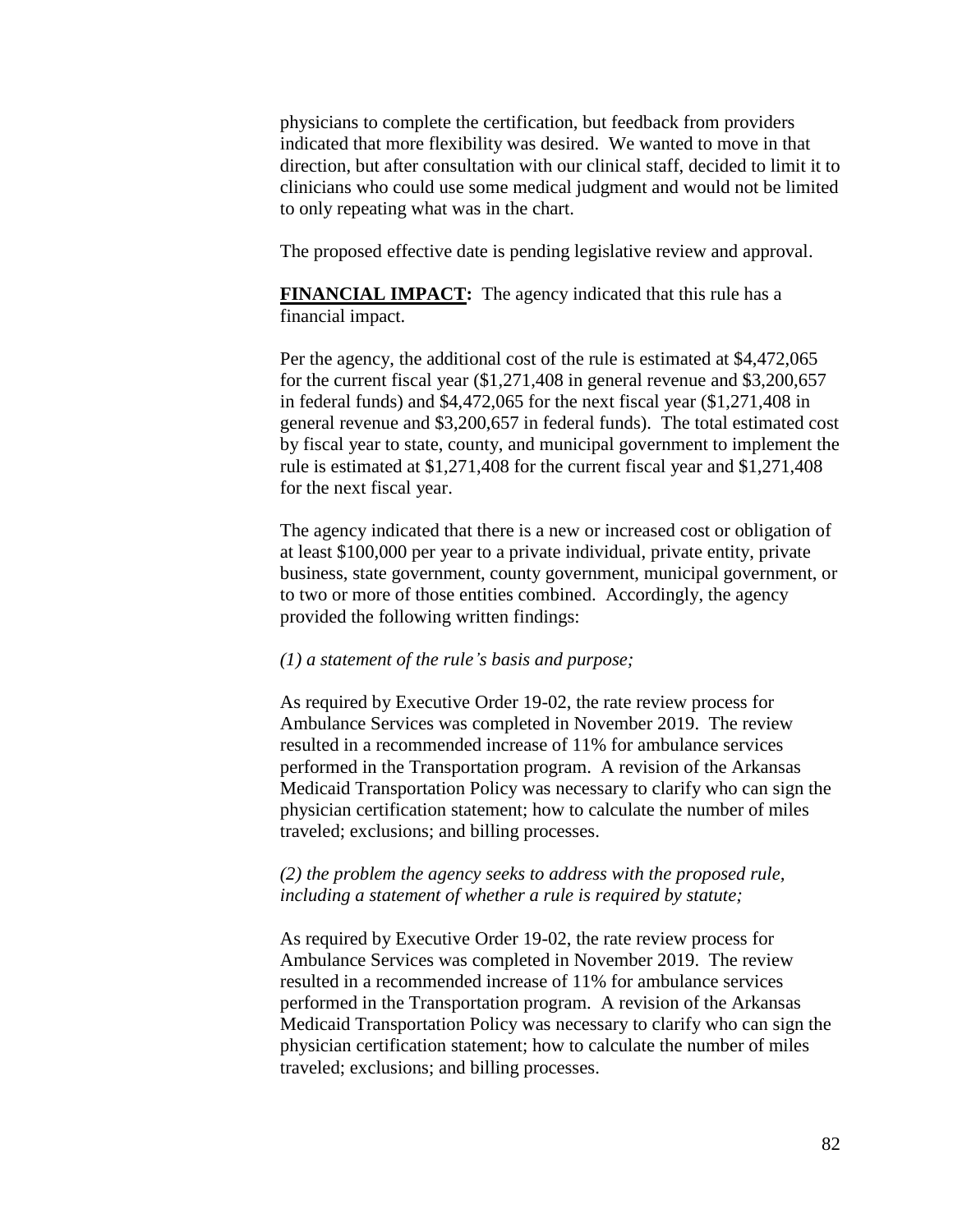*(3) a description of the factual evidence that: (a) justifies the agency's need for the proposed rule, and (b) describes how the benefits of the rule meet the relevant statutory objectives and justify the rule's costs;*

As required by Executive Order 19-02, the rate review process for Ambulance Services was completed in November 2019. The review resulted in a recommended increase of 11% for ambulance services performed in the Transportation program based on a comparison to surrounding states.

*(4) a list of less costly alternatives to the proposed rule and the reasons why the alternatives do not adequately address the problem to be solved by the proposed rule;*

There are no less costly alternatives.

*(5) a list of alternatives to the proposed rule that were suggested as a result of public comment and the reasons why the alternatives do not adequately address the problem to be solved by the proposed rule;*

None at this time.

*(6) a statement of whether existing rules have created or contributed to the problem the agency seeks to address with the proposed rule and, if existing rules have created or contributed to the problem, an explanation of why amendment or repeal of the rule creating or contributing to the problem is not a sufficient response; and*

None.

*(7) an agency plan for review of the rule no less than every ten years to determine whether, based upon the evidence, there remains a need for the rule including, without limitation, whether: (a) the rule is achieving the statutory objectives,*

*(b) the benefits of the rule continue to justify its costs, and (c) the rule can be amended or repealed to reduce costs while continuing to achieve the statutory objectives.*

Ambulance rates will be reviewed no less frequently than every four years in accordance with EO 19-02.

**LEGAL AUTHORIZATION:** The Department of Human Services has the responsibility to administer assigned forms of public assistance and is specifically authorized to maintain an indigent medical care program (Arkansas Medicaid). *See* Ark. Code Ann. §§ 20-76-201(1), 20-77-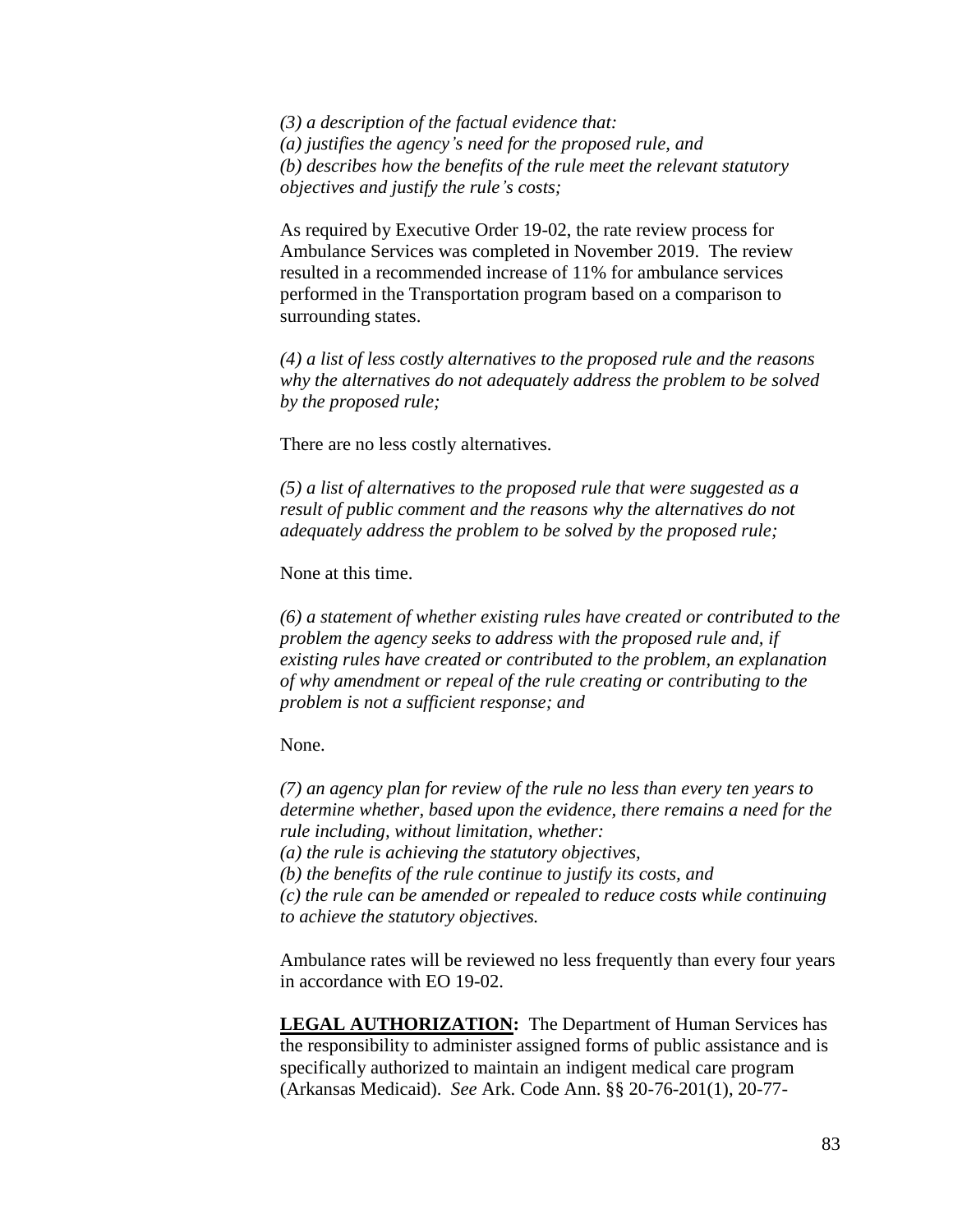$107(a)(1)$ . The Department has the authority to make rules that are necessary or desirable to carry out its public assistance duties. Ark. Code Ann. § 20-76-201(12). The Department and its divisions also have the authority to promulgate rules as necessary to conform their programs to federal law and receive federal funding. Ark. Code Ann. § 25-10-129(b). Portions of these revisions incorporate the federal regulations regarding Medicare coverage of ambulance services, including origin and destination requirements, special nonemergency transport requirements, and who may sign a certification statement. *See* 42 C.F.R. § 410.40.

- **b. Medication Assisted Treatment Including the Following Provider Manuals: Federally Qualified Health Center 1-19, Hospital-5-19, Nurse Practitioner-3-19, Outpatient Behavioral Health Services-1-19, Physician-4-19 and Rural Health Clinic-1-19; Pharmacy-2-19; Section I-4-19; State Plan Amendment #2020-0013**
- **15. DEPARTMENT OF LABOR AND LICENSING, DIVISION OF OCCUPATIONAL & PROF. LICENSING BOARDS AND COMMISSIONS, AUCTIONEER'S LICENSING BOARD**

**a. SUBJECT: Rules of the Arkansas Auctioneer's Licensing Board**

**16. DEPARTMENT OF LABOR AND LICENSING, DIVISION OF OCCUPATIONAL & PROF. LICENSING BOARDS AND COMMISSIONS, STATE BOARD OF BARBER EXAMINERS (Ms. Phyllis Jacobsen, Ms. Denise Oxley)**

## **a. SUBJECT: Rules for Barbering**

**DESCRIPTION:** This amendment to Rule Number 023.00.18-002, "Revisions to the Rules and Regulations for Barbering including Safety and Sanitation," is due to Acts of 2019 Legislation:

Act 315, Eliminate references to the word "regulations". Act 386, To make technical corrections

Act 426, Temporary and provisional licenses

Act 820, Military licensure

Act 893, Use the word Rule and eliminate "Regulations"

Act 910, Transformation and Efficiencies Act of 2019, changing title to **Director** 

Act 990, Pre-licensure determination for felony

Act 1011 Basic educational background for reciprocities.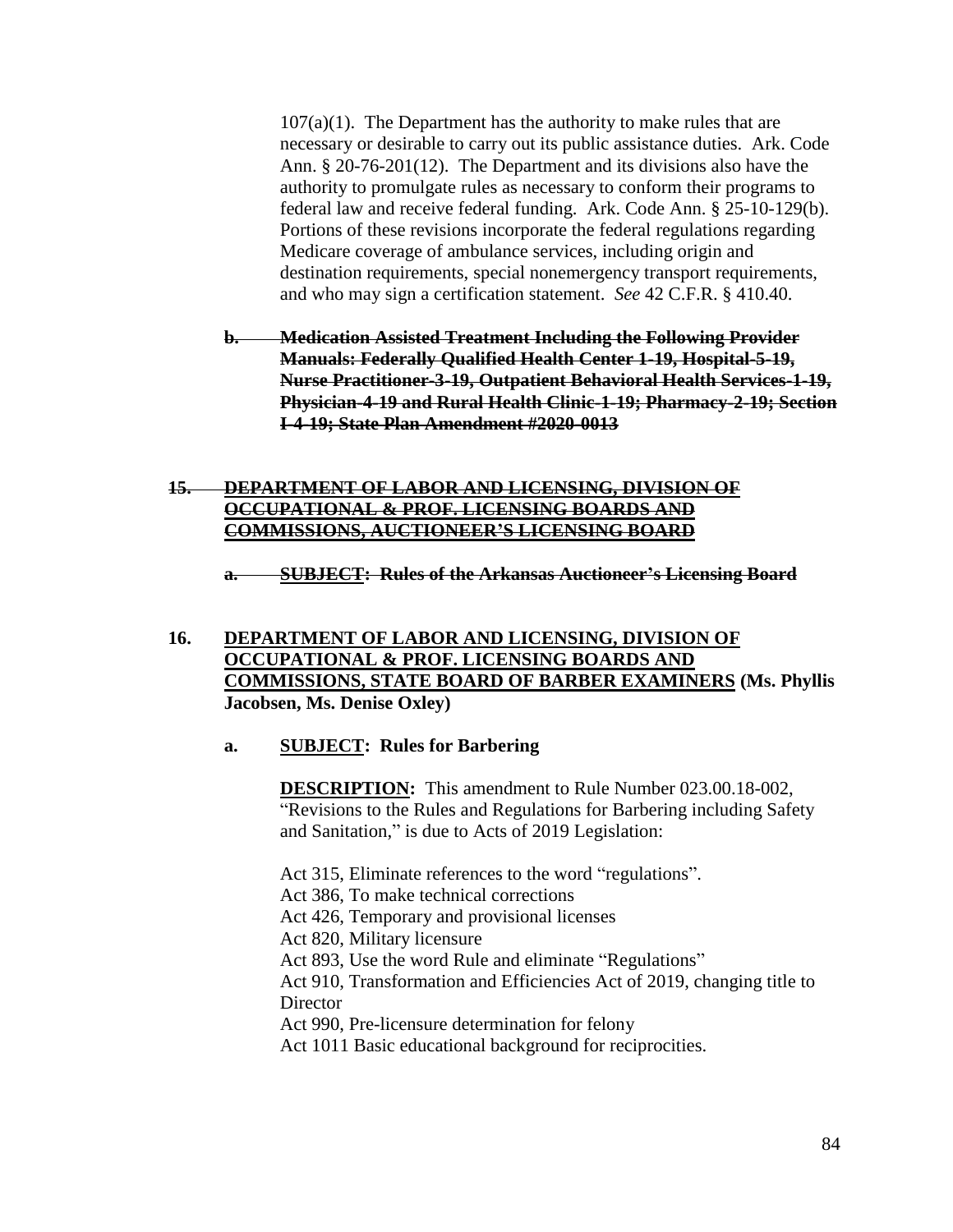These changes, along with revisions requested by the board, will effectively bring our rules into compliance.

**PUBLIC COMMENT:** A public hearing was not held in this matter. The public comment period expired on June 2, 2020. The State Board of Barber Examiners did not receive any public comments.

Suba Desikan, an attorney with the Bureau of Legislative Research, asked the following questions and received the following responses thereto:

**QUESTION 1:** In reference to the addition of Rule 5(E), concerning display of the inspection report:

(a) Could you please explain what an inspection report is? **RESPONSE:** An inspection report is a report generated by a board inspector or board member pursuant to Ark. Code Ann. § 17-20-206(c) which authorizes inspections of barbershops or barber schools "at any time during business hours."

(b) If inspection reports are the reports generated by inspection of barbershops by the board or board-authorized individuals, how often are inspections done (biannually, annually, monthly, only upon renewal, etc.)? **RESPONSE:** Barbershops and barber schools are inspected at least twice per year and more frequently if a complaint or other need arises.

(c) Is this provision added pursuant to the general rulemaking authority in Ark. Code Ann. § 17-20-206, or is there specific statutory authority for this provision elsewhere? **RESPONSE:** This provision is added pursuant to the general rulemaking authority in Ark. Code Ann. § 17-20-206. It is similar to a rule of the Cosmetology Board.

**QUESTION 2:** Concerning Rule 15(A)(2), what would the board consider to be "reasonable time?" **ANSWER:** The board did not define "reasonable time" for the purposes of Rule  $15(A)(2)$ , but would consider fifteen (15) business days a reasonable period of time.

The proposed effective date is pending legislative review and approval.

**FINANCIAL IMPACT:** The board indicated that the proposed rules do not have a financial impact.

**LEGAL AUTHORIZATION:** The State Board of Barber Examiners has authority to make and promulgate reasonable rules for the administration of Title 17, Chapter 20 of the Arkansas Code concerning barbers. *See* Ark. Code Ann. § 17-20-206(a). The proposed rules implement the following Acts of the 2019 Regular Session: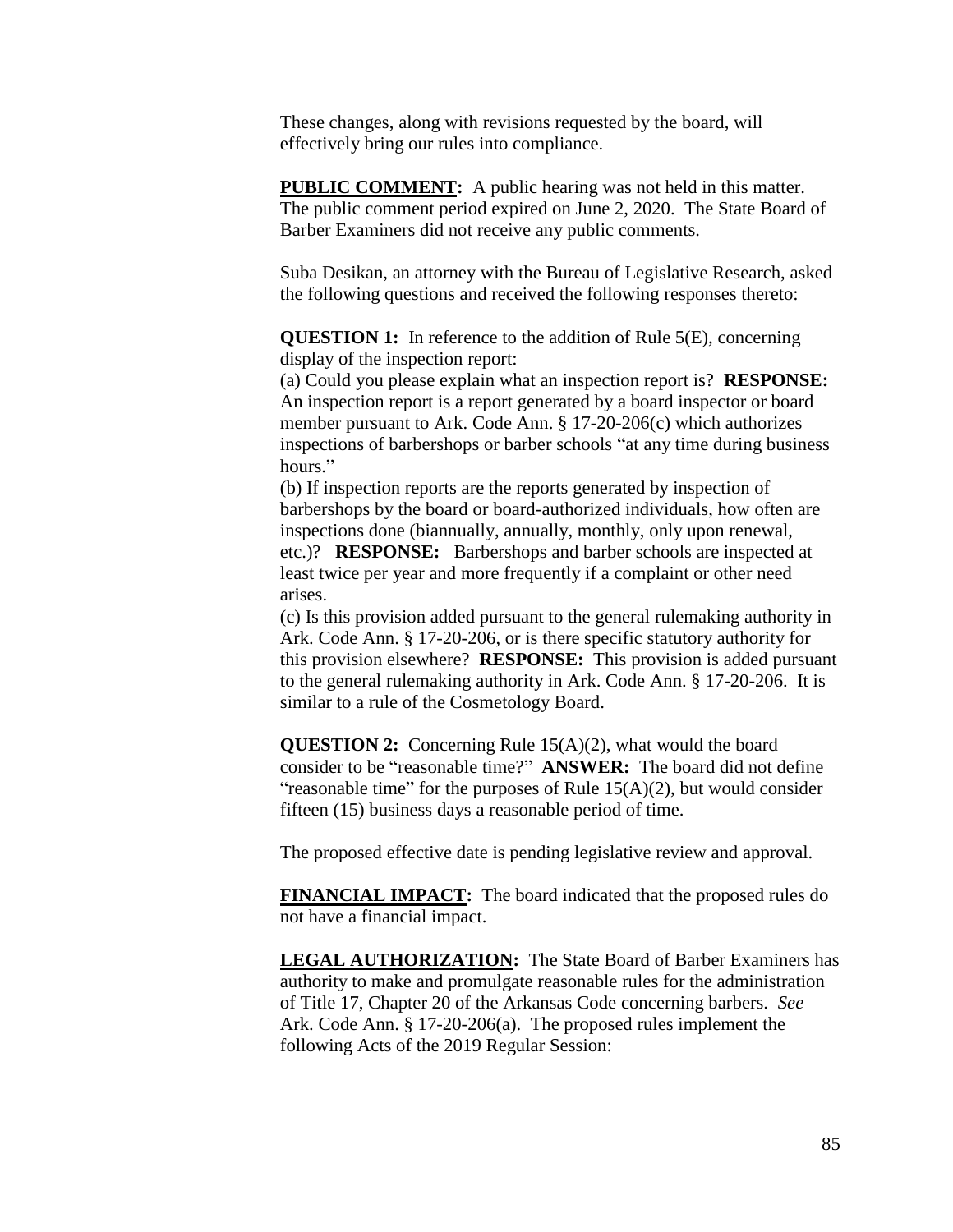Act 315 of 2019, sponsored by Representative Jim Dotson, provided for the uniform use of the term "rule" for an agency statement of general applicability and future effect that implements, interprets, or prescribes law or policy, or describes the organization, procedure, or practice of an agency. *See* Act 315 of 2019.

Act 386 of 2019, sponsored by Senator Jason Rapert, made technical corrections to Title 17 of the Arkansas Code concerning professions, occupations, and businesses. Changes were made to Ark. Code Ann. §§ 17-20-409(b) and 17-20-424(a) concerning barber schools. *See* Act 386 of 2019, §§ 4 and 5.

Act 426 of 2019, sponsored by Representative Bruce Cozart, created the Red Tape Reduction Expedited Temporary and Provisional Licensure Act and authorized occupational licensing entities to grant expedited temporary and provisional licensing for certain individuals. The Act required occupational licensing entities to promulgate rules adopting "the least restrictive requirements" for occupational licensure for certain individuals. *See* Act 426 of 2019, § 3(b).

Act 820 of 2019, sponsored by Senator Missy Irvin, amended the law concerning the occupational licensure of active duty service members, returning military veterans, and their spouses to provide for automatic licensure. The Act required occupational licensing agencies to grant automatic occupational licensure to these individuals if they hold a substantially equivalent occupational license in good standing issued by another state, territory or district of the United States. *See* Act 820 of 2019, § 2(b).

Act 910 of 2019, sponsored by Representative Andy Davis, created the Department of Labor and Licensing as a cabinet-level department. *See* Ark. Code Ann. § 25-43-1101. The State Board of Barber Examiners was transferred to the newly created department. *See* Act 910 of 2029, § 5265. The position of "Executive Secretary" of the board was re-named as the "Director" of the board. *See* Act 910, § 5411.

Act 990 of 2019, sponsored by Senator John Cooper, amended the laws regarding criminal background checks for professions and occupations to obtain consistency regarding criminal background checks and disqualifying offenses for licensure. The Act required licensing entities to promulgate rules to implement the Act. *See* Act 990 of 2019, § 2.

Act 1011 of 2019, sponsored by Representative Jim Dotson, amended the law concerning licensing, registration, and certification for certain professions and established a system of endorsement, recognition, and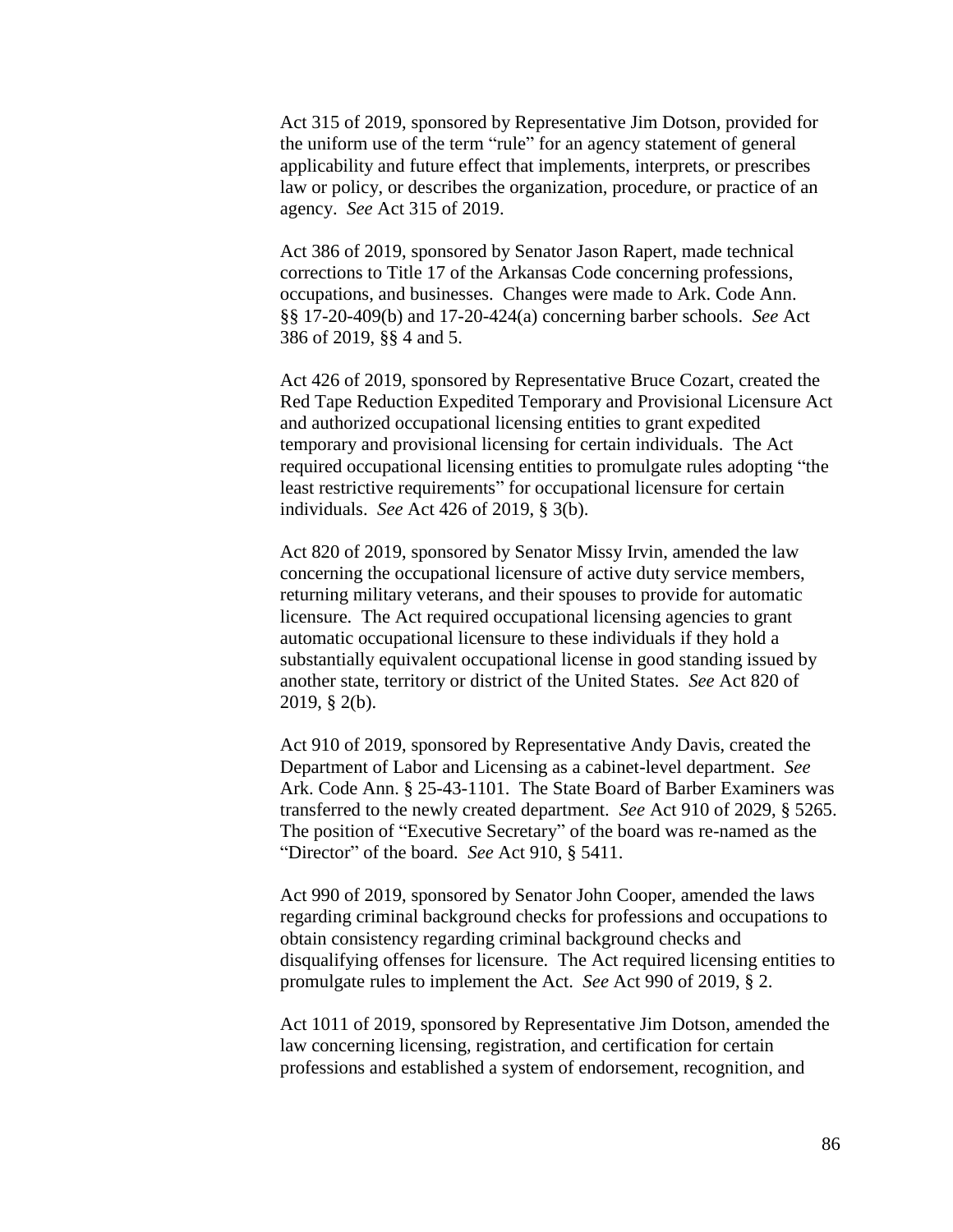reciprocity for licensing, registration, and certification for certain professions. *See* Act 1011 of 2019.

# **17. DEPARTMENT OF LABOR AND LICENSING, DIVISION OF OCCUPATIONAL & PROF. LICENSING BOARDS AND COMMISSIONS, MANUFACTURED HOME COMMISSION (Mr. Aaron Howard, Ms. Denise Oxley)**

# **a. SUBJECT: Rules Including General Installation & Anchoring Specifications**

**DESCRIPTION:** The Arkansas Manufactured Home Commission is proposing changes to its Rules Including General Installation and Anchoring Specifications. The proposed rule changes will bring the existing Rule into conformance with the applicable requirements set forth by the 2019 legislative session, and the federal requirements for a State's Dispute Resolution Program.

In accordance with Act 315 of 2019, applicable instances of use of the word, "regulations" have been changed to "rules." Where the word "regulations" remains in the proposed rule, it references federal regulations.

In accordance with Act 426 of 2019, Sections 303 and 304 contain subsections for reciprocity and provisional licensure.

In accordance with 24 CFR 3288, Section 404(A) and (B) now have similar language to the federal statute, making clear the criteria for receipt of consumer complaints for alleged defects and for dispute resolution.

**PUBLIC COMMENT:** A public hearing was held in this matter on June 2, 2020. The public comment period expired on May 28, 2020. The Arkansas Manufactured Home Commission received no public comments.

The proposed effective date of this rule is August 3, 2020.

**FINANCIAL IMPACT:** The commission indicated the proposed rules do not have a financial impact.

**LEGAL AUTHORIZATION:** The Manufactured Home Commission has authority to make rules concerning: **1)** setting uniform, reasonable standards for the proper initial installation of a new manufactures home, which equal or exceed installation standards promulgated under the federal standards; **2)** secondary installation of used manufactured homes; **3)** licensing and certification of manufacturers of manufactured homes or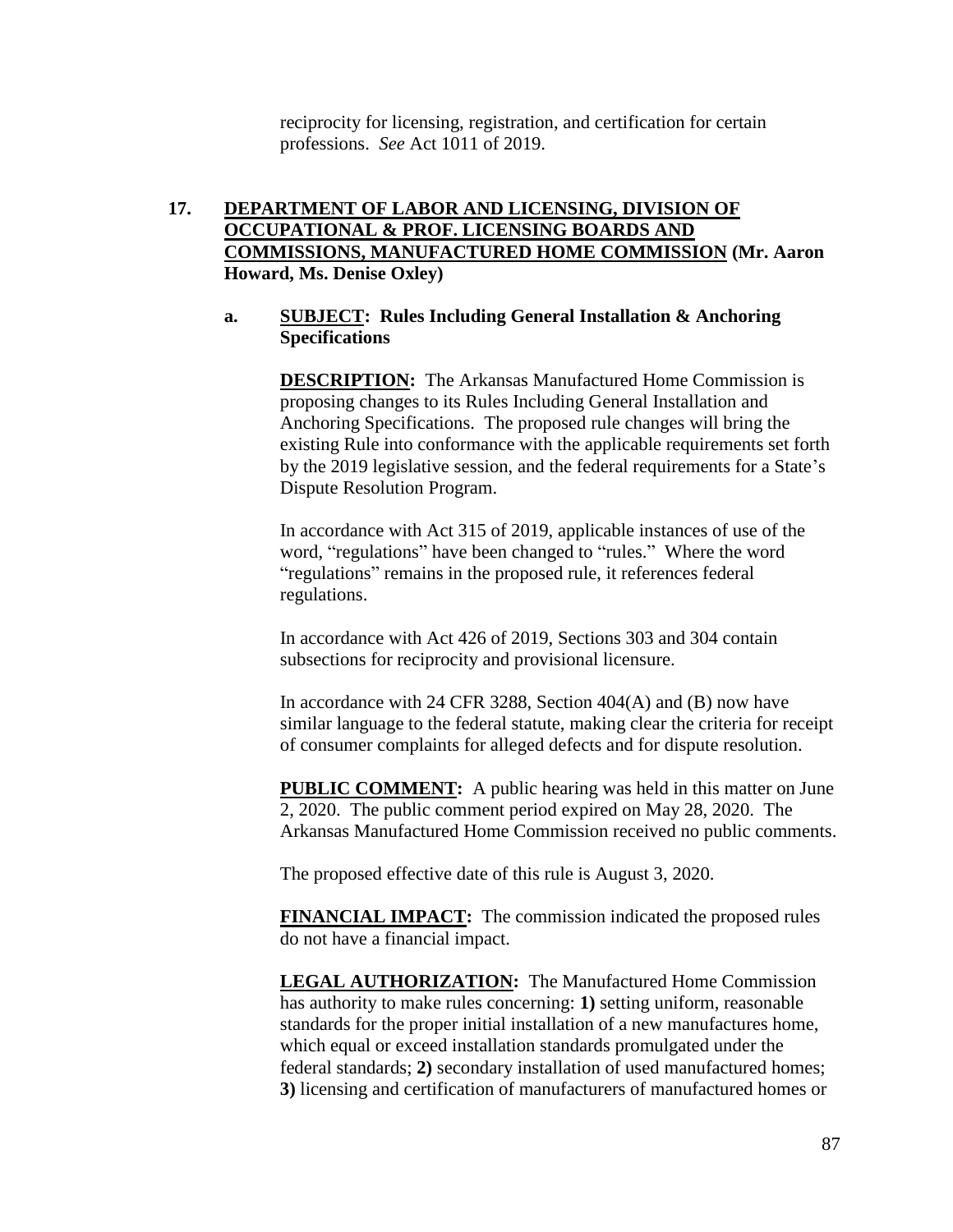modular homes; **4)** licensing and certification of any retailer, salesperson, and others engaged in the sale of manufactured or modular homes; **5)**  licensing, training, and certification of any installer engaged in the installation of manufactured or modular homes; **6)** procedures for investigation and timely resolution of construction or installation defects in manufactured homes that are reported to the commission during the one-year period beginning on the date of installation, including violations of federal standards and violations of the rules governing installation promulgated by the commission; **7)** procedures for investigation and timely resolution of disputes among manufacturers, retailers, and installers of manufactured homes regarding responsibility for the correction or repair of construction or installation defects in manufactured homes that are reported to the commission during the one-year period beginning on the date of installation; **8)** procedures for timely inspection and certification of a percentage of the initial installations of new manufactured homes installed in the state on a sample basis to assure compliance with installation standards adopted by the commission and to comply with requirements set forth by the United States Department of Housing and Urban Development; and **9)** investigation, required corrections, and remedial actions. *See* Ark. Code Ann. §§ 20-25-106(a) and (c).

Pursuant to Ark. Code Ann.  $\S 20-25-106(n)(1)$ , the commission shall adopt rules necessary to comply with the National Manufactured Housing Construction and Safety Standards Act of 1974, 42 U.S.C. § 5401 et seq. Additionally, the commission shall also adopt rules to provide for the effective enforcement of all the Manufactured Home Construction and Safety Standards, 24 C.F.R. § 3280.1 et seq., in order to have the state plan authorized by the National Manufactured Housing Construction and Safety Standards Act of 1974, 42 U.S.C. § 5401 et seq., approved by the United States Secretary of Housing and Urban Development. *See* Ark. Code Ann. § 20-25-106(n)(2).

The director, with approval of the commission, has authority to establish reasonable fees for: **1)** certification, including licensing of manufactured or modular home salespersons and setting up, installing, and anchoring manufactured homes, and **2)** monitoring inspection fees in accordance with the guidelines established by the United States Secretary of Housing and Urban Development and provide for participation in the fee distribution system set out in 24 C.F.R. § 3282.307. *See* Ark. Code Ann. § 20-25-107(d).

The proposed rules implement the following Acts of the 2019 Regular Session: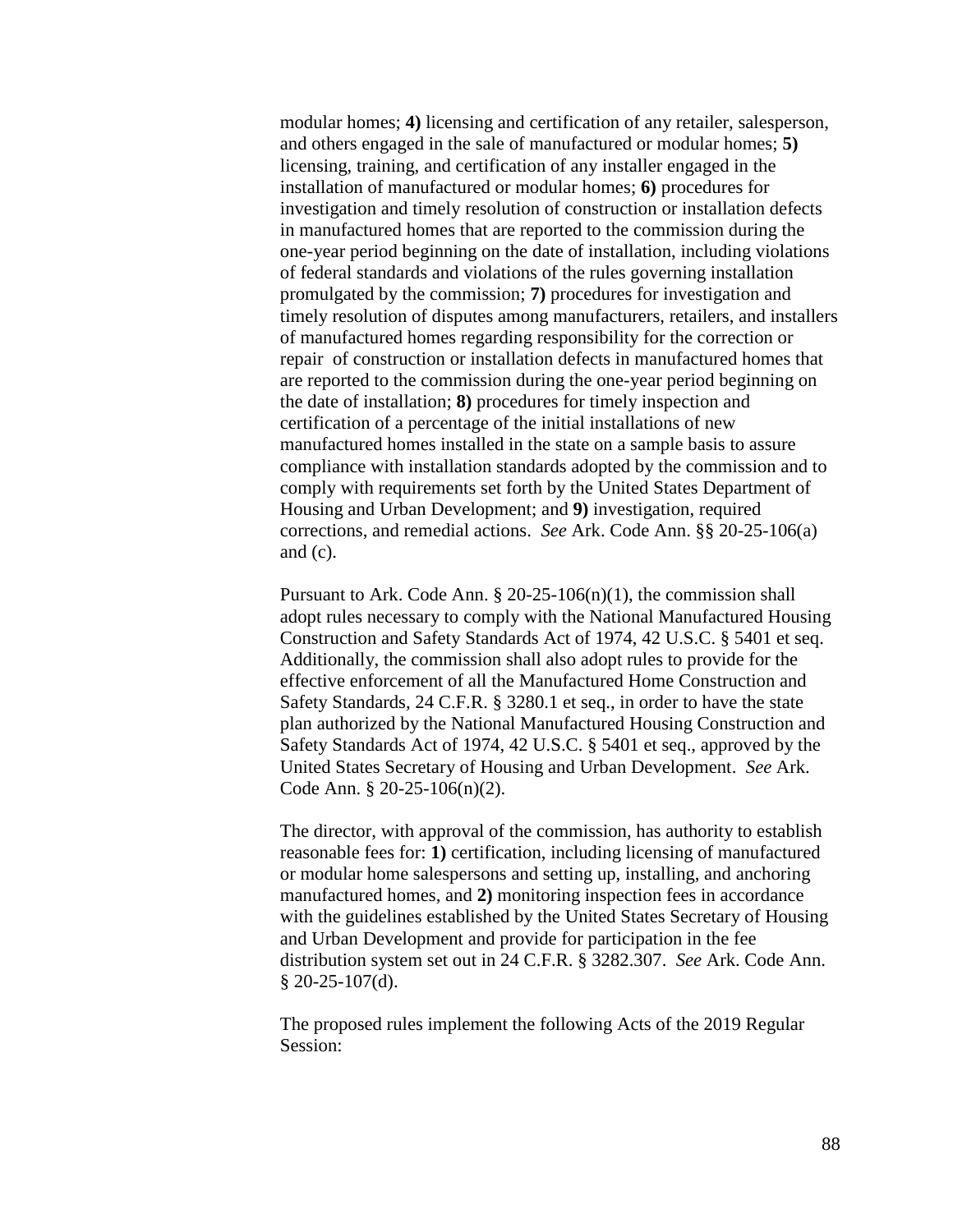Act 315 of 2019, sponsored by Representative Jim Dotson, provides for the uniform use of the term "rule" for an agency statement of general applicability and future effect that implements, interprets, or prescribes law or policy, or describes the organization, procedure, or practice of an agency and includes, but is not limited to, the amendment or repeal of a prior rule throughout the Arkansas Code as envisioned by defining the term in the Arkansas Administrative Procedure Act. *See* Act 315 of 2019,  $§ 1(a)(4).$ 

Act 426 of 2019, sponsored by Representative Bruce Cozart, authorizes occupational licensing entities to grant expedited temporary and provisional licensing for certain individuals. *See* Act 426 of 2019.

# **18. DEPARTMENT OF TRANSFORMATION AND SHARED SERVICES, GEOGRAPHIC INFORMATION SYSTEMS (Mr. Shelby Johnson, Mr. Daniel Phillips)**

## **a. SUBJECT: Standard of Practice No. 1**

**DESCRIPTION:** The Geographic Information System is proposing changes to its Standards of Practice No. 1 rule. This rule was first promulgated in 1982 and the last revision was in 2009. The purpose of this rule is to help safeguard public and private land interest by setting minimum accuracies for land boundary surveys and minimum requirements for research, investigation, monumentation, and plat preparation.

**PUBLIC COMMENT:** A public hearing was not held in this matter. The public comment period expired on May 1, 2020. The GIS Office provided the following summary of comments received and its responses thereto:

1. **Commenter's Name:** Mark Ashley **Commenter's Business/Agency:** Covey Rise Engineering **Date Received:** 9/25/19 **Summary of Comments:** The revision dates should remain so that surveyors could prove that their older plats conform to the standards that were in effect at the time of the survey. **Division's Response to Comment:** This has been reviewed by the Land Survey Advisory Board (LSAB) and determined that it would be good to keep the revision dates so that Standards of Practice compliance can be checked on older plats as needed. **Changes made to Proposed Revision as a result of this comment:** Revision dates to remain in the rule.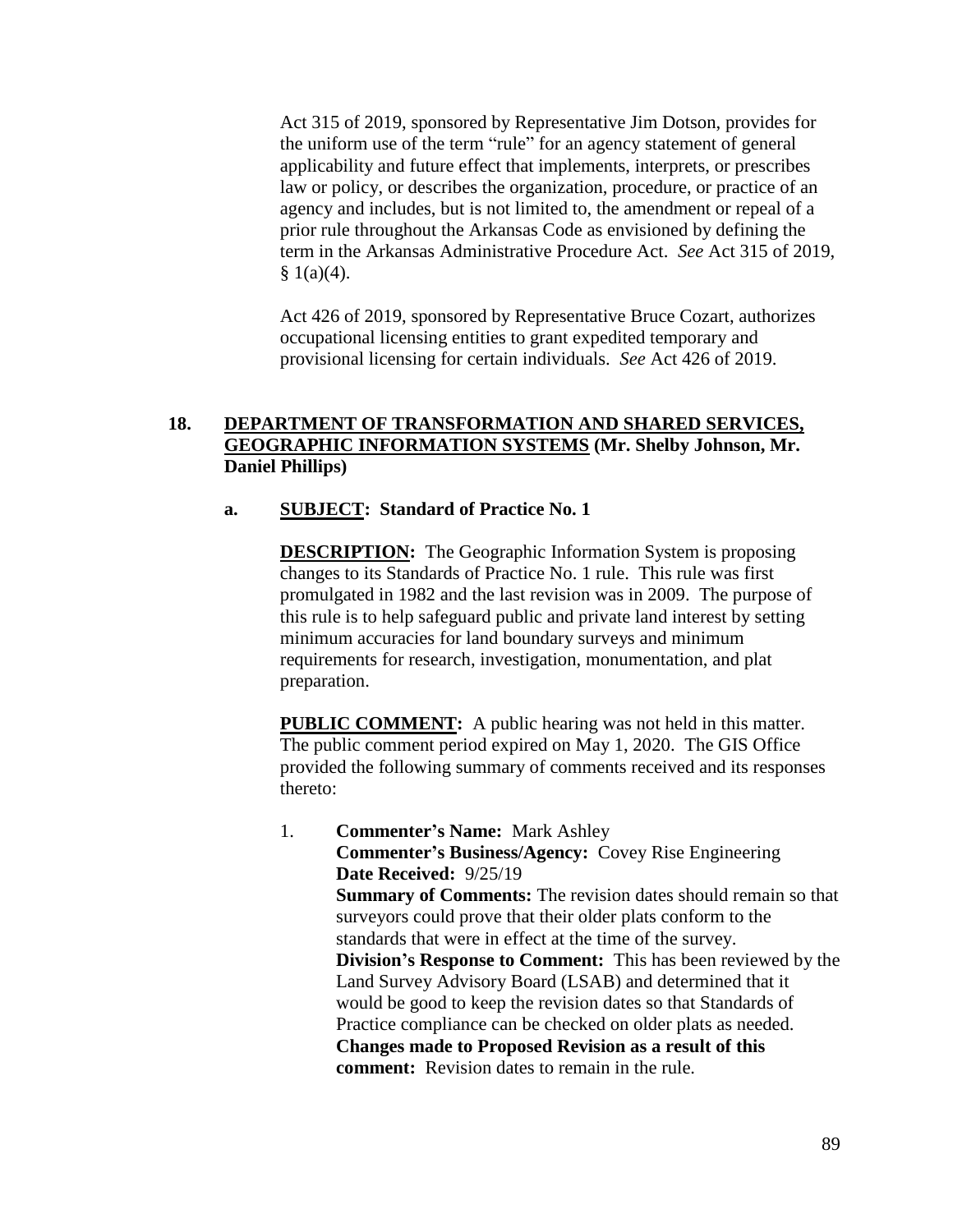2. **Commenter's Name:** Aaron Rasburry

**Commenter's Business/Agency:** Rasburry Surveying LLC **Date Received:** 9/25/19

**Summary of Comments:** There is a lack of clarity in the proposed basis of direction language in 4.1.A.9.a.ii "When the basis of direction is derived from the Arkansas Coordinate System identify as geodetic or grid. The year of the system adjustment shall be shown with a notation specifying the geographic location...where the calculation was made.

**Division's Response to Comment:** This was thoroughly reviewed by Land Survey Advisory Board (LSAB) member Ivan Hoffman who developed proposed language with better clarity.

**Changes made to Proposed Revision as a result of this comment:**

Made language change to 4.1.A.9 to clarity. New language reads: a. The directional reference system shall be clearly described on the plat.

i. When the direction is based on a deed or survey plat record bearing or azimuth, include document references (book and page or other instrument number) and specify which boundary line controls the basis of direction.

ii. When the basis of direction is derived from the Arkansas Plane Coordinate System, identify the year of the system adjustment and the grid zone."

3. **Commenter's Name:** Lee Kendrick **Commenter's Business/Agency:** ArDOT **Date Received:** 9/25/19

**Summary of Comments: Regarding 4.1.A.13, "Any additional**" sheets shall include required seals(s) with dated signature". The point was made that it is not always appropriate to seal and date every additional sheet submitted that is not a plat.

**Division's Response to Comment:** Reviewed by the LSAB and no change proposed.

**Changes made to Proposed Revision as a result of this comment:** None.

4. **Commenter's Name:** Aaron Rasburry and Jay Young **Commenter's Business/Agency:** Rasburry Surveying LLC (Aaron) and Development Consultants Inc. (Jay) **Date Received:** 9/25/19 **Summary of Comments:** It is unclear whether the current standards require the record description or the measured description to be shown on the plat. (4.1.A.12) **Division's Response to Comment:** Reviewed and discussed thoroughly with the LSAB. There are instances where showing the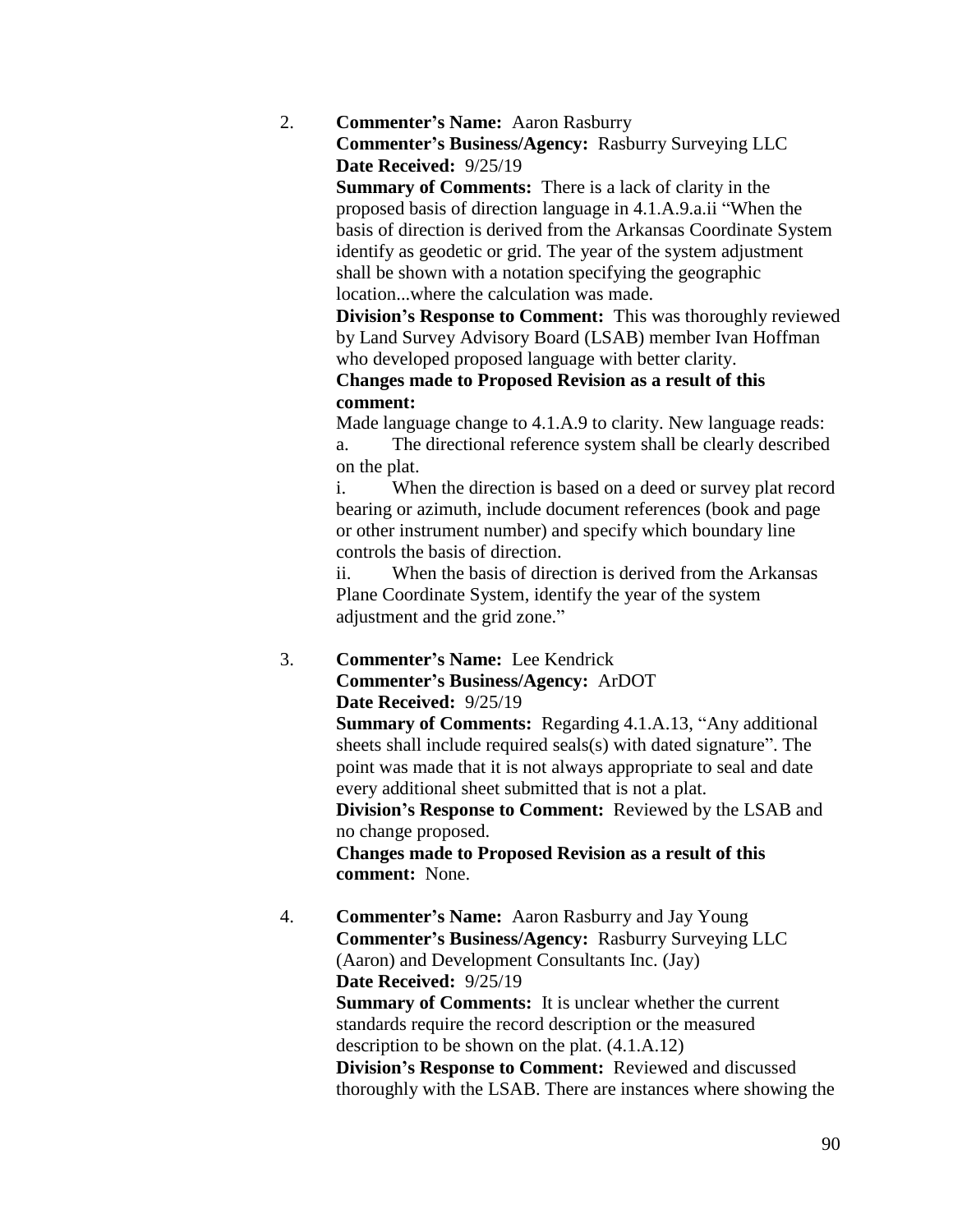record description is most appropriate and instances where showing the measured description if most appropriate on the survey plat.

**Changes made to Proposed Revision as a result of this comment:** Reverted proposed language in 4.1.A.12 to the more general language "Tract description."

5. **Commenter's Name:** J. Cody Goodwin, PE, PLS **Commenter's Business/Agency:** Goodwin Professional Services, LLC

## **Date Received:** 3/26/2020

**Summary of Comments:** Recommend adding Route Surveys to the specific types of Surveys offered.

A good reference is the Louisiana Rules/Laws for this specific type of Survey. It's not a boundary survey but it would help regulate and speak directly to this type of Survey. These are not Boundary Surveys and there is no specific rules pertaining to this type Survey that I am aware of. This would help regulate unlicensed practice by utility companies and others by writing descriptions or maps to define a certain easement that is impossible to retrace.

**Division's Response to Comment:** This is a legislative pertaining to the definition of surveying and cannot be adjusted in this rule. This can only be changed by the Arkansas General Assembly. **Changes made to Proposed Revision as a result of this comment:** None.

6. **Commenter's Name:** J. Cody Goodwin, PE, PLS **Commenter's Business/Agency:** Goodwin Professional Services, LLC

## **Date Received:** 3/26/2020

**Summary of Comments:** I recently performed a Survey on Red River which had major migrations through time.

Section 15 requires we show the number of acres in each quarterquarter. This would add much effort and be very confusing to tax assessors and landowners when we have to spend days

proportioning accretions for the "40". This also results in areas of "40's" that can be extremely large.

I suggest making this optional in river boundary scenarios where the river has added accretions. This is not an issue where there has been erosion or "taking" by the river migration. Just my two cents. **Division's Response to Comment:** This is a legislative item and cannot be adjusted in this rule. This is required by A.C.A 17-48- 107.

**Changes made to Proposed Revision as a result of this comment:** None.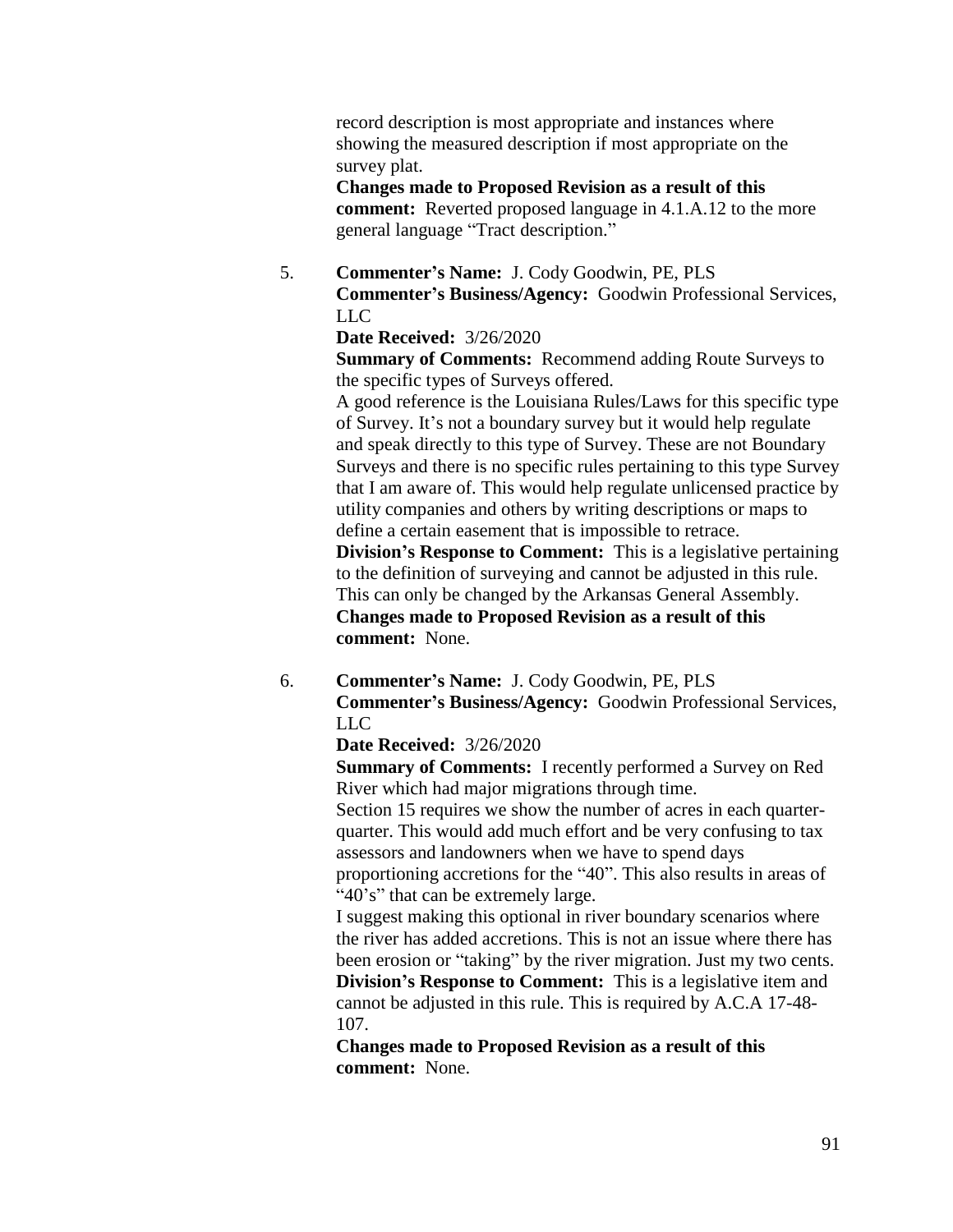7. **Commenter's Name:** J. Cody Goodwin, PE, PLS **Commenter's Business/Agency:** Goodwin Professional Services, LLC

**Date Received:** 3/26/2020

**Summary of Comments:** Also, in regards to this area calculation per quarter. Some cases it is not feasible to Survey the "40" lines due to the nature of the Survey. I recommend we put the basis of the area calculations per "40".

This could be stating is based on others surveys, scaled, by record, or actual survey data.

**Division's Response to Comment:** This is a legislative item and cannot be adjusted in this rule (ACA 17-48-107).

**Changes made to Proposed Revision as a result of this comment:** None.

8. **Commenter's Name:** Keven Gregory, PS **Commenter's Business/Agency:** Consolidated Land Services **Date Received:** 4/02/2020

> **Summary of Comments:** Kevin's comment regarding 3.1.C: "Could have conformity to which is more stringent or meets or exceeds both sets of standards, that way it will meet the most restrictive."

> **Division's Response to Comment:** This is addressed in the response action to Robert Green's comment #4. The proposed ALTA language is more appropriate for section 3.1.C. **Changes made to Proposed Revision as a result of this comment:** Added language form ALTA Standards to section 3.1.C.

- 9. **Commenter's Name:** Keven Gregory, PS **Commenter's Business/Agency:** Consolidated Land Services **Date Received:** 4/02/2020 **Summary of Comments:** In 3.2.B, Kevin's recommends changing word "mistakes" to "blunders" **Division's Response to Comment:** Reviewed thoroughly with the LSAB and determined not to be significant enough to change. **Changes made to Proposed Revision as a result of this comment:** None
- 10. **Commenter's Name:** Keven Gregory, PS **Commenter's Business/Agency:** Consolidated Land Services **Date Received:** 4/02/2020 **Summary of Comments:** Kevin's comment regarding 3.2.C.1: "If someone is not already doing what they are supposed to do, it is highly unlikely that adding another similar requirement in a different place will magically inspire conformity. Adding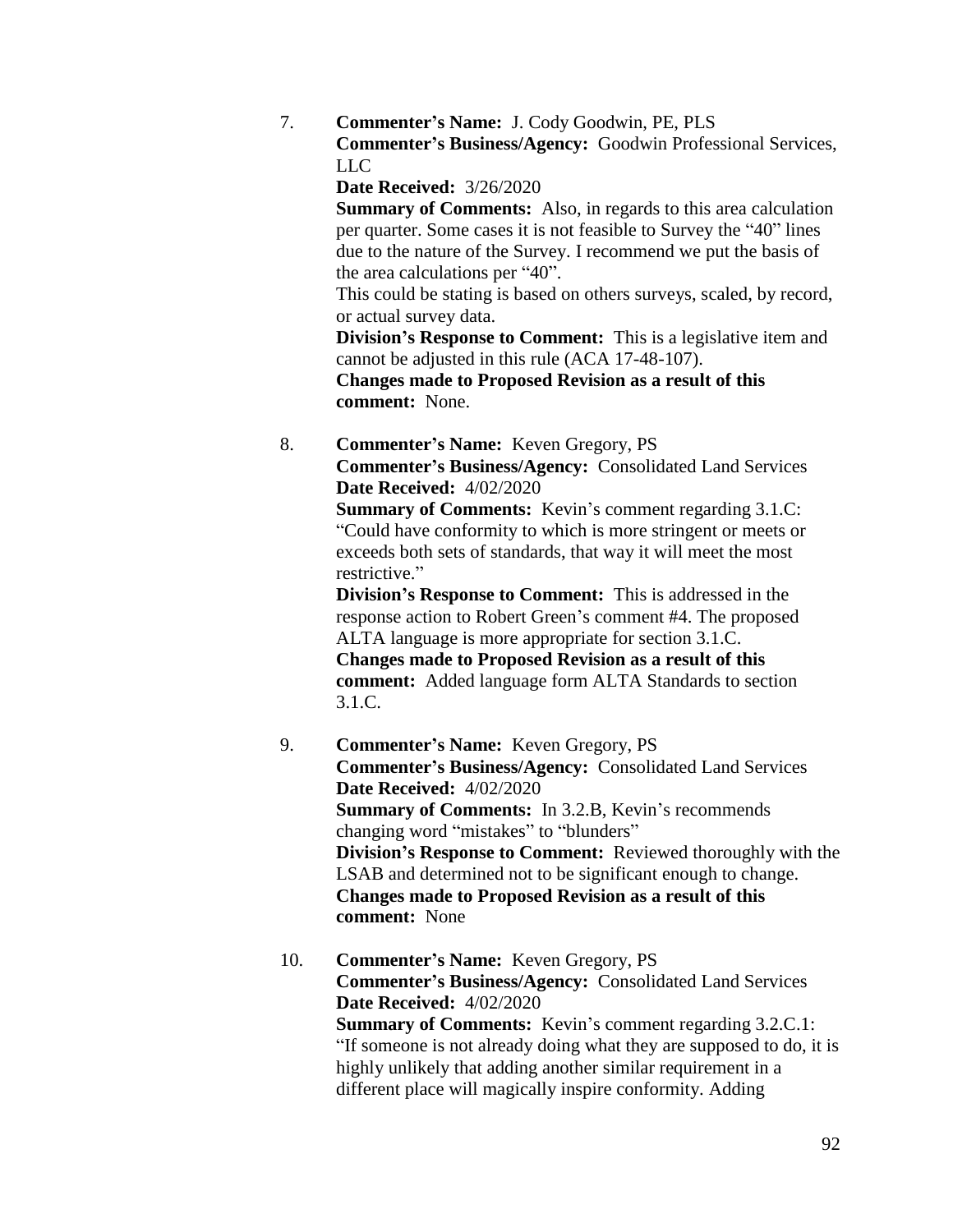additional calls in what can already be an in depth description can make the description difficult to read and interpret. Also allows the possibility of an angle point in a straight line if a lawyer uses that description in his deed without removing the call for the offset monument.

Rather than adding a requirement, enforce the one already in place."

3.2.C.1 with proposed addition (underlined)

Location. The surveyor shall locate or confirm the prior location of permanent monuments at each boundary corner of the lot, parcel, tract or line being surveyed. When the placement of a required monument at its proper location is impractical, an offset monument may be set. The location of said offset monument shall be clearly shown on the plat, dimensioned, and incorporated into the surveyed land boundary description. The correctness or incorrectness of previously placed (existing) monuments shall be confirmed by the surveyor, and they shall be shown and referenced on the plat.

**Division's Response to Comment:** Reviewed thoroughly with LSAB. Determined it is best to remove the proposed language to leave this to practitioner's professional judgment.

**Changes made to Proposed Revision as a result of this comment:** Removed proposed language and reverted back to the current language.

## 11. **Commenter's Name:** Keven Gregory, PS **Commenter's Business/Agency:** Consolidated Land Services **Date Received:** 4/02/2020

**Summary of Comments:** Kevin's comment regarding 3.2.C.2: "PK nails with or without a washer survive in the middle of the road until the 1st snow plow hits it. At least with a CPS, the head will snap off and a portion of the spindle can remain in the hole, which makes it easier to find. If you have the surrounding survey plats, you can typically discover where the unmarked monument came from.

I would prefer a rebar/cap set in the road just enough below road level that it will not be plucked by a plow and will hopefully still be readable after a few years with traffic running over it." **Division's Response to Comment:** Reviewed with LSAB who agrees that the above practice is very prudent but may not be the best method in all scenarios. This brought to our attention that there is no language allowing for alternate monument types such as CSP's, PK nails with washers, RR spikes, etc... Therefore, we have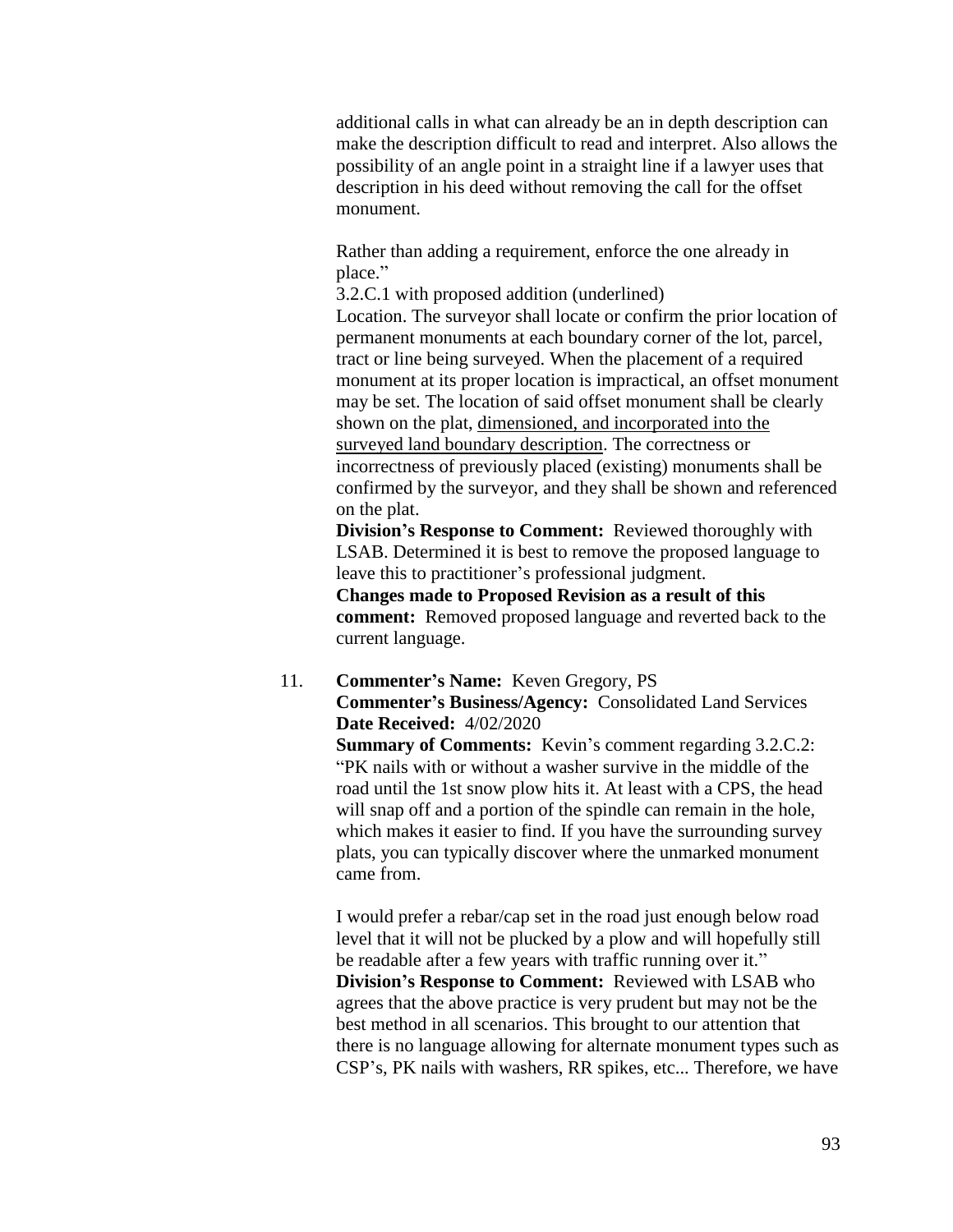developed additional language to account for these non-standard monument types.

**Changes made to Proposed Revision as a result of this comment:** Added "Alternate monument types may be used in asphalt, concrete, or rock surfaces where appropriate (e.g. PK/mag nail with aluminum washer, cotton picker spindle, bridge spike, RR spike, chisel marks)." to 3.2.C.2.

# 12. **Commenter's Name:** Keven Gregory, PS **Commenter's Business/Agency:** Consolidated Land Services **Date Received:** 4/02/2020

**Summary of Comments:** Kevin's comment regarding 3.2.C.3: This is a set of rules and regulations to be followed. If something is not being mandated, it should not be in this document. This should not be a set of guidelines to be followed if convenient.

Many surveys can be completed on an assumed basis or tied to a previous survey without the need to GPS a set of coordinates on certain corners. There are also many 1/4 and Section Corners that cannot be directly observed with GPS. Mandating State Plane coordinates would be overly restrictive.

**Division's Response to Comment:** Reviewed with LSAB. Determined that language should remain (even though it is not a requirement) with modifications to specify coordinate system if coordinates are listed on the survey plat.

**Changes made to Proposed Revision as a result of this comment:** Added "Identify the datum and the year of system adjustment for geographic coordinates. Identify the year of system adjustment and the grid zone for plane coordinates." to the proposed language of 3.2.C.3.

13. **Commenter's Name:** Keven Gregory, PS **Commenter's Business/Agency:** Consolidated Land Services **Date Received:** 4/02/2020 **Summary of Comments:** Kevin's comment regarding the "basis of acceptance" language of 4.1.A.2: This is rarely done, unless a listing of the survey plats used on the survey is sufficient to meet this requirement. A listing of plats is not always given either. **Division's Response to Comment:**  Reviewed with LSAB and modified language slightly based on Dr. Elgin's comment. **Changes made to Proposed Revision as a result of this comment:** Revised this section to read "Ties to corners,

monuments, corner accessories, and other relevant reference information, which control the location of a boundary or corner,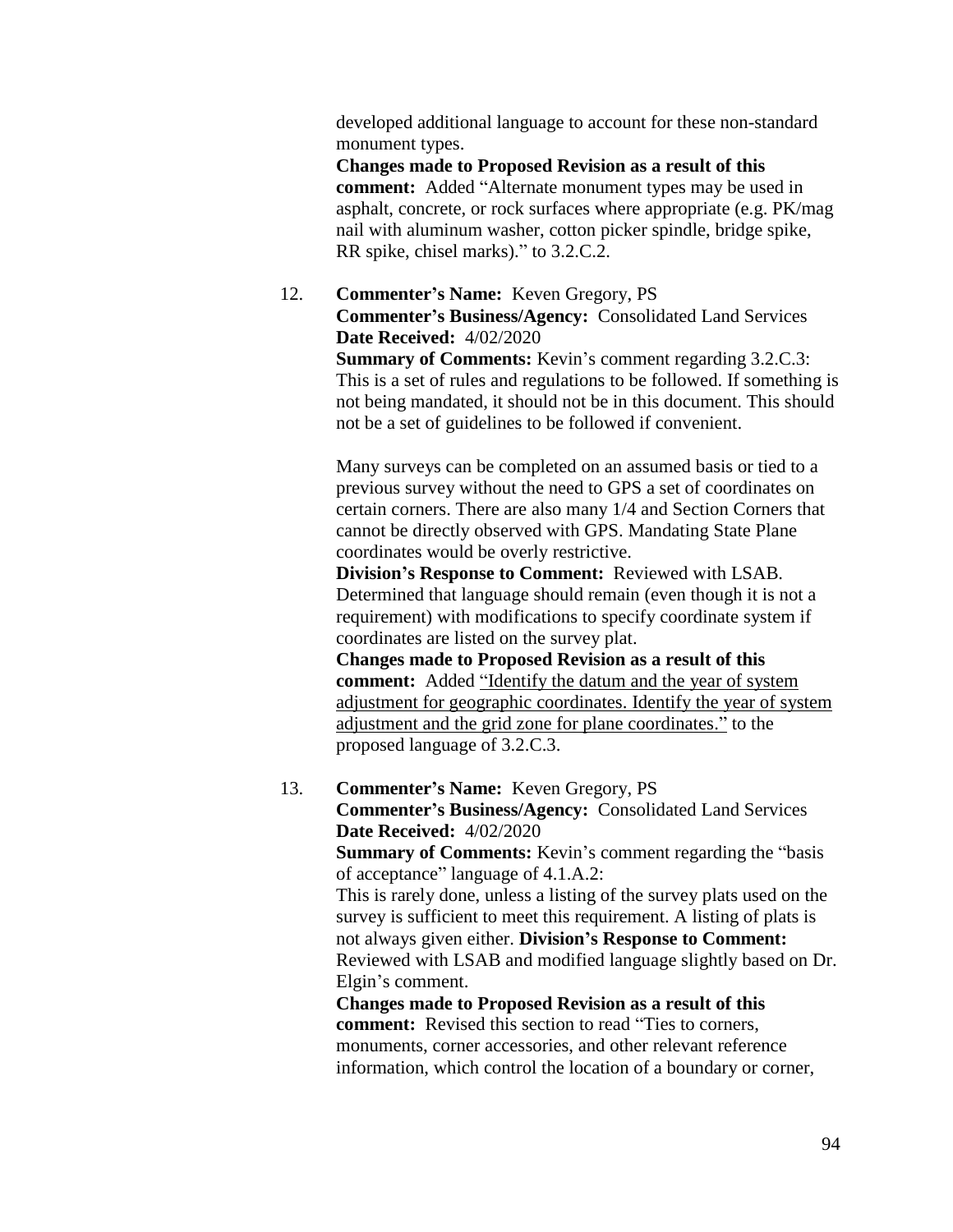the surveyor's basis for acceptance thereof, and the originating source of any found monument or accessory if known."

14. **Commenter's Name:** Keven Gregory, PS **Commenter's Business/Agency:** Consolidated Land Services **Date Received:** 4/02/2020

> **Summary of Comments:** Kevin's comment regarding 4.1.A.3: This can cause clutter on the plat. As long as the record filing information is included, a correlation can be made by comparing the plat with the record title instrument without putting that information on the plat.

**Division's Response to Comment:** This comment pertains to showing the record and measured bearing and distances on boundary lines. Reviewed with LSAB and recommend leaving this section unchanged.

**Changes made to Proposed Revision as a result of this comment:** None.

15. **Commenter's Name:** Keven Gregory, PS **Commenter's Business/Agency:** Consolidated Land Services **Date Received:** 4/02/2020

> **Summary of Comments:** Kevin's comment regarding 4.1.A.16: Could add additional requirements as to the location of the code, seal, date, etc. (guidance from an earlier SLS e-mail) as well as the Code being in "RED".

> **Division's Response to Comment:** This is a comment that brought about further review of this requirement. In consultation with the AG's office liaison, it was observed that modifications can be made to the "plat coding instructions" outside of this rule as needed by the division as long as surveyors were kept up to date with the changes. For this reason, I recommend changing the language to be more general, allowing modification as needed to the "plat coding instructions".

**Changes made to Proposed Revision as a result of this comment:** Recommend revising language to read: "The appropriate index code shall be placed on each plat per the State Surveyor's current "Survey Plat Coding Instructions""

16. **Commenter's Name:** Robert "Cotton" Green, PS **Commenter's Business/Agency:** Consolidated Land Services **Date Received:** 4/02/2020 **Summary of Comments:** Cotton recommends leaving "professional surveyor" in the introductory language. **Division's Response to Comment:** Reviewed with LSAB and recommend leaving this wording out as it is redundant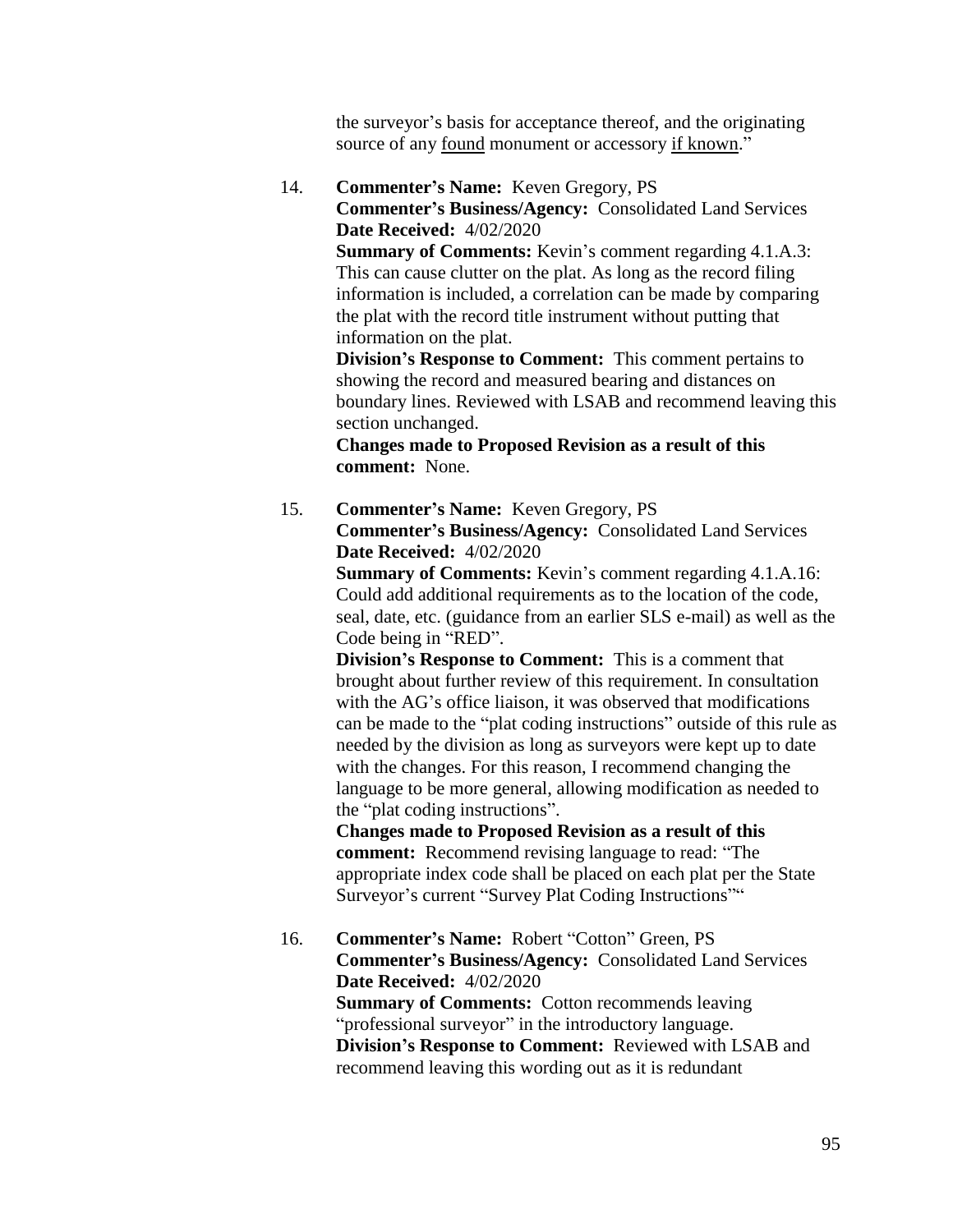**Changes made to Proposed Revision as a result of this comment:** None. Retain proposed removal of "professional surveyor" from introductory language.

17. **Commenter's Name:** Robert "Cotton" Green, PS **Commenter's Business/Agency:** Consolidated Land Services **Date Received:** 4/02/2020 **Summary of Comments:** Cotton recommends removing the language "to the best of his or her ability" from the introductory language of 3.1. **Division's Response to Comment:** Reviewed with LSAB and recommend no change.

**Changes made to Proposed Revision as a result of this comment:** No change to proposed language.

18. **Commenter's Name:** Robert "Cotton" Green, PS **Commenter's Business/Agency:** Consolidated Land Services **Date Received:** 4/02/2020 **Summary of Comments:** Cotton recommends removing "his or

her" from  $3.1.A$ . **Division's Response to Comment:** Reviewed with LSAB and

recommend no change.

**Changes made to Proposed Revision as a result of this comment:** No change to proposed language.

19. **Commenter's Name:** Robert "Cotton" Green, PS **Commenter's Business/Agency:** Consolidated Land Services **Date Received:** 4/02/2020

**Summary of Comments:** Cotton recommends modifying the language in 3.1.C for more clarity by adding in language from the ALTA/NSPS Standards, "Where conflicts between the standards set forth herein and any such jurisdictional requirements and standards of practice occur, the more stringent shall apply." **Division's Response to Comment:** Reviewed with LSAB and determined we should adopt Mr. Green's proposed language. **Changes made to Proposed Revision as a result of this comment:** Revised this section of the rule to read: "Lot and Block subdivision surveys shall conform to the minimum accuracy standards as set forth in Section 2. Where conflicts between the standards set forth herein and any such jurisdictional requirements and standards of practice occur, the more stringent shall apply. Lot surveys and plats within such subdivisions shall be tied to sufficient monumentation within the subdivision required to verify the correctness of the survey."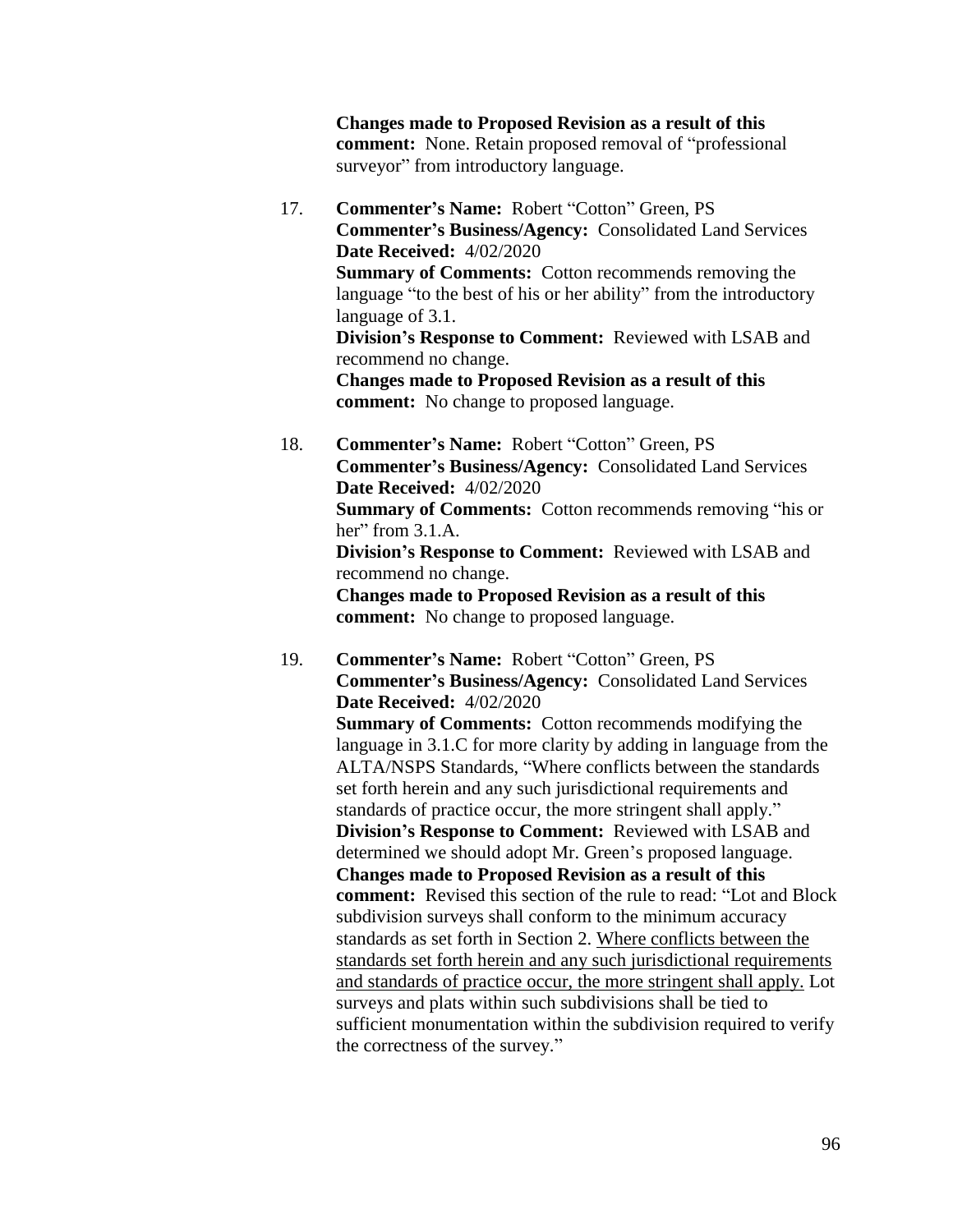- 20. **Commenter's Name:** Robert "Cotton" Green, PS **Commenter's Business/Agency:** Consolidated Land Services **Date Received:** 4/02/2020 **Summary of Comments:** Mr. Green's comment regarding 3.2.A If the surveyor has field crew employees, aren't they under his direct supervision? I locate monuments etc. all the time and have field crew make the necessary ties… **Division's Response to Comment:** Reviewed with LSAB and determined that no change is necessary since the proposed change to this section further clarified what is required. **Changes made to Proposed Revision as a result of this comment:** No change to proposed language.
- 21. **Commenter's Name:** Robert "Cotton" Green, PS **Commenter's Business/Agency:** Consolidated Land Services **Date Received:** 4/02/2020 **Summary of Comments:** Cotton recommends replacing the word "mistakes" with the word "blunders" in 3.2.B. (Also see Kevin Gregory's comment #2) **Division's Response to Comment:**  Reviewed with LSAB and determined that this change is not significant enough to make a change. **Changes made to Proposed Revision as a result of this comment:** None.
- 22. **Commenter's Name:** Robert "Cotton" Green, PS **Commenter's Business/Agency:** Consolidated Land Services **Date Received:** 4/02/2020 **Summary of Comments:** Cotton recommends removing the proposed additional language in 3.2.C.1 (underlined):

Location. The surveyor shall locate or confirm the prior location of permanent monuments at each boundary corner of the lot, parcel, tract or line being surveyed. When the placement of a required monument at its proper location is impractical, an offset monument may be set. The location of said offset monument shall be clearly shown on the plat, dimensioned, and incorporated into the surveyed land boundary description. The correctness or incorrectness of previously placed (existing) monuments shall be confirmed by the surveyor, and they shall be shown and referenced on the plat.

**Division's Response to Comment:** Reviewed with the LSAB and determined that it is best to use Mr. Green's advice and remove this proposed language and leave this up to the practitioner's professional judgment.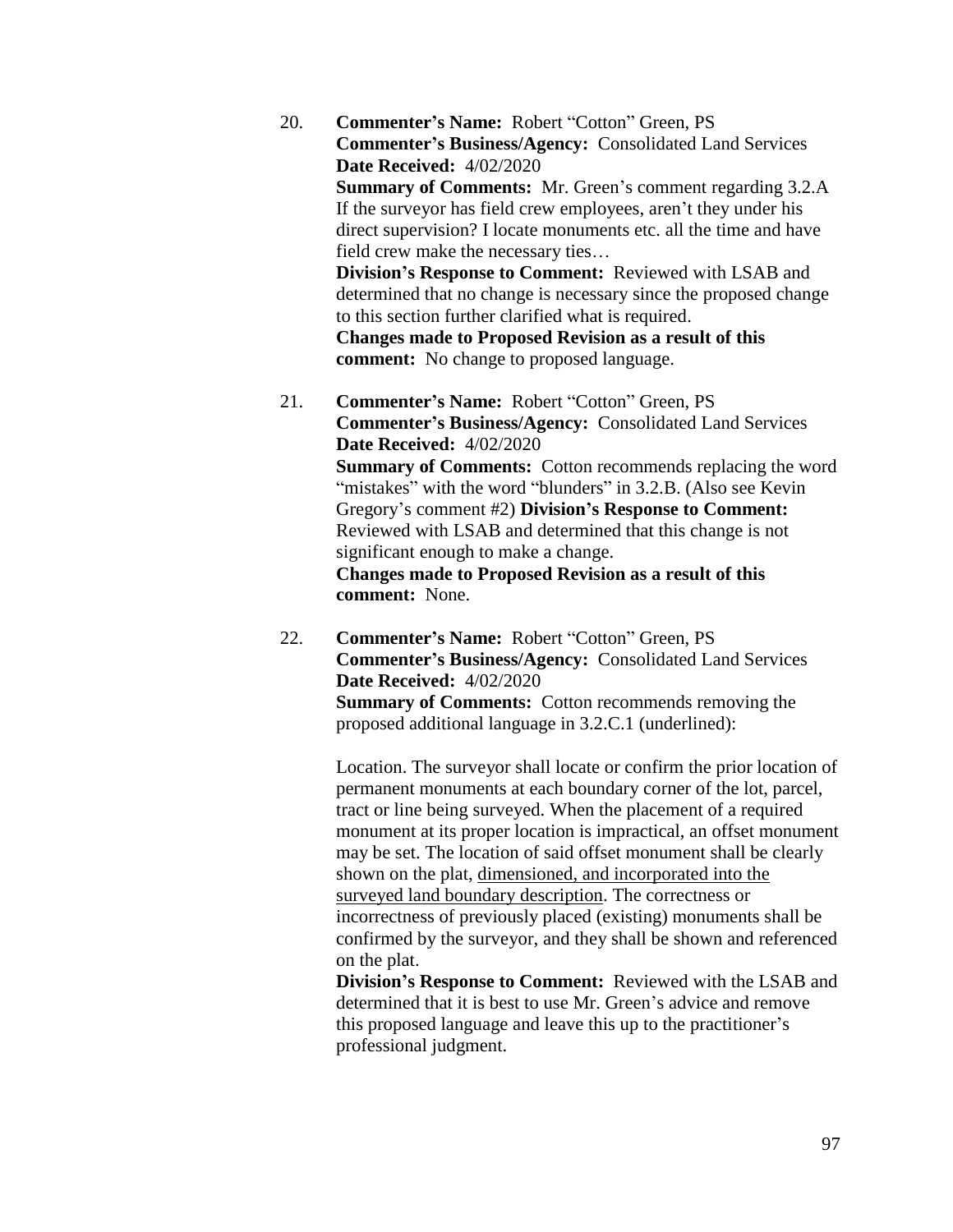**Changes made to Proposed Revision as a result of this comment:** Removed the proposed language, reverting back to original language.

23. **Commenter's Name:** Robert "Cotton" Green, PS **Commenter's Business/Agency:** Consolidated Land Services **Date Received:** 4/02/2020 **Summary of Comments:** Cotton comment regarding Ivan Hoffman's comment #25 on 3.2.C.2: "Offset monuments should be set in addition to a nail, RR spike etc. . ." **Division's Response to Comment:** Reviewed with LSAB and determined that this best left to the practitioner's judgment and not make the setting of offset monuments a requirement if a monument can be set in the road. **Changes made to Proposed Revision as a result of this** 

**comment:** None.

- 24. **Commenter's Name:** Robert "Cotton" Green, PS **Commenter's Business/Agency:** Consolidated Land Services **Date Received:** 4/02/2020 **Summary of Comments:** Cotton's comment regarding the addition to 3.2.C.3: "Either make it a requirement or NOT." **Division's Response to Comment:** Reviewed with the LSAB and it was decided to leave this language as proposed except for clarification to the reported coordinate system. **Changes made to Proposed Revision as a result of this comment:** Left this language as proposed with clarification to the reported coordinate system.
- 25. **Commenter's Name:** Robert "Cotton" Green, PS **Commenter's Business/Agency:** Consolidated Land Services **Date Received:** 4/02/2020 **Summary of Comments:** Cotton's comment regarding 4.1.B.3: "Subdivision lot, block surveys should not be exempt from filing. (UNLESS no new monuments are re-set for the retracing survey.)" **Division's Response to Comment:** This is a state statute that cannot be adjusted in this rule (A.C.A. 17-48-106 (c)). It can only be modified by the Arkansas General Assembly. **Changes made to Proposed Revision as a result of this comment:** None.
- 26. **Commenter's Name:** Tom Webb, PS **Commenter's Business/Agency:** Retired **Date Received:** 4/03/2020 **Summary of Comments:** Comments by Thompson Webb, AR PLS 1032 on the proposed Section 3.1.B. of Standards of Practice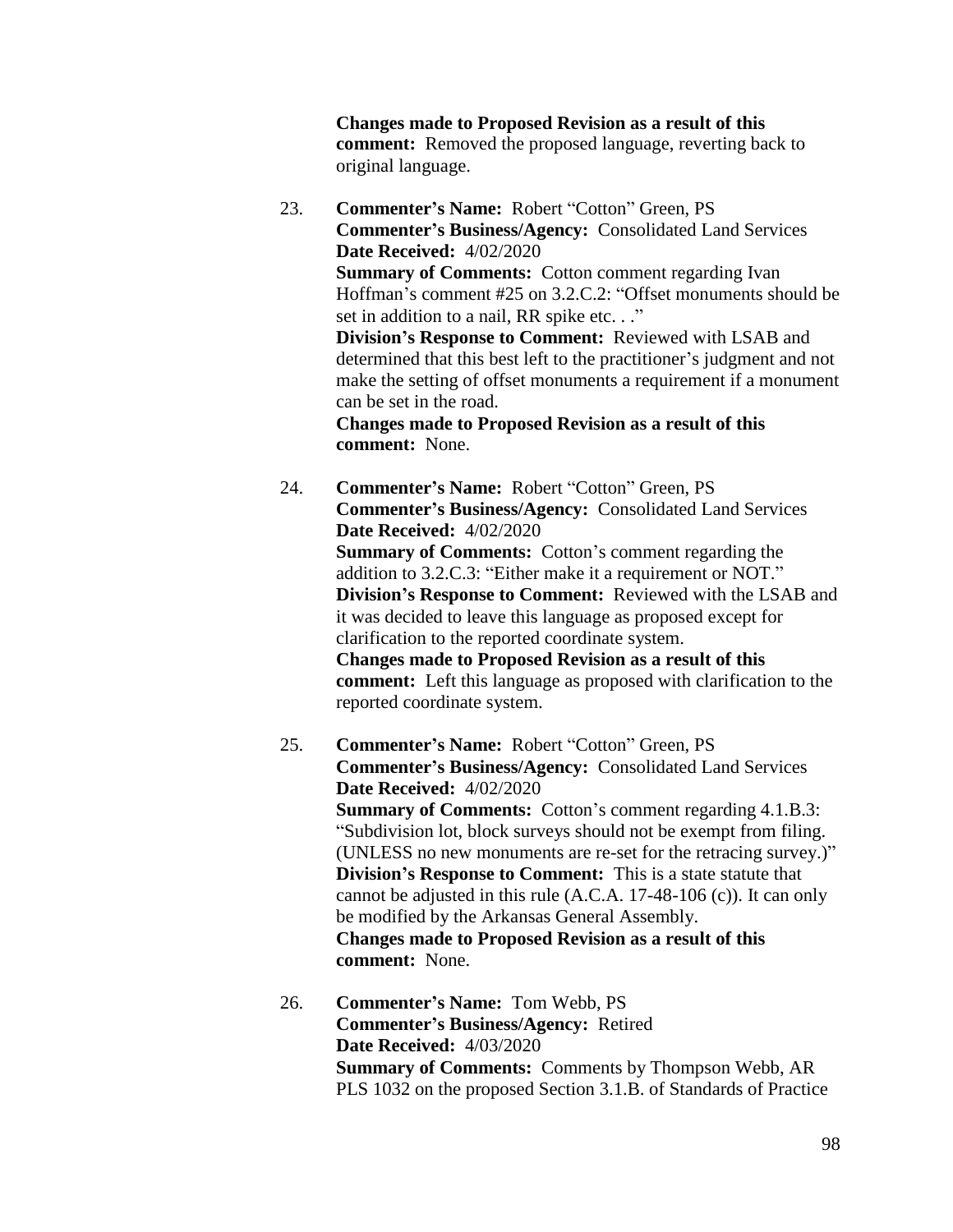of the Arkansas Standards of Practice for Property Boundary Surveys and Plats. The draft section of the new standards now reads:

"The current BUREAU OF LAND MANAGEMENT (BLM) MANUAL OF SURVEYING INSTRUCTIONS shall be used as the guide for the restoration of lost or obliterated corners and subdivision of sections." [emphasis added]

Doctors Knowles and Elgin's manual for Arkansas surveying practice, The U.S. Public Land Survey System for Arkansas, states in section 4-1: "What are the rules or the law relative to the reestablishment of lost corners on Arkansas' version of the USPLSS? We have explained how the current BLM Manual is not particularly applicable to our system [emphasis added] and how the 1883 pamphlet, Restoration of Lost and Obliterated Corners does speak to our system. If the current BLM manual is at best advisory… then just what is the Arkansas law relative to the reestablishment of lost corners?" The short answer is that there is no black letter law dictating the exact requirements for a retracement. But there are a number of useful references that can guide the professional surveyor through this process including: the Knowles and Elgin manual, the 1883 Restoration booklet, the applicable instructions of Surveyor General Tiffin and later Generals issued between1815 and 1843, and state law applicable at the time of the original work (the State Constitution of 1836, for example). All of the above set forth the procedures to be used for the original USPLSS surveys in Arkansas. Use of the current BLM manual (2009) as "the guide" for retracement and restoration can lead to conflicting results, as the 1883 GLO Corner Restoration circular explains, original surveys must be retraced with reference to the instructions applicable at the time they were done or with a recognition of the fact that they were carried out when there were no controlling federal instructions, as was the case from 1856 to 1883. The choice between accepting found corner evidence as an obliterated corner or declaring the original corner "lost" and using proportional measurement to replace it is of critical importance. Yet if the "current" BLM manual was indeed being followed, a retracement survey conducted in, say, 2000, when the 1974 manual was current, and one conducted in 2005 when the 2004 manual was current, could easily result in a corner marked by conflicting monumentation. This is because the BLM in 2009 changed the standard of proof for accepting evidence of an obliterated corner from "beyond a reasonable doubt" to a lesser standard of "substantial evidence." Obviously the professional surveyor must have much wider insight than a mere familiarity with the current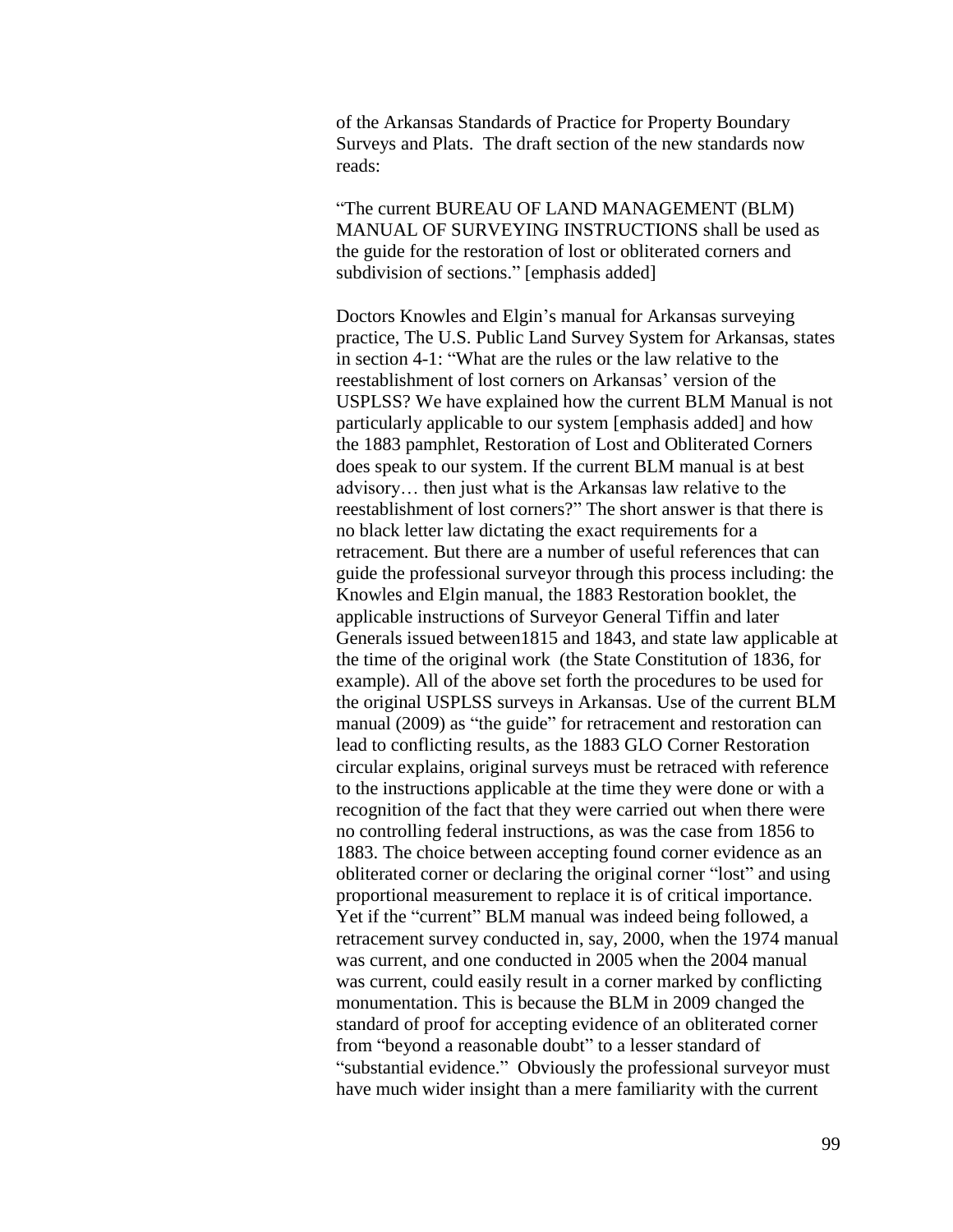BLM manual when restoring lost or obliterated corners and subdividing sections. It is a simple fact that a 21st century professional surveyor using the current BLM manual as his or her only guide to retrace a 19th century original survey which conformed to Tiffin's instructions is unlikely to follow in the footsteps of the GLO surveyor. The 2009 BLM manual is an excellent guide to the current procedures for restoring lost original corners by proportional measure. However, proportional measure as a procedure was not promulgated by the BLM as a policy until almost a half century after the original surveys in Arkansas were completed.

Section 3.1. B. of the new standards of Practice should read:

"In restoring lost or obliterated corners and the subdividing of sections in the Public Land Survey System of Arkansas, the professional surveyor shall be guided by the applicable BUREAU OF LAND MANAGEMENT (BLM) MANUAL OF SURVEYING INSTRUCTIONS, the 1883 General Land Office booklet, RESTORATION OF LOST AND OBLITERATED CORNERS, THE U.S. PUBLIC LAND SURVEY SYSTEM FOR ARKANSAS, by Knowles and Elgin, the applicable instructions of Surveyor General Tiffin and later Surveyor Generals issued between 1815 and 1843, and state statutes applicable at the time of the original work."

Thank you for your consideration of my comments." **Division's Response to Comment:** This was reviewed by the LSAB and it was decided to modify the language to allow the use of other applicable documents as a guide for restoring lost and obliterated section corners and subdivision of sections. **Changes made to Proposed Revision as a result of this comment:** Revised Section 3.1.B. to read: "The current Bureau of Land Management (BLM) Manual of Surveying Instructions and other applicable references shall be used as the guide for the restoration of lost or obliterated corners and subdivision of sections."

27. **Commenter's Name:** Tom Webb, PS **Commenter's Business/Agency:** Retired **Date Received:** 4/03/2020 **Summary of Comments:** Comments by Thompson Webb, AR PLS 1032, on the proposed Section 1.1 of Standards of Practice of the Arkansas Standards of Practice for Property Boundary Surveys and Plats. The draft section of the new standards now reads: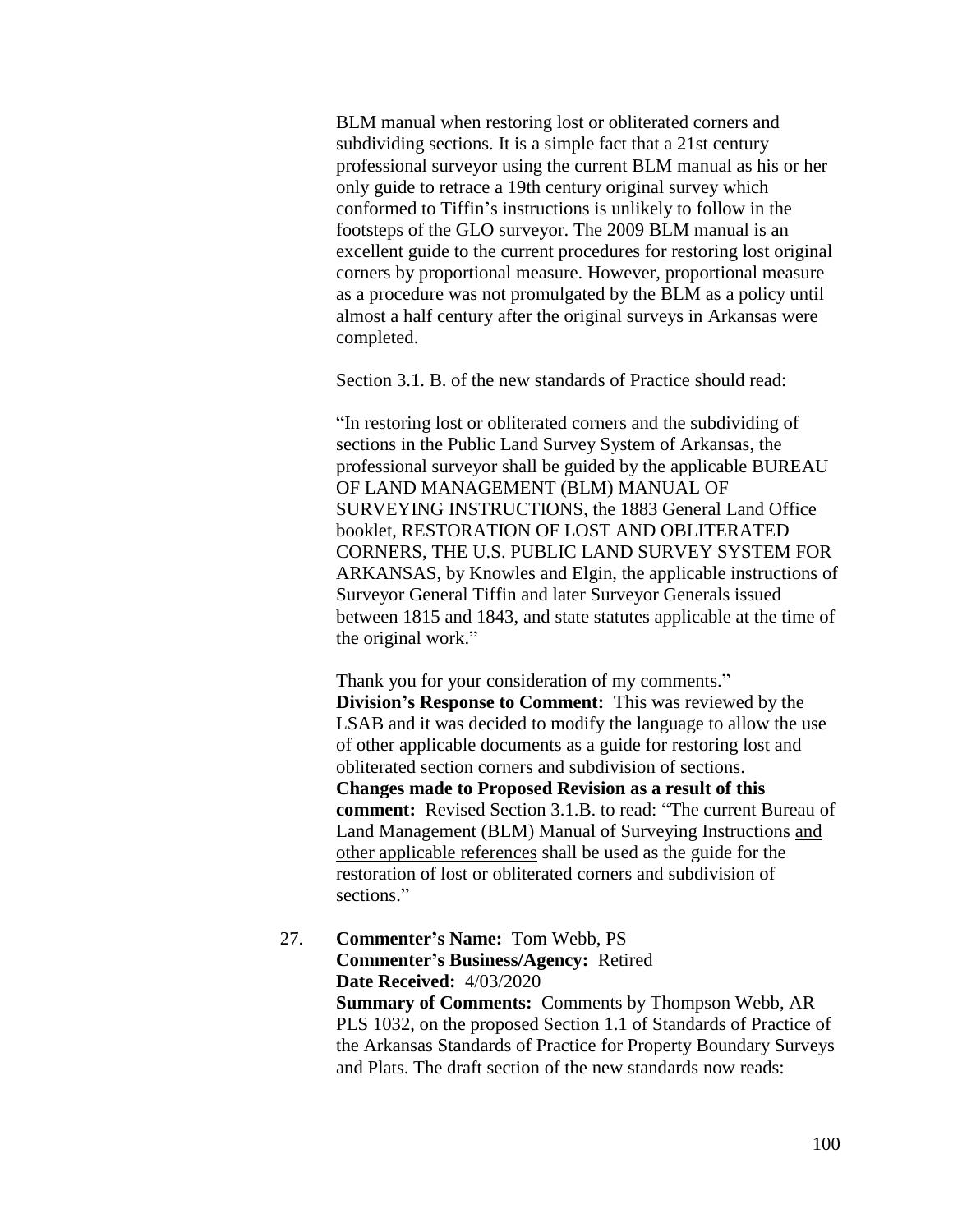## 1.1 Survey

"A. 'Land Surveying' means any service comprising the determination of the location of land boundaries and land boundary corners; the preparation of plats showing the shapes and areas of tracts of land and their subdivision into smaller tracts; the preparation of plats showing the location of streets, roads, and right-of-way of tracts to give access to smaller tracts; and the preparation of official plats and maps of land thereof in this state (A.C.A. Section 17-48-01)

1. In these standards, land surveying is also defined to mean the setting or resetting of monuments that mark or reference the position of said corners and boundaries."

My suggested changes and additions are as follows:

1. **Change** "1.1 Survey" to "Surveys and Surveyors" for clarity as to content.

2. **Add** additional language verbatim from A.C.A. 17- 48 – 01[except for revised numbering] to show a complete definition of Land Surveying and the Professional Surveyor's services and responsibilities, to wit:

(2) "Professional surveyor" means a person who by reason of special knowledge of mathematics, surveying principles and methods, and legal requirements that are acquired by educational or practical experience is qualified to engage in the practice of land surveying and surveying measurement certification;

(3) "Responsible charge" means direct control of, supervision of, and legal responsibility for the surveying work performed; and

(4) "Surveying measurement certification" means providing the professional service of certification or sealing of maps, documents, digital files, or other data to verify that the maps, documents, digital files, or other data are authoritative professional determinations based on accepted methods and principles of surveying measurement or analysis representing or listing the following types of surveying measurements:

(A) The configuration or contour of the earth's surface or the position of fixed objects on the earth's surface;

(B) The position or elevation of a survey boundary, control monument, or reference point; and

(C) The alignment or elevation of a fixed work embraced within the practice of professional engineering.

**Division's Response to Comment:** Reviewed with the LSAB and it was decided that further statutory references were not required as this is a boundary survey specific rule.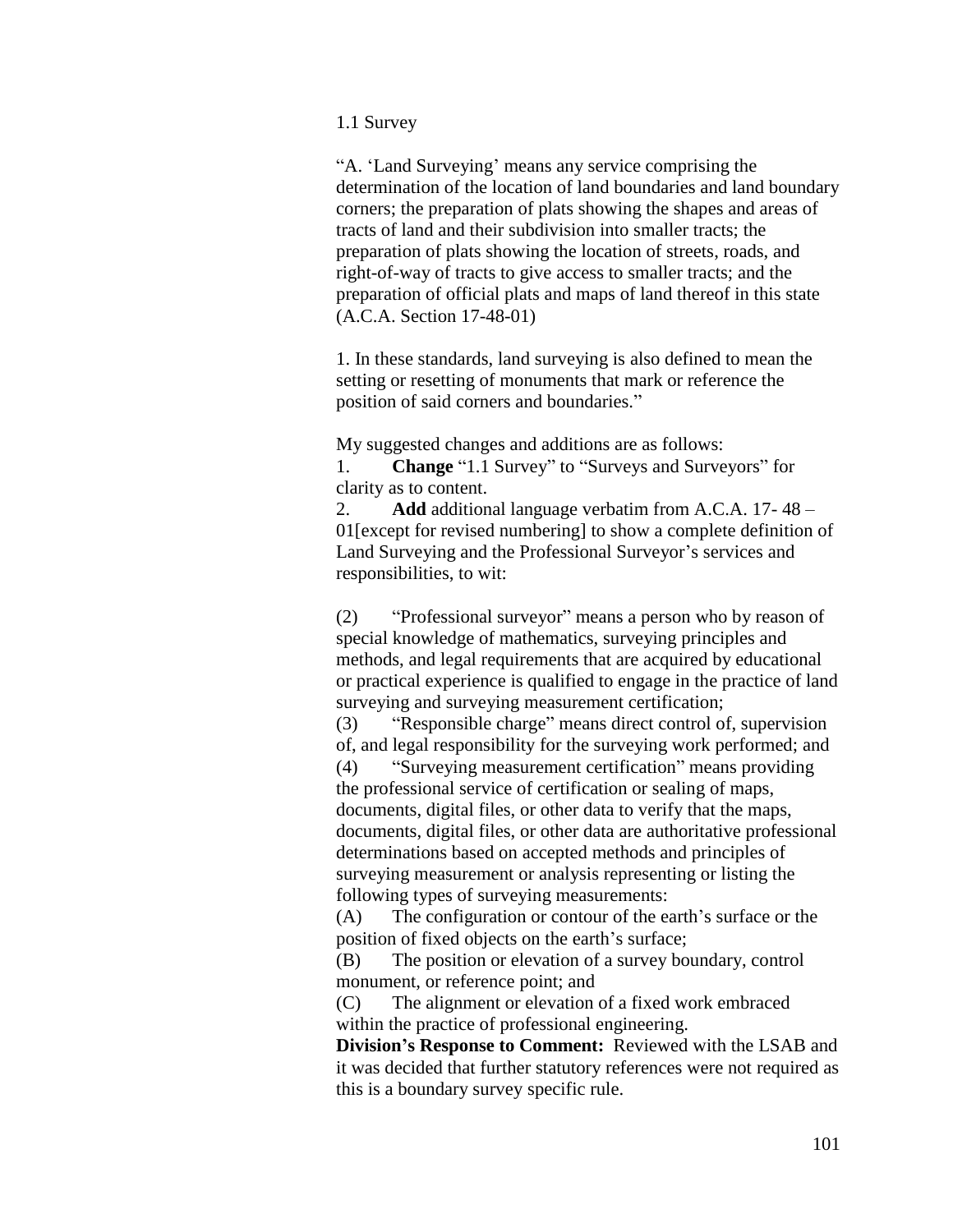**Changes made to Proposed Revision as a result of this comment:** None.

- 28. **Commenter's Name:** Aaron Rasburry, PLS **Commenter's Business/Agency:** Rasburry Surveying, Saline County Surveyor **Date Received:** 4/14/2020 **Summary of Comments:** Section 4 12. Property description of Tract Surveyed. If tract has been previously deeded, provide deed reference information. **Division's Response to Comment:** Reviewed with the LSAB and it was decided to retain the requirement to show a boundary description on the plat even if a deed is referenced. **Changes made to Proposed Revision as a result of this comment:** None.
- 29. **Commenter's Name:** Dr. Richard Elgin, PS, PE **Commenter's Business/Agency:** Archer- Elgin Engineering, Surveying and Architecture **Date Received:** 04/20/2020 **Summary of Comments:** A.) As to Section 3.1, A., B.

The proposed standards cite the current (2009) "BLM Manual." The Manual has 10 chapters and is 494 pages in length. The only chapter in the BLM Manual that is partially applicable to Arkansas is Chapter 7, "Resurveys and Restoration." That chapter is 17 pages long. Of those 17 pages about 5 are applicable, the other 12 are useful as background material. Most of the material in the Manual is fine background information but not applicable to Arkansas. The restoration methods given are mostly not applicable to Arkansas' peculiar (and early) system.

The book written specifically for Arkansas is, of course, The U.S. Public Land Survey System for Arkansas by Drs. Dick Elgin and David Knowles. It contains 6 chapters, 9 appendices and 276 pages. All 276 pages are applicable to Arkansas, describing all aspects of our state's peculiar public land system, and presenting example calculation problems. No other state (except Missouri) has such a state-specific book on our Public Land Survey System. If reference books are going to be cited in the standards, this manual should be listed. Although I coauthored the book I receive no money for each book sale. This is not a sales pitch for David Knowles and me.

The GLO (which became the BLM) has issued instructions for original surveys since its first in 1815 (Tiffin's), and subsequent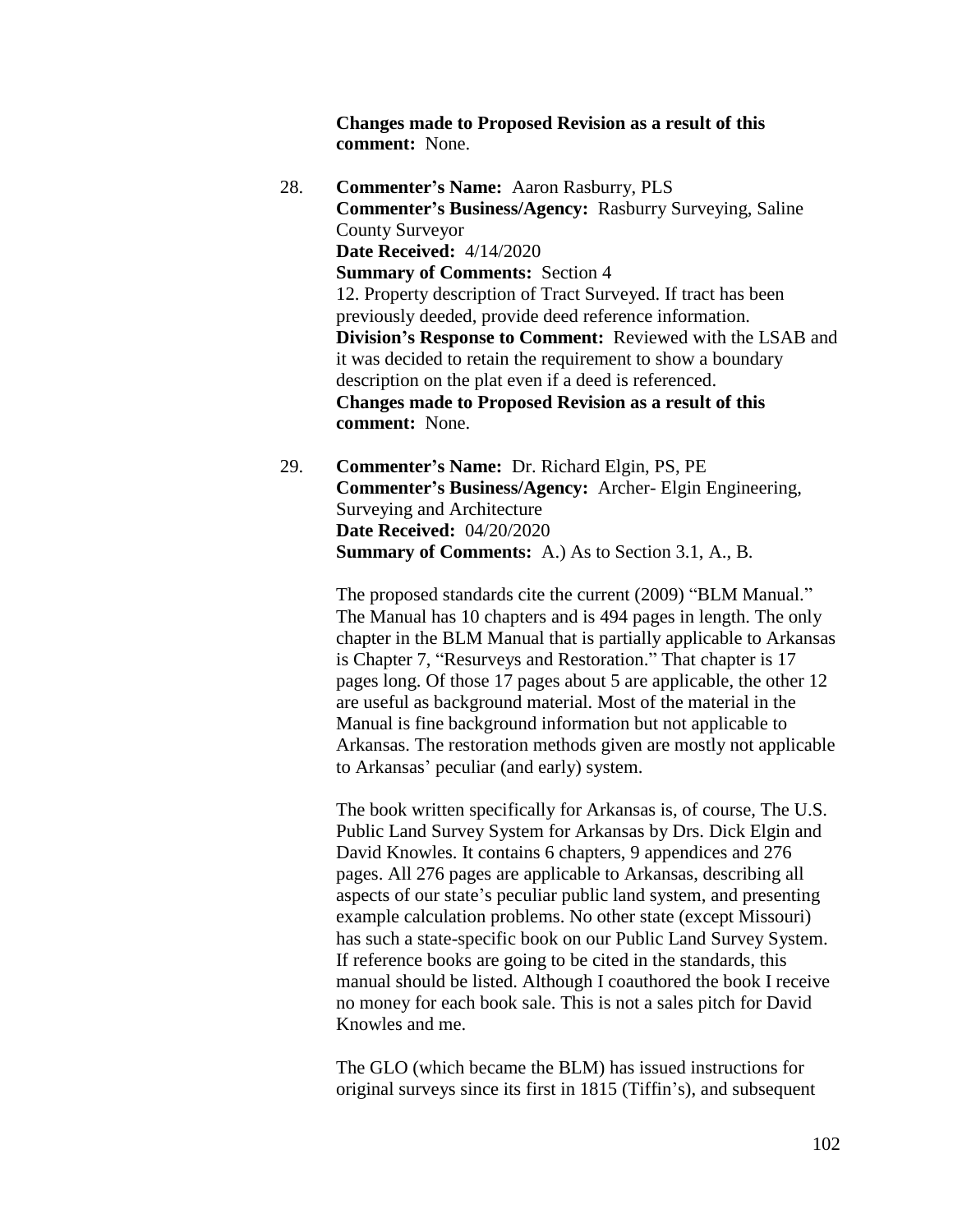supplements under which Arkansas was surveyed. The principal "manuals" were published in 1815, 1855, 1871, 1881, 1890, 1902, 1945, 1973 and current one in 2009. The agency also published a manual titled the "Restoration of Lost and Obliterated Corners." There were several editions of that publication. The one most applicable to Arkansas is dated 1883.

The 1883 "Restoration of Lost and Obliterated Corners" pamphlet is included, verbatim in Chapter 5 of The U.S. Public Land Survey System for Arkansas (Elgin & Knowles), along with comments and explanations. If one is going to read and study only one book chapter most applicable to Arkansas, it would be Chapter 5 of Elgin and Knowles' book.

In the new standards, I would recommend listing these three as references for resurveys on Arkansas' Public Land System: 1.) The current BLM Manual. 2.) The U.S. Public Land Survey System for Arkansas by Elgin and Knowles. 3.) The GLO's 1883 pamphlet,

"Restoration of Lost and Obliterated Corners." Together they provide the best guidance materials for the restoration of obliterated and reestablishment of lost corners in Arkansas. However, there is no singular method for the restoration or reestablishment of corners. It requires knowledge, experience and judgment.

**Division's Response to Comment:** This was reviewed by the LSAB and it was decided to modify the language to allow the use of other applicable documents as a guide for restoring lost and obliterated section corners and subdivision of sections. **Changes made to Proposed Revision as a result of this comment:** Revised this section to read: "The current Bureau of Land Management (BLM) Manual of Surveying Instructions and other applicable references shall be used as the guide for the restoration of lost or obliterated corners and subdivision of sections."

30. **Commenter's Name:** Dr. Richard Elgin, PS, PE **Commenter's Business/Agency:** Archer- Elgin Engineering, Surveying and Architecture **Date Received:** 04/20/2020 **Summary of Comments:** C.) As to Section 4.1, A., 2. **Division's Response to Comment:** Reviewed by the LSAB and it was decided that the current language is adequate and to keep the current language unchanged. **Changes made to Proposed Revision as a result of this comment:** None.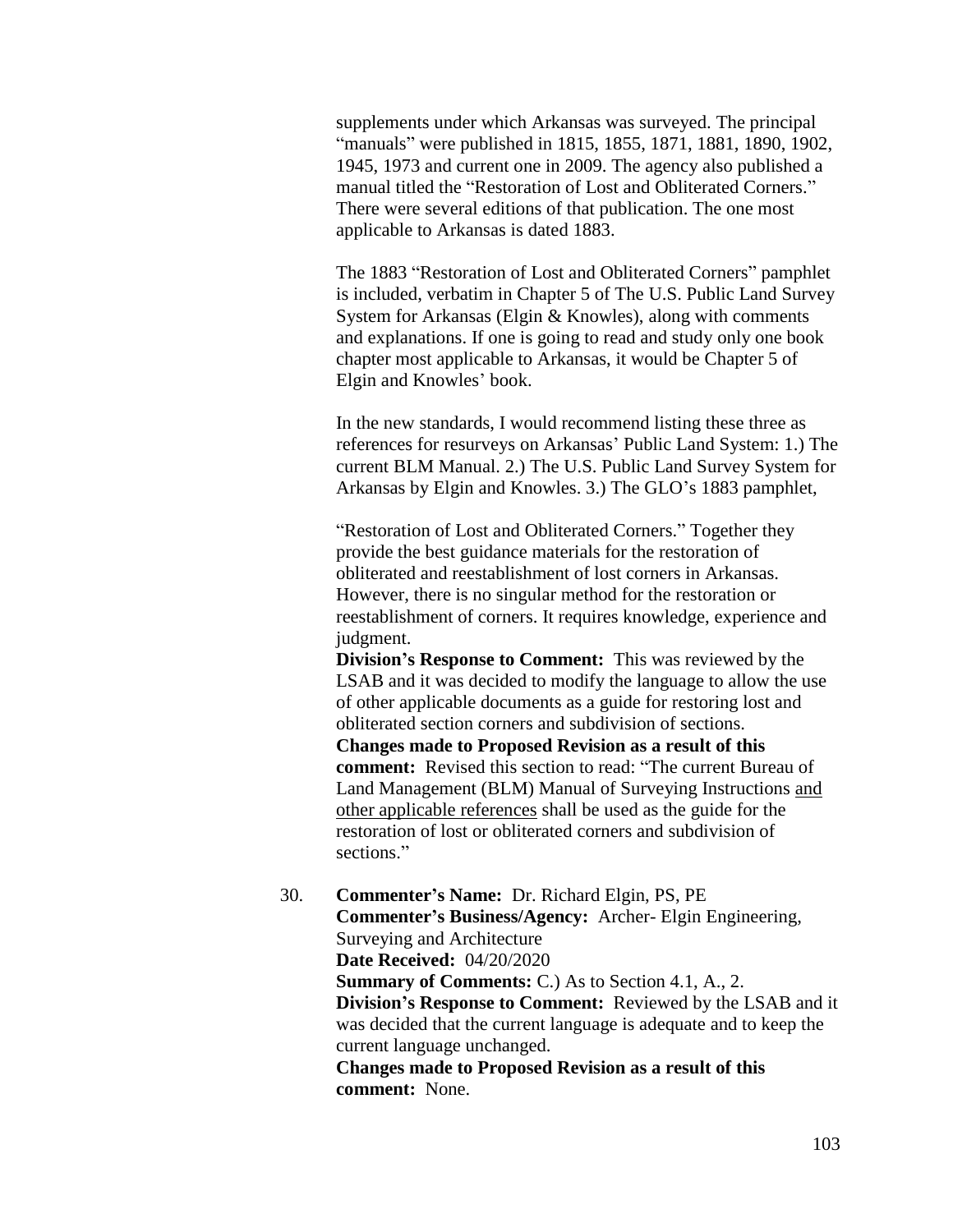31. **Commenter's Name:** Dr. Richard Elgin, PS, PE **Commenter's Business/Agency:** Archer- Elgin Engineering, Surveying and Architecture **Date Received:** 04/20/2020 **Summary of Comments:** B.) As to Section 3.2, C., 1.

> Seems at the very end of the sentence it should read "originating source of any found monument or accessory if known." Often we may find and use some survey marker, but its source is not known. **Division's Response to Comment:** Reviewed by the LSAB and it was decided to adopt Dr. Elgin's proposed language. **Changes made to Proposed Revision as a result of this comment:** Revised section to read: "Ties to corners, monuments, corner accessories, and other relevant reference information, which control the location of a boundary or corner, the surveyor's basis for acceptance thereof, and the originating source of any found monument or accessory if known."

32. **Commenter's Name:** Dr. Richard Elgin, PS, PE **Commenter's Business/Agency:** Archer- Elgin Engineering, Surveying and Architecture **Date Received:** 04/20/2020

**Summary of Comments:** D.) As to Section 4.1, A., 9., a. In practice it doesn't make any difference what the survey's basis of direction is, just so long as it is noted and can be reproduced. If a direction is based on some record document, that should be fine, state the record document.

In paragraph ii, it speaks to the Arkansas Coordinate System and "geodetic or grid." The Arkansas State Plane Coordinate System uses Grid North (only). These days with GPS and the System in such prevalent use, I cannot imagine the need for a Geodetic North to Grid North conversion. In the "old days" when celestial observations were common, yes, this conversion was done. Not today.

I'd recommend allowing any basis of bearing so long as it is noted on the plat and is reproducible. State Plane Grid North is easily reproduced. Most record directions are easily reproduced so long as it is noted and the survey is monumented (which is required per the standards).

**Division's Response to Comment:** The LSAB studied this section carefully and decided to revise the language for simplicity and clarity based on Dr. Elgin's comment.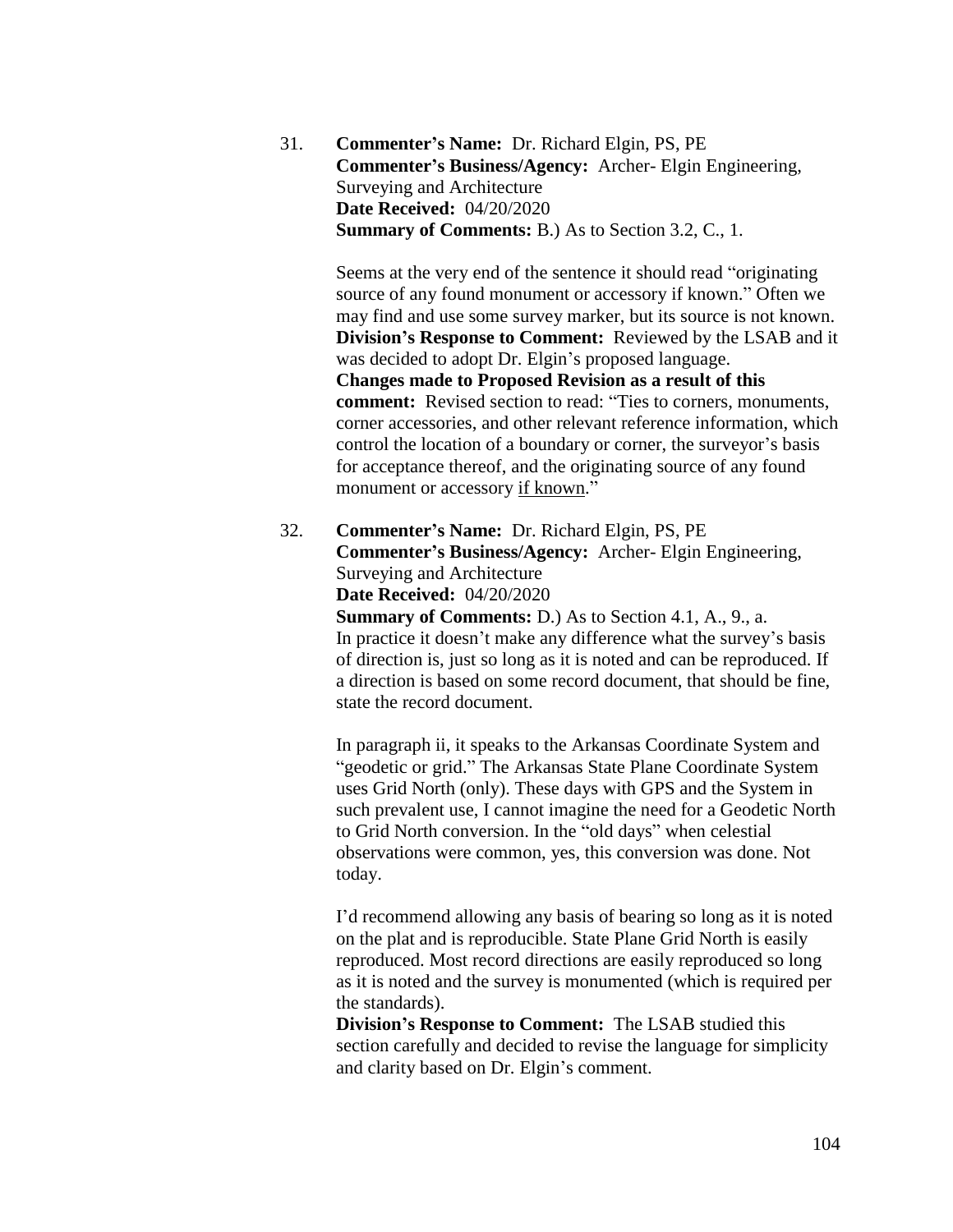## **Changes made to Proposed Revision as a result of this comment:** Revise section to read:

"a. The directional reference system shall be clearly described on the plat.

i. When the direction is based on a deed or survey plat record bearing or azimuth, include document references (book and page or other instrument number) and specify which boundary line controls the basis of direction.

ii. When the basis of direction is derived from the Arkansas Plane Coordinate System, identify the year of the system adjustment and the grid zone."

33. **Commenter's Name:** Dr. Richard Elgin, PS, PE **Commenter's Business/Agency:** Archer- Elgin Engineering, Surveying and Architecture **Date Received:** 04/20/2020

> **Summary of Comments:** E.) As to Section 4.1, A., 12. This paragraph requires a "Surveyed Land Boundary Description." I suppose this means that the surveyor must include on the resulting plat a boundary description of the parcel surveyed. This is good. In an original survey (creating a parcel), the surveyor must prepare the surveyed boundary description. In a resurvey (survey of a parcel for which a record description exists), there may be a question if a "new, surveyed" boundary description is needed or required, or, can the existing record boundary description be used in the next conveyance.

In a resurvey, the boundaries of the parcel are determined considering its record description, applicable legal principles, adjoiners, monumentation, measurements, etc. Once determined, the parcel's location is memorialized by the resulting plat and a "new" surveyed boundary description. The surveyed description will likely better fix and preserve the parcel's location. There may be exceptions, relocated rights of way and different riparian boundary locations which would be discovered during the resurvey. Under these circumstances a "new" surveyed boundary description should be prepared. It will better fix and preserve the boundaries. But, in some resurveys, no "new" description is needed: Aliquot part of the USPLSS and Lot/Block descriptions.

In my opinion the professional surveyor should provide, in most resurveys, a new, modern, measured boundary description.

I am aware that some in the title industry may resist or not desire or not appreciate the new, surveyed boundary description. They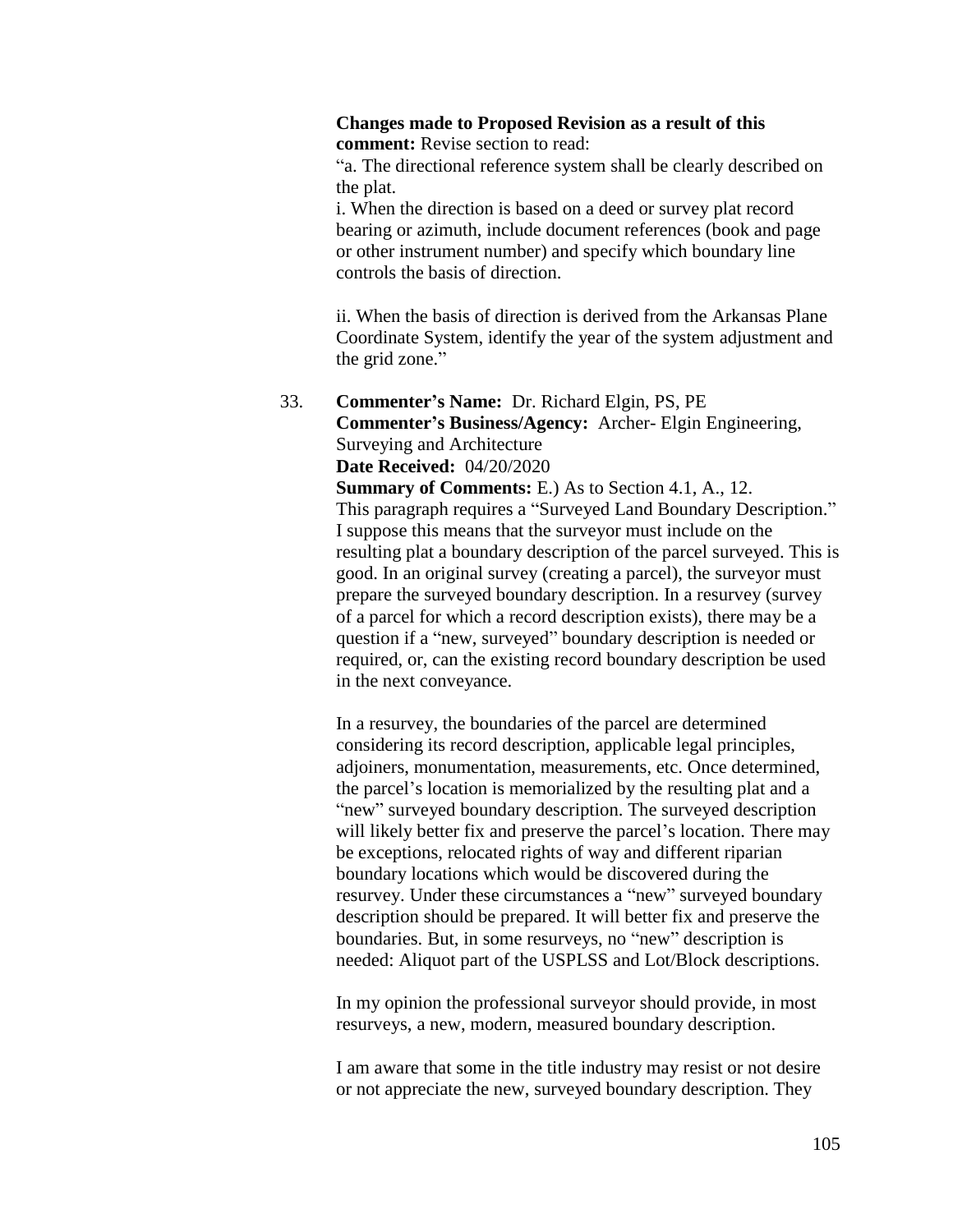may elect not to use the new "modern" boundary description, but instead use the old record description in the next conveyance. Their argument is that by changing from the old, record description to the new modern one, title identity is lost. The decision to use an "old" record description and not use the "new" surveyed description (which could possibly cure some defects and would better memorialize the parcel location) is the title industry's choice. The surveyor has done his or her duty in preparing the new description. We should provide a new, modern, surveyed description.

An option would be to place both the record boundary description and the surveyed boundary description on the plat. **Division's Response to Comment:** This was reviewed by the LSAB and it was decided to revert the language of 4.1.A.12 to from "Surveyed Land Boundary Description" to "Tract description" to remain more general and leave this up to the practitioner's professional judgment.

**Changes made to Proposed Revision as a result of this comment:** Revert proposed language back to the original "Tract description" requirement of 4.1.A.12.

34. **Commenter's Name:** Dr. Richard Elgin, PS, PE **Commenter's Business/Agency:** Archer- Elgin Engineering, Surveying and Architecture **Date Received:** 04/20/2020

> **Summary of Comments:** F.) Record Easements Easements are not mentioned in these draft standards. As one who has helped defend surveyors, several cases have concerned easements. In general, had the surveyor provided notes on the resulting plat of survey and spoke to the existence of record easements known to the surveyor, or that no record easements were known to him/her, the surveyor may not have been a defendant or would have been easier to defend. My strong recommendation would be that the plat of survey show or speak to easements of record known to the surveyor, showing the record source of the easement. Or, if no record easements are known to the surveyor, so state. By this, no title search or "finding" requirements is placed on the surveyor; merely show or state what is known to the surveyor and of record. Of course some easements will be plottable, others not plottable, others perhaps "blanket." For those that are vague or not plottable or blanket, so state. This would place no additional burden on the surveyor. Just state what is known. And, it would help the user of the survey to better understand the result.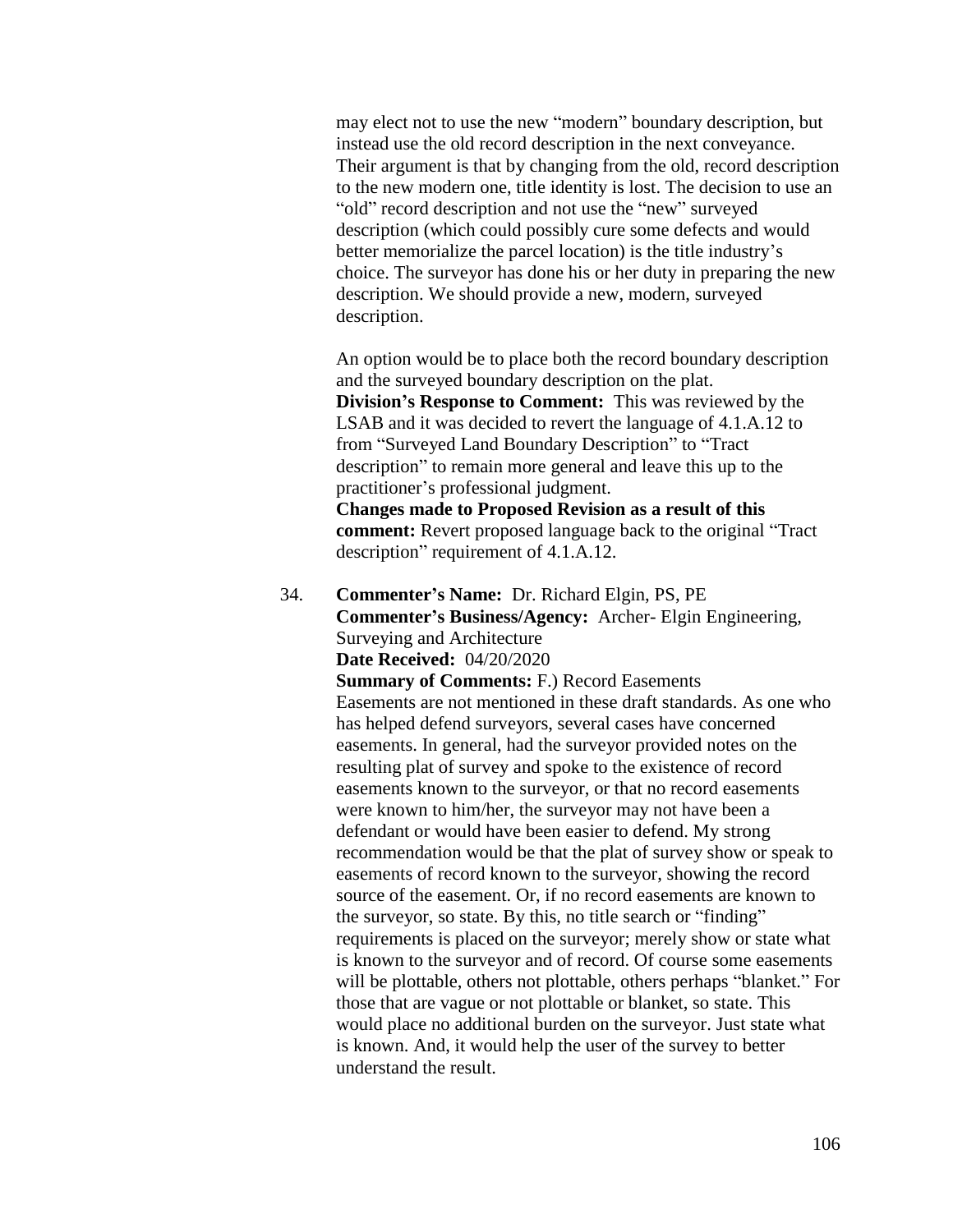**Division's Response to Comment:** This was reviewed beginning the LSAB and it is agreed that it is prudent for surveyors to show all known easements. However, easements are not part of the statutory survey definition. This can only be modified by the Arkansas General Assembly and beyond the scope of this review. Currently, this would fall under the practitioner's professional judgment.

**Changes made to Proposed Revision as a result of this comment:** None.

35. **Commenter's Name:** Dr. Richard Elgin, PS, PE **Commenter's Business/Agency:** Archer- Elgin Engineering, Surveying and Architecture

**Date Received:** 04/20/2020

**Summary of Comments: G.) A Narrative to Accompany?** Precise, exacting survey standards are difficult to write. They cannot cover all exigencies that might exist. There will be exceptions to every paragraph written. Perhaps an accompanying narrative could be written which further explains some of the sections or paragraphs.

**Division's Response to Comment:** We conferred with the AG's Office and this would be allowed. A narrative could be helpful in the future in some circumstances.

**Changes made to Proposed Revision as a result of this comment:** None.

36. **Commenter's Name:** Keith Sikes, PS, CFedS **Commenter's Business/Agency:** Morrison-Shipley Engineers, Inc.

## **Date Received:** 05/01/2020

#### **Summary of Comments:** TITLE PAGE

The title should reference "land surveying" as this is being defined later within these standards, and the title should include that these "are the Minimum Standards" for which the practice of land surveying is to be conducted. Title suggestion revision being offered: "ARKANSAS MINIMUM STANDARDS FOR THE PRACTICE OF LAND SURVEYING". Would it be possible that a title "Arkansas Standards for Property Boundary Surveys and Plats" is deemed to not apply to the broader aspects of land surveying? Confer with AG that the use of "Property Boundary Surveys and Plats" and that omission of "Minimum" and "Land Surveying" will withstand legal challenge before a title is affirmed. **Division's Response to Comment:** Reviewed by the LSAB and determined that title should remain the same to reflect to intent of document as a boundary specific rule.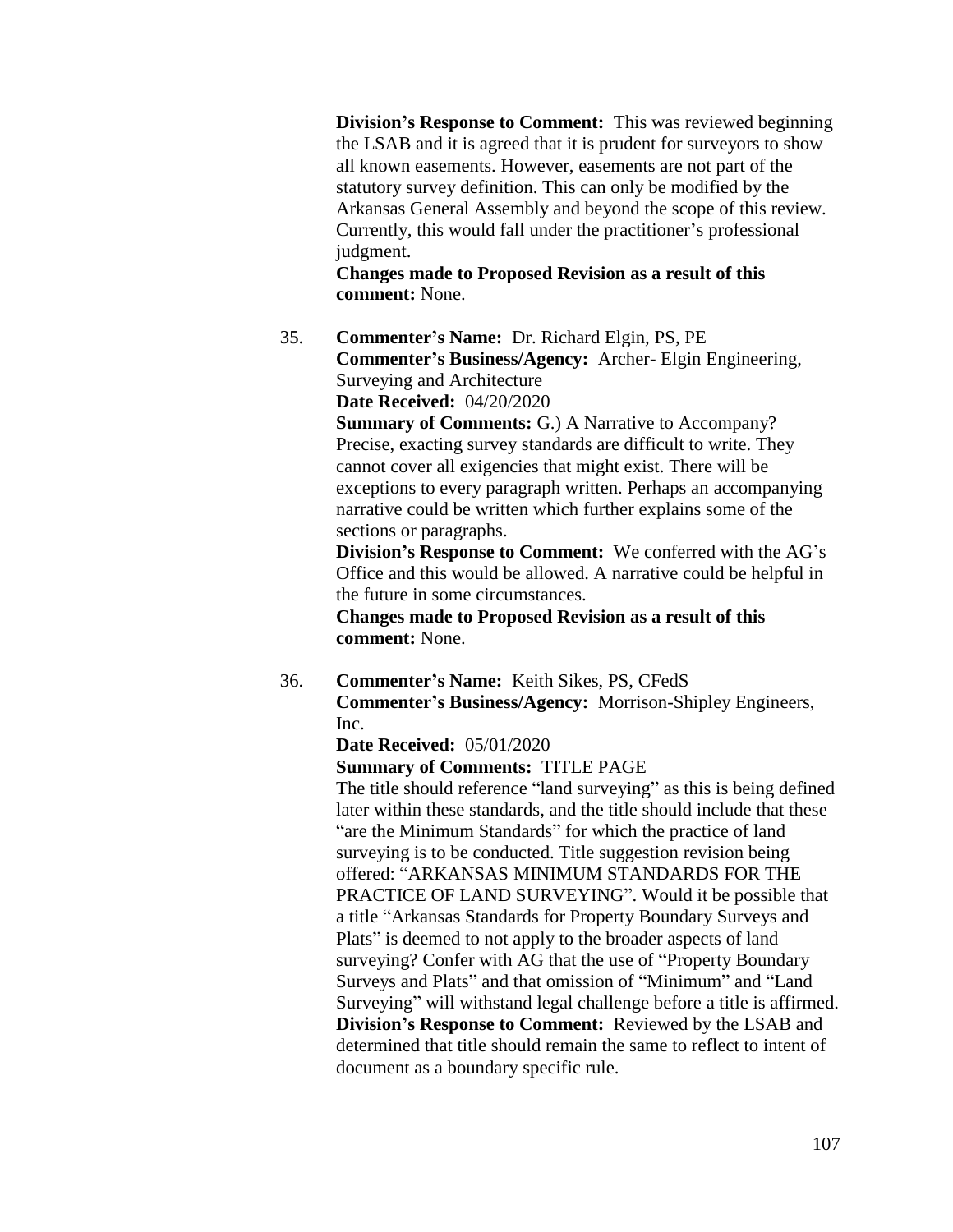**Changes made to Proposed Revision as a result of this comment:** None.

37. **Commenter's Name:** Keith Sikes, PS, CFedS **Commenter's Business/Agency:** Morrison-Shipley Engineers, Inc.

**Date Received:** 05/01/2020

**Summary of Comments:** INTRODUCTION

The third paragraph found on the Introduction page becomes ambiguous if professional surveyor is changed to person. For consideration and following in this same paragraph, will it also be the "responsibility of any person to stay informed on current rules"? This language should be directed to professional surveyors along with what the minimum standard of care requirements are for every land survey contemplated and conducted by the surveying profession in the State of Arkansas. Suggest revising this paragraph to: These minimum standards are binding upon any professional surveyor duly licensed to offer, practice, and perform land surveying within the State of Arkansas as prescribed herein. **Division's Response to Comment:** Reviewed by the LSAB and determined that this section should remain unchanged so as not to have redundancy in the language.

**Changes made to Proposed Revision as a result of this comment:** None.

38. **Commenter's Name:** Keith Sikes, PS, CFedS **Commenter's Business/Agency:** Morrison-Shipley Engineers, Inc.

#### **Date Received:** 05/01/2020

**Summary of Comments:** Federal owned land areas within the State of Arkansas that have never passed to private ownership by Warranty, Patent, or other grant are not governed by these minimum standards and are under the jurisdiction of the U.S. Government. Confer with the BLM and Charles M. Storey, U.S.D.A. Forest Service Surveyor, for additional information pertaining to surveys conducted on Federal Lands that have never been privately owned.

**Division's Response to Comment:** This is something for us to discuss with the USDA but is beyond the scope of this review. **Changes made to Proposed Revision as a result of this comment:** None.

39. **Commenter's Name:** Keith Sikes, PS, CFedS **Commenter's Business/Agency:** Morrison-Shipley Engineers, Inc.

**Date Received:** 05/01/2020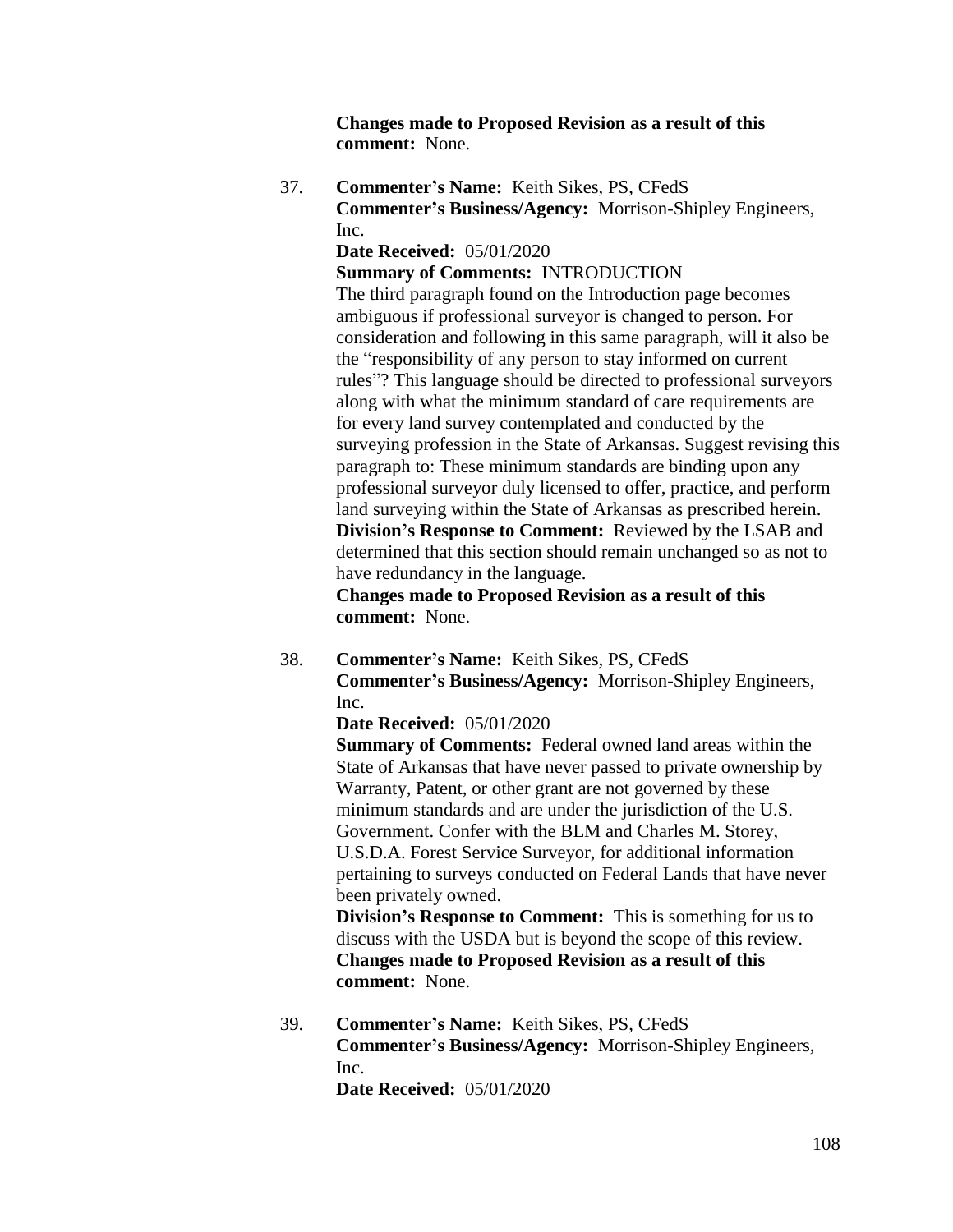**Summary of Comments:** It is also advised that mention be made that the application of these Minimum Standards are applied in context with the Standard of Care at the time a survey was originally made and monuments placed. Too many are forgetting the fundamentals and common law principals as those apply to existing monuments and may not be giving careful consideration to the conditions and equipment used at the time a record survey was completed. Therefore, placement of a new monument next to and in close proximity to an existing monument that has historically and accurately marked the corner, is becoming a regular occurrence within the State during retracement surveys, which is detrimental long established and recognized boundary corners, boundary lines, and the surveying profession.

**Division's Response to Comment:** We all agree with his point, but this relates to professional judgment and is beyond the scope of this rule review.

**Changes made to Proposed Revision as a result of this comment:** None.

40. **Commenter's Name:** Keith Sikes, PS, CFedS **Commenter's Business/Agency:** Morrison-Shipley Engineers, Inc.

**Date Received:** 05/01/2020

**Summary of Comments:** SECTION 1 – DEFINITIONS Boundary Surveys, Topographic Surveys, As-built Surveys, Planimetric Mapping, Elevation Certifications and Reports, and Control Surveying, or locating a monument marking a boundary or property corner should all be defined in this Section as the practice of Land Surveying and subject to compliance with these minimum standards.

**Division's Response to Comment:** This is beyond the scope of this rule. Anything beyond boundary surveys will have to be addressed in a separate rule if one is to be created in the future. **Changes made to Proposed Revision as a result of this comment:** None.

41. **Commenter's Name:** Keith Sikes, PS, CFedS **Commenter's Business/Agency:** Morrison-Shipley Engineers, Inc.

#### **Date Received:** 05/01/2020

**Summary of Comments:** I, as a licensed professional, do understand that the words, "location…of land boundary corners as currently defined, but ignorance by others is bliss and if the definition is clearly understood by the layperson, then it doesn't apply. Discovery, marking, using, and/or the determination and existence of monuments that mark property corners should be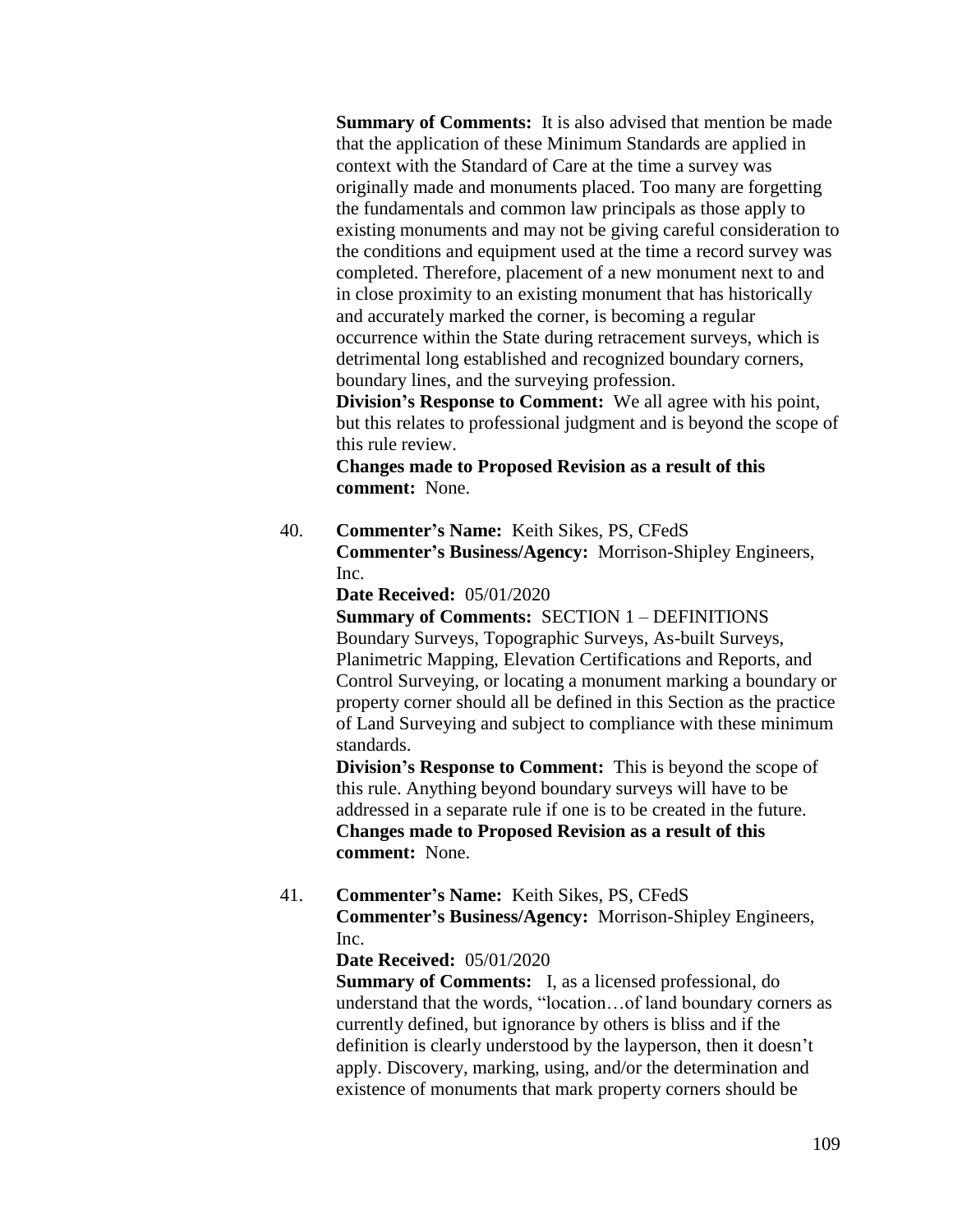expounded within the minimum standards and classified as "land surveying". Whether this occurs during a survey by a licensed professional or for the determination of the location of constructing a fence or other permanent structure within a previously platted lot or surveyed tract, this is a grey area that has long been exploited by unlicensed individuals who are in reality practicing land surveying due to the definition(s) being too vague and/or misunderstood. **Division's Response to Comment:** The land surveying definition is defined by A.C.A. § 17-48-101 and cannot be adjusted in rule. Adjustments or clarifications to this definition can only be done by the Arkansas General Assembly.

**Changes made to Proposed Revision as a result of this comment:** None.

42. **Commenter's Name:** Keith Sikes, PS, CFedS **Commenter's Business/Agency:** Morrison-Shipley Engineers, Inc.

**Date Received:** 05/01/2020

**Summary of Comments:** SECTION 1 - AREA DESIGNATIONS

These Area Designations and classifications were applicable when these standards were originally issued, but due municipal boundaries rapidly expanding within our State, the advancement of survey equipment and the achievable accuracies of the equipment utilized by surveyors today, these four classification are now due modification and should be amended relative to those factors. Suggest these are modified to a required accuracy based on a lot or tract areas being surveyed together with potential use. Residential and commercial properties in municipalities consisting of small areas, of course, should require a higher degree of survey measurement accuracy. Municipal populations are increasing at a more rapid pace within the State and studies indicate this will be an ongoing trend. Fringe Class Beginning surveys today are subject to be within a municipal boundary in some cases, in possibly less than a year. Because of the increase of municipal population and frequent expansion of cities, the accuracy of surveys completed outside the current City limit today should be completed at an accuracy relative to those presumptions, regardless if the surveyed property is currently 5 miles outside of a City limit boundary with a population of 2000 or more and currently being used for "agriculture." Table in 2.1 will need to be updated to reflect revised area designations, also.

**Division's Response to Comment:** Reviewed by the LSAB and determined that no update is needed at this time as the current area designations are adequate.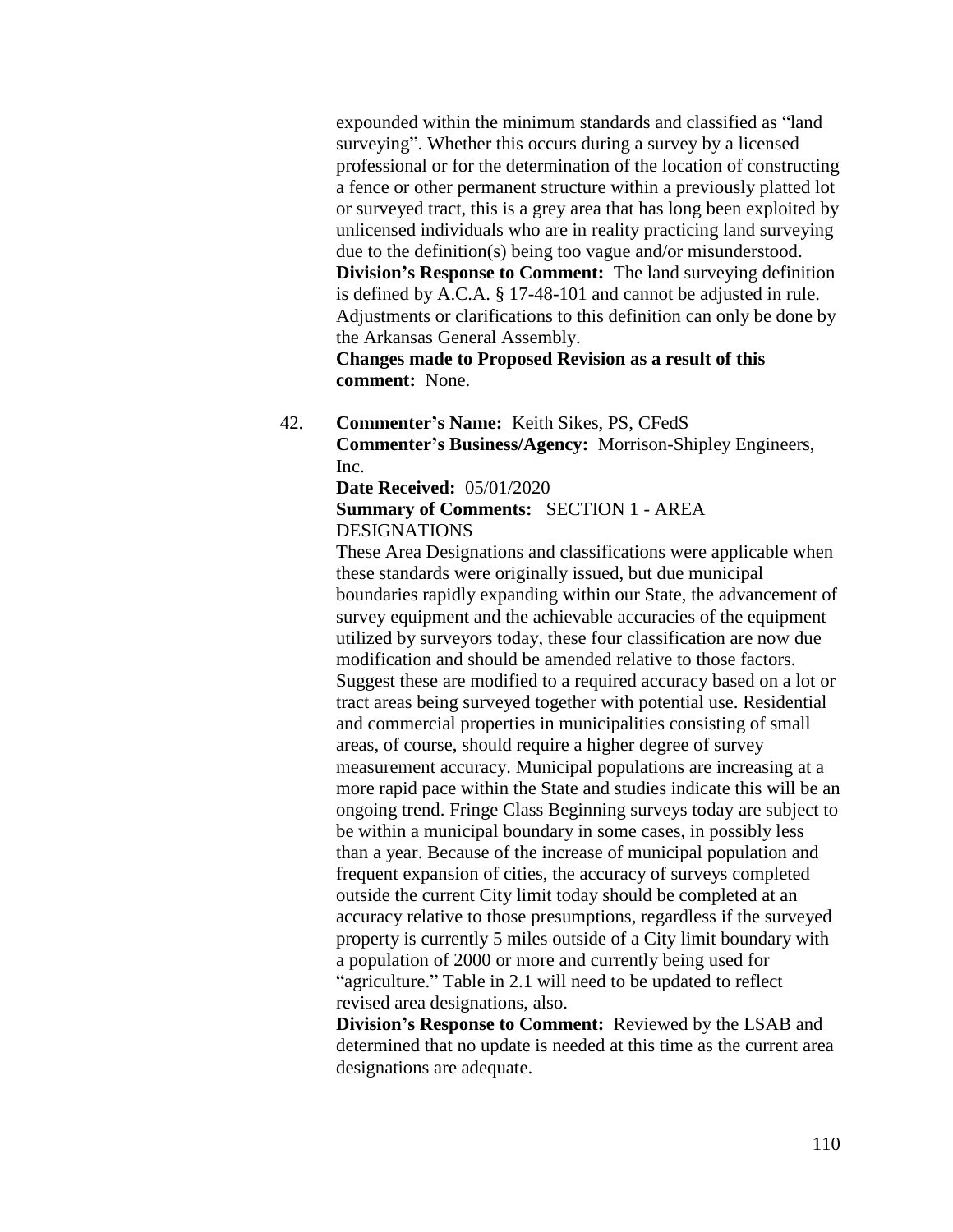**Changes made to Proposed Revision as a result of this comment:** None.

43. **Commenter's Name:** Keith Sikes, PS, CFedS **Commenter's Business/Agency:** Morrison-Shipley Engineers, Inc.

**Date Received:** 05/01/2020

**Summary of Comments:** SECTION 3 – GENERAL **PROCEDURES** 

Research, Investigation, and Procedure are three independent processes being required to perform and successfully complete a land survey. Each of these processes should be individually itemized and defined.

RESEARCH: (the following verbiage is being offered for consideration) Prior to every property survey to be conducted, the professional surveyor shall obtain available necessary information which may include: field notes and plats of the original government survey, subsequent record surveys, record corner certificates, deeds, both of the property being surveyed and of the abutters, maps and subdivision plats, city, county, and state road and highway records, and any necessary data for the thorough review of the corners and boundaries lines to be surveyed. Additional title and Court record research may also be required to properly ascertain the boundaries of a property being surveyed. **Division's Response to Comment:** We agree with his point, but it was agreed upon by the LSAB to leave this section unchanged and leave these areas to the practitioner's professional judgment. **Changes made to Proposed Revision as a result of this comment:** None.

44. **Commenter's Name:** Keith Sikes, PS, CFedS **Commenter's Business/Agency:** Morrison-Shipley Engineers, Inc. **Date Received:** 05/01/2020 **Summary of Comments: INVESTIGATION:** (the following verbiage is being offered for consideration)

> The professional surveyor shall analyze the research data obtained and carefully determine the record title boundaries of the property to be surveyed. During field reconnaissance, the professional surveyor, or those working under his or her responsible charge, shall search thoroughly for the existence of all corner monuments and other evidence of boundary locations and occupation relative to the record description of the property being surveyed, as well as those of an abutter. Analysis of the corner and other survey field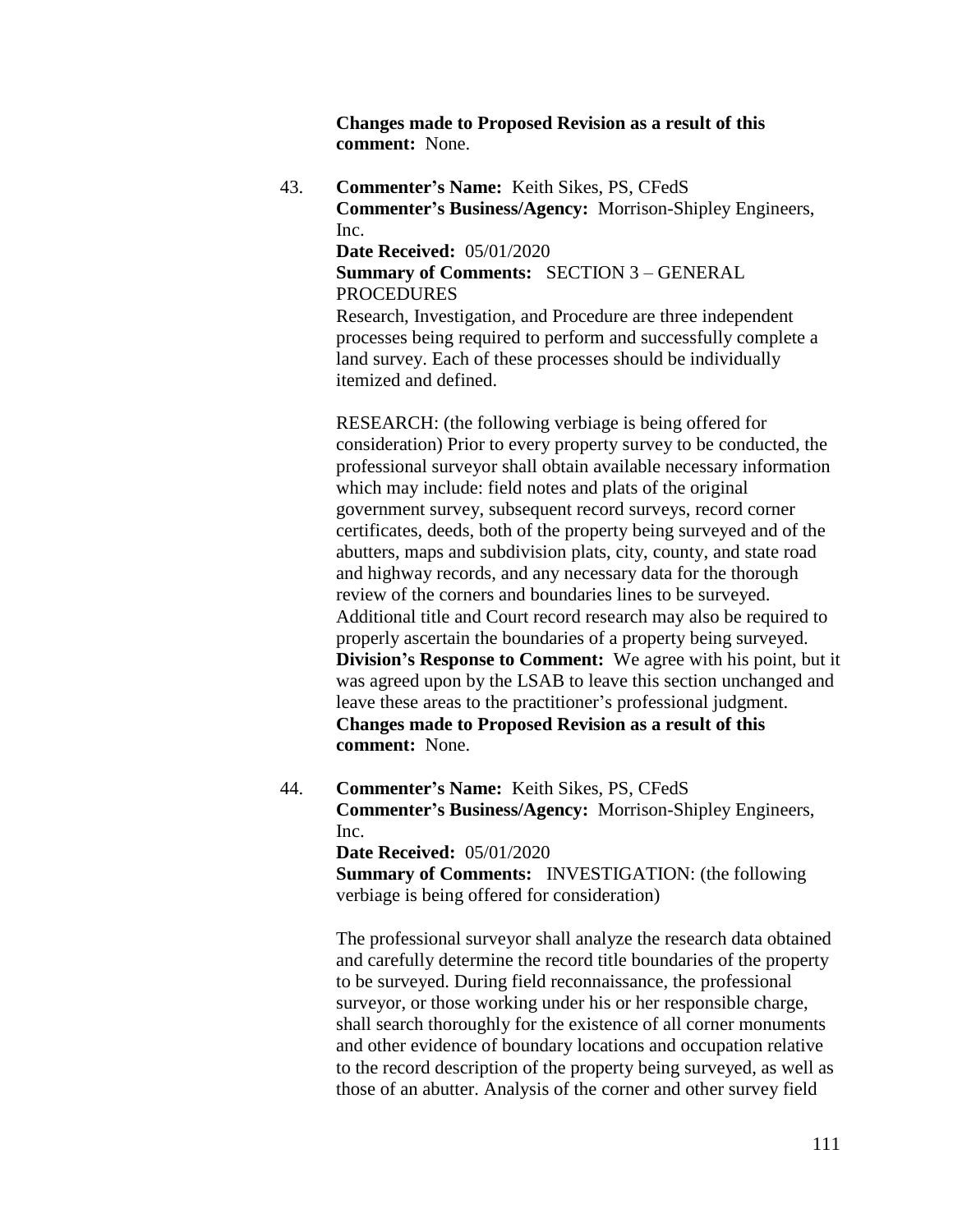evidence initially recovered and measured may necessitate subsequent searches for additional corner monuments and other evidence initially not found, recognized, and measured. **Division's Response to Comment:** This was reviewed by the LSAB and determined that the current language is adequate. **Changes made to Proposed Revision as a result of this comment:** None.

45. **Commenter's Name:** Keith Sikes, PS, CFedS **Commenter's Business/Agency:** Morrison-Shipley Engineers, Inc.

#### **Date Received:** 05/01/2020

**Summary of Comments:** PROCEDURE AND FIELD WORK: (This section should define both office and field procedures for surveys. The following verbiage is being offered for consideration)

### A. Execution. (no change)

B. Measurement Techniques. All measurements made in the field, regardless of measurement method and survey equipment used, shall be collected with the knowledge that all measurements shall be published in accordance with the United States Standard, using US Survey Feet (International Feet after 2022), or meters. Field measurement data, regardless of the datum utilized, shall reference the horizontal datum and vertical plane, with the exception of geodetic surveys published with reference to True North. All field measurements shall be made and checked to be in accordance to the required Area Designation accuracies. **Division's Response to Comment:** This was reviewed by the LSAB and determined that there should be no change to the

language.

**Changes made to Proposed Revision as a result of this comment:** None.

## 46. **Commenter's Name:** Keith Sikes, PS, CFedS **Commenter's Business/Agency:** Morrison-Shipley Engineers, Inc.

**Date Received:** 05/01/2020

**Summary of Comments:** C. Monumentation. (1 and 2, no change).

3. Monument Accessories. Witness and/or reference objects is to similar to witness and reference monuments, with an entirely different meaning and is not the appropriate language to be used in this specific paragraph. This language should be revised to "corner accessory" to be consistence with the USPLSS and 2009 BLM Manual of Surveying Instructions. "According to the General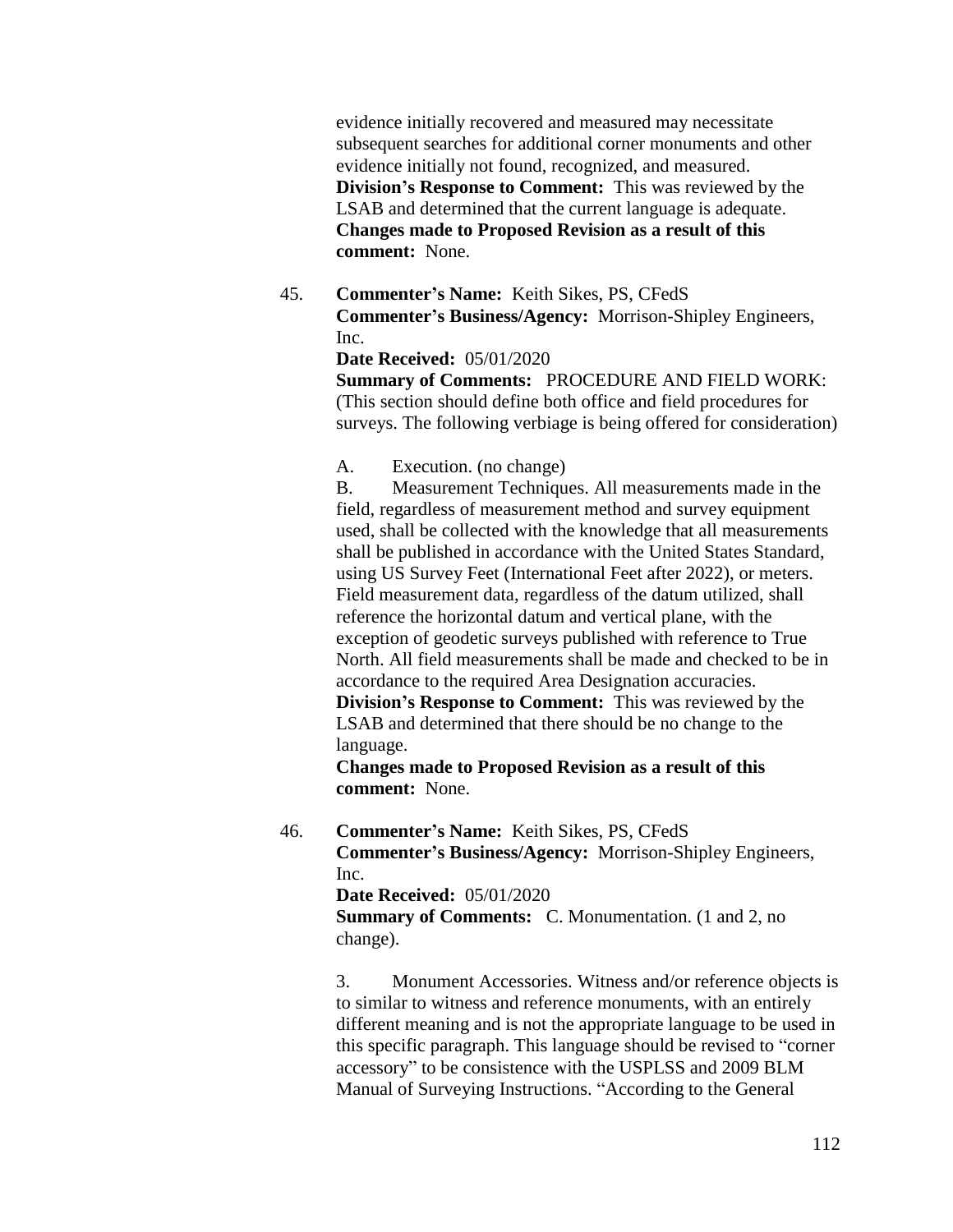Instructions of 1846, and other instructions prior to that year, Witness trees are signalized and marked as (bearing trees), but the course and distance to them, as well as the small chop, are omitted. Later, all trees used as corner accessories were marked as bearing trees, and the distance and bearing from the corner was recorded. The term "Witness Tree" became obsolete" The preceding italicized text is the definition of a Witness Corner (similar to witness object) in the U.S. Department of Interior, Glossary of BLM Surveying and Mapping Terms, 1980. Any verbiage in this paragraph should be consistent with the 2009 BLM Manual and BLM publications.

4. (no change)

5. Review and final analysis of all information shall be made by the professional surveyor before issue of and applying one's seal and signature to a completed survey.

**Division's Response to Comment:** This was reviewed by the LSAB and determined that there should be no change to the language since "reference" tree/object is adequately understood by surveyors.

**Changes made to Proposed Revision as a result of this comment:** None.

47. **Commenter's Name:** Keith Sikes, PS, CFedS **Commenter's Business/Agency:** Morrison-Shipley Engineers, Inc.

**Date Received:** 05/01/2020

**Summary of Comments:** Section 4 – Plats The following verbiage is being offered for consideration)

A. 2. Ties to corners, monuments, corner accessories, and other relevant record survey information, which control the location of a boundary or corner. Where existing corner monuments are not relied on and not accepted to mark a corner, the professional surveyor shall depict the bearing and distance from the monument set to mark the corner to all other existing monuments and shall note the surveyor's basis for non-acceptance of any and each. Corner monuments marking a section or one-quarter corner and all accessories set and/or verified in conjunction with Section 3.3 shall be depicted on the plat. (Several record surveys only reference other record surveys during which a PLSS monument has been found and utilized. Record surveys should be noted, but the intend of accessories in the locust of a corner monument is to facilitate reestablishing the monument at the original location based on measurements being made at a short distance. References to record surveys only, especially those consisting of longer measurements, have proven to be much more labor intensive and costly to survey to other monuments that are many times in different sections and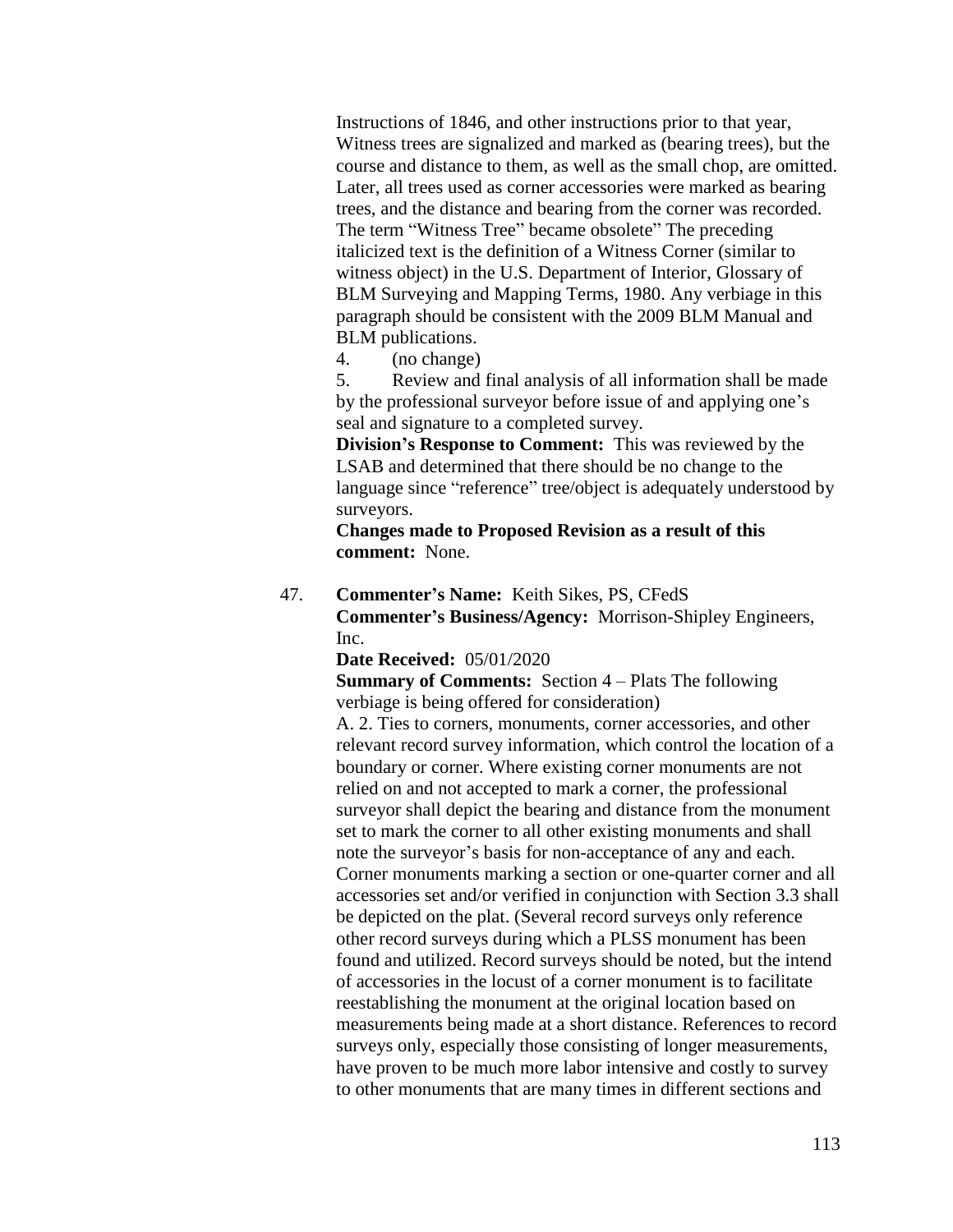unassociated with the survey project being worked on. For this reason, it is imperative the corner accessories are noted for all section on one-quarter corners utilized for all surveys). **Division's Response to Comment:** This was reviewed by the LSAB and determined that we should adopt the revisions proposed by Dr. Elgin to 4.1.A.2. **Changes made to Proposed Revision as a result of this** 

**comment:** Leave unchanged (other that Dr. Elgin's proposed revisions to 4.1.A.2).

The proposed effective date of this rule is pending legislative review and approval.

**FINANCIAL IMPACT:** The agency indicated the amended rule does not have a financial impact.

**LEGAL AUTHORIZATION:** The State Surveyor, acting under the supervision and direction of the Arkansas Geographic Systems Office and the Secretary of the Department of Transformation and Shared Services, has authority to prescribe reasonable rules not inconsistent with law designed to establish uniform professional surveying and mapping methods and standards in this state. *See* Ark. Code Ann. 15-21-206(7)(A).

# **19. ARKANSAS TREASURER OF STATE**

**a. The Arkansas Achieving a Better Life Experience Program**

- **D. Agency Updates on Delinquent Rulemaking under Act 517 of 2019.**
	- **1. Department of Agriculture, Arkansas Bureau of Standards (Act 501)**
	- **2. Department of Commerce, State Insurance Department (Acts 698, 823)**
	- **3. Department of Education, Division of Elementary and Secondary Education (Act 640)**
	- **4. Department of Finance and Administration, Director (Act 822)**